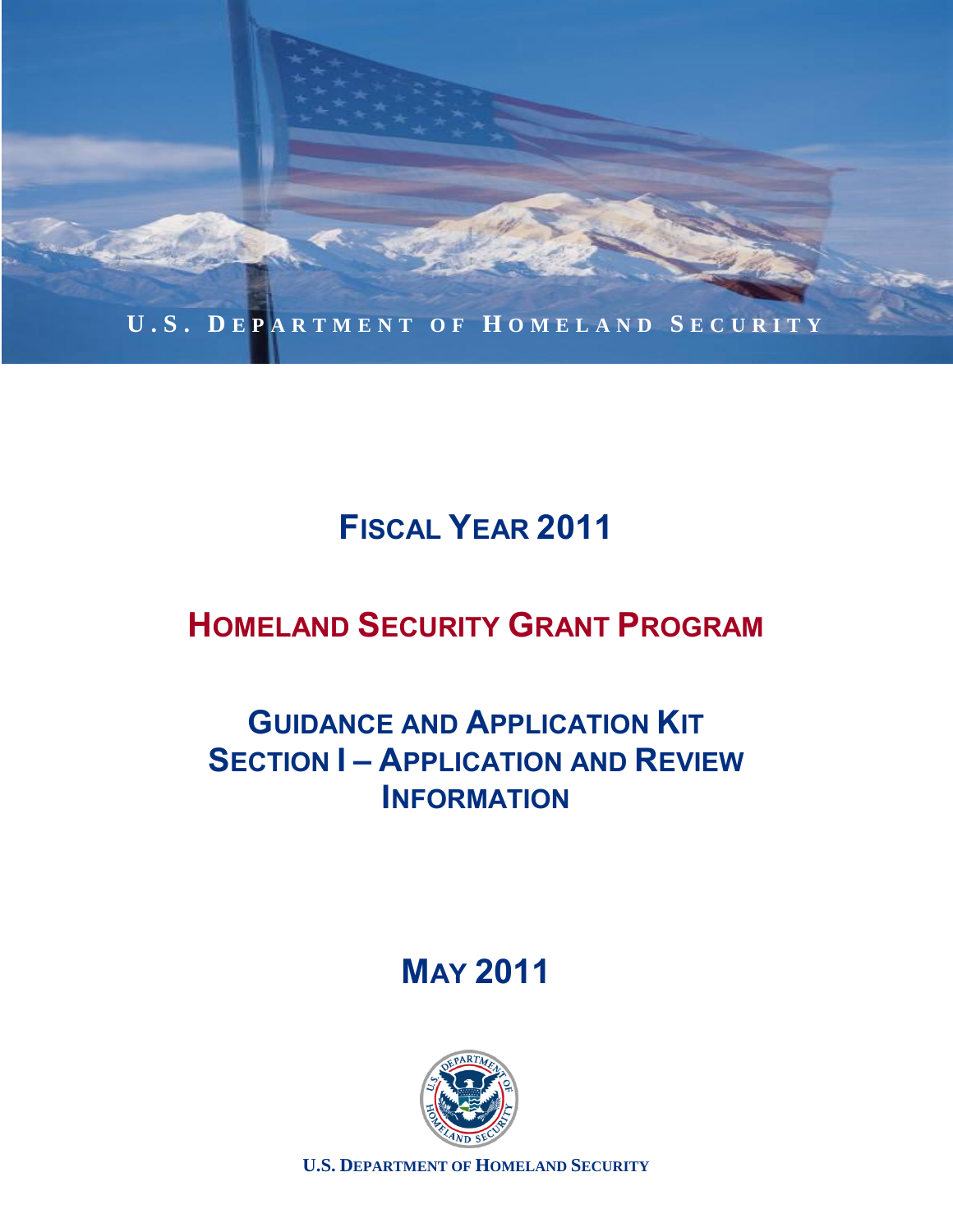**Title of Opportunity:** Fiscal Year (FY) 2011 Homeland Security Grant Program (HSGP)

**Funding Opportunity Number:** DHS-11-GPD-067-000-02

## **Catalog of Federal Domestic Assistance (CFDA) Number:** 97.067

**Federal Agency Name:** U.S. Department of Homeland Security (DHS) Federal Emergency Management Agency (FEMA)

#### **Announcement Type:** Initial

**Dates:** Completed applications must be submitted **no later than 11:59 p.m. EDT, June 20, 2011.**

#### **Additional overview information:**

- **Reformatted HSGP Guidance Kit.** Due to continued stakeholder feedback and recommendations, Grant Programs Directorate (GPD) has reformatted its FY 2011 HSGP Guidance and Application Kit. The Kit is now structured into two separate documents, referred to as *Section I* and *Section II*. While both are important documents for grantees to study and thoroughly familiarize themselves with, *Section I* is intended to help grantees during the application phase of the HSGP, whereas *Section II* is intended to help grantees in understanding the rules and regulations associated with administering federally-funded grant awards.
- **Overarching Priorities for FY 2011 State Homeland Security Program (SHSP) and Urban Areas Security Initiative (UASI).** DHS and FEMA leadership have identified three priorities which grantees are strongly encouraged to consider when developing their FY 2011 HSGP plans. These priorities – *Advancing "Whole Community" Security and Emergency Management; Building Prevention and Protection Capabilities; and Maturation and Enhancement of State and Major Urban Area Fusion Centers* – are spelled out in greater detail beginning on page four.
- **Enhanced Data Collection.** As part of the DHS Performance Management Initiatives, including the Quadrennial Homeland Security Review (QHSR) Report, FEMA will enhance data collection processes and tools to assess the use and impact of FY 2011 HSGP grant funds.
- **Homeland Security Strategy Updates.** Beginning in FY 2011, States and Urban Areas are strongly encouraged to update their Homeland Security Strategies every two years. States and Urban Areas are also encouraged to submit an updated version of their Homeland Security Strategies as part of their FY 2011 HSGP application submission.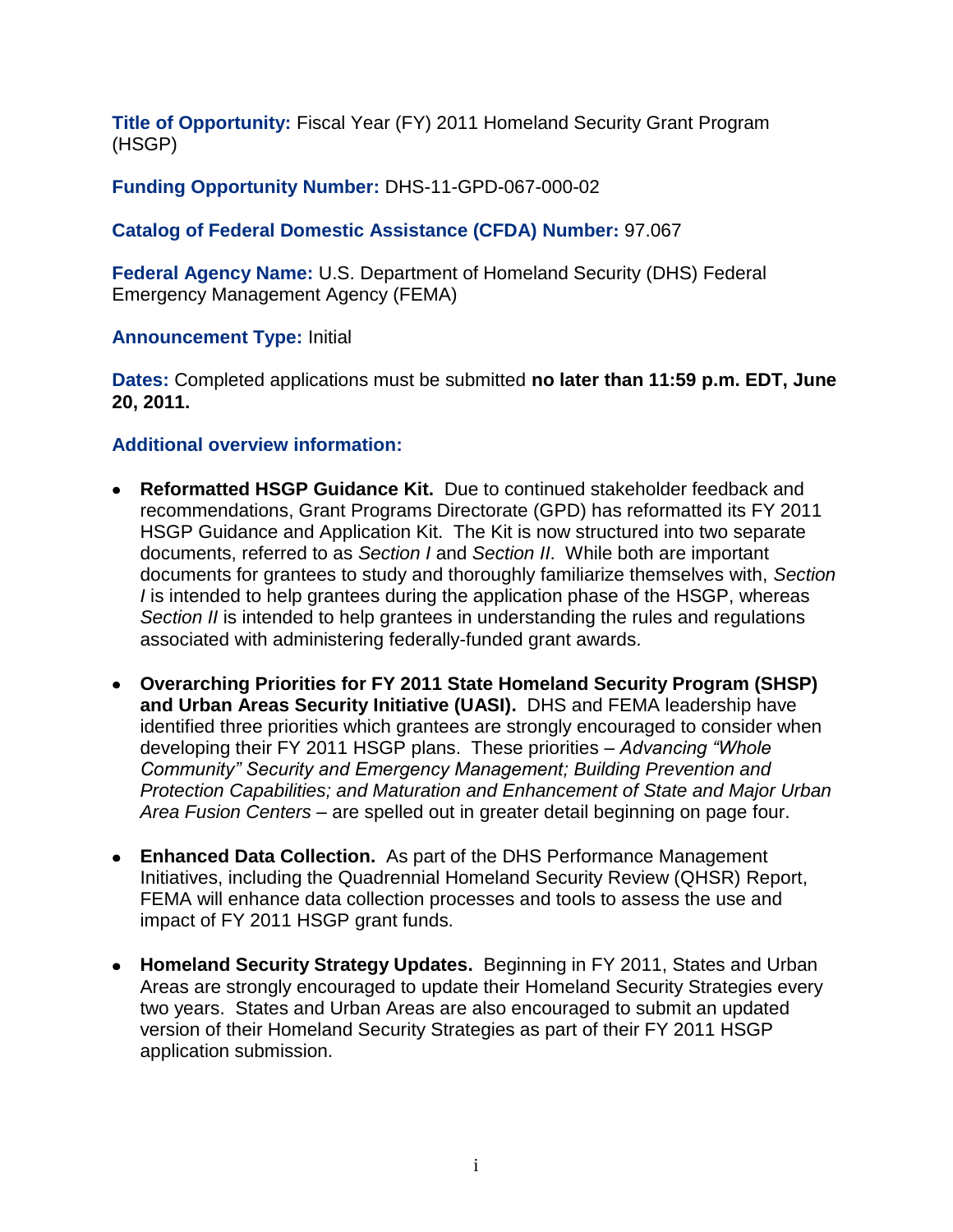- **Fusion Center Investment.** As maturation of the national network of fusion centers is one of the Department's highest priorities in FY 2011, DHS is requiring that at least one (1) fusion center Investment from a State to provide funding support to the State's primary fusion center, as designated by the Governor. Additionally, FY 2011 eligible UASI applicants will be required to provide an Investment to the DHSrecognized fusion center within the Urban Area. Grantees must coordinate with the fusion center when developing a fusion center Investment prior to submission.
- **State Use of UASI Funds.** If the State Administrative Agency (SAA) intends to retain any UASI funds, the SAA must prepare an Investment that demonstrates how the retained funds will be used to directly support the designated Urban Area in the State. This Investment should be included in the designated Urban Area's Investment Justification (IJ).
- **Critical Emergency Supplies.** In furtherance of DHS' mission, critical emergency supplies such as shelf stable food products, water, and basic medical supplies are an allowable expense under the State Homeland Security Program (SHSP) and UASI.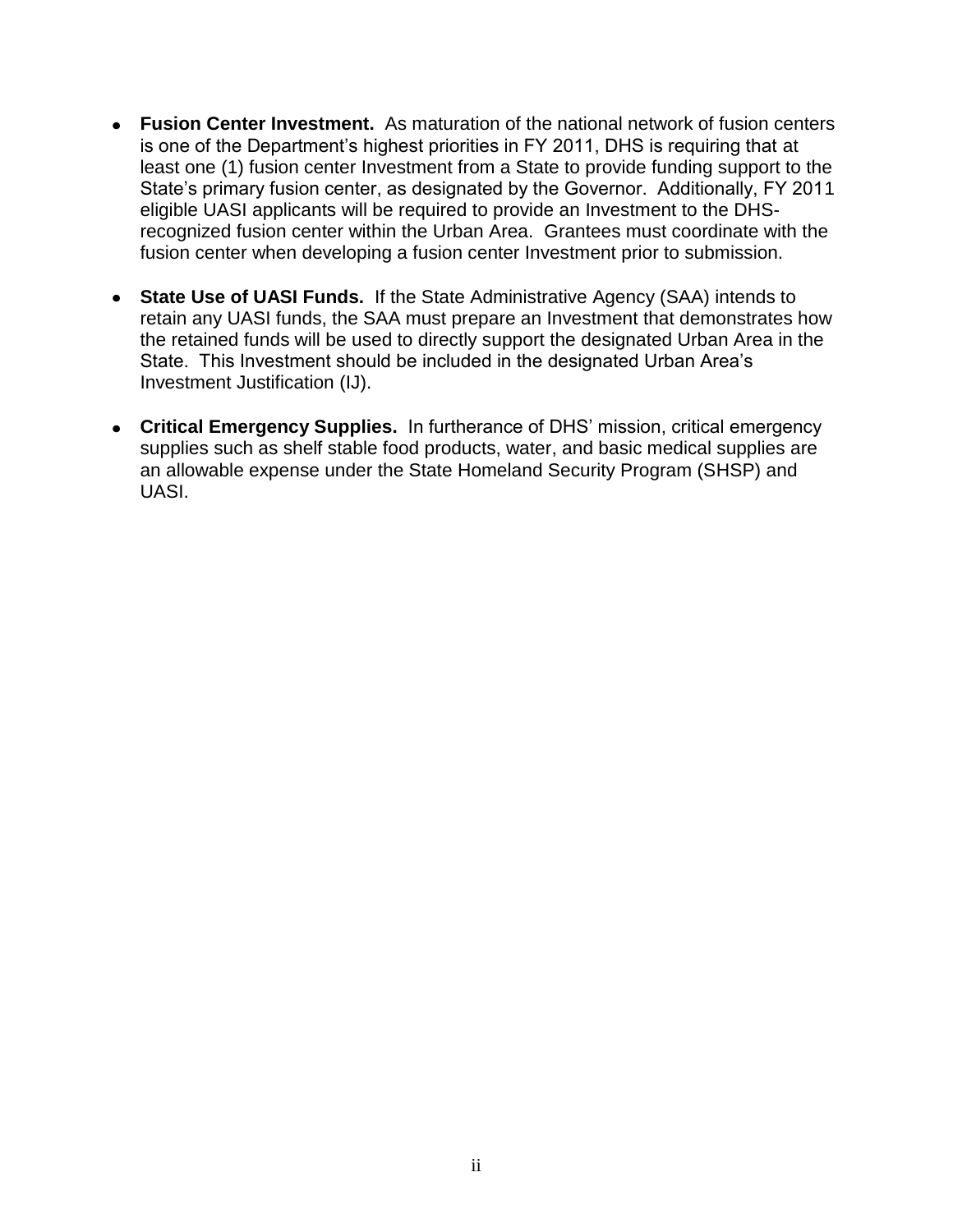# **CONTENTS**

<span id="page-3-0"></span>

| <b>Environmental Planning and Historic Preservation Compliance  54</b> |  |  |
|------------------------------------------------------------------------|--|--|
|                                                                        |  |  |
|                                                                        |  |  |
|                                                                        |  |  |
|                                                                        |  |  |
|                                                                        |  |  |
|                                                                        |  |  |
| 59                                                                     |  |  |
|                                                                        |  |  |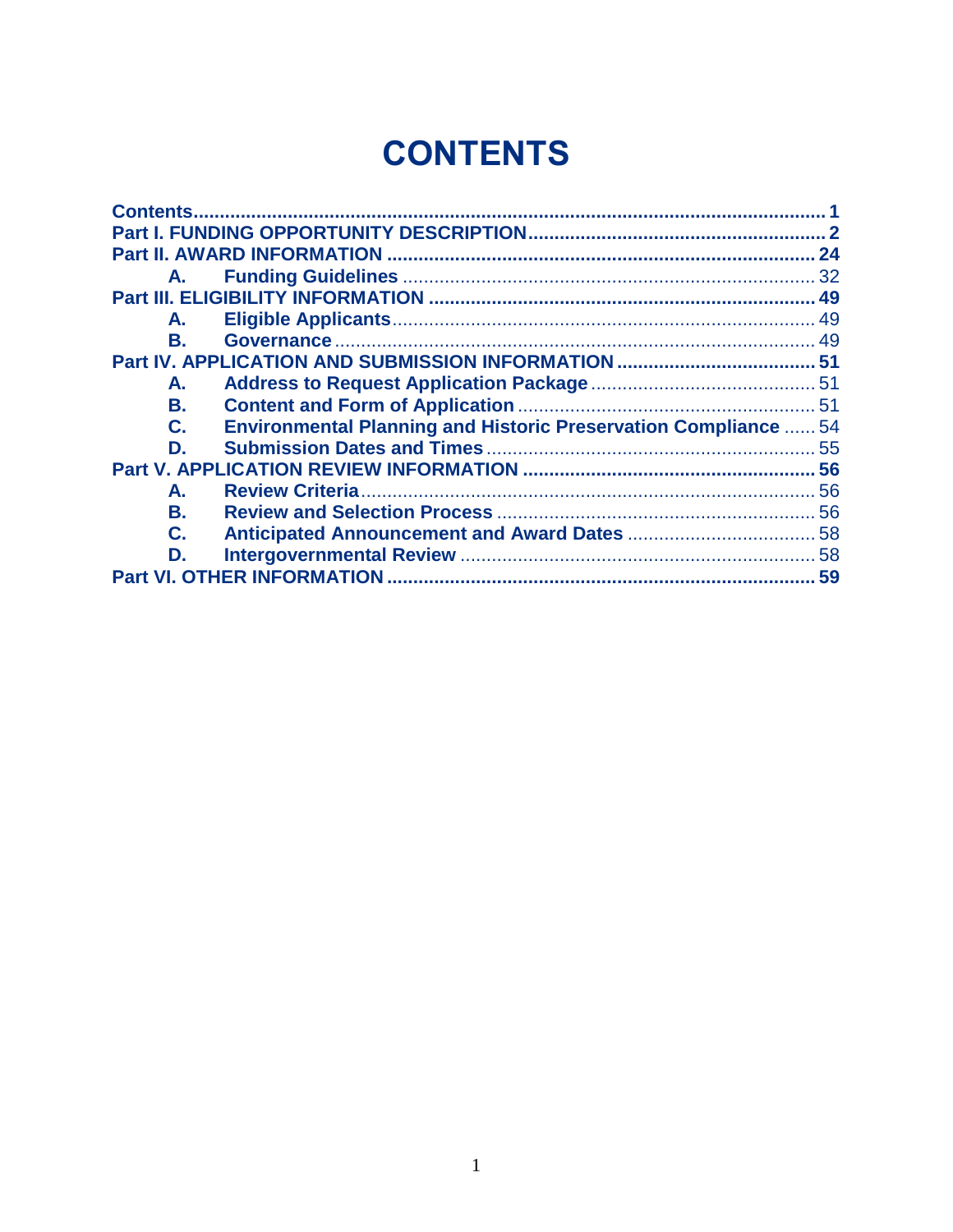## <span id="page-4-0"></span>**PART I. FUNDING OPPORTUNITY DESCRIPTION**

The Fiscal Year (FY) 2011 Homeland Security Grant Program (HSGP) is comprised of five interconnected grant programs:

- State Homeland Security Program (SHSP)
- Urban Areas Security Initiative (UASI)
- Operation Stonegarden (OPSG)
- Metropolitan Medical Response System (MMRS)
- Citizen Corps Program (CCP)

The HSGP is one tool among a comprehensive set of initiatives authorized by Congress and implemented by the Administration to help strengthen the Nation against risks associated with potential terrorist attacks.

The purpose of this package is to provide: (1) an overview of the HSGP and (2) the formal grant guidance and application materials needed to apply for funding under the program. The package outlines DHS management requirements for implementation of a successful application. The package also reflects changes called for in the *Implementing Recommendations of the 9/11 Commission Act of 2007 (Public Law 110-*53) (hereafter ―9/11 Act‖) and the *Department of Defense and Full-Year Continuing Appropriations Act, 2011* (Public Law 112-10).

The table below provides a quick overview of the programs included in FY 2011 HSGP.

| <b>FY 2011 HSGP</b> | <b>Program Overview</b>                                                                                                                                                                                                                                                                                                                                                                                                                                                                                                                                                                  |  |  |  |
|---------------------|------------------------------------------------------------------------------------------------------------------------------------------------------------------------------------------------------------------------------------------------------------------------------------------------------------------------------------------------------------------------------------------------------------------------------------------------------------------------------------------------------------------------------------------------------------------------------------------|--|--|--|
| <b>SHSP</b>         | SHSP supports the implementation of State Homeland Security<br>Strategies to address the identified planning, organization, equipment,<br>training, and exercise needs to prevent, protect against, respond to,<br>and recover from acts of terrorism and other catastrophic events. In<br>addition, SHSP supports the implementation of the National<br>Preparedness Guidelines, the National Incident Management System<br>(NIMS), the National Response Framework (NRF), the National<br>Strategy for Information Sharing, and the National Infrastructure<br>Protection Plan (NIPP). |  |  |  |
| <b>UASI</b>         | UASI program funds address the unique planning, organization,<br>equipment, training, and exercise needs of high-threat, high-density<br>Urban Areas, and assists them in building an enhanced and<br>sustainable capacity to prevent, protect against, respond to, and<br>recover from acts of terrorism.                                                                                                                                                                                                                                                                               |  |  |  |

## **FY 2011 Homeland Security Grant Program Overview**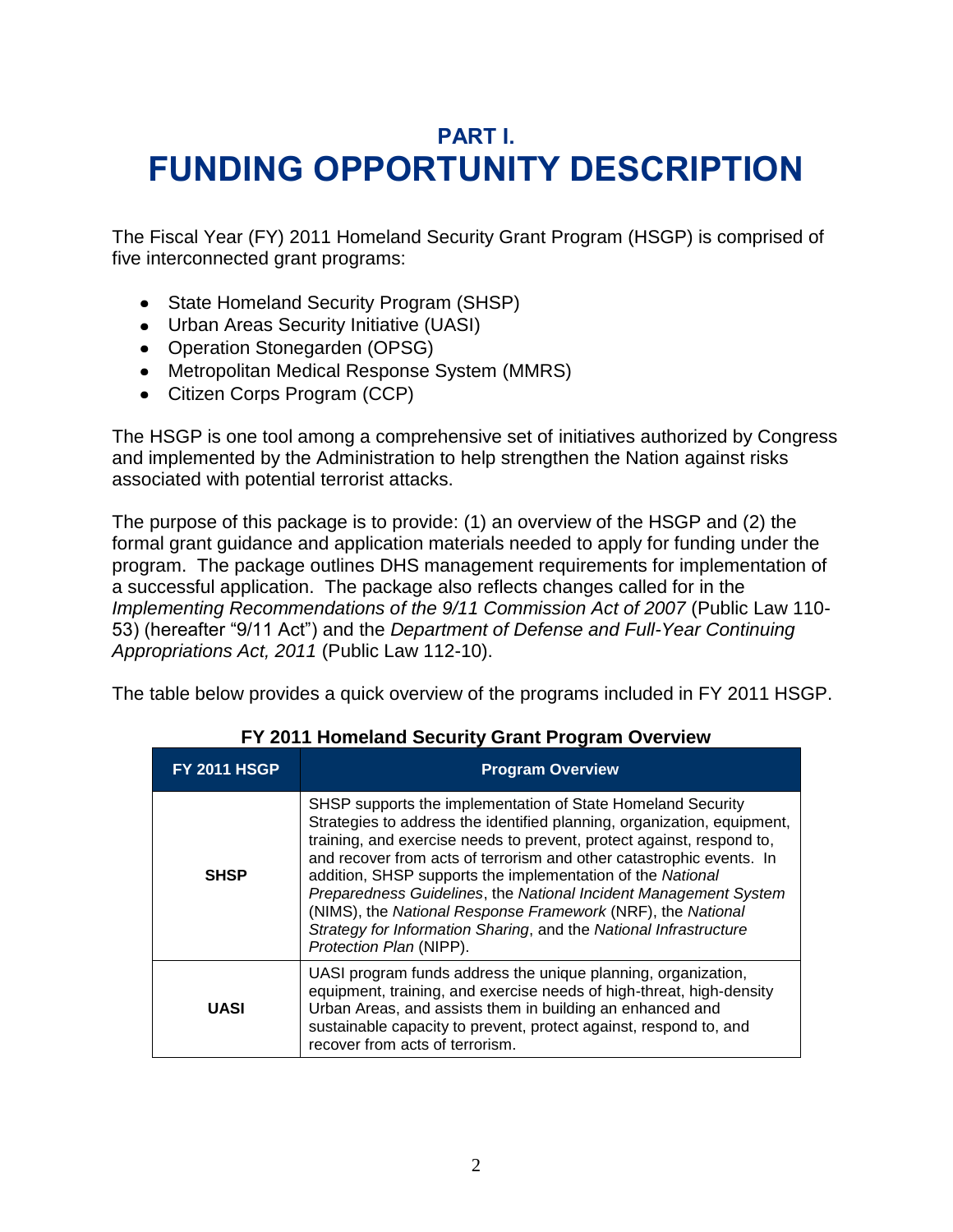| <b>FY 2011 HSGP</b> | <b>Program Overview</b>                                                                                                                                                                                                                                                                                                                                                                                        |  |  |
|---------------------|----------------------------------------------------------------------------------------------------------------------------------------------------------------------------------------------------------------------------------------------------------------------------------------------------------------------------------------------------------------------------------------------------------------|--|--|
| <b>OPSG</b>         | OPSG funds are intended to enhance cooperation and coordination<br>among local, Tribal, territorial, State, and Federal law enforcement<br>agencies in a joint mission to secure the United States' borders along<br>routes of ingress from international borders to include travel corridors<br>in States bordering Mexico and Canada, as well as States and<br>territories with international water borders. |  |  |
| <b>MMRS</b>         | MMRS program supports the integration of emergency management,<br>health, and medical systems into a coordinated response to mass<br>casualty incidents caused by any hazard. Successful MMRS grantees<br>reduce the consequences of a mass casualty incident during the initial<br>period of a response by having augmented existing local operational<br>response systems before an incident occurs.         |  |  |
| CCP                 | CCP's mission is to bring community and government leaders<br>together to coordinate the involvement of community members and<br>organizations in emergency preparedness, planning, mitigation,<br>response, and recovery.                                                                                                                                                                                     |  |  |

## *Funding Allocations Based Upon Risk*

Based upon ongoing intelligence analysis and extensive security reviews, DHS continues to focus the bulk of SHSP, UASI, and OPSG funds based upon risk analyses. Risk is evaluated at the Federal level using an analytical model developed by DHS in conjunction with other Federal entities. Risk is defined as the product of three principal variables:

- *Threat* the likelihood of an attack occurring
- *Vulnerability* the relative exposure to an attack
- *Consequence* the expected impact of an attack

The risk model used to allocate HSGP funds considers the potential risk of terrorism to people, critical infrastructure, and economic security to estimate the relative risk of terrorism faced by a given area. In evaluating risk, DHS considers the populations in a particular area that could be at risk, the concentration of people in the area, and specific characteristics of their location that might contribute to risk, such as Intelligence Community assessments of threat, proximity to national critical infrastructure, and the economic impact of an attack. In considering threat, DHS uses the Intelligence Community's best assessment of areas of the country and potential targets most likely to be attacked. For vulnerability and consequence, DHS considers the expected impact and consequences of successful attacks occurring in specific areas to people, the economy, national critical infrastructure, and national security facilities. In addition to updating population, economic, infrastructure and national security statistic to compute the risk formula, in FY 2011, the risk formula places greater weight on threat and calculates the contribution of vulnerability and consequence separately compared to FY 2010.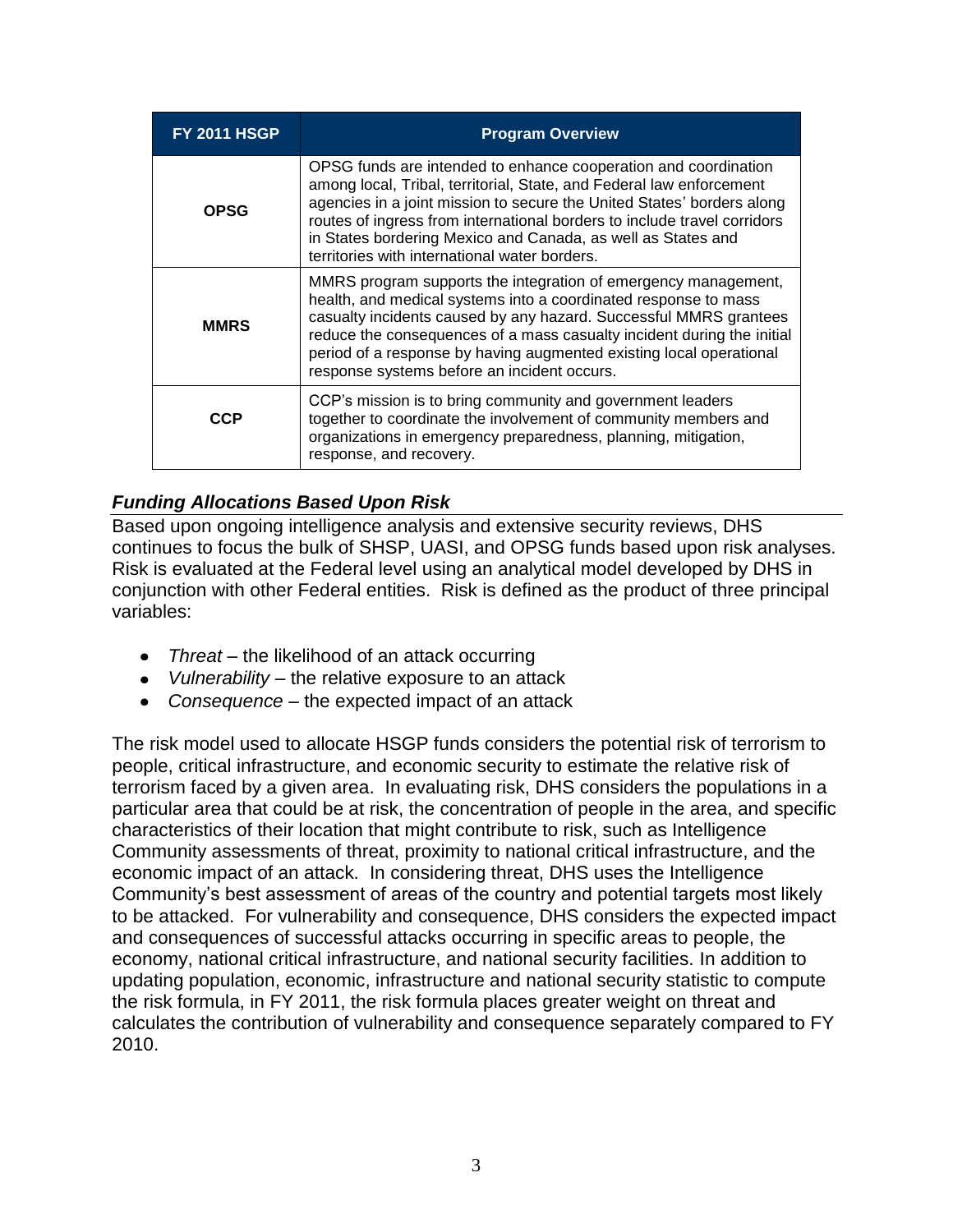#### *National Preparedness Guidelines*

The *National Preparedness Guidelines* are instrumental in guiding our State, local, Tribal, and territorial stakeholders in meeting the Nation's most urgent needs. For additional information on the *National Preparedness Guidelines*, please see *[http://www.fema.gov/pdf/emergency/nrf/National\\_Preparedness\\_Guidelines.pdf.](http://www.fema.gov/pdf/emergency/nrf/National_Preparedness_Guidelines.pdf)*

#### *SHSP and UASI Priorities for FY 2011*

## *Priority One – Whole Community*

*Advancing "Whole Community" Security and Emergency Management*. As the country experiences threats of terrorist attacks (foreign and domestic) and natural disasters, communities are challenged to develop collective, local abilities to withstand the potential impacts of these events, respond quickly, and recover in a way that sustains or improves the community's overall well-being. Achieving this collective capacity calls for innovative approaches across the community, including emergency management to build up existing practices, institutions, and organizations that help make local communities successful, and that can leverage this infrastructure if and when an incident occurs.

To address the priority, objectives have been identified and each is given a performance measure and associated reporting requirement to determine how effective grantees are in utilizing SHSP and UASI funding to prevent, prepare for, protect against, and respond to acts of terrorism and advance a whole community approach.

#### **Objective One**

**Threat and Hazard Identification and Risk Assessment (THIRA).** THIRA processes at all levels of government establish a foundation to justify and guide preparedness activities and investments. A common approach to that process will enable the whole community to maintain a baseline understanding of the risks that they face, facilitating efforts to identify capability and resource gaps, focus capability improvements, and inform the community of actions they can take to manage their risks. In order to qualify for FY 2011 funding, all grantees shall develop and maintain a THIRA.

THIRAs should include the range of threats and hazards faced by an applicant. The assessment should be based on analysis of the relative consequences of the various threats and hazards with consideration of empirical data to the maximum degree possible. An effective THIRA will allow the applicant to compare and prioritize risks, even if they are dissimilar, by identifying possible threats and hazards faced with respective probability estimates of their occurrence. THIRA findings should be incorporated into each applicant's preparedness strategy, planning, Investment Justification, and assessment documentation–addressing capability gaps identified during the THIRA process.

Current State Hazard Identification and Risk Assessments developed for the purposes of Pre-Disaster Mitigation (PDM) or Hazard Mitigation Grant Program (HMGP) that have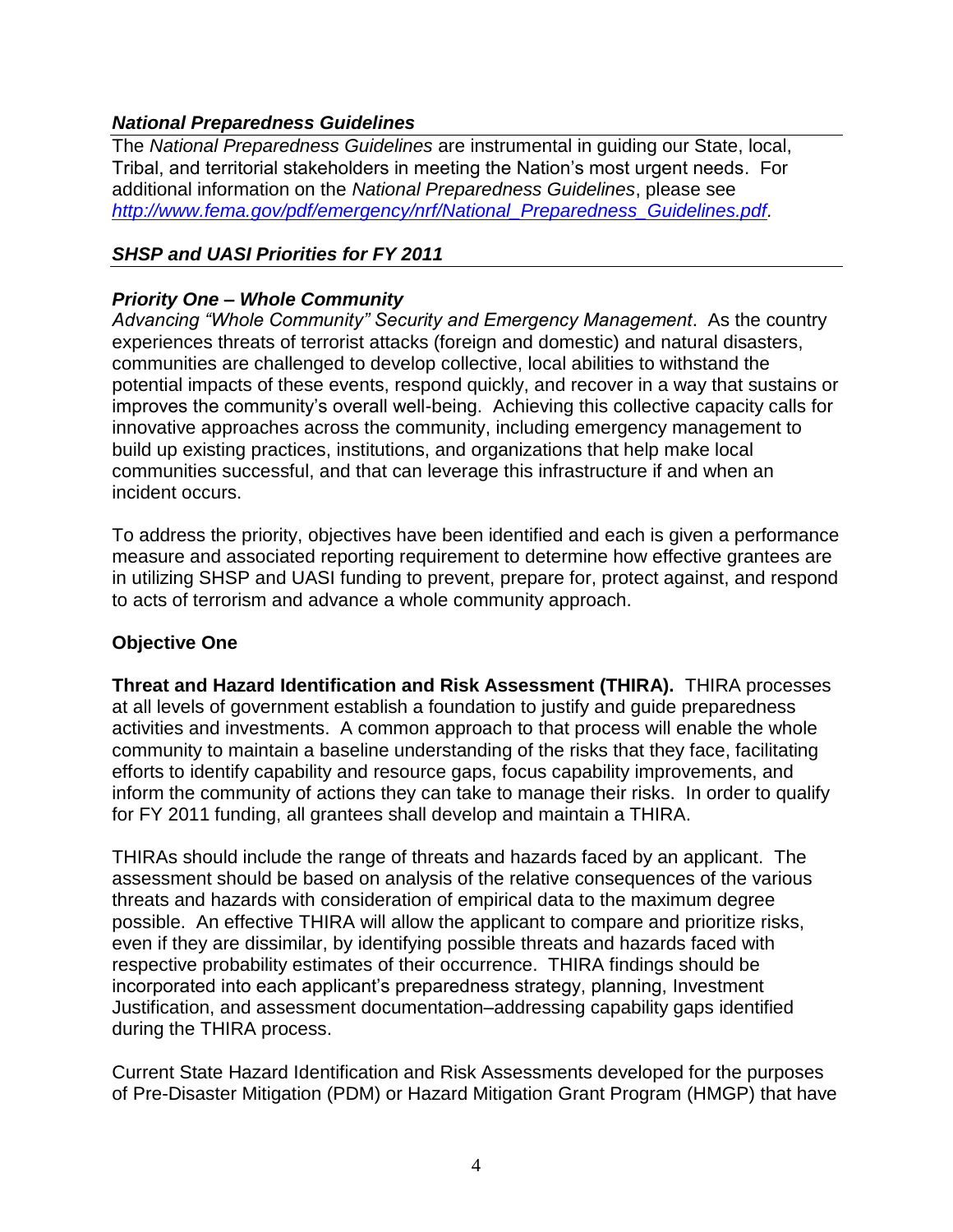a terrorism component satisfy the FY 2011 SHSP and UASI requirement. Existing guidance on the development of a Hazard Mitigation Plan which includes references to guidance for the integration of man-made disasters into planning can be found in the *State Multi-Hazard Mitigation Planning Guidance (Mitigation Planning "Blue Book") at <http://www.fema.gov/library/viewRecord.do?id=3115>*.

FEMA has adopted this approach and will further refine the process and disseminate guidance throughout FY 2011. An intergovernmental THIRA system is envisioned in the National Preparedness System in which jurisdictions' respective THIRAs can inform one another using a common methodological framework. Grantees should work with FEMA to incorporate emerging guidance into their THIRA as it becomes available.

## **Measurement Methods**

An approved State Hazard Mitigation Plan that includes a THIRA that has been coordinated with UASI(s) located in the State

## **Reporting**

Grantees are required to submit to the Regional Hazard Mitigation Officer the State Mitigation Plan that includes the State's THIRA

## **Objective Two**

**Planning.** The Comprehensive Preparedness Guide (CPG) 101 v.2 September 2010 helps planners at all levels of government in their efforts to develop and maintain viable all-hazards, all-threats emergency operations plans (EOPs) by engaging the whole community in thinking through the life cycle of a potential crisis, determining required capabilities, and establishing a framework for roles and responsibilities. All SHSP and UASI grantees that maintain an EOP shall ensure their consistency with the CPG 101 v2.

## **Measurement Methods**

• Completed 'Evaluation Matrix for Compliance with CPG 101 v.2 September 2010' by all SHSP and UASI grantees that maintain an EOP

## **Reporting**

Any SHSP or UASI grantee that maintains an EOP is required to submit the above referenced evaluation matrix annually and is required to include bi-annual updates on percentage completion of CPG 101 v.2 compliance within the Biannual Strategy Implementation Report (BSIR)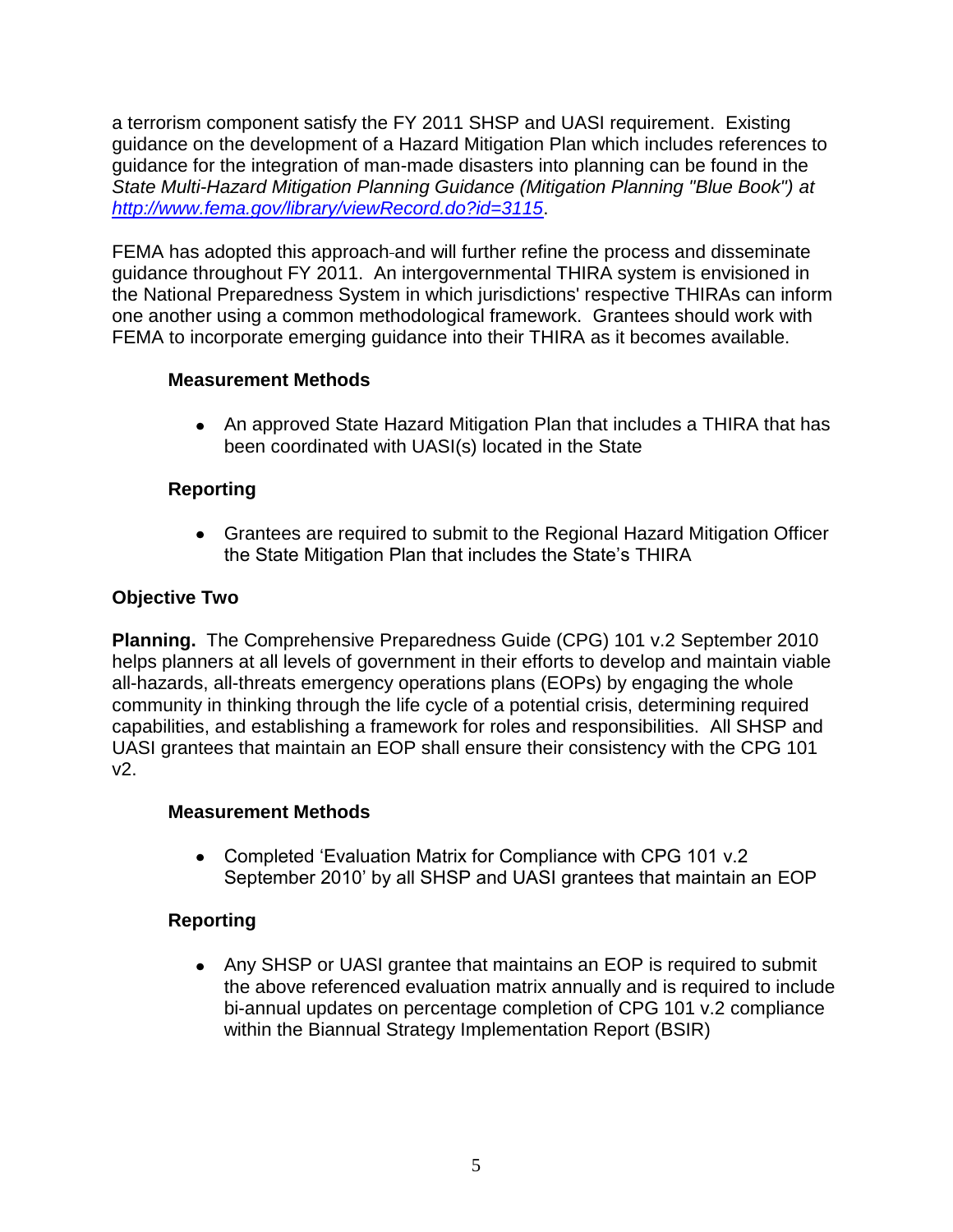## **Objective Three**

**Organization – Typing of Equipment and Training.** SHSP and UASI provide funding for equipment, training, and exercises for the prevention, protection against, response to and recovery from terrorism events. A well executed mission requires carefully managed resources (personnel, teams, facilities, equipment, and/or supplies) to meet incident needs. Utilization of standardized resource management concepts such as typing, inventorying, organizing, and tracking will facilitate the dispatch, deployment, and recovery of resources before, during, and after an incident.

#### **Measurement Methods**

All equipment and training procured under this grant must be in support of the development or maintenance of an identified team or capability described and typed under the NIMS where such typing guidance exists as published by FEMA (e.g., Technical search and rescue equipment for urban search and rescue must be identified for use in the development of a NIMS defined Urban Search and Rescue (USAR) team or to outfit technical rescue specialists as typed single resources)

## **Reporting**

- All grantees will report what equipment was purchased and what typed capability it supports in the BSIR
- All grantees will report in the BSIR the number of people trained in a given capability to support a reported number of defined resource typed teams (e.g., 63 responders were trained in structural collapse to support 23 Type 2 USAR Teams)
- All grantees will report the total number of a defined type of resource and capabilities built utilizing the resources of this grant as part of the BSIR

## *Priority Two – Building Prevention and Protection Capabilities*

As the terrorist threat to the United States has evolved, DHS has sought to expand its capacity to detect and mitigate the threat posed by those who seek to carry out violent attacks against the people, government or critical infrastructure of the United States. In particular, the threat posed by homegrown terrorism is real and not limited to a single ideology. Foreign terrorist groups affiliated with al-Qa'ida, and individual terrorist thought leaders, are actively seeking to recruit or inspire Westerners to carry out attacks against western and United States targets. The United States must remain vigilant against homegrown and foreign terrorist threats.

DHS and FEMA encourages the use of SHSP and UASI funding to support programs and initiatives that directly support local efforts to understand, recognize, prepare for, prevent, and respond to pre-operational activity and other crimes that are precursors or indicators of terrorist activity, in accordance with applicable privacy and civil rights/civil liberties protections. Such activities include, but are not limited to, development and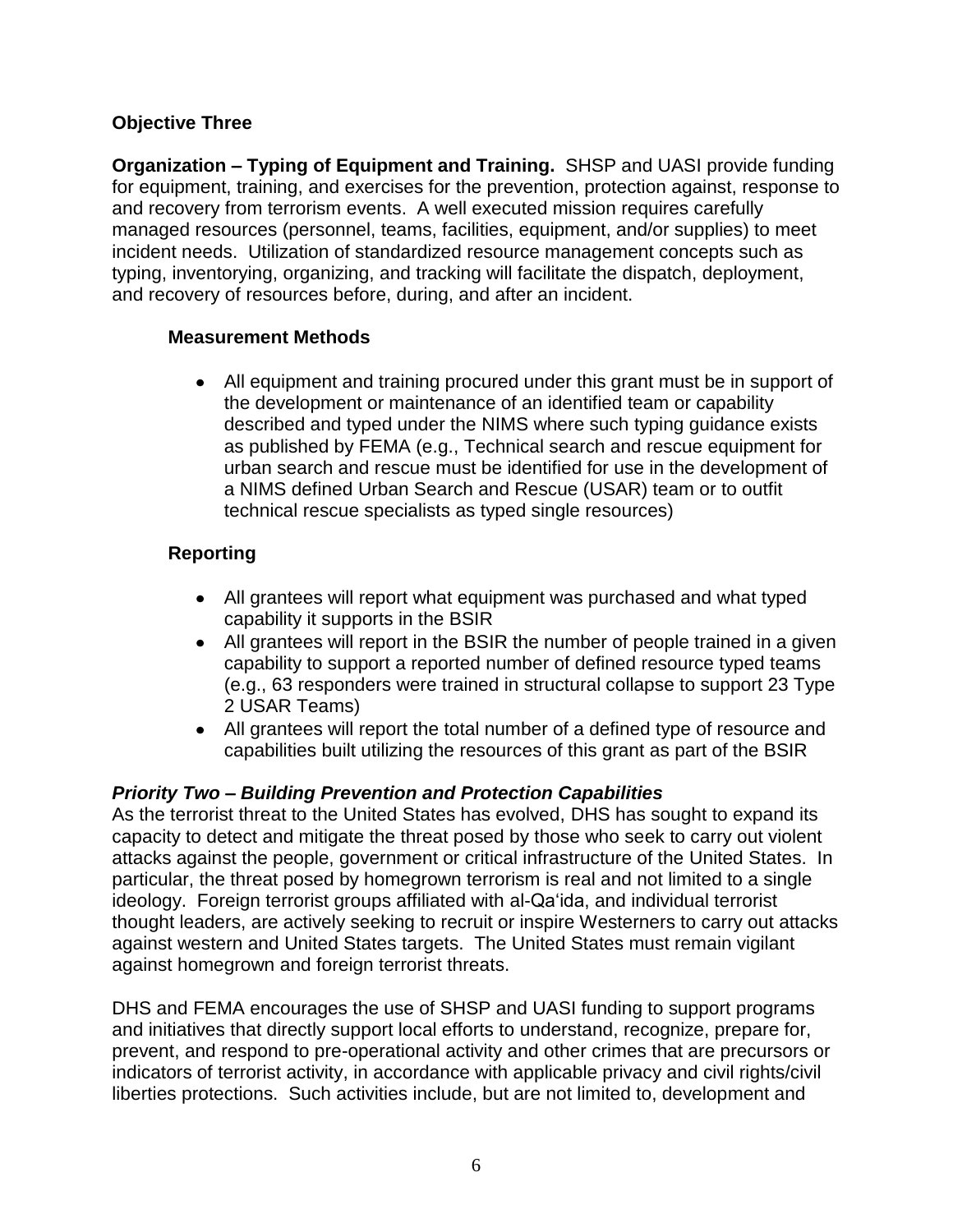implementation of Fusion Liaison Officer Programs, the Nationwide Suspicious Activity Reporting (SAR) Initiative (NSI), the "If You See Something, Say Something" campaign as a component of the NSI, and local efforts. For more information, please see *[http://www.dhs.gov/xlibrary/assets/fact\\_sheet\\_reduce\\_violent\\_crime\\_080310.pdf](http://www.dhs.gov/xlibrary/assets/fact_sheet_reduce_violent_crime_080310.pdf)*.

## **Objective One**

**NSI training.** All personnel funded with SHSP and UASI funding and engaged in the NSI will complete the Department's NSI training.

#### **Measurement Methods**

Percentage of SHSP and UASI funded personnel who are engaged in the NSI and have completed the training

## **Reporting**

Submission of a certification in the BSIR indicating the number of  $\bullet$ personnel involved in the NSI as well as the number of personnel who have completed the required training

## *Priority Three – Maturation and Enhancement of State and Major Urban Area Fusion Centers*

One of the Department's priorities in FY 2011 is to support recognized State and major Urban Area fusion centers and the maturation of the Information Sharing Environment (ISE). Fusion centers serve as focal points within the State and local environment for the receipt, analysis, gathering, and sharing of threat-related information between the Federal government and State, local, Tribal, territorial (SLTT) and private sector partners. Building a National Network of Fusion Centers (National Network) empowers law enforcement and homeland security personnel by helping them understand local implications of national intelligence, thus enabling them to better protect their communities.

A National Network also provides a mechanism for the Federal government to receive information from SLTT partners, which helps create a more complete intelligence picture at the National level. With timely, accurate information on potential terrorist threats, fusion centers can also directly contribute to and inform investigations initiated and conducted by Federal entities, such as the Joint Terrorism Task Forces led by the Federal Bureau of Investigation (FBI). The *2010 National Security Strategy* identifies fusion centers as critical in enlisting all of our intelligence, law enforcement, and homeland security capabilities to prevent acts of terrorism on American soil.

In support of this strategic vision, the Department is requiring recognized State and Major Urban Area fusion centers to participate in an annual assessment of their achievement of baseline capabilities, as outlined in the Global Justice Information Sharing Initiative's (Global) *Baseline Capabilities for State and Major Urban Area Fusion*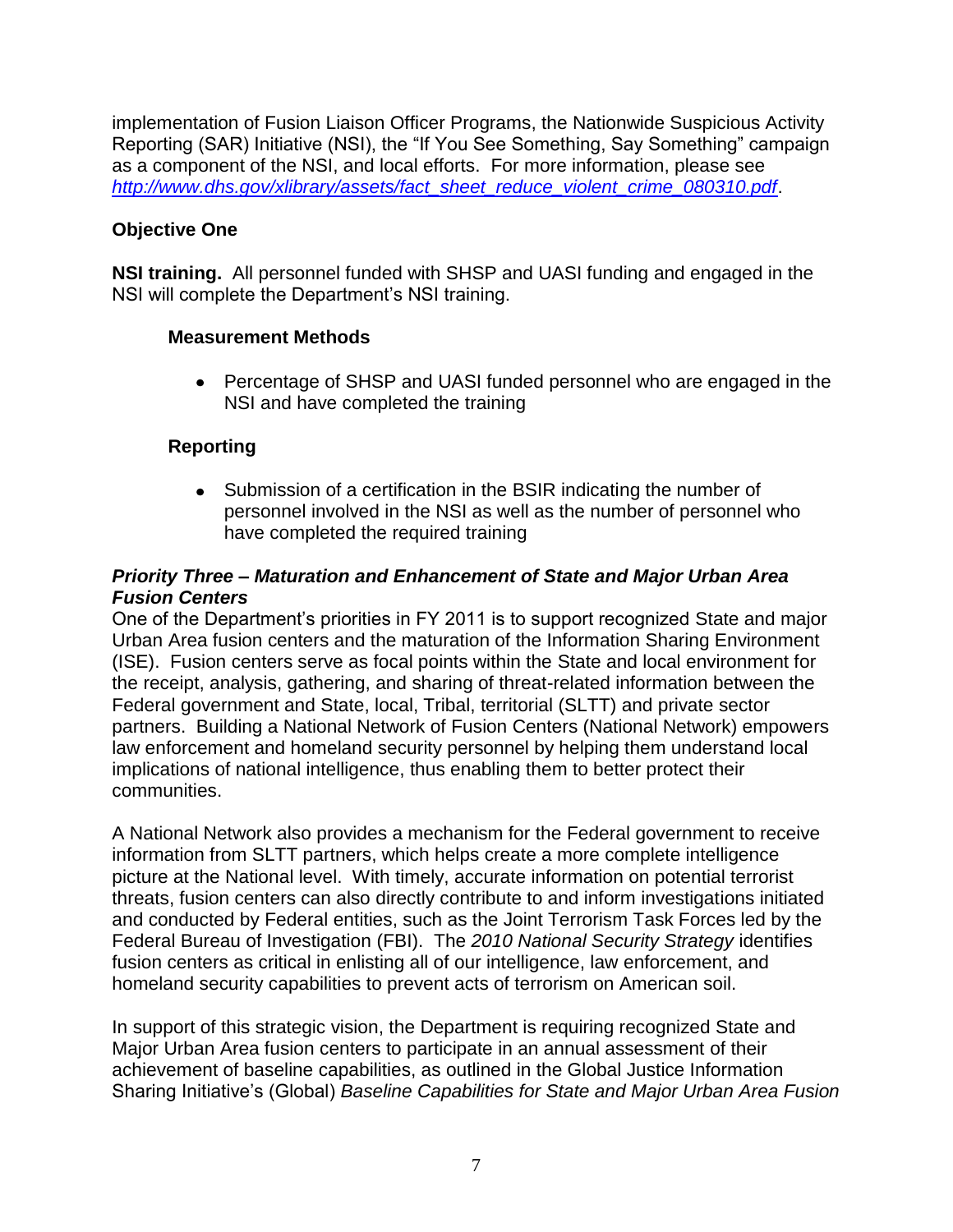*Centers*. The results from this assessment will help fusion centers identify gaps in their operational capabilities.

As maturation of the National Network is one of the Department's highest priorities in FY 2011, DHS is requiring that at least one (1) of the Investment for State or Urban Areas, in which the 72 DHS-recognized fusion centers reside, address funding support for the recognized fusion center. Grantees must coordinate with the fusion center when developing a fusion center Investment prior to submission. All efforts should be made to address gaps that are identified by taking advantage of the service deliveries made available through the joint DHS and Department of Justice Fusion Process Technical Assistance Program. Additionally, any jurisdiction or agency that leverages HSGPrelated funds to support intelligence- or fusion process-related activities (i.e., intelligence unit, real time crime information and analysis centers, etc.) must ensure these efforts are integrated and/or coordinated with the respective recognized State or Urban Area fusion centers.

#### **Background**

The *Baseline Capabilities for State and Major Urban Area Fusion Centers* (September 2008) identifies the baseline capabilities for fusion centers and the operational standards necessary to achieve each of the capabilities across the National Network of Fusion Centers. Fusion centers, in partnership with the Federal Government, prioritized four critical operational capabilities  $(COCs)^1$ , which align to the steps in the intelligence cycle. During the Baseline Capabilities Assessment  $(BCA)^2$ , fusion centers are assessed on their ability to perform the COCs.

#### **Objective One**

 $\overline{a}$ 

**Baseline Capabilities.** Fusion centers leveraging SHSP and/or UASI grant funds must prioritize the allocation of these grant funds to address any capability gaps identified as a result of the BCA. This will ensure the implementation of common and consistent operational standards across the National Network of Fusion Centers.

Fusion center priorities for FY 2011 focus on enhancing and maintaining their ability to execute the COCs at a fundamental level, which means that, at a minimum, fusion centers have approved plans, policies, or standard operating procedures (SOPs) for each COC that codify their business processes. No two localities are exactly alike, so each center should tailor its procedures to meet its local needs. However, it is essential that DHS gain a National perspective of fusion center network capabilities. To achieve that end, individual fusion center SOPs, plans, and policies must be developed in a standardized fashion. $3$  Those centers that have approved plans, policies, or SOPs for

<sup>&</sup>lt;sup>1</sup> The four COCs are: (1) receive, (2) analyze, (3) disseminate, and (4) gather.

<sup>&</sup>lt;sup>2</sup> In 2010, Federal, State, and local officials completed the first nationwide, in-depth assessment of fusion centers to evaluate fusion center's baseline level of capability and to establish strategic priorities for Federal government support. The BCA was conducted in two phases: (1) an online self assessment based on the *Baseline Capabilities for State and Major Urban Area Fusion Centers*; and

<sup>(2)</sup> on-site validation assessments focused on the four COCs and P/CRCL protections.<br><sup>3</sup> The *COC Gap Mitigation Strategy Guidebook* (Guidebook) contains templates, as well as sample policies and other resources to assist fusion centers in developing and implementing plans, policies, and SOPs to execute the COCs at a fundamental level. The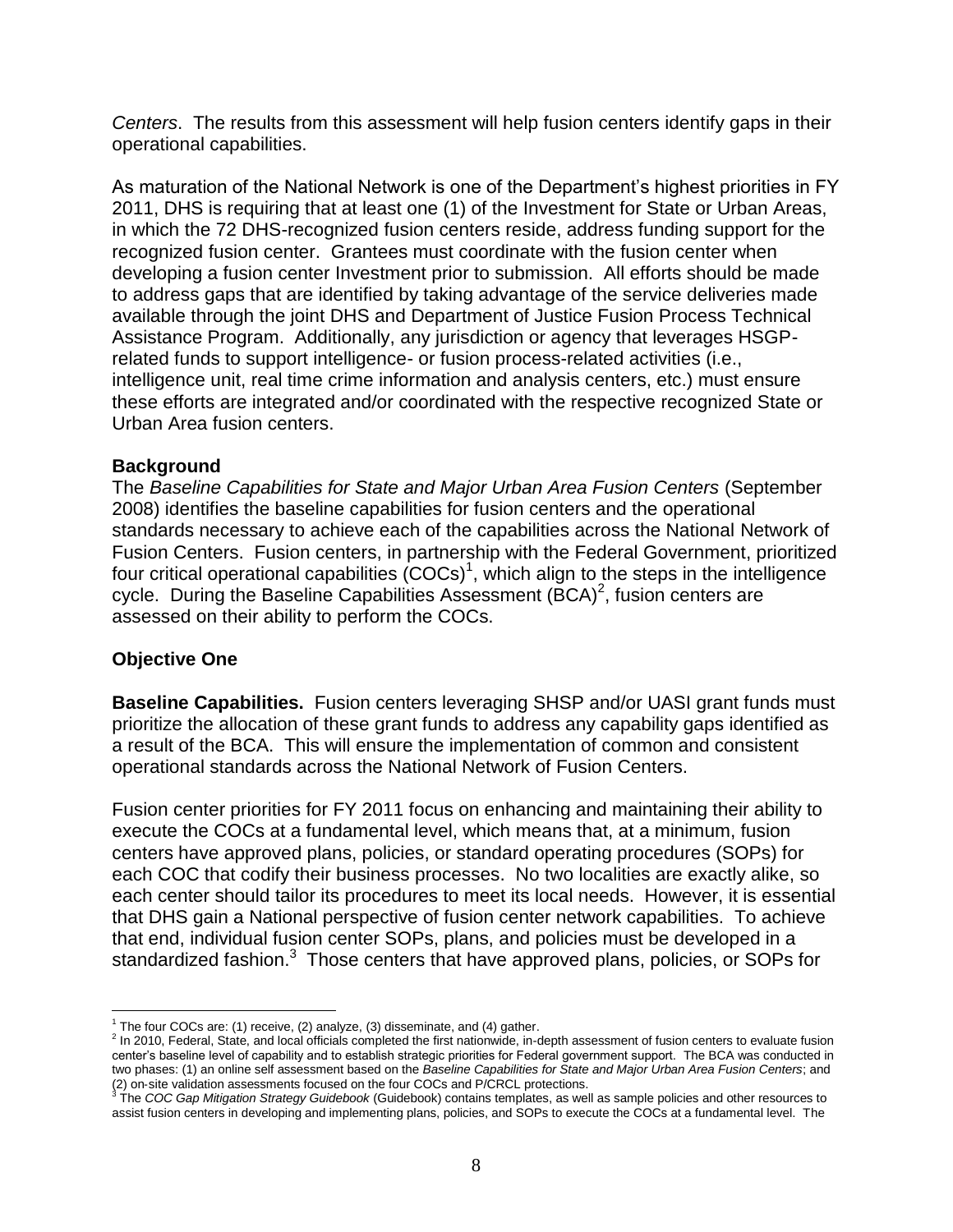each COC should also continue to fully implement these plans, policies, or SOPs, as well as other gaps identified during the fusion center's baseline capability assessment. FY 2011 fusion center priorities also focus specifically on maturing analytic capabilities as part of COC 2: Analyze.

Fusion centers leveraging SHSP and/or UASI grant funds are required to demonstrate, at a minimum, the following fundamental capabilities:

- *Receive:* A written plan, policy or SOP describing fusion center business processes for the receipt, handling, and storage of classified (SECRET) and unclassified information from Federal partners
- *Analyze:* A written plan, policy, or SOP describing fusion center business processes for assessing the local implications of threat-related information provided by Federal partners (DHS, FBI, etc.) through a formal risk analysis process. This process should determine what critical information needs to be provided to State, local, Tribal, and territorial (SLTT) and private sector partners to support prevention, protection, and other response-related operational planning efforts, and to inform these partners of behaviors and circumstances that may serve as pre-incident indicators of an emerging threat
- *Disseminate:* A written plan, policy, or SOP describing fusion center business processes for disseminating critical information to SLTT and private sector partners in the fusion center's area of responsibility
- *Gather:* A written plan, policy, or SOP describing fusion center business processes for gathering locally generated information, participating in the NSI, and sharing pertinent information with the local JTTF for investigation and DHS for further analysis
- *Privacy, Civil Rights, and Civil Liberties (P/CRCL) Protections:* An approved P/CRCL policy to ensure that P/CRCL protections are in place that are at least as comprehensive as the *ISE Privacy Guidelines*, and that all staff receive training on both the center's P/CRCL policies and 28 CFR Part §23. The development and updating of such policies provide an opportunity to engage the whole community

## **Measurement Methods**

- $\bullet$ Percentage of fusion centers with documented plans, policies, or SOPs describing fusion center business processes for receiving, handling, and storing classified and unclassified information in accordance with the metrics established by the DHS Office of Intelligence and Analysis (I&A)
- Percentage of fusion centers with documented plans, policies, or SOPs  $\bullet$ describing fusion center business processes for assessing local implications of threat-related information in accordance with the metrics established by the DHS I&A

 $\overline{a}$ Guidebook is available on the Lessons Learned Information Sharing (LLIS) system at *[www.llis.dhs.gov](http://www.llis.dhs.gov/)* and the National Criminal Intelligence Resource Center (NCIRC) at *[www.ncirc.gov](http://www.ncirc.gov/)*.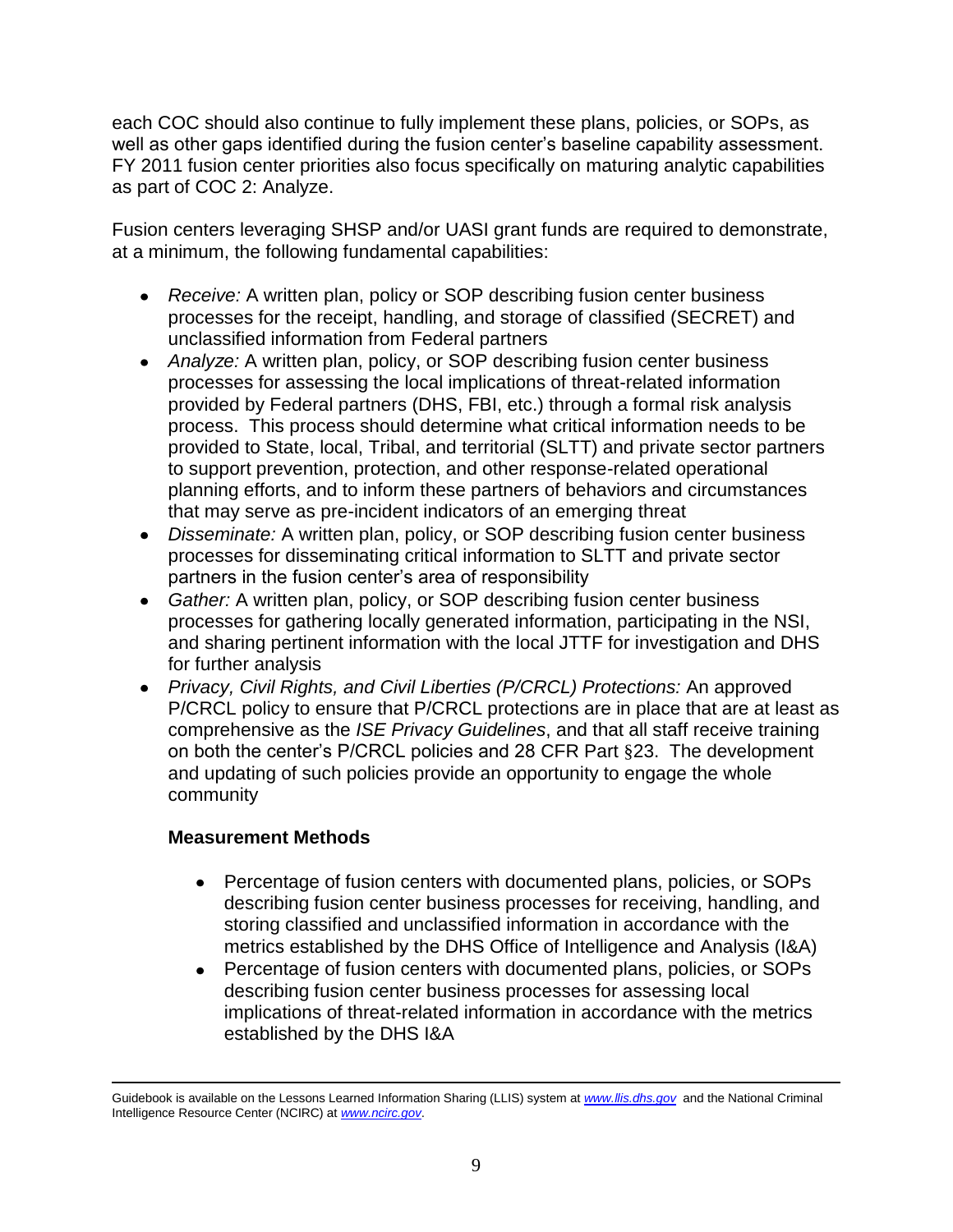- Percentage of fusion centers with documented plans, policies, or SOPs describing fusion center business processes for disseminating information to SLTT and private sector partners in accordance with the metrics established by the DHS I&A
- Percentage of fusion centers with documented plans, policies, or SOPs describing fusion center business processes for gathering locally generated information and participating in the NSI in accordance with the metrics established by the DHS I&A
- Percentage of fusion centers with an approved P/CRCL policy
- Percentage of fusion centers that have conducted a audit of their P/CRCL  $\bullet$ policy in accordance with the *Privacy Civil Rights and Civil Liberties Compliance Verification for the Intelligence Enterprise<sup>4</sup>*

## **Reporting**

- Achievement of these capabilities will be evaluated through the following methods:
	- **-** IJ will be based upon the courses of action to fill identified gaps from the BCA, and these assessment results must be included as part of the IJ
	- **-** The SAA must certify the fusion center's participation in the annual BCA process by reporting:
		- **Percentage compliance with executing the critical** operational capabilities at a fundamental level as a part of the IJ
		- **Percentage of achievement of the critical operational** capabilities must be regularly reported in the BSIR
	- **-** Exercises to evaluate the implementation of COCs and analytical proficiency, which will occur every two years. The SAA must certify the fusion center's participation in these exercises. This certification would be made to GPD as part of regular BSIR reporting.

#### **Objective Two**

**Analytic Capabilities.** All fusion center analytic personnel must demonstrate qualifications that meet or exceed competencies identified in the *Common Competencies for State, Local, and Tribal Intelligence Analysts.* In addition to these training requirements, fusion centers should also continue to mature their analytic capabilities by addressing gaps in analytic capability identified during the fusion center's BCA.

 $\overline{a}$ 4 *<http://it.ojp.gov/docdownloader.aspx?ddid=1285>*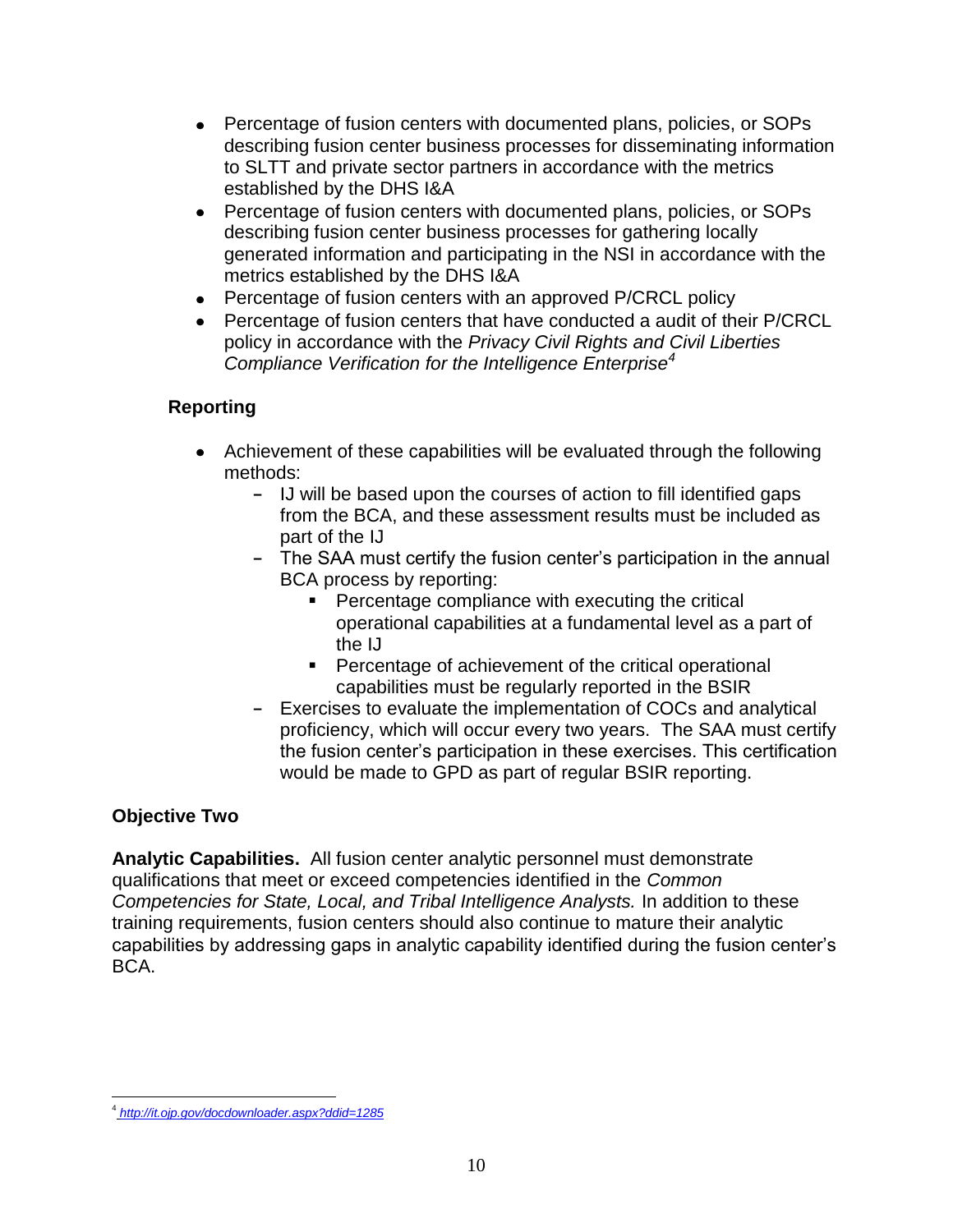#### **Measurement Methods**

- $\bullet$ Percentage of fusion center analytic personnel funded out of SHSP and UASI that have received/participated in training deemed to be compliant with the *Common Competencies for State, Local, and Tribal Intelligence Analysts*
- Percentage of fusion center analysts that require SECRET clearances have them (or have submitted requests for them)
- Percentage of fusion center analysts with access to sensitive but  $\bullet$ unclassified (SBU) systems $5$
- Percentage of fusion center analysts trained on 28 CFR Part §23
- Percentage of fusion center analyst with access to tools identified in the  $\bullet$ Analyst Toolbox<sup>6</sup>

## **Reporting**

Assessed through reporting methods identified in **Objective 1**

## *HSGP Priorities*

#### *Homeland Security Strategy Updates*

Homeland Security Strategies are the basis for requesting HSGP funds, which are designed to implement the goals and objectives included in the strategies. FEMA strongly encourages States and Urban Areas to update their Homeland Security Strategies every two years to ensure that existing goals and objectives reflect all FEMA mission areas, the National Priorities, implementing the whole community approach to emergency planning and management to address the concerns and needs of local government, and existing citizen preparedness efforts. As outlined in the original *[State](http://www.fema.gov/good_guidance/download/10144)  [and Urban Area Homeland Security Strategy: Guidance on Aligning Strategies with the](http://www.fema.gov/good_guidance/download/10144)  [National Preparedness Goal](http://www.fema.gov/good_guidance/download/10144)*, *[http://www.fema.gov/good\\_guidance/download/10144](http://www.fema.gov/good_guidance/download/10144)*, State and Urban Area Homeland Security Strategies are designed to 1) provide a blueprint for comprehensive, enterprise-wide planning for homeland security efforts; and 2) provide a strategic plan for the use of related Federal, State, local, and private resources within the State and/or Urban Area before, during, and after threatened or actual domestic terrorist attacks, major disasters, and other emergencies. Homeland Security Strategies should reflect an ongoing process of review and refinement as new lessons, new priorities, and new challenges, threats, and hazards evolve. The Homeland Security Strategy update process provides context for ensuring that strategies reflect and support existing needs associated with the current homeland security environment. This effort will enable us as a Nation to strategically and efficiently build our programs and enhance capabilities within and across State boundaries.

 $\overline{a}$ <sup>5</sup> SBU systems include HSIN, LEO, RISSNet, and HS SLIC

<sup>&</sup>lt;sup>6</sup> [http://it.ojp.gov/documents/analyst\\_toolbox.pdf](http://it.ojp.gov/documents/analyst_toolbox.pdf)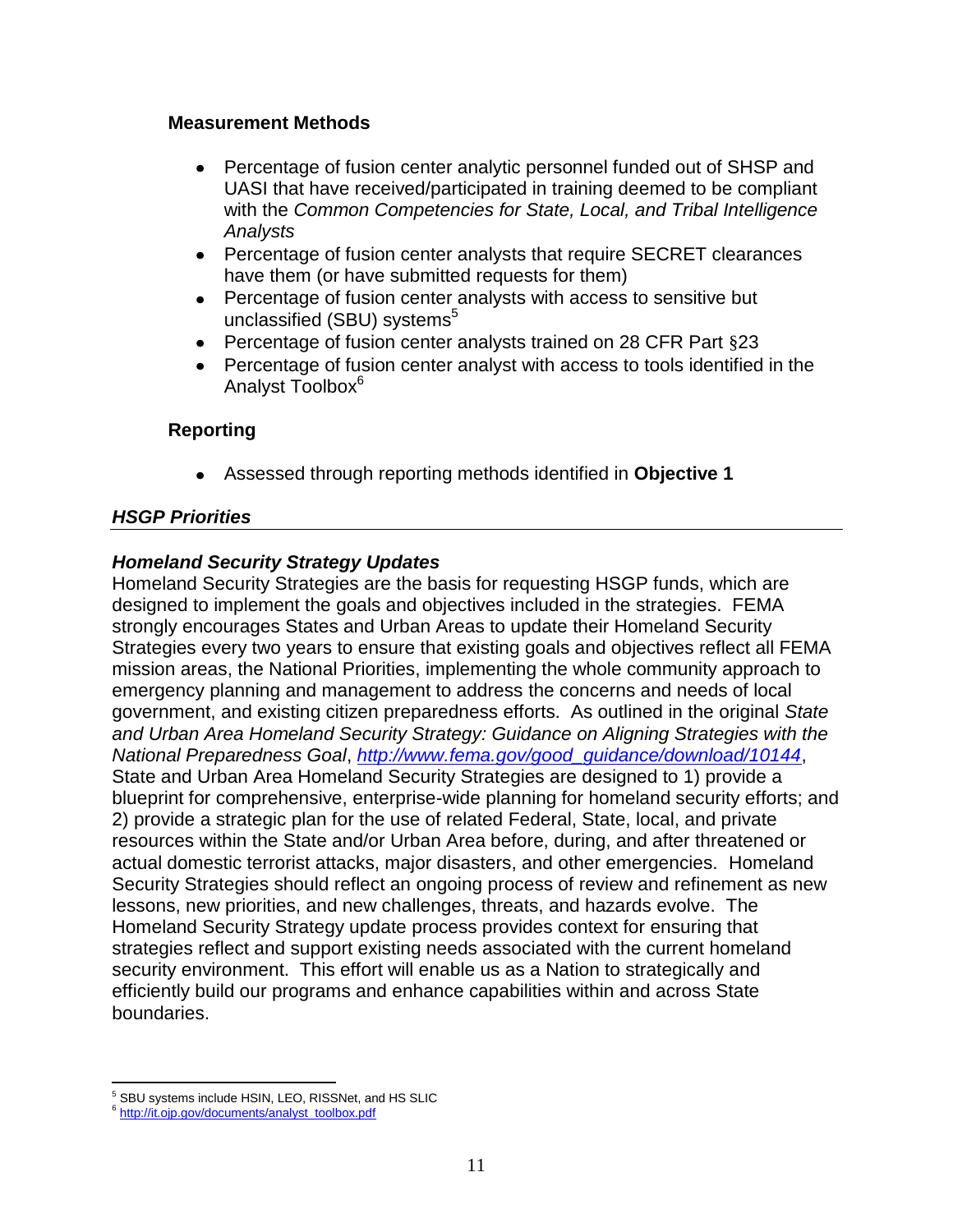The Homeland Security Strategy update process does *not require* States and Urban Areas to write a new strategy, but encourages them to tailor and update existing goal statements and supporting objectives. At a minimum, States and Urban Areas should ensure that their updated strategies continue to address all homeland security mission areas **(prepare for, protect against, respond to, recover from, and mitigate all hazards)** and reflect how their goals and objectives align to the National Priorities.If desired, States and Urban Areas may also conduct a more extensive update or rewrite of their strategies. When revisiting and updating the strategies, goals, and objectives, States and Urban Areas are strongly encouraged to consider collaboration across disciplines, jurisdictions, and agencies within the framework of the mission areas and based on a capability-based planning approach.

#### *Collaboration with Tribes*

DHS strongly encourages States, Urban Areas, and regions to work with Tribal nations in overall initiatives such as whole community emergency preparedness and management planning as well as other partnership areas.

#### *Consolidation of Law Enforcement Terrorism Prevention-oriented Activities*

Per the 9/11 Act, States are required to ensure that at least 25 percent (25%) of SHSP appropriated funds and 25 percent (25%) of UASI appropriated funds are dedicated towards law enforcement terrorism prevention-oriented planning, organization, training, exercise, and equipment activities (LETPA). This requirement does not include award funds from OPSG, MMRS, and CCP. Due to the consolidation of grant programs under the SHSP appropriation for FY 2011, the minimum allocation for LETPA will exceed 25 percent (25%). Please refer to the tables on pages 26 – 28 for LETPA minimum allocations for SHSP and UASI by jurisdiction.

Funds leveraged toward LETPA must prioritize activities associated with Priorities Two and Three, in particular those activities that focus on:

- Building Prevention and Protection Capabilities
- Maturation and Enhancement of State and Major Urban Area Fusion Centers.

## *Program-specific Priorities*

## *State Homeland Security Program (SHSP)*

The SHSP is a core assistance program that provides funds to build capabilities at the State, local, Tribal, and territorial levels, to enhance our national resilience to absorb disruptions and rapidly recover from incidents both natural and manmade as well as to implement the goals and objectives included in State homeland security strategies and initiatives in their State Preparedness Report (SPR).

Activities implemented under SHSP must support terrorism preparedness by building or enhancing capabilities that relate to the prevention of, protection from, response to, and recovery from terrorism in order to be considered eligible. However, many capabilities which support terrorism preparedness simultaneously support preparedness for other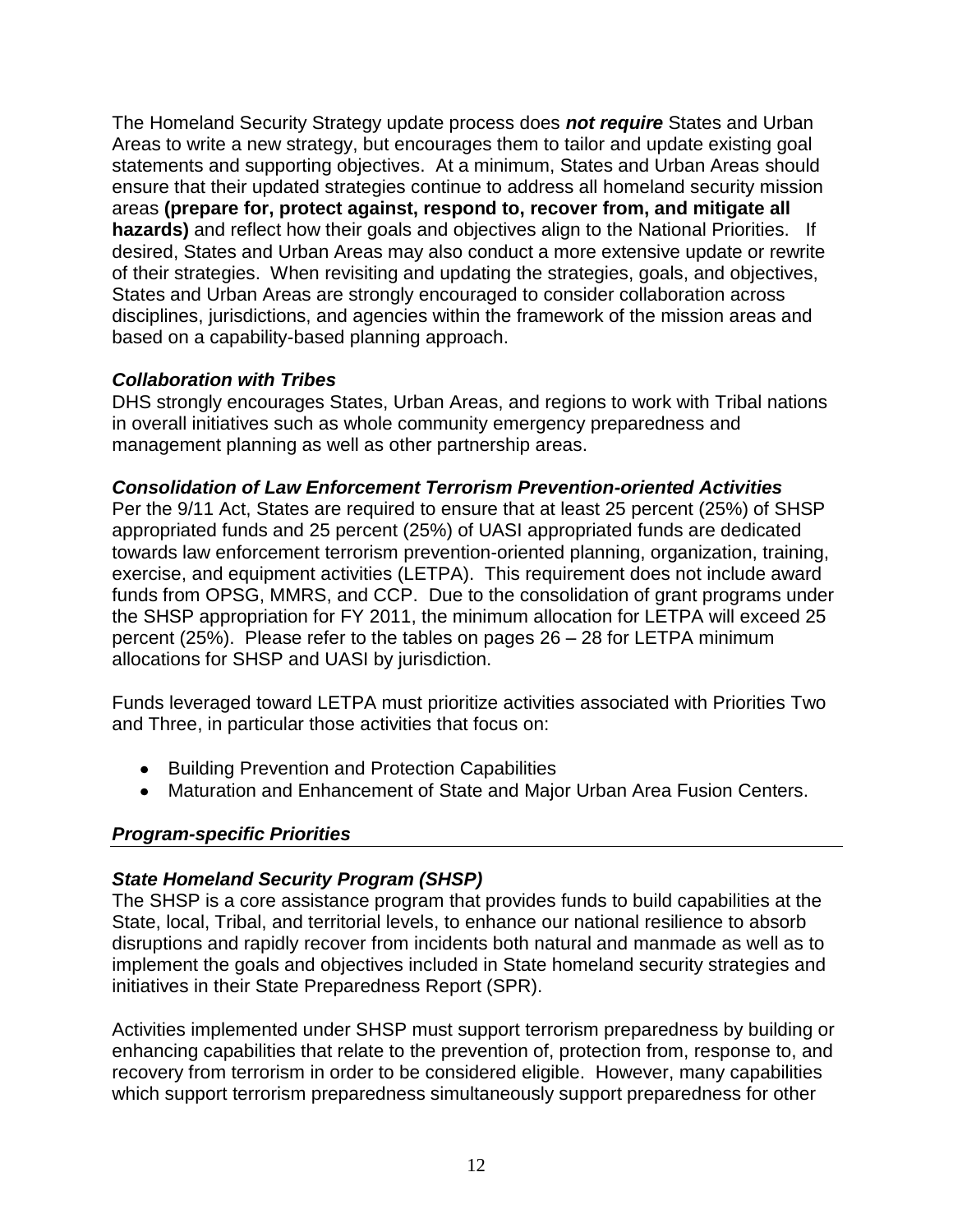hazards. Grantees must demonstrate this dual-use quality for any activities implemented under this program that are not explicitly focused on terrorism preparedness.

#### *SHSP Governance*

Homeland security partners should examine how they integrate preparedness activities across disciplines, agencies, and levels of government, including State, territorial, local, and Tribal units of government. A cohesive planning framework should be incorporated that builds and implements homeland security initiatives which leverage DHS resources, as well as other Federal, State, territory, local, and Tribal resources. Specific attention should be paid to how all available preparedness funding sources (multiple Federal sources as well as State and local sources) can be effectively utilized in a collaborative manner to support the whole community approach to emergency preparedness and management and to the enhancement of overall capabilities.

The FY 2011 HSGP re-emphasizes the importance of creating or utilizing existing governing bodies to act on this guidance and coordinate grant resources. Examples include: State Senior Advisory Committees, Urban Area Working Groups, Statewide Interoperability Governing Board (SIGB), Area Maritime Security Committees, Citizen Corps Councils, MMRS Leadership, and Children's Working Groups.

As a reminder, the membership of the Senior Advisory Committee must, at a minimum, include the following State officials directly responsible for the administration of FEMA GPD grants, Centers for Disease Control and Prevention (CDC), Assistant Secretary for Preparedness and Response (ASPR) cooperative agreements, and Emergency Medical Services for Children (EMSC) grants: the SAA, ASPR Hospital Preparedness Program (HPP) Coordinator, and CDC Public Health Emergency Preparedness (PHEP) Program Director. In addition, program representatives from the following entities should be members of the committee: State Homeland Security Advisor (if this role is not also the SAA), State Emergency Management Agency Director, State Public Health Officer, State Public Safety Officer (and SAA for Justice Assistance Grants, if different), State Court Official, State EMS Director, State Trauma System Manager, Statewide Interoperability Coordinator, State Citizen Corps Point of Contact (POC), the State EMSC Coordinator, State Education Department, State Human Services Department, State Child Welfare Services, State Juvenile Justice Services, Urban Area POC, United States Coast Guard Area Command or Captain of the Port, Senior Members of the Regional Transit Security Working Group, Senior Security Officials from Major Transportation Systems, and the Adjutant General.

## *Urban Areas Security Initiative (UASI)*

Since its inception in FY 2003, the intent of the UASI program has been to enhance regional preparedness in major metropolitan areas. The UASI program is a core program in the DHS mission to build the capacity of American society to be resilient in the face of disruptions, disasters, and other crises. The UASI program directly supports the National Priority on expanding regional collaboration in the *National Preparedness Guidelines* and is intended to assist participating jurisdictions in developing integrated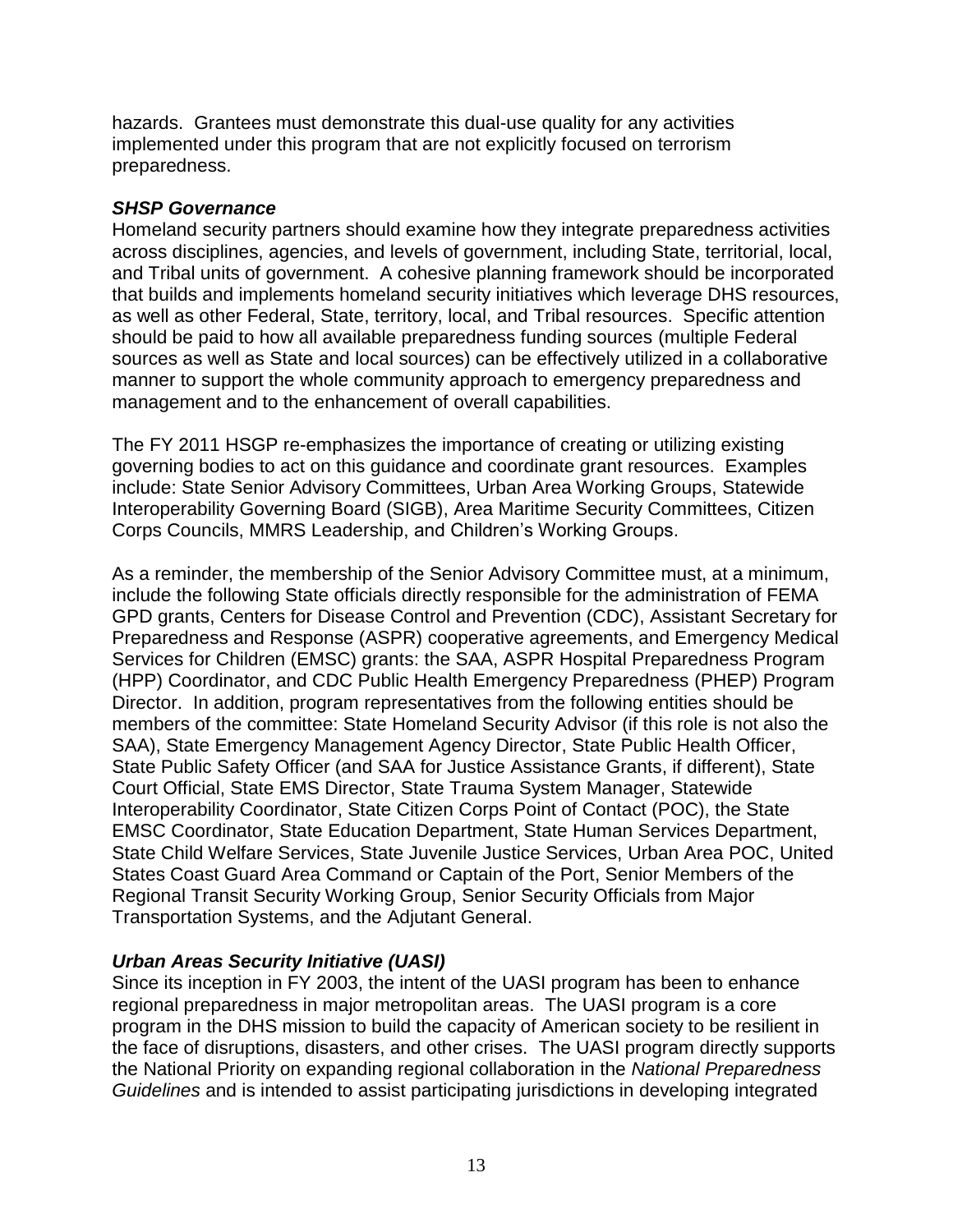regional systems for prevention, protection, response, and recovery. Ultimately, the FY 2011 UASI program is intended to provide financial assistance to address the unique multi-discipline planning, organization, equipment, training, and exercise needs of highthreat, high-density Urban Areas, and to assist these Areas in building and sustaining capabilities to prevent, protect against, respond to, and recover from threats or acts of terrorism. Activities implemented with UASI funds must support terrorism preparedness by building or enhancing capabilities that relate to the prevention of, protection from, response to or recovery from terrorism in order to be considered eligible. However, many capabilities which support terrorism preparedness simultaneously support preparedness for other hazards. Grantees must demonstrate the dual-use quality for any activities implemented that are not explicitly focused on terrorism preparedness.

Urban Areas must use UASI funds to employ regional approaches to overall preparedness and are encouraged to adopt regional response structures whenever appropriate. UASI program implementation and governance must include regional partners and should have balanced representation among entities with operational responsibilities for prevention, protection, response, and recovery activities within the region. In some instances Urban Area boundaries cross State borders. States must ensure that the identified Urban Areas take an inclusive regional approach to the development and implementation of the FY 2011 UASI program and involve the contiguous jurisdictions, mutual aid partners, port authorities, rail and transit authorities, State agencies, Statewide Interoperability Coordinators, Citizen Corps Council(s), MMRS jurisdictions, and campus law enforcement in their program activities.

Grantees must also demonstrate the integration of children and individuals with disabilities or access and functional needs into activities implemented under this program.

#### *UASI Composition*

Pursuant to provisions of the 9/11 Act, eligible FY 2011 UASI candidates were determined based on an analysis of relative risk of the 100 most populous Metropolitan Statistical Areas (MSAs), as defined by the Office of Management and Budget (OMB). MSAs are used by DHS to determine eligibility for participation in the program. *Part II* of this Guidance shows a table of Urban Areas selected for possible FY 2011 funding. *Geographical areas queried do not equate to minimum mandated membership representation of an Urban Area, nor does this guarantee funding for geographical areas queried.* Urban Area Working Groups (UAWGs) must continue to take a regional approach to membership but are not required to expand or contract existing Urban Area participation to conform to MSA composition as a result of this legislative change. Detailed information on MSAs is publicly available from the United States Census Bureau at *<http://www.census.gov/population/www/metroareas/metrodef.html>*.

#### *UASI Program Requirements*

The SAA will be responsible for ensuring compliance with the fiduciary and programmatic administration requirements of the FY 2011 UASI program.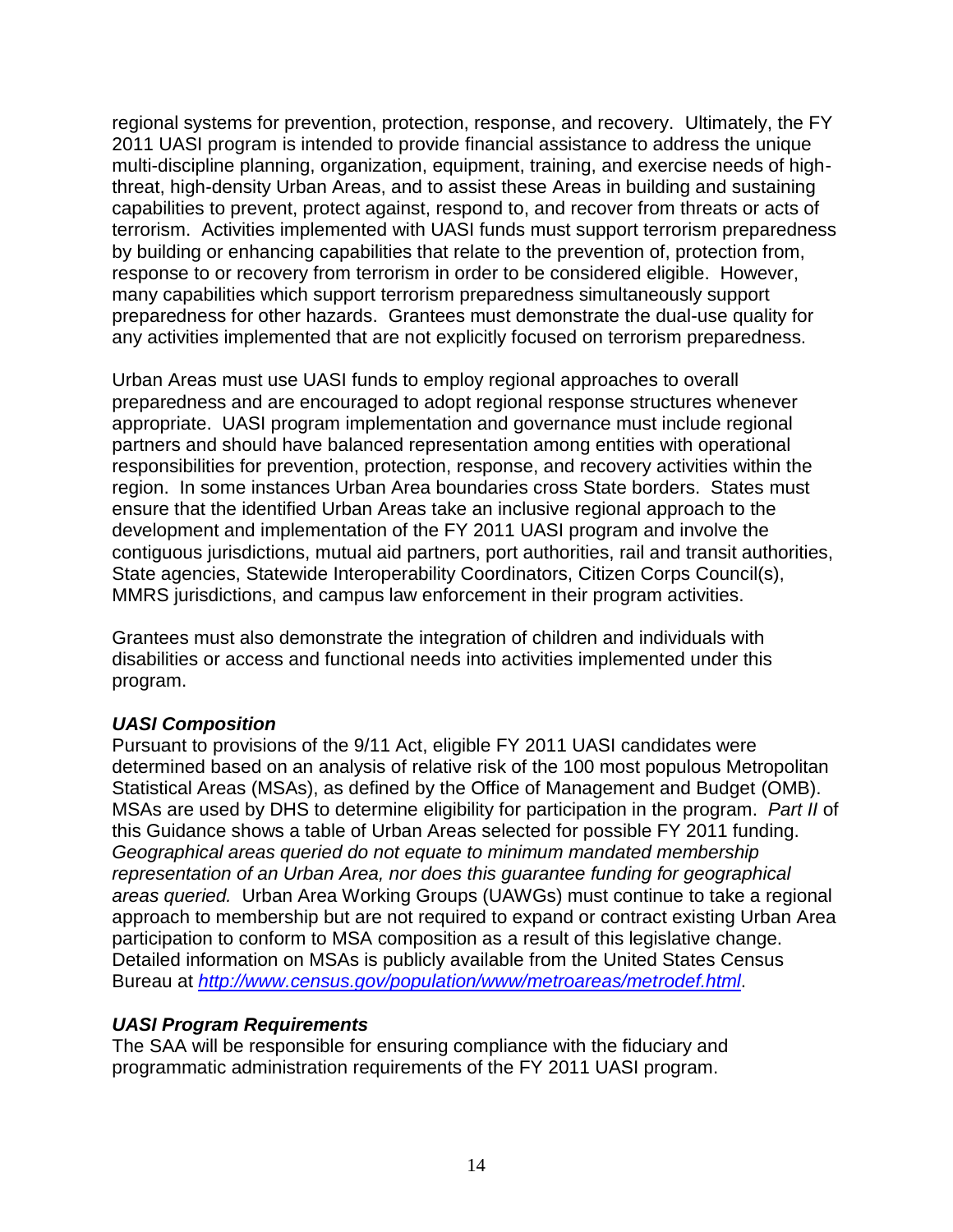- *Identify POCs.* The SAA must confirm a specific POC with the designated Urban Area. The SAA POCs are responsible for identifying and coordinating with the POC for the UAWG. This information must be provided to FEMA with the grant application. SAAs must work with existing Urban Areas to ensure that information for current POCs is on file with FEMA.
- *Define the Urban Area.* The SAA POC, in coordination with the candidate Urban Areas, must define the Urban Area, as it will apply to the FY 2011 UASI program. The identified city or combined entity represents the candidate Urban Area eligible to apply for funding under the FY 2011 UASI program. For those Urban Areas with a combined entity, that area represents the minimum area that must be part of the defined Urban Area. The definition of the Urban Area is limited to jurisdictions contiguous to the geographic area used to determine eligibility, or those jurisdictions in that area which have established formal mutual aid agreements. States may request a waiver for this limitation for regions previously established by Executive Order, law, or compact. For the purposes of the FY 2011 UASI program, the Washington, D.C. Urban Area will consist of the National Capital Region (NCR) as set forth in 10 U.S.C. §2674(f)(2). In coordination with the UAWG, the SAA POC may redefine the geographic boundaries of an existing Urban Area, as it will apply to the FY 2011 UASI program. The SAA POC must notify FEMA of this change.
- *Establish the UAWG.* Membership in the UAWG must provide either direct or indirect representation for all the jurisdictions and response disciplines (including law enforcement) that comprise the defined Urban Area. *It must also be inclusive of local MMRS leadership and Citizen Corps Council representatives.* The UAWG should also include officials responsible for the administration of CDC and ASPR cooperative agreements. Finally, it is also recommended that members advocating on behalf of vulnerable populations including youth, the elderly and individuals with functional needs, socio-economic factors and cultural diversity, be invited to provide representation.

The SAA POC must ensure that appropriate representation for the defined Urban Area is included per this guidance. FEMA strongly encourages that, wherever possible, previously established local working groups should be leveraged for this purpose to ensure that UASI resources are managed in the most efficient and effective manner possible. The UAWG may also support State efforts to develop the State Preparedness Report, particularly as it relates to UASI activities.

An overview of the UAWG structure and a list of members and their associated jurisdictions must be provided to FEMA along with the grant application. Urban Areas must notify the SAA of any updates to the UAWG structure or membership, of which the SAA must thereafter provide notification to FEMA.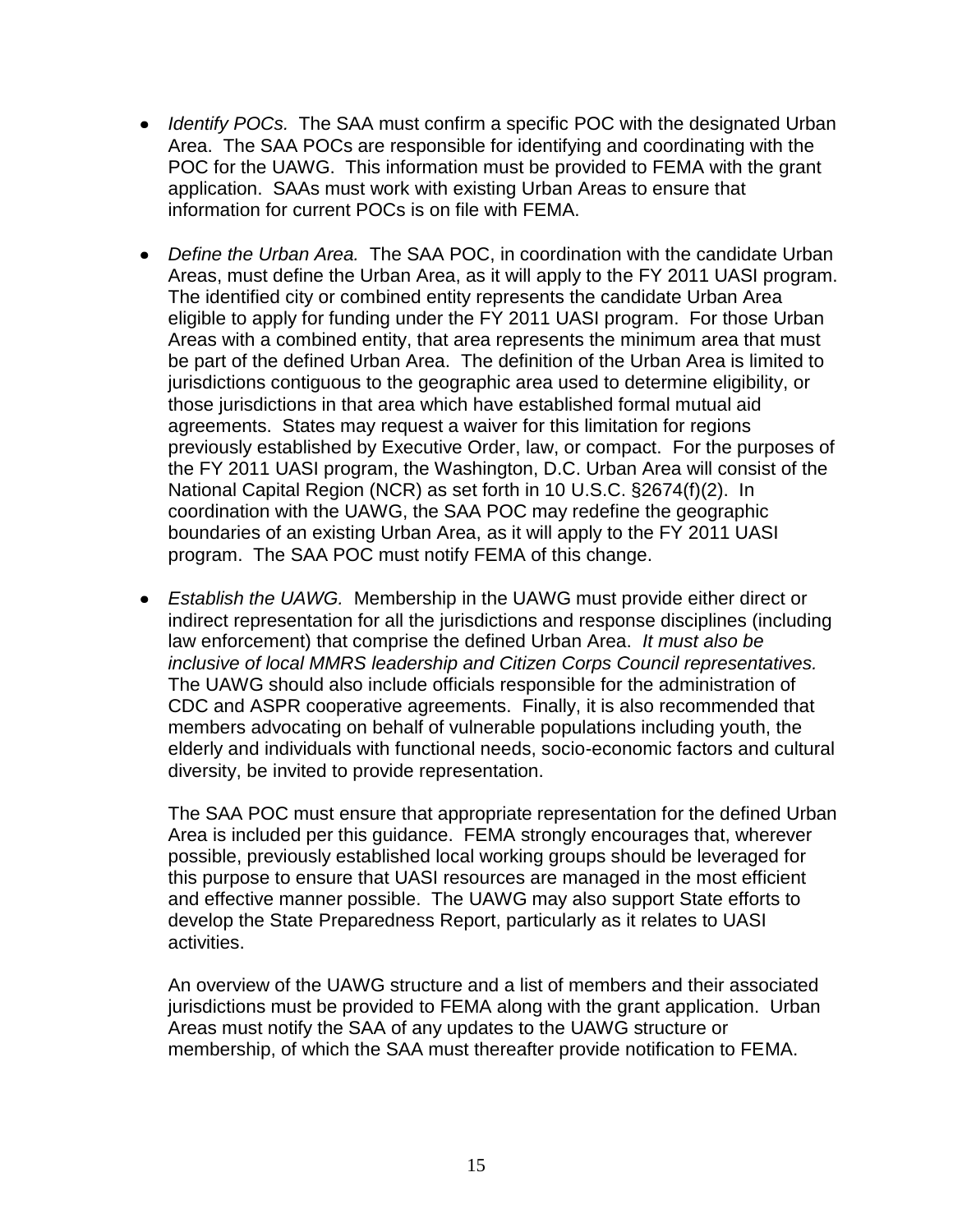*Governance*. The jurisdictions identified in *Part II* of this Guidance package represent the candidate Urban Areas eligible to apply for funding. The UAWG will be responsible for coordinating the development and implementation of all program initiatives. States and Urban Areas must consider including counties within which the cities reside, contiguous jurisdictions, MSAs, operational areas, and mutual aid partners, as appropriate, in the governance process.

In keeping with sound project management practices, the UAWG must ensure that its approach to critical issues such as membership, governance structure, voting rights, grant management and administration responsibilities, and funding allocation methodologies are formalized in a working group charter or other form of standard operating procedure related to the UASI governance. The charter must also outline how decisions made in UAWG meetings will be documented and shared with UAWG members. The UAWG charter must be on file with FEMA prior to drawing down FY 2011 UASI funding and must be available to all UAWG members to promote transparency in decision-making related to the UASI program.

*Urban Area Homeland Security Strategy*. Urban Areas must utilize their Urban Area Homeland Security Strategy as the basis for requesting funds to support Investments identified in their UASI IJ. There must be a clear correlation between the goals, objectives, and priorities identified in the Urban Area Homeland Security Strategy and proposed FY 2011 UASI program activities. In addition, the Urban Area Homeland Security Strategy must also be consistent with and supportive of the State Homeland Security Strategy. All Urban Areas receiving funding in FY 2011 must have an approved Urban Area Homeland Security Strategy.

## *UASI Allocation of Funds*

The use and allocation of all grant funds available through the FY 2011 UASI program must focus on the Investments identified in the Urban Area's IJ and the implementation of the FEMA-approved Urban Area Homeland Security Strategy. The use of funds must also be consistent with the State Homeland Security Strategy, *National Preparedness Guidelines*, *Target Capabilities List* (TCL), 7 and overall UASI program guidelines. Funds used to support whole community and individual preparedness related efforts, such as engaging non-governmental organizations and vulnerable populations and demonstrating the integration of children and individuals with disabilities or access and functional needs in all phases of emergency management, participation of disaster volunteers in training, exercises and response and recovery operations, and educating the public should be coordinated with Citizen Corps Councils.

The UAWG, in coordination with the SAA POC, must develop a methodology for allocating funding available through the UASI program. The UAWG must reach consensus on all UASI funding allocations. If consensus cannot be reached within the

 $\overline{a}$  $^7$  The TCL describes the capabilities related to the four homeland security mission areas: Prevent, Protect, Respond, and Recover. It defines and provides the basis for assessing preparedness. The TCL can be found at *<https://www.rkb.us/hspd8.cfm>*.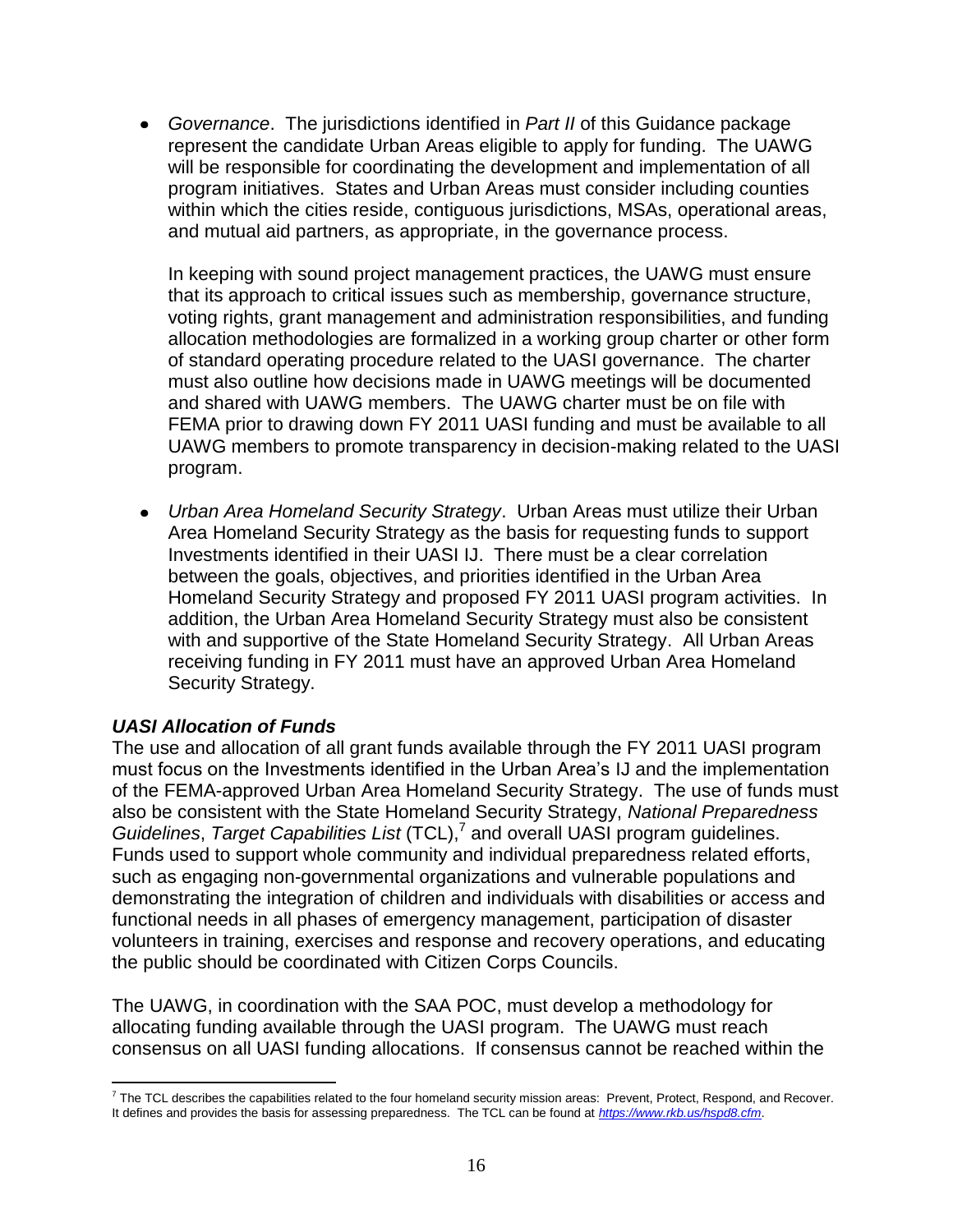45-day time period allotted for the State to obligate funds to sub-grantees, the SAA must make the allocation determination. The SAA must provide written documentation verifying the consensus of the UAWG, or the failure to achieve otherwise, on the allocation of funds and submit it to FEMA immediately after the 45-day time period allotted for the State to obligate funds to sub-grantees.

Any UASI funds retained by the State must be used in direct support of the Urban Area. States must provide documentation to the UAWG and FEMA upon request demonstrating how any UASI funds retained by the State are directly supporting the Urban Area. If the SAA intends to retain any UASI funds, the SAA must prepare an Investment that demonstrates how the retained funds will be used to directly support the designated Urban Area in the State. This Investment should be included in the designated Urban Area's IJ.

## *Operation Stonegarden (OPSG)*

OPSG provides funding to designated localities to enhance cooperation and coordination between Federal, State, local, Tribal, and territorial law enforcement agencies in a joint mission to secure the United States borders along routes of ingress from international borders to include travel corridors in States bordering Mexico and Canada, as well as States and territories with International water borders.

FY 2011 OPSG is intended to support United States border States and territories in:

- Increasing capability to prevent, protect against, and respond to border security issues
- Encouraging local operational objectives and capabilities to enhance National and State Homeland Security Strategies (such as the Federal Secure Borders Initiative and United States Customs and Border Protection (CBP)/Border Patrol (BP) strategies)
- Increasing coordination and collaboration among Federal, State, local, Tribal, and territorial law enforcement agencies
- Continuing the distinct capability enhancements required for border security and border protection
- Providing intelligence-based operations through CBP/BP Sector Level experts to ensure safety and operational oversight of Federal, State, local, Tribal, and territorial law enforcement agencies participating in OPSG operational activities
- Supporting a request to the Governor to activate, deploy, or redeploy specialized National Guard Units/Packages and/or elements of State law enforcement to increase or augment specialized/technical law enforcement elements operational activities
- Continuing to increase operational, material and technological readiness of State, local, Tribal, and territorial law enforcement agencies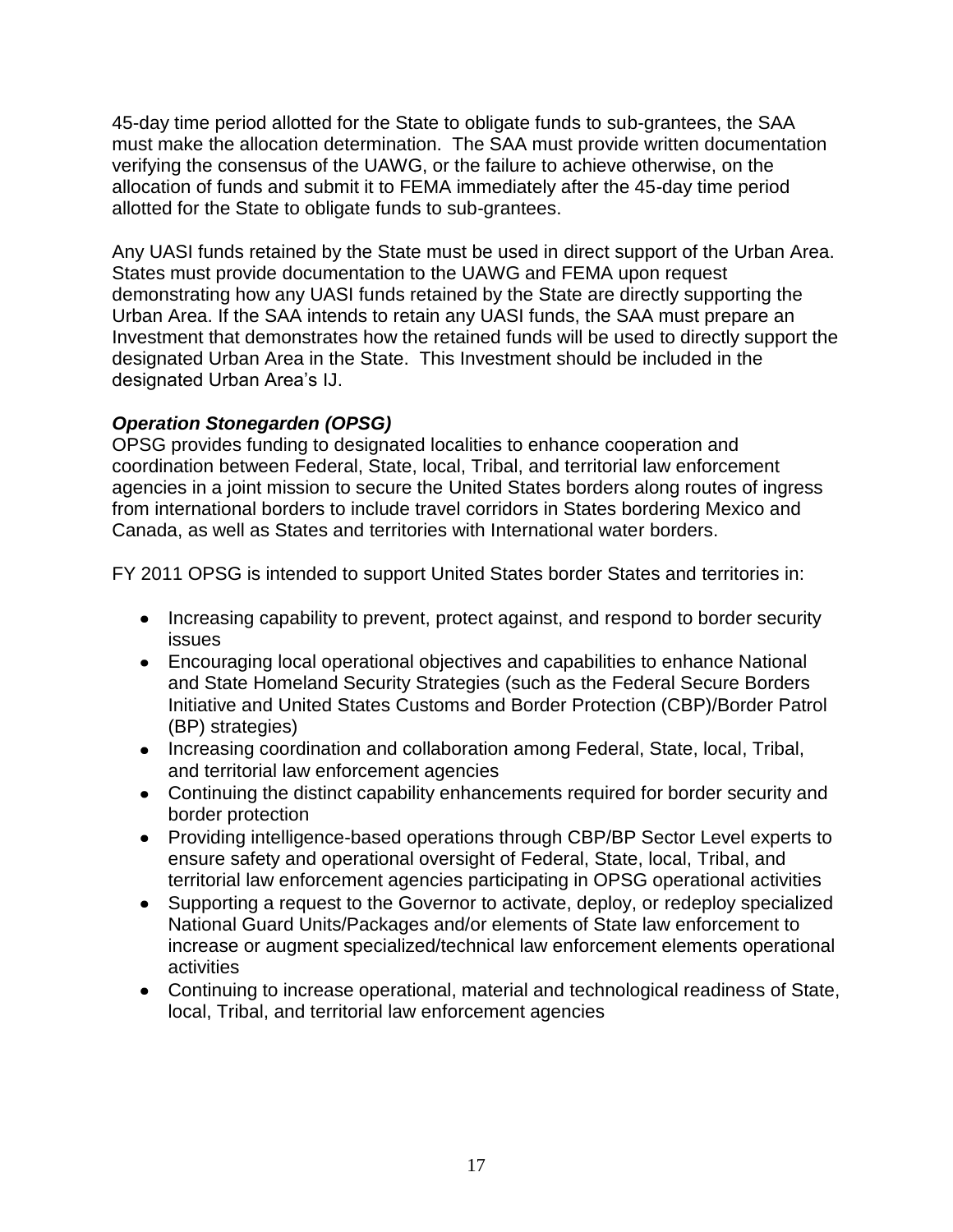#### *OPSG Program Requirements*

The FY 2011 OPSG funds must be used to increase operational capabilities of Federal, State, local, Tribal, and territorial law enforcement, promoting a layered, coordinated approach to law enforcement within United States border States and territories.

- *Federal, State, Local, Tribal, and Territorial OPSG Coordination Working Group.* It is recommended that Federal, State, local, Tribal, and territorial partners establish and maintain an OPSG Working Group with representation from all participating law enforcement agencies, co-chaired by representatives from CBP/BP, the SAA, and participating law enforcement agencies' OPSG program representatives.
- *Coordination Requirements*. All operational plans should be crafted in cooperation and coordination among Federal, State, local, Tribal, and territorial partners. Consideration will be given to applications that are coordinated across multiple jurisdictions. All applicants must coordinate with the CBP/BP Sector Headquarters with geographic responsibility for the applicant's location in developing and submitting an Operations Order with an embedded budget to the SAA.

After awards are announced, prospective grant recipients will re-scope the draft Operations Order and resubmit as a final Operations Order with an embedded budget, based on actual dollar amounts to be awarded. Final Operations Orders will be approved by the appropriate Sector Headquarters and forwarded to Headquarters, Office of Border Patrol, Washington, D.C., before funding is released.

Grantees may not begin operations, obligate, or expend any funds until the final Operations Order and embedded budget has been approved by FEMA GPD and CBP/BP Headquarters and any existing special conditions and/or restrictions are removed. FY 2011 OPSG activities are expected to maximize HSGP strategic planning efforts and integration with State, Tribal, territory, Urban Area, and local Homeland Security Strategies.

#### *Metropolitan Medical Response System (MMRS)*

The MMRS program provides funding to local or sub-State regional jurisdictions to support and enhance the integration of local emergency management, health, and medical systems into a coordinated, sustained local capability to respond effectively to a mass casualty incident. Grantees must also demonstrate how their investments will increase the effectiveness of emergency preparedness planning and response for the whole community by integrating and coordinating activities implemented under this program for children and adults with disabilities and others with access and functional needs.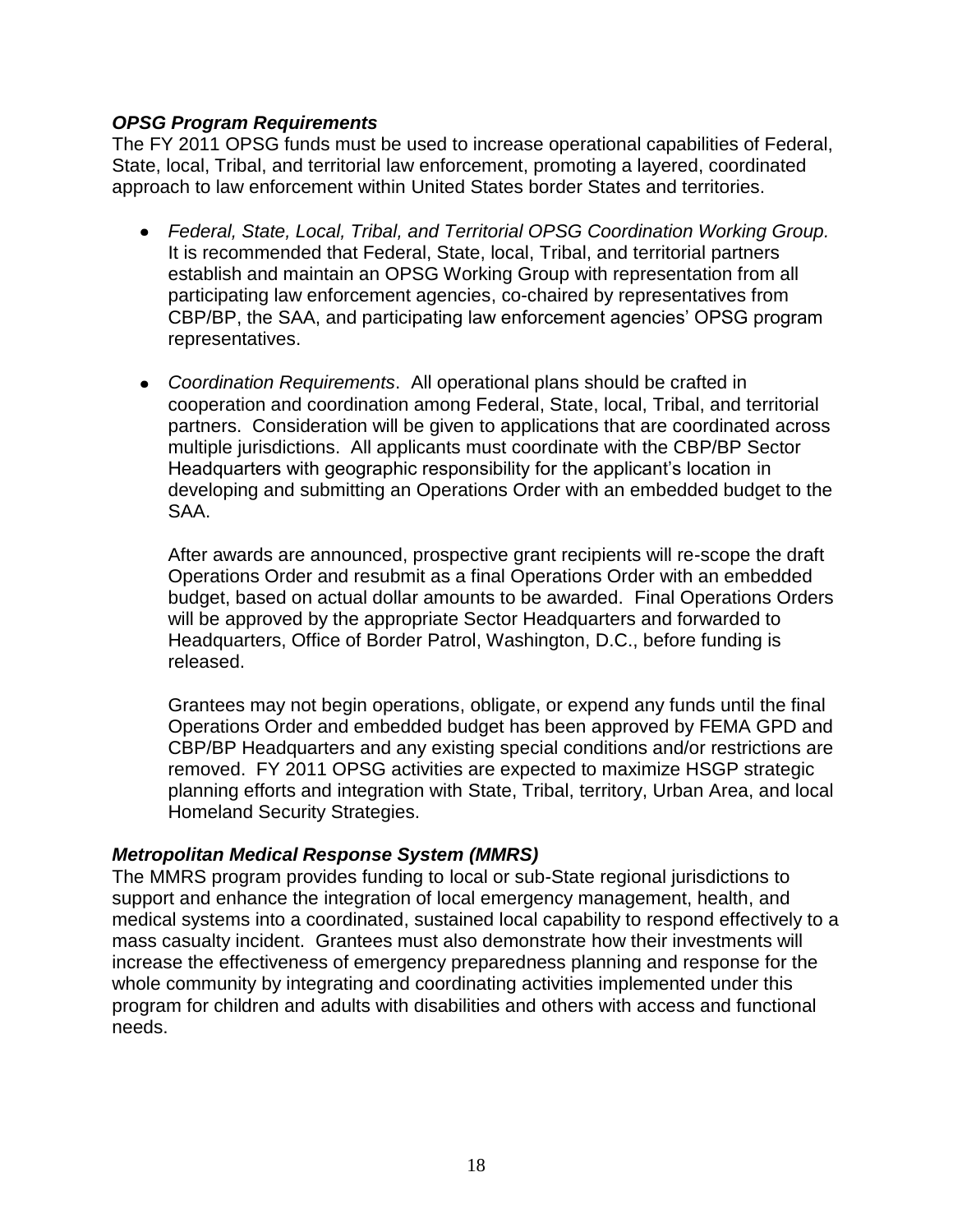The responsibilities of the SAA are to:

- Prepare, with the assistance of the MMRS Program Manager(s), one Investment that clearly identifies the State's support for the integration of local emergency management, health, and medical services to improve the local response to mass casualty events using MMRS grant funds
- Ensure that MMRS is represented on State Homeland Security Working Groups and UAWGs so that the interests of the local health and medical communities are well represented
- Ensure all neighboring MMRS sub-grantees shall actively and demonstratively collaborate to develop a regional plan that supports the MMRS mission in cases where MMRS sub-grantees are located adjacent to one another
- Shall coordinate with the State health representatives who work in the Public Health Emergency Preparedness (PHEP) program, managed by CDC, and Hospital Preparedness Program (HPP), managed by the United States Department of Health and Human Services (HHS) Assistant Secretary for Preparedness and Response (ASPR), and Strategic National Stockpile

The responsibilities of MMRS sub-grantees are to:

- Establish and support designated MMRS leadership, such as a Steering Committee, to act as the designated POCs for program implementation
- Promote integration of local emergency management, health, and medical systems with their Federal and State counterparts through a locally established multi-agency, collaborative planning framework
- Promote sub-State regional coordination of mutual aid with neighboring localities
- Enhance, using MMRS funds, sub-State regional planning and training to expand and improve an integrated, inclusive health and medical response to mass casualty events
- Validate the sub-grantee's local emergency response capability to a mass casualty incident by means of a regular schedule of exercises that are Homeland Security Exercise and Evaluation Program (HSEEP)-compatible
- Coordinate all MMRS expenditures with the local health department and, where appropriate, local representatives who manage PHEP grants, managed by CDC, and HPP, managed by HHS-ASPR, and Strategic National Stockpile

## *MMRS Collaboration*

MMRS sub-grantees are strongly encouraged to collaborate with local, regional, and State health and medical partners, such as Medical Reserve Corps Units and Citizen Corps Councils, as well as leverage other Federal programs, such as the HHS ASPR Hospital Preparedness Program and Emergency Systems for Advance Registration of Volunteer Health Professionals (ESAR-VHP), CDC Cities Readiness Initiative (CRI), PHEP, and Strategic National Stockpile Programs. The intent of collaboration should be to coordinate and support plans, processes, and strategies related to, but not limited to: Continuity of Government; Continuity of Operations; Age-Appropriate Equipment and Supplies Procurement; Emergency Triage and Pre-Hospital Treatment/Emergency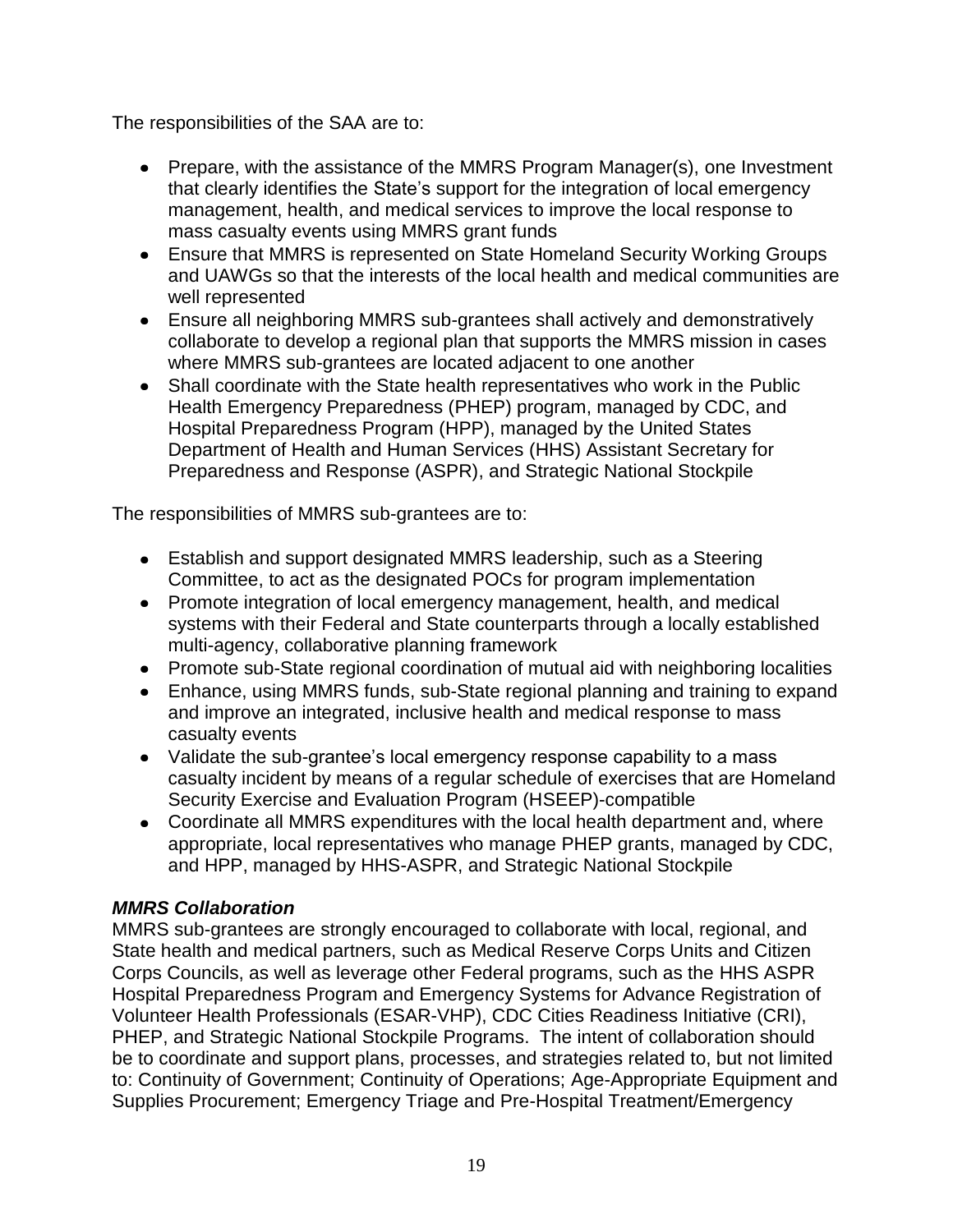Medical Services; 9-1-1/Medical Dispatch; Fatality Management; Forward Movement of Patients; Hospital Evacuation; Interoperable Communications; Patient Tracking; Pharmaceutical and Medical Supply Management and Distribution; Public Education; Outreach and Information; Recruiting Volunteers; and Training. Plans, processes, and strategies should specifically address disability accessibility and functional needs and pediatric capabilities except where infants and children are not a specific concern, such as interoperable communications (which may be a concern for workers with hearing and vision disabilities).

The Medical Reserve Corps (MRC) program is administered by the HHS Office of the Surgeon General. MRC units are organized locally to meet the health and safety needs of their community. MRC members are identified, credentialed, trained, and prepared in advance of an emergency, and may be utilized throughout the year to improve the health and medical response system. MMRS jurisdictions are encouraged to actively collaborate with MRC unit representatives. MMRS funds may be used to support local MRC units if endorsed by the local MMRS Steering Committee. Local MRC units must submit proposals to the MMRS Steering Committee outlining the amount of funds requested, the purpose of the funds, and the specific goals that will be addressed by the MRC unit as outlined in the proposal. The MMRS Steering Committee shall ensure that the proposed MRC activities will support and complement the objectives of the MMRS program prior to approval of the MRC funds request. The following are examples of the types of allowable expenses that MMRS jurisdictions may consider when supporting/establishing MRC units:

- Implementing mechanisms to assure appropriate integration and coordination with existing local emergency response and health assets and capabilities (including provision of legal protections for volunteers)
- Developing plans to organize and mobilize the MRC unit in response not only to urgent needs, but also to address other public health needs in the community
- Implementing activities to address the needs of children and individuals with disabilities or access and functional needs
- Recruiting volunteers for the MRC unit including volunteers with subject matter expertise in assessing the acute medical and non-acute health, safety and maintenance of independence needs of survivors with disabilities to determine and provide appropriate assistance in the most integrated setting appropriate
- Tracking volunteer information
- Screening and verifying credentials
- Training
- Providing age-appropriate equipment and supplies for the MRC unit

## *Citizen Corps Program (CCP)*

The Citizen Corps mission is to bring community and government leaders together to coordinate the involvement of community members and organizations in emergency preparedness, planning, mitigation, response, and recovery. The participation of community leaders in developing emergency plans is critical to the success of a comprehensive planning process. Community-based planning that involves the whole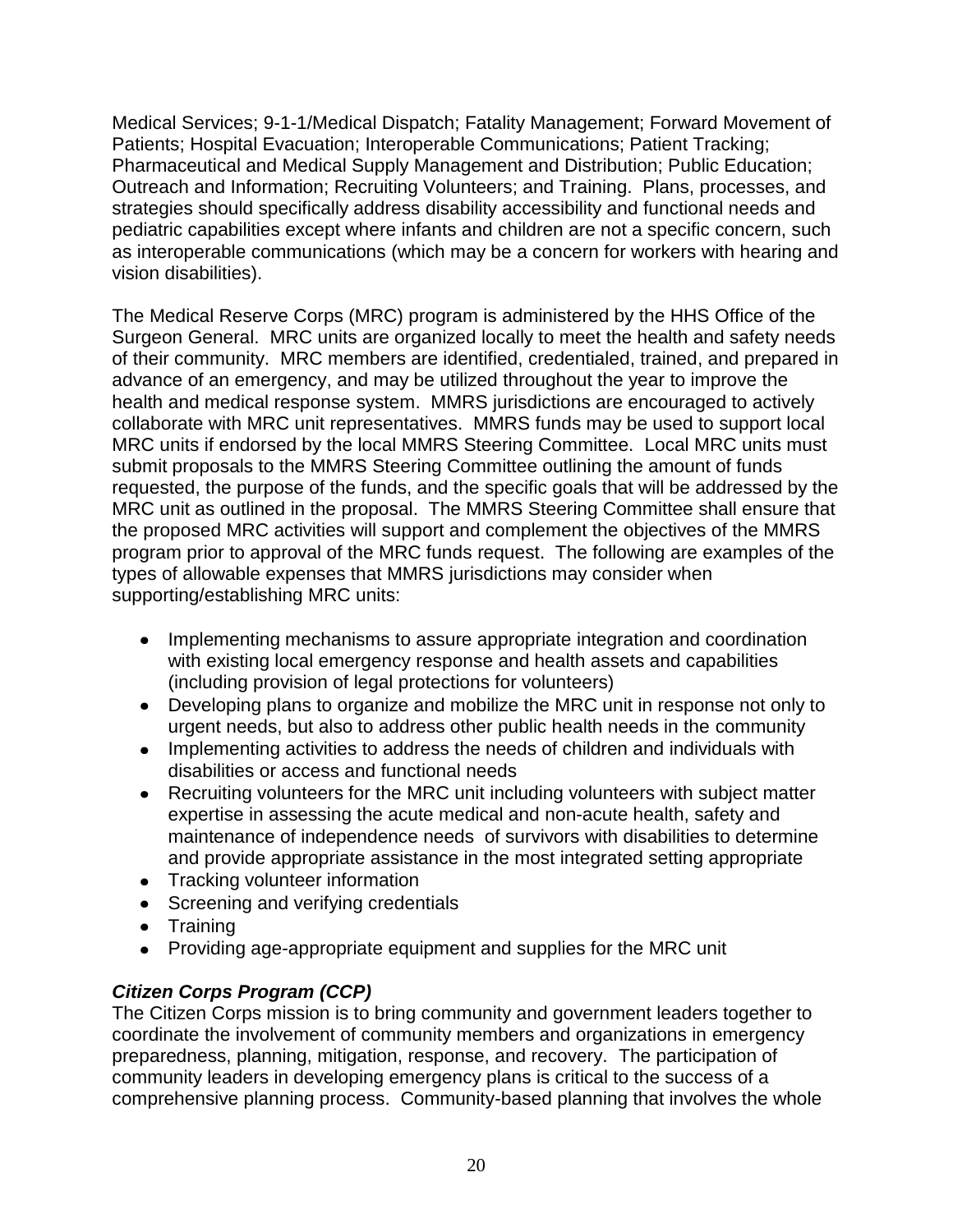community will reflect an accurate composite of that community and establish a viable, fully integrated and coordinated plan that emergency officials will execute when an incident occurs. Specific emphasis should be placed on community preparedness practices that increase the inclusion of people with disabilities into community planning initiatives. Effective preparedness activities will include strategies, projects, and tools for meeting the access and functional needs of workers with disabilities, as well as citizens with disabilities through increased physical, programmatic, and communications access for people who have physical, sensory, intellectual, cognitive, and mental health disabilities in compliance with applicable laws that require inclusive preparedness, response, recovery, and mitigation.

Because each State and territory will be receiving CCP funds in FY 2011, SAA's must prepare an Investment that clearly identifies their proposed activities and support for the CCP mission. SHSP and UASI funds, in alignment with overall strategy and targeted investments, may be used to support all activities and programs allowable within the CCP.

FY 2011 CCP funds provide resources for States, local, Tribal, and territorial communities to:

- Bring together the appropriate leadership to form and sustain a Citizen Corps **Council**
- Develop and implement a plan and amend existing plans, such as EOPs to achieve and expand citizen preparedness and participation
- Conduct public education and outreach
- Ensure clear, timely, and accessible alerts/warnings and emergency communications with the public
- Develop training programs for the public, including children, individuals with disabilities, and access and functional needs populations, for both all-hazards preparedness and volunteer responsibilities
- Provide reasonable accommodations and modifications to enable individuals with disabilities to fully participate
- Facilitate citizen participation in exercises
- Implement volunteer programs, like the Community Emergency Response Team (CERT) Program, and other activities to support emergency response services in response and recovery functions
- Involve citizens in surge capacity roles and responsibilities during an incident in alignment with the Emergency Support Functions and Annexes
- Conduct evaluations of programs and activities

As uniformed emergency responders constitute less than one percent (1%) of the total United States population, it is clear that citizens must be better prepared, trained, and practiced on how best to take care of themselves and assist others in those first crucial hours during and after a catastrophic incident. Individuals can reduce the demand for emergency assistance during catastrophic incidents by taking appropriate preparedness measures and actively contribute to the Nation's response capability by participating in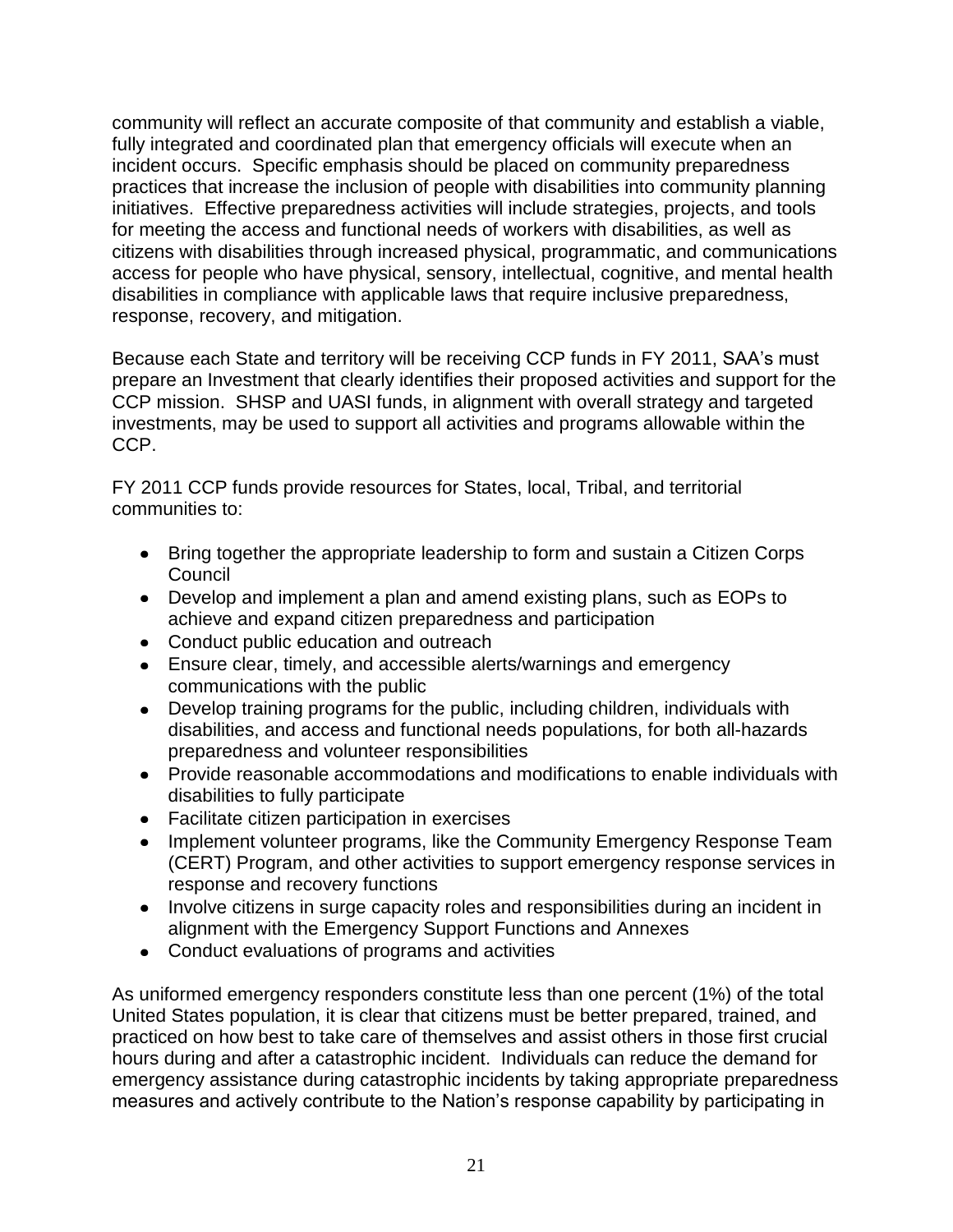response and recovery activities. A knowledgeable, trained, and involved public will provide the Nation with a critical surge capacity to augment government efforts in a catastrophic incident. Through the *Ready Campaign* and the nationwide network of State and local Citizen Corps Councils, DHS will focus on strengthening citizen preparedness capabilities, particularly for children, individuals with disabilities or access and functional needs, and socially vulnerable populations. Timely alert and warning to American citizens during catastrophic events is critical to preservation of life and property.

#### *CCP Program Requirements*

All CCP grant recipients must register their Citizen Corps Council and/or CERT program and receive approval on the Citizen Corps website at *<http://www.citizencorps.gov/>*. In addition, all grant recipients must update / validate their Citizen Corps and/or CERT information, activity, and contacts located on the Citizen Corps and national program websites twice a year.

*State and territory responsibilities*. Citizen preparedness and participation must be coordinated by an integrated body of government and nongovernmental representatives. States and local government recipients and sub-grantees of HSGP funds, including Urban Areas, must have such a body to serve as their Citizen Corps Council with membership that includes, but is not limited to: representatives from emergency management, homeland security, law enforcement, fire service, emergency medical services/public health or their designee, elected officials, the private sector (especially privately owned critical infrastructure), private nonprofits, nongovernmental organizations (including faithbased, community-based, and voluntary organizations), and advocacy groups for children, seniors, people with disabilities and others with access and functional needs. Representatives from existing Citizen Corps partners and affiliates active in the community should also be included on these Citizen Corps Councils. Furthermore, Citizen Corps Councils should include a MMRS representative, where applicable, along with advocates and specialists representing the unique needs of infants and children and representatives from the disability community.

Volunteer programs and assets, which are authorized to deploy in response and recovery operations, must meet the minimum training and equipment requirements, as determined by the national program office in coordination with the sponsoring State/territory.

Senior Advisory Committees (SACs) and UAWGs may serve as Citizen Corps Councils if the appropriate representatives are members, to include the State/UASI Citizen Corps Program Manager(s) and nongovernmental members. SAAs must coordinate all citizen involvement in emergency preparedness, planning, mitigation, response, and recovery funded with any source of HSGP funds with the State agency currently responsible for the administration of Citizen Corps. A listing of current State Citizen Corps Program Managers is available by visiting *<http://www.citizencorps.gov/councils/>* and selecting "Citizen Corps State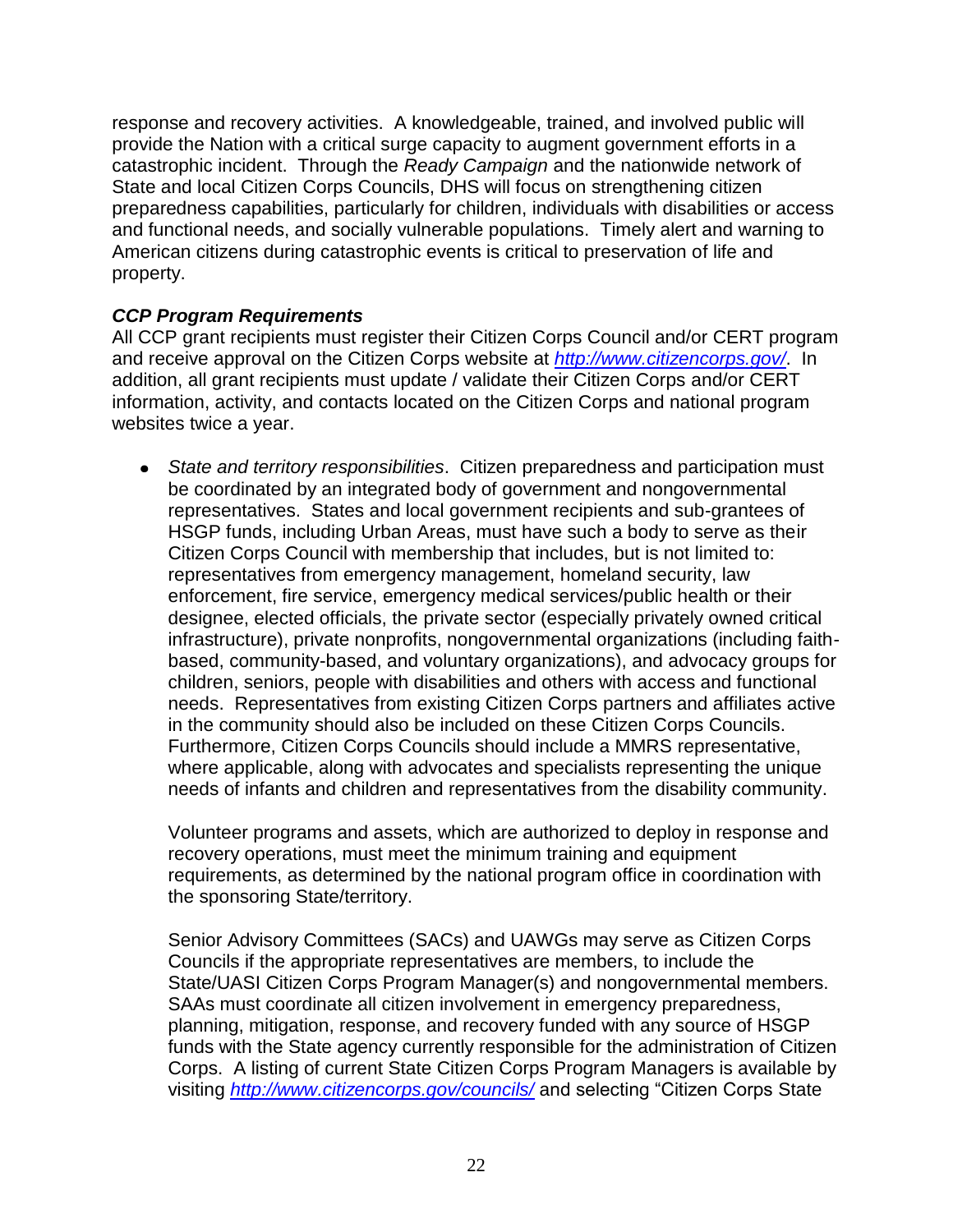#### Contacts."

State Citizen Corps Program Managers shall provide quarterly updates to the FEMA Regional Community Program Manager. These quarterly updates should include information on State and local Council activities or events such as community preparedness public education and outreach, volunteer integration, and training and exercises. State Citizen Corps Program Managers must also continue to provide program management via the administrative section of the Citizen Corps website, *[http://www.citizencorps.gov](http://www.citizencorps.gov/)*, to include managing the approval process for local Citizen Corps Councils and CERT programs, managing administrative section passwords for local users, and managing calendar events, subscribers, and e-mails to local Councils.

The community preparedness section(s) of State Homeland Security Strategies, policies, guidance, plans (including EOPs, the State Preparedness Report, and IJs), and evaluations should be reviewed by the body serving as the State Citizen Corps Council, where appropriate. Representatives from nongovernmental organizations that represent the demographic makeup of the community are expected to evaluate closely the functional areas of warnings, emergency public information, evacuation, mass care, resource management from nongovernmental sources, unaffiliated volunteer and donations management, and nongovernmental resource integration (goods and personnel) to support each emergency support function in the EOP. During this process, representatives should also evaluate capabilities with regard to infants and children and the integration of individuals with disabilities to ensure they are addressed throughout the EOP.

*Coordination*. The SAA must coordinate the financial, programmatic, and administrative issues relating to the Citizen Corps mission with the State Citizen Corps Program Manager. Furthermore, the SAA must share the community preparedness information submitted in the State's BSIR with the State Citizen Corps Program Manager. The State Citizen Corps Program Manager must also participate in the FEMA required monitoring process. In addition, all State Citizen Corps Program Managers must update/validate their Citizen Corps Council information, activity, and contacts located on the Citizen Corps website twice a year.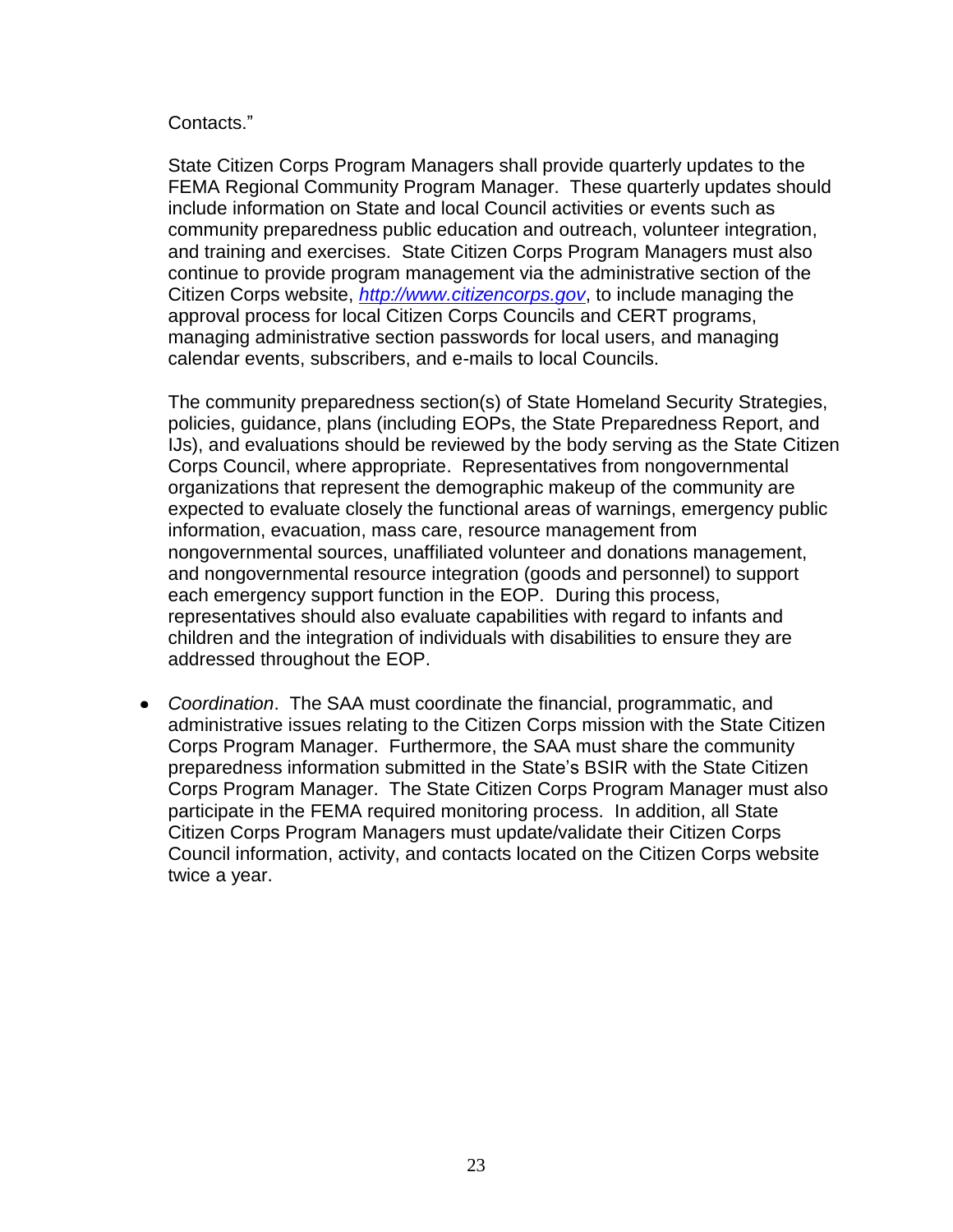## **PART II. AWARD INFORMATION**

#### <span id="page-26-0"></span>*Authorizing Statutes*

The *Department of Defense and Full-Year Continuing Appropriations Act, 2011* (Public Law 112-10) and Section 2003 of the *Homeland Security Act of 2002*, as amended by section 101 of the *Implementing Recommendations of the 9/11 Commission Act*, 6 U.S.C. 604 authorized the FY 2011 HSGP.

#### *Period of Performance*

The period of performance of this grant is 36 months. Extensions to the period of performance will be considered only through formal requests to FEMA with specific and compelling justifications as to why an extension is required. For more information on grant extensions, see *Section II, Part I.A*.

#### *Available Funding*

In FY 2011, the total amount of funds distributed under this grant program will be \$1,289,296,132. The available funding is summarized in the table below.

| <b>HSGP Programs</b>                   | FY 2011 Allocation |
|----------------------------------------|--------------------|
| <b>State Homeland Security Program</b> | \$526,874,100      |
| Urban Areas Security Initiative        | \$662,622,100      |
| <b>Operation Stonegarden</b>           | \$54,890,000       |
| Metropolitan Medical Response System   | \$34,929,932       |
| Citizen Corps Program                  | \$9,980,000        |
| Total                                  | \$1,289,296,132    |

The specific information regarding funding allocations for the five HSGP programs are detailed below.

## *FY 2011 SHSP Allocations*

FY 2011 SHSP funds will be allocated based on three factors: minimum amounts as legislatively mandated, DHS' risk methodology, and effectiveness.

#### *Legislatively-mandated Minimum Amounts*

Each State and territory will receive a minimum allocation under SHSP using the thresholds established in the 9/11 Act. All 50 States, the District of Columbia, and Puerto Rico will receive 0.355 percent of the total funds allocated for grants under Section 2004 of the *Homeland Security Act of 2002* (6 U.S.C. §101 *et seq*.), as amended by the 9/11 Act, for SHSP. Four territories (American Samoa, Guam, the Northern Mariana Islands, and the U.S. Virgin Islands) will receive a minimum allocation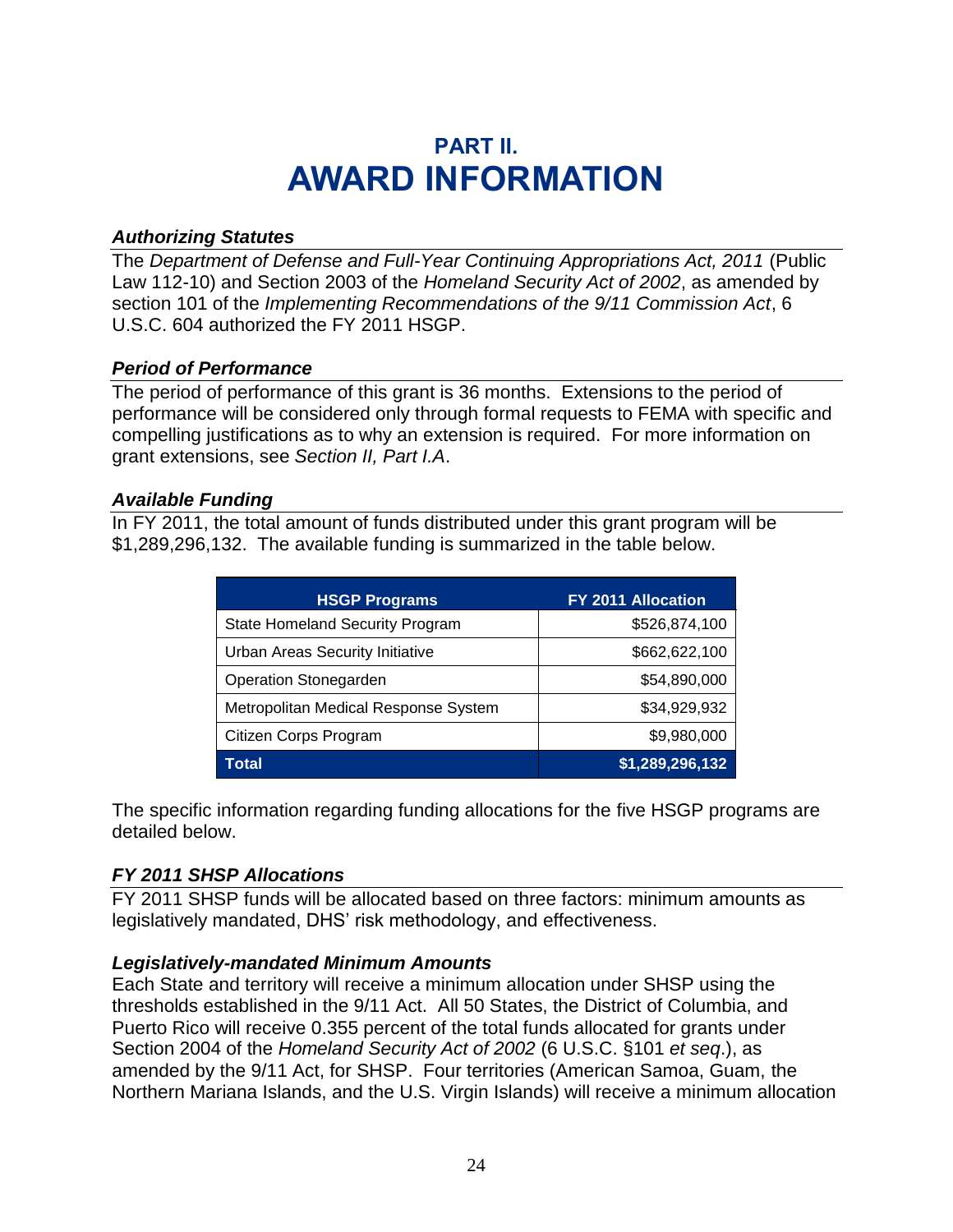of 0.08 percent of the total funds allocated for grants under Section 2004 of the *Homeland Security Act of 2002*, as amended by the 9/11 Act, for SHSP.

#### *Allocations Based Upon DHS' Risk Methodology*

Risk will be evaluated at the Federal level using an analytical model developed by DHS in conjunction with other Federal entities. Please see *Part I* "Funding Opportunity Description – Funding Allocations Based Upon Risk." The table below identifies the SHSP allocations based on DHS' relative risk assessment.

| <b>State/Territory</b> | FY 2011<br><b>Allocation</b> | <b>Law Enforcement</b><br><b>Terrorism Prevention</b><br><b>Activities Minimum</b> |
|------------------------|------------------------------|------------------------------------------------------------------------------------|
| Alabama                | \$5,137,205                  | \$1,739,340                                                                        |
| Alaska                 | \$5,137,205                  | \$1,739,340                                                                        |
| American Samoa         | \$1,157,680                  | \$391,964                                                                          |
| Arizona                | \$6,608,683                  | \$2,237,549                                                                        |
| Arkansas               | \$5,137,205                  | \$1,739,340                                                                        |
| California             | \$72,983,062                 | \$24,710,393                                                                       |
| Colorado               | \$5,489,930                  | \$1,858,764                                                                        |
| Connecticut            | \$5,137,205                  | \$1,739,340                                                                        |
| Delaware               | \$5,137,205                  | \$1,739,340                                                                        |
| District of Columbia   | \$5,285,216                  | \$1,789,453                                                                        |
| Florida                | \$16,505,787                 | \$5,588,481                                                                        |
| Georgia                | \$9,614,953                  | \$3,255,403                                                                        |
| Guam                   | \$1,157,680                  | \$391,964                                                                          |
| Hawaii                 | \$5,137,205                  | \$1,739,340                                                                        |
| Idaho                  | \$5,137,205                  | \$1,739,340                                                                        |
| Illinois               | \$20,212,506                 | \$6,843,491                                                                        |
| Indiana                | \$5,663,221                  | \$1,917,437                                                                        |
| Iowa                   | \$5,137,205                  | \$1,739,340                                                                        |
| Kansas                 | \$5,137,205                  | \$1,739,340                                                                        |
| Kentucky               | \$5,137,205                  | \$1,739,340                                                                        |
| Louisiana              | \$6,902,499                  | \$2,337,028                                                                        |
| Maine                  | \$5,137,205                  | \$1,739,340                                                                        |
| Maryland               | \$7,909,769                  | \$2,678,066                                                                        |
| Massachusetts          | \$7,787,858                  | \$2,636,790                                                                        |
| Michigan               | \$9,652,690                  | \$3,268,180                                                                        |
| Minnesota              | \$5,394,708                  | \$1,826,524                                                                        |
| Mississippi            | \$5,137,205                  | \$1,739,340                                                                        |
| Missouri               | \$5,528,978                  | \$1,871,985                                                                        |
| Montana                | \$5,137,205                  | \$1,739,340                                                                        |
| Nebraska               | \$5,137,205                  | \$1,739,340                                                                        |
| Nevada                 | \$5,137,205                  | \$1,739,340                                                                        |

#### **FY 2011 SHSP Allocations**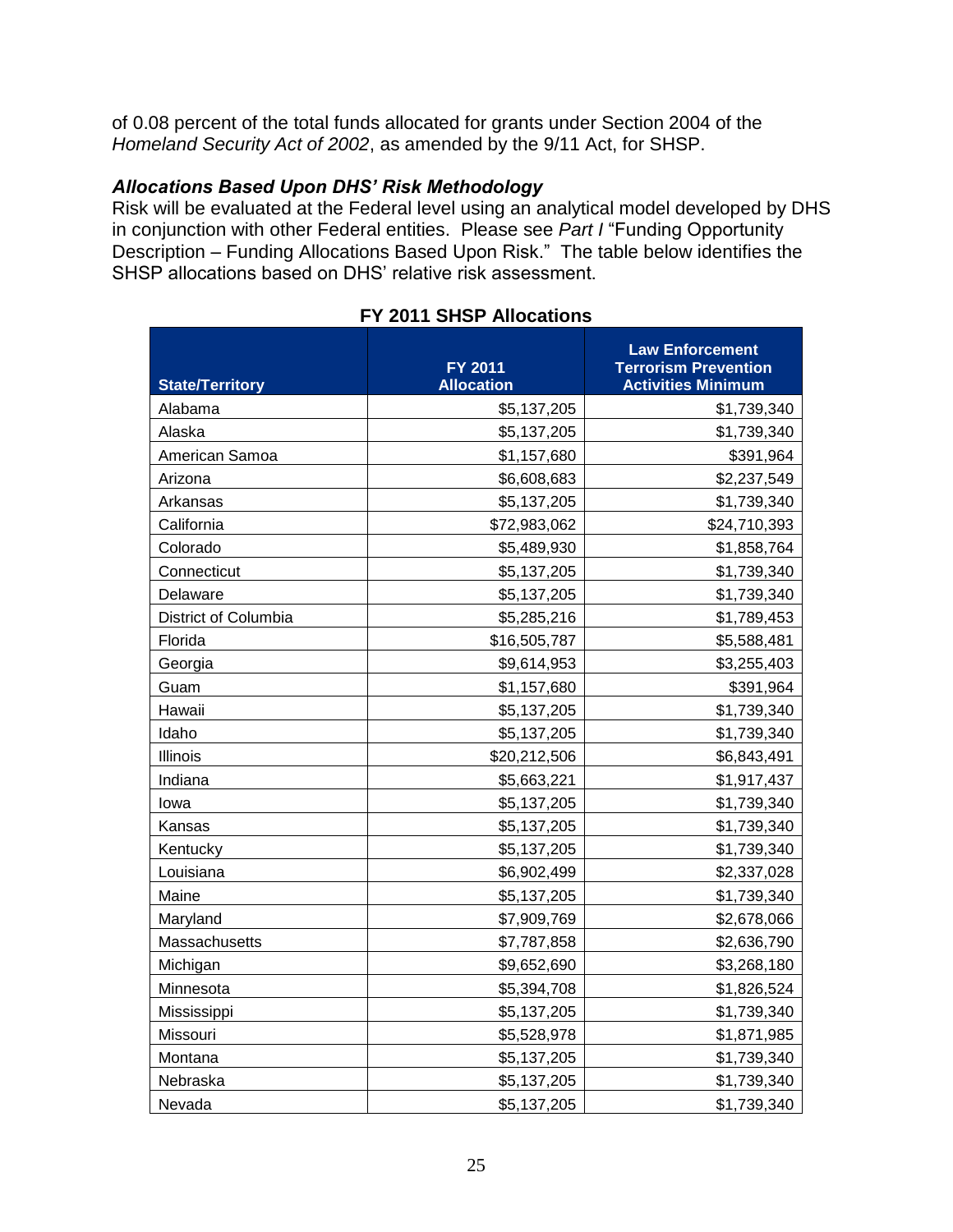| <b>State/Territory</b>   | <b>FY 2011</b><br><b>Allocation</b> | <b>Law Enforcement</b><br><b>Terrorism Prevention</b><br><b>Activities Minimum</b> |
|--------------------------|-------------------------------------|------------------------------------------------------------------------------------|
| New Hampshire            | \$5,137,205                         | \$1,739,340                                                                        |
| New Jersey               | \$11,902,274                        | \$4,029,837                                                                        |
| <b>New Mexico</b>        | \$5,137,205                         | \$1,739,340                                                                        |
| New York                 | \$91,192,861                        | \$30,875,814                                                                       |
| North Carolina           | \$7,709,831                         | \$2,610,372                                                                        |
| North Dakota             | \$5,137,205                         | \$1,739,340                                                                        |
| Northern Mariana Islands | \$1,157,680                         | \$391,964                                                                          |
| Ohio                     | \$10,775,036                        | \$3,648,180                                                                        |
| Oklahoma                 | \$5,137,205                         | \$1,739,340                                                                        |
| Oregon                   | \$5,137,205                         | \$1,739,340                                                                        |
| Pennsylvania             | \$13,545,257                        | \$4,586,114                                                                        |
| Puerto Rico              | \$5,137,205                         | \$1,739,340                                                                        |
| Rhode Island             | \$5,137,205                         | \$1,739,340                                                                        |
| South Carolina           | \$5,137,205                         | \$1,739,340                                                                        |
| South Dakota             | \$5,137,205                         | \$1,739,340                                                                        |
| Tennessee                | \$5,518,319                         | \$1,868,376                                                                        |
| Texas                    | \$28,562,145                        | \$9,670,488                                                                        |
| U.S. Virgin Islands      | \$1,157,680                         | \$391,964                                                                          |
| Utah                     | \$5,137,205                         | \$1,739,340                                                                        |
| Vermont                  | \$5,137,205                         | \$1,739,340                                                                        |
| Virginia                 | \$9,340,306                         | \$3,162,414                                                                        |
| Washington               | \$9,178,546                         | \$3,107,645                                                                        |
| West Virginia            | \$5,137,205                         | \$1,739,340                                                                        |
| Wisconsin                | \$5,137,205                         | \$1,739,340                                                                        |
| Wyoming                  | \$5,137,205                         | \$1,739,340                                                                        |
| <b>Total</b>             | \$526,874,100                       | \$178,387,500                                                                      |

#### *FY 2011 UASI Allocations*

FY 2011 UASI funds will be allocated based upon the DHS' risk methodology and effectiveness.

## *Allocations Based Upon DHS' Risk Methodology*

Eligible candidates for the FY 2011 UASI program have been determined through an analysis of relative risk of terrorism faced by the 100 most populous metropolitan statistical areas in the United States, in accordance with the 9/11 Act. Based on that analysis, the eligible candidates have been grouped into two tiers according to relative risk. Tier I includes the 11 highest risk areas and will be allocated 81.6 percent (81.6%) of the total UASI funding available; Tier II includes the other 20 candidate areas and will be allocated the remaining 18.4 percent (18.4%) of the total UASI funding available. The tier approach was employed to allow applicants with a similar level of risk to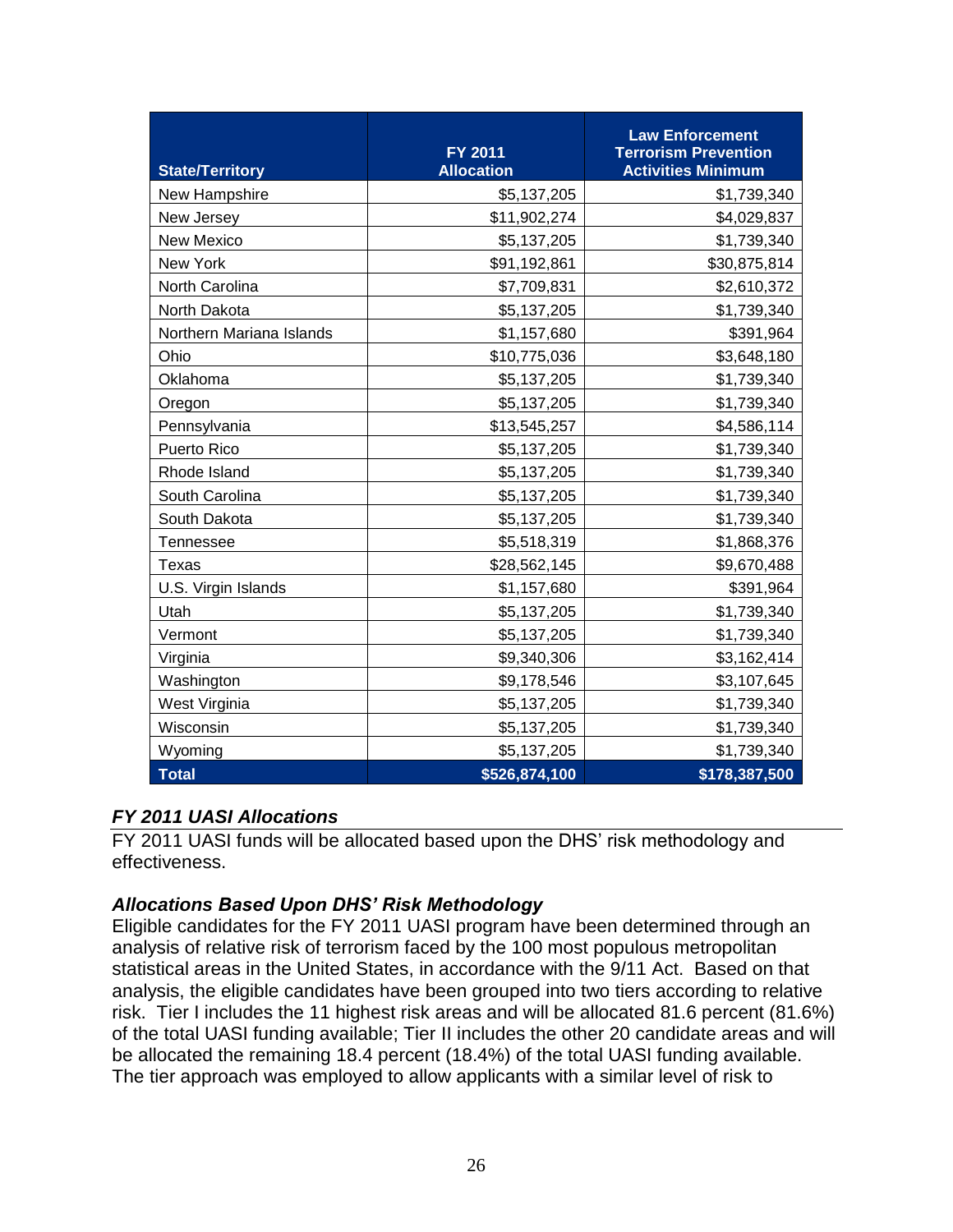compete for funding on a level playing field. The table below identifies the eligible Urban Areas and their UASI allocations based on DHS' relative risk assessment.

| <b>Tier</b>  | <b>State/Territory</b> | <b>Urban Area</b>                | <b>FY 2011</b><br><b>Allocation</b> | Law<br><b>Enforcement</b><br><b>Terrorism</b><br><b>Prevention</b><br><b>Activities</b><br><b>Minimum</b> |
|--------------|------------------------|----------------------------------|-------------------------------------|-----------------------------------------------------------------------------------------------------------|
|              |                        | Los Angeles/Long Beach Area      | \$69,922,146                        | \$19,087,867                                                                                              |
|              | California             | Bay Area                         | \$42,827,663                        | \$11,691,413                                                                                              |
|              |                        | San Diego Area                   | \$16,208,500                        | \$4,424,717                                                                                               |
|              | District of Columbia   | <b>National Capital Region</b>   | \$59,392,477                        | \$16,213,399                                                                                              |
|              | <b>Illinois</b>        | Chicago Area                     | \$54,653,862                        | \$14,919,817                                                                                              |
| Tier I       | Massachusetts          | <b>Boston Area</b>               | \$18,933,980                        | \$5,168,739                                                                                               |
|              | New Jersey             | Jersey City/Newark Area          | \$37,292,205                        | \$10,180,303                                                                                              |
|              | New York               | New York City Area               | \$151,579,096                       | \$41,379,187                                                                                              |
|              | Pennsylvania           | Philadelphia Area                | \$23,335,845                        | \$6,370,392                                                                                               |
|              |                        | <b>Houston Area</b>              | \$41,452,916                        | \$11,316,125                                                                                              |
|              | Texas                  | Dallas/Fort Worth/Arlington Area | \$25,097,410                        | \$6,851,277                                                                                               |
|              | Arizona                | Phoenix Area                     | \$7,755,447                         | \$2,117,140                                                                                               |
|              |                        | Anaheim/Santa Ana Area           | \$8,941,135                         | \$2,440,817                                                                                               |
|              | California             | Riverside Area                   | \$3,700,465                         | \$1,010,180                                                                                               |
|              | Colorado               | Denver Area                      | \$4,968,954                         | \$1,356,462                                                                                               |
|              |                        | Miami/Fort Lauderdale Area       | \$9,646,226                         | \$2,633,298                                                                                               |
|              | Florida                | Tampa Area                       | \$5,470,535                         | \$1,493,387                                                                                               |
|              |                        | Orlando Area                     | \$3,696,674                         | \$1,009,146                                                                                               |
|              | Georgia                | Atlanta Area                     | \$9,750,733                         | \$2,661,828                                                                                               |
|              | Maryland               | <b>Baltimore Area</b>            | \$7,813,444                         | \$2,132,972                                                                                               |
| Tier II      | Michigan               | Detroit Area                     | \$9,437,120                         | \$2,576,215                                                                                               |
|              | Minnesota              | Twin Cities Area                 | \$6,116,913                         | \$1,669,840                                                                                               |
|              | Missouri               | St. Louis Area                   | \$5,973,100                         | \$1,630,581                                                                                               |
|              | Nevada                 | Las Vegas Area                   | \$5,705,105                         | \$1,557,422                                                                                               |
|              | North Carolina         | <b>Charlotte Area</b>            | \$3,244,400                         | \$885,680                                                                                                 |
|              | Ohio                   | Cleveland Area                   | \$3,590,432                         | \$980,143                                                                                                 |
|              |                        | Cincinnati Area                  | \$3,491,256                         | \$953,069                                                                                                 |
|              | Oregon                 | Portland Area                    | \$5,025,160                         | \$1,371,806                                                                                               |
|              | Pennsylvania           | Pittsburgh Area                  | \$4,479,093                         | \$1,222,736                                                                                               |
|              | Virginia               | Norfolk Area                     | \$5,160,470                         | \$1,408,743                                                                                               |
|              | Washington             | Seattle Area                     | \$7,959,338                         | \$2,172,799                                                                                               |
| <b>Total</b> |                        |                                  | \$662,622,100                       | \$180,887,500                                                                                             |

#### **FY 2011 UASI Allocations**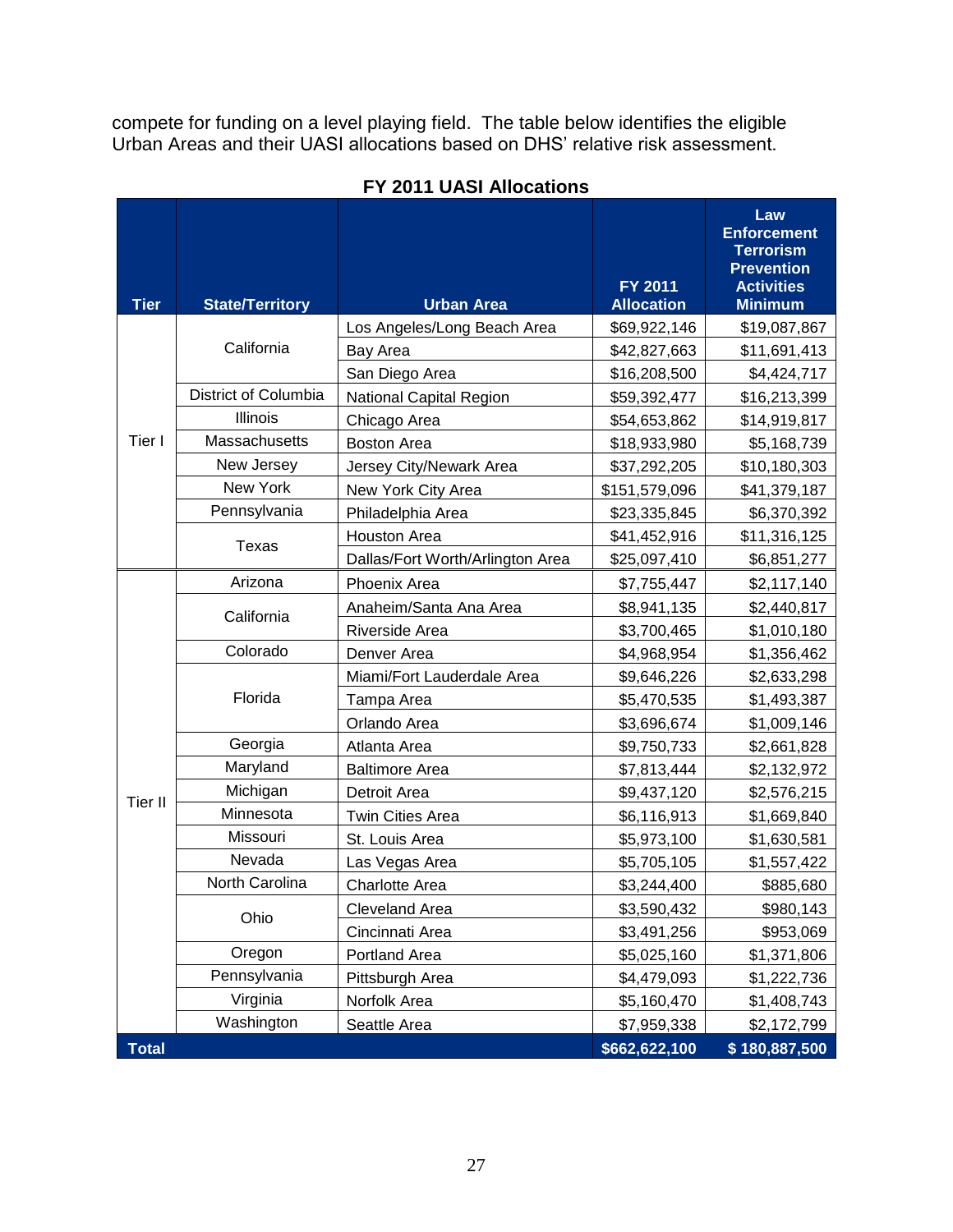## *FY 2011 OPSG Allocations*

FY 2011 OPSG funds will be allocated based on risk-based prioritization using CBP's Sector-specific border risk methodology to include, but not limited to: threat, vulnerability, miles of border, and other border-specific "law enforcement intelligence," as well as feasibility of FY 2011 Operation Orders to designated localities within the United States border States and territories.

Eligible grantees under the FY 2011 OPSG are local units of government at the county level and federally-recognized Tribal governments in the States bordering Canada (including Alaska), southern States bordering Mexico, and States and territories with international water borders. **The SAA is the only entity eligible to apply to FEMA for FY 2011 OPSG funds on behalf of the county or similar level of government and federally-recognized Tribal governments.** Eligible States and territories without a county or similar level of government structure are authorized to accept applications on behalf of the alternative unit of local government. SAAs in this situation must advise FEMA in writing as to their intent. *Note: Not all applicants are guaranteed to receive funding under the FY 2011 OPSG.*

| <b>States and Territories</b> |                   |                          |  |
|-------------------------------|-------------------|--------------------------|--|
| Alabama                       | Massachusetts     | Pennsylvania             |  |
| Alaska                        | Michigan          | Rhode Island             |  |
| Arizona                       | Minnesota         | South Carolina           |  |
| California                    | Mississippi       | Texas                    |  |
| Connecticut                   | Montana           | Vermont                  |  |
| Delaware                      | New Hampshire     | Virginia                 |  |
| Florida                       | New Jersey        | Washington               |  |
| Georgia                       | <b>New Mexico</b> | Wisconsin                |  |
| Hawaii                        | New York          | Puerto Rico              |  |
| Idaho                         | North Carolina    | U.S. Virgin Islands      |  |
| Louisiana                     | North Dakota      | American Samoa           |  |
| Maine                         | Ohio              | Guam                     |  |
| Maryland                      | Oregon            | Northern Mariana Islands |  |

## **FY 2011 OPSG Eligible Applicants**

#### *FY 2011 MMRS Allocations*

FY 2011 MMRS funding will be divided evenly among the 124 MMRS jurisdictions listed below.

| <b>State</b> | <b>MMRS Jurisdictions</b>                      | <b>FY 2011</b><br><b>Allocation</b> |
|--------------|------------------------------------------------|-------------------------------------|
| Alabama      | Birmingham, Huntsville, Mobile, and Montgomery | \$1,126,772                         |
| Alaska       | Anchorage and Juneau                           | \$563,386                           |
| Arizona      | Glendale, Mesa, Phoenix, and Tucson            | \$1,126,772                         |
| Arkansas     | Little Rock                                    | \$281,693                           |

#### **FY 2011 MMRS Funding Allocations**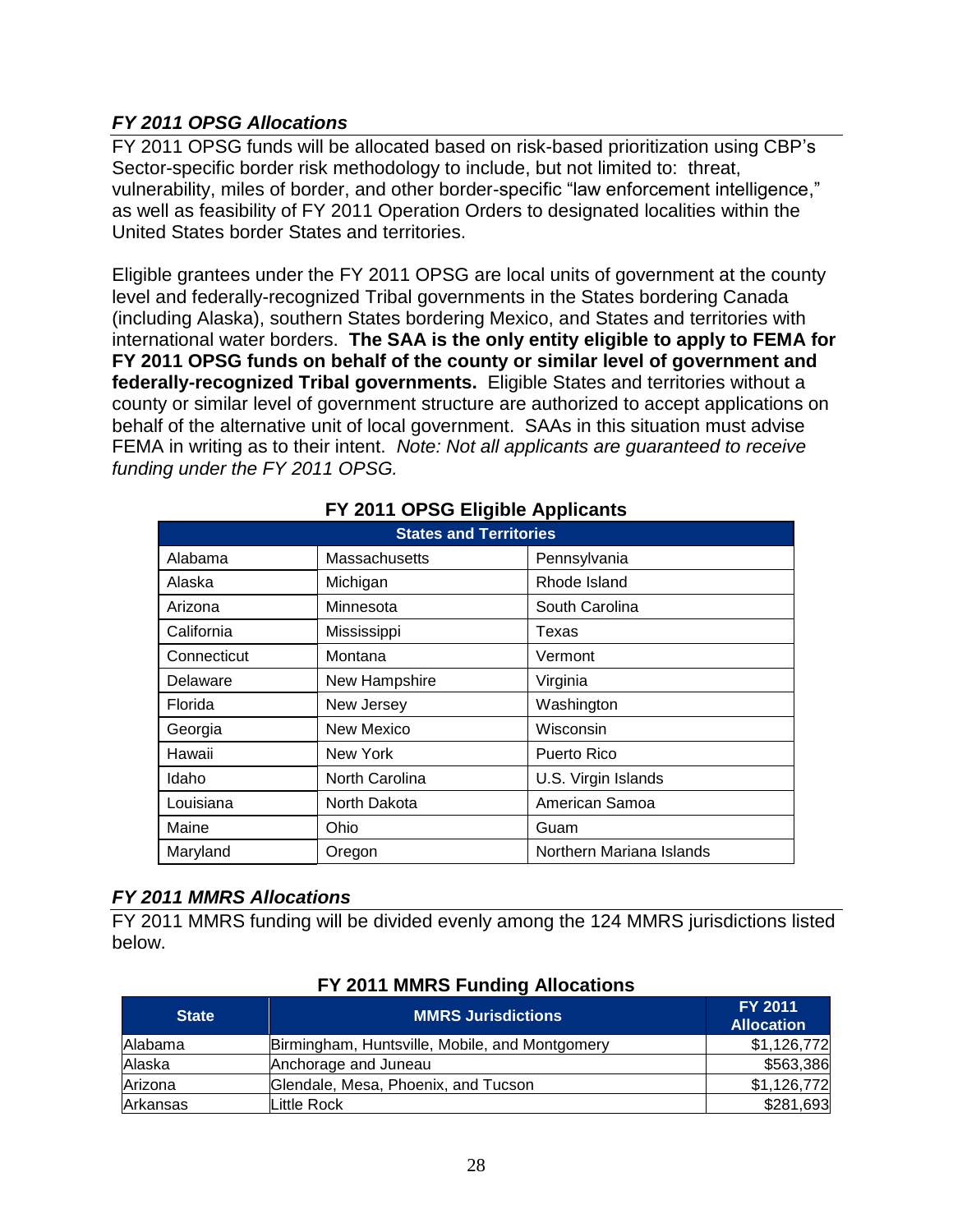| <b>State</b>      | <b>MMRS Jurisdictions</b>                                                                                                                                                                                                 | <b>FY 2011</b><br><b>Allocation</b> |
|-------------------|---------------------------------------------------------------------------------------------------------------------------------------------------------------------------------------------------------------------------|-------------------------------------|
| California        | Anaheim, Bakersfield, Fremont, Fresno, Glendale, Huntington<br>Beach, Long Beach, Los Angeles, Modesto, Oakland,<br>Riverside, Sacramento, San Bernardino, San Diego, San<br>Francisco, San Jose, Santa Ana, and Stockton | \$5,070,474                         |
| Colorado          | Aurora, Colorado Springs, and Denver                                                                                                                                                                                      | \$845,079                           |
| Connecticut       | Hartford                                                                                                                                                                                                                  | \$281,693                           |
| Florida           | Fort Lauderdale, Hialeah, Jacksonville, Miami, Orlando, St.<br>Petersburg, and Tampa                                                                                                                                      | \$1,971,851                         |
| Georgia           | <b>Atlanta and Columbus</b>                                                                                                                                                                                               | \$563,386                           |
| Hawaii            | Honolulu                                                                                                                                                                                                                  | \$281,693                           |
| Illinois          | Chicago                                                                                                                                                                                                                   | \$281,693                           |
| Indiana           | Ft. Wayne and Indianapolis                                                                                                                                                                                                | \$563,386                           |
| lowa              | <b>Des Moines</b>                                                                                                                                                                                                         | \$281,693                           |
| Kansas            | Kansas City and Wichita                                                                                                                                                                                                   | \$563,386                           |
| Kentucky          | Lexington/Fayette and Louisville                                                                                                                                                                                          | \$563,386                           |
| Louisiana         | Baton Rouge, Jefferson Parish, New Orleans, and Shreveport                                                                                                                                                                | \$1,126,772                         |
| Maryland          | <b>Baltimore</b>                                                                                                                                                                                                          | \$281,693                           |
| Massachusetts     | Boston, Springfield, and Worcester                                                                                                                                                                                        | \$845,079                           |
| Michigan          | Detroit, Grand Rapids, and Warren                                                                                                                                                                                         | \$845,079                           |
| Minnesota         | Minneapolis and St. Paul                                                                                                                                                                                                  | \$563,386                           |
| Mississippi       | Jackson                                                                                                                                                                                                                   | \$281,693                           |
| <b>Missouri</b>   | Kansas City and St. Louis                                                                                                                                                                                                 | \$563,386                           |
| Nebraska          | Lincoln and Omaha                                                                                                                                                                                                         | \$563,386                           |
| Nevada            | Las Vegas                                                                                                                                                                                                                 | \$281,693                           |
| New Hampshire     | Northern New England MMRS                                                                                                                                                                                                 | \$281,693                           |
| New Jersey        | Jersey City and Newark                                                                                                                                                                                                    | \$563,386                           |
| <b>New Mexico</b> | Albuquerque                                                                                                                                                                                                               | \$281,693                           |
| <b>New York</b>   | Buffalo, New York City, Rochester, Syracuse, and Yonkers                                                                                                                                                                  | \$1,408,465                         |
| North Carolina    | Charlotte, Greensboro, and Raleigh                                                                                                                                                                                        | \$845,079                           |
| Ohio              | Akron, Cincinnati, Cleveland, Columbus, Dayton, and Toledo                                                                                                                                                                | \$1,690,158                         |
| Oklahoma          | Oklahoma City and Tulsa                                                                                                                                                                                                   | \$563,386                           |
| Oregon            | Portland                                                                                                                                                                                                                  | \$281,693                           |
| Pennsylvania      | Allegheny County and Philadelphia                                                                                                                                                                                         | \$563,386                           |
| Rhode Island      | Providence                                                                                                                                                                                                                | \$281,693                           |
| South Carolina    | Columbia                                                                                                                                                                                                                  | \$281,693                           |
| Tennessee         | Chattanooga, Knoxville, Memphis, and Nashville                                                                                                                                                                            | \$1,126,772                         |
| <b>Texas</b>      | Amarillo, Arlington, Austin, Corpus Christi, Dallas, El Paso,<br>Fort Worth, Garland, Houston, Irving, Lubbock, San Antonio,<br>and Southern Rio Grande                                                                   | \$3,662,009                         |
| Utah              | <b>Salt Lake City</b>                                                                                                                                                                                                     | \$281,693                           |
| Virginia          | Arlington County, Chesapeake, Newport News, Norfolk,<br>Richmond, and Virginia Beach                                                                                                                                      | \$1,690,158                         |
| Washington        | Seattle, Spokane, and Tacoma                                                                                                                                                                                              | \$845,079                           |
| Wisconsin         | Madison and Milwaukee                                                                                                                                                                                                     | \$563,386                           |
| <b>Total</b>      |                                                                                                                                                                                                                           | \$34,929,932                        |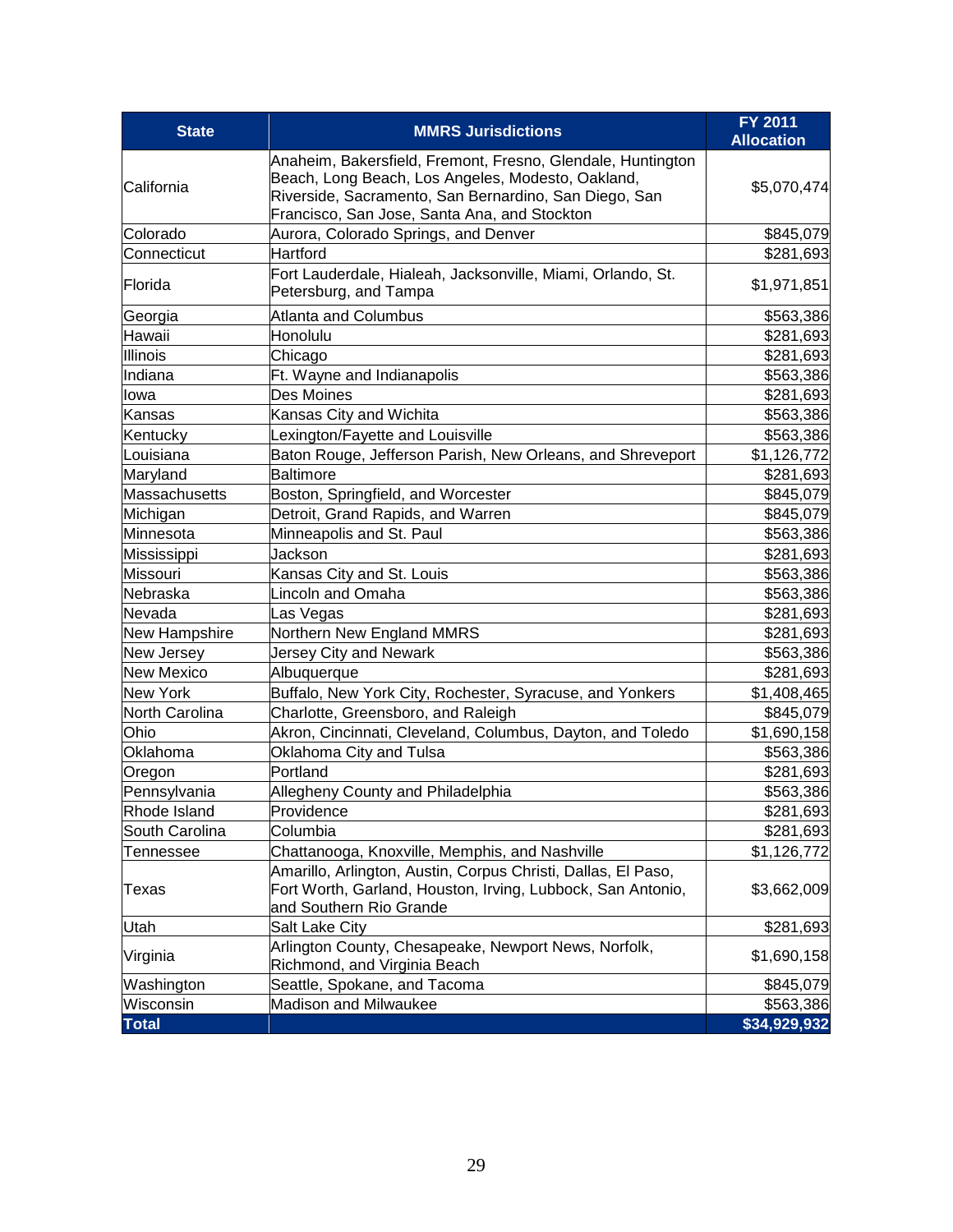## *FY 2011 CCP Allocations*

CCP allocations are determined using the *USA PATRIOT Act* (Public Law 107-56) formula, which specifies that all 50 States, the District of Columbia, and Puerto Rico will receive a minimum of 0.75 percent of the total available grant funding, and that four territories (American Samoa, Guam, the Northern Mariana Islands, and the U.S. Virgin Islands) will receive a minimum of 0.25 percent of the total available grant funding. The balance of CCP funds are distributed on a population-share basis. In addition to CCP allocations, States and Urban Areas are encouraged to fully leverage all HSGP resources to accomplish the Citizen Corps mission.

| <b>State/Territory</b> | <b>FY 2011</b><br><b>Allocation</b> | <b>State/Territory</b>   | <b>FY 2011</b><br><b>Allocation</b> |
|------------------------|-------------------------------------|--------------------------|-------------------------------------|
| Alabama                | \$165,261                           | Nevada                   | \$125,598                           |
| Alaska                 | \$88,400                            | New Hampshire            | \$100,150                           |
| Arizona                | \$202,479                           | New Jersey               | \$241,785                           |
| Arkansas               | \$130,482                           | <b>New Mexico</b>        | \$113,729                           |
| California             | \$787,232                           | New York                 | \$449,095                           |
| Colorado               | \$172,251                           | North Carolina           | \$255,665                           |
| Connecticut            | \$142,270                           | North Dakota             | \$87,348                            |
| Delaware               | \$91,891                            | Ohio                     | \$295,296                           |
| District of Columbia   | \$86,522                            | Oklahoma                 | \$146,046                           |
| Florida                | \$431,897                           | Oregon                   | \$148,552                           |
| Georgia                | \$264,257                           | Pennsylvania             | \$316,336                           |
| Hawaii                 | \$99,702                            | Rhode Island             | \$95,053                            |
| Idaho                  | \$104,667                           | South Carolina           | \$162,725                           |
| Illinois               | \$322,293                           | South Dakota             | \$90,526                            |
| Indiana                | \$198,057                           | Tennessee                | \$196,008                           |
| lowa                   | \$132,639                           | Texas                    | \$556,826                           |
| Kansas                 | \$129,160                           | Utah                     | \$128,962                           |
| Kentucky               | \$157,802                           | Vermont                  | \$86,748                            |
| Louisiana              | \$161,434                           | Virginia                 | \$226,861                           |
| Maine                  | \$99,948                            | Washington               | \$203,809                           |
| Maryland               | \$184,523                           | West Virginia            | \$109,746                           |
| Massachusetts          | \$201,612                           | Wisconsin                | \$183,208                           |
| Michigan               | \$264,694                           | Wyoming                  | \$85,319                            |
| Minnesota              | \$175,981                           | Puerto Rico              | \$147,336                           |
| Mississippi            | \$131,442                           | U.S. Virgin Islands      | \$27,048                            |
| Missouri               | \$189,769                           | American Samoa           | \$26,220                            |
| Montana                | \$93,586                            | Guam                     | \$28,407                            |
| Nebraska               | \$109,470                           | Northern Mariana Islands | \$25,877                            |
| <b>Total</b>           |                                     |                          | \$9,980,000                         |

## **FY 2011 CCP Funding Allocations**

## *Cost Match*

In FY 2011, grantees may provide an optional cost match; however, an applicant's willingness to contribute an optional cost match will not impact allocation amounts identified in the FY 2011 HSGP Guidance and Application Kit. Applicants interested in providing an optional cost match should enter the match amount on the SF-424 and SF-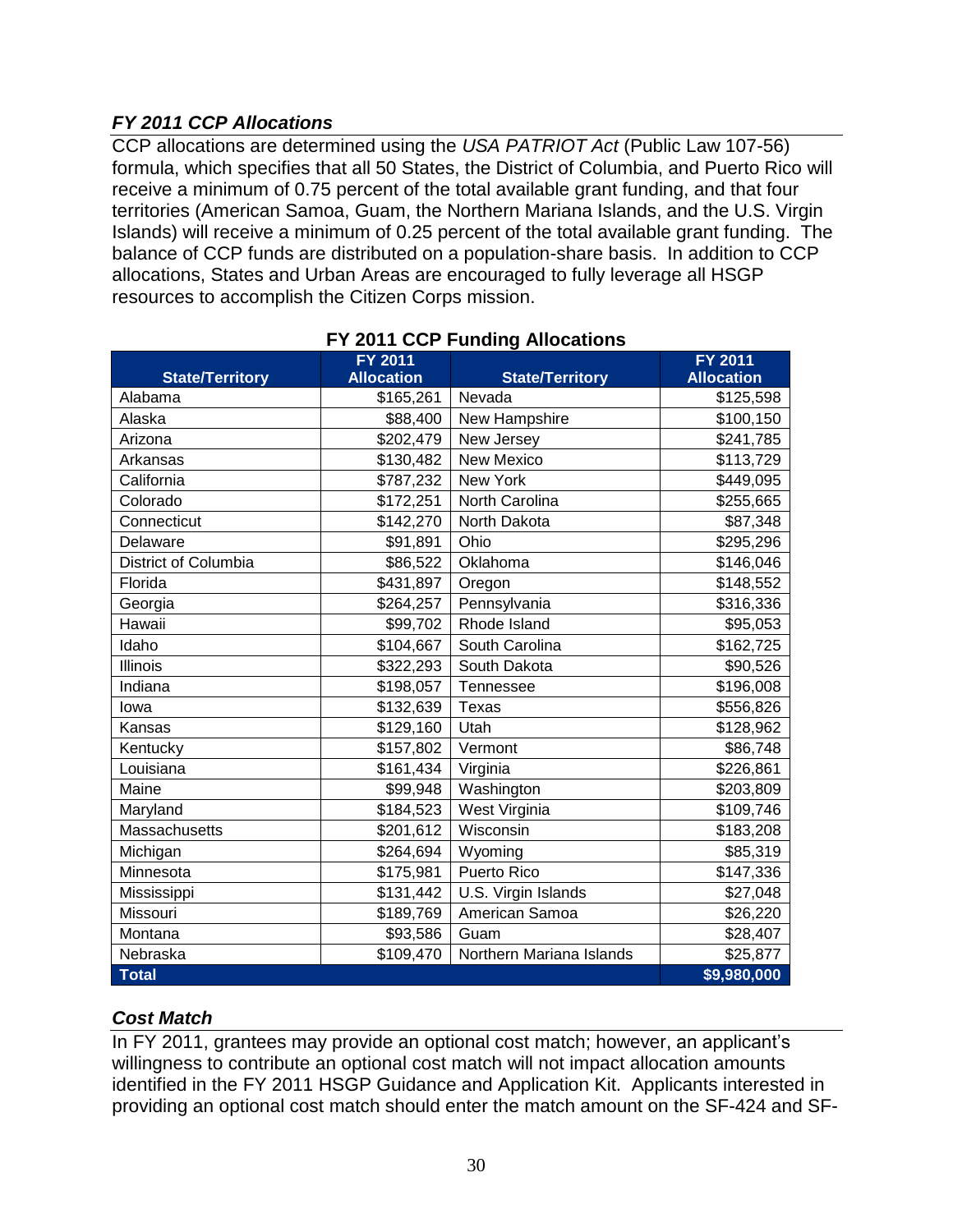424 A required in the application. IJs must also identify any matching funds (source and dollar amount) being provided.

FEMA administers cost match requirements in accordance with 44 CFR Part §13.24. To meet matching requirements, the grantee contributions must be reasonable, allowable, allocable, and necessary under the grant program and must comply with all Federal requirements and regulations.

Please refer to *Section II, Part I.E f*or additional match guidance to include match definitions, basic guidelines, and governing provisions.

## *Pass Through Requirement*

Awards made to the SAA for HSGP carry additional pass-through requirements. Passthrough is defined as an obligation on the part of the States to make funds available to local units of government, combinations of local units, or other specific groups or organizations. The State's pass-through period must be met within 45 days of the award date for the HSGP. $8$  Four requirements must be met to pass-through grant funds:

- There must be some action to establish a firm commitment on the part of the awarding entity
- The action must be unconditional on the part of the awarding entity (i.e., no contingencies for availability of SAA funds)
- There must be documentary evidence of the commitment
- The award terms must be communicated to the official grantee

FEMA will track the congressionally-mandated obligation of funds to local units of government through each State's Initial Strategy Implementation Plan (ISIP). In addition, FEMA strongly encourages the timely obligation of funds from local units of government to other sub-grantees, as appropriate.

The SAA must obligate at least 80 percent (80%) of the funds awarded under SHSP and UASI to local units of government within 45 days of receipt of the funds. For Puerto Rico, the SAA must also obligate at least 80 percent of the funds to local units of government within 45 days of receipt of the funds. Additionally, no pass-through requirements will be applied to the District of Columbia, Guam, American Samoa, the U.S. Virgin Islands, and the Commonwealth of the Northern Mariana Islands. Any UASI funds retained by the SAA must be used to **directly** support the designated Urban Areas in the State.

For SHSP and UASI programs involving obligation of funds, the State may retain some of the allocation of grant funds for expenditures made by the State on behalf of the local unit of government or Urban Area jurisdiction. This may occur only with the written consent of the local unit of government or Urban Area jurisdiction, with the written consent specifying the amount of funds to be retained and the intended use of funds. If

erally controlled the FY 2011 HSGP, receipt of funds means the date on which funds are available for expenditure (i.e., all special<br>For purposes of the FY 2011 HSGP, receipt of funds means the date on which funds are avail conditions prohibiting obligation, expenditure, and drawdown have been removed).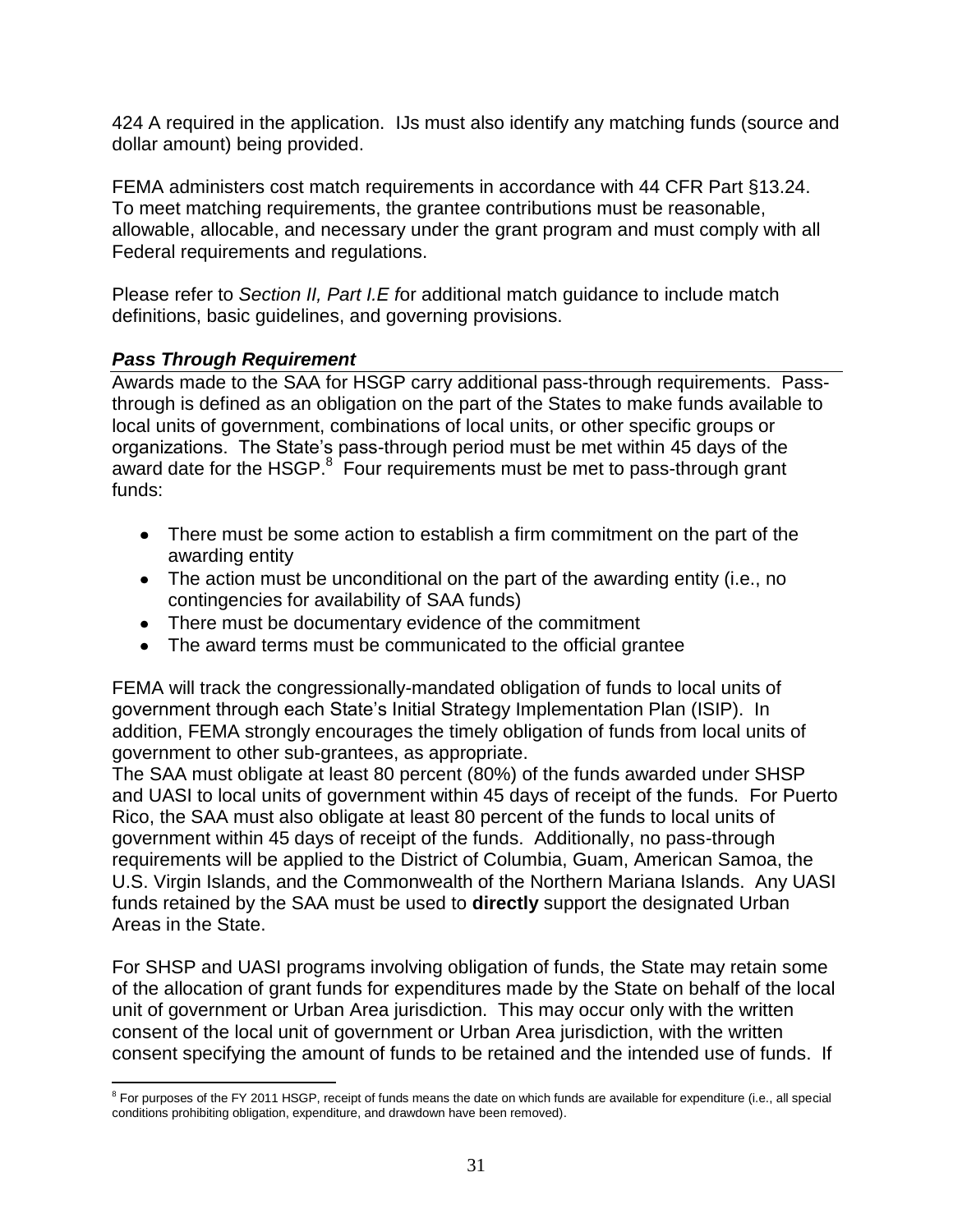a written consent agreement is already in place from previous fiscal years, FEMA will continue to recognize it for FY 2011. If any modifications to the existing agreement are necessary to reflect new initiatives, States should contact their assigned FEMA Program Analyst.

The SAA must obligate 100 percent (100%) of the funds awarded under OPSG to local units of government within 45 days of receipt of the funds. There are no obligation requirements for MMRS or CCP. However, if funds are retained, the maximum amount that can be retained is equivalent to the percentage that the State can retain for M&A.

If funds are retained for CCP, consultation with local Citizen Corps Councils is required to ensure funds are expended in a manner that supports local or statewide efforts to educate, train, and involve citizens. Jurisdictions are encouraged to leverage available funding resources to support community preparedness and participation.

## <span id="page-34-0"></span>**A. Funding Guidelines**

DHS grant funds may only be used for the purpose set forth in the grant, and must be consistent with the statutory authority for the award. Grant funds may not be used for matching funds for other Federal grants/cooperative agreements, lobbying, or intervention in Federal regulatory or adjudicatory proceedings. In addition, Federal funds may not be used to sue the Federal government or any other government entity.

Pre-award costs are allowable only with the written consent of DHS and if they are included in the award agreement.

Federal employees are prohibited from serving in any capacity (paid or unpaid) on any proposal submitted under this program. Federal employees may not receive funds under this award.

Use of SHSP and UASI funds must be consistent with and supportive of implementation of the State Homeland Security Strategy. Linkages between specific projects undertaken with SHSP and UASI funds and strategic goals and objectives will be highlighted through regular required reporting mechanisms, including the BSIR.

The applicable SAAs will be responsible for administration of the FY 2011 HSGP. In administering the program, the SAA must work with the eligible applicants to comply with the following general requirements:

- *HSGP Priorities Threshold*. As noted before, FY 2011 HSGP applies to all capabilities with an emphasis on the eight National Priorities.
- *Law Enforcement Terrorism Prevention*.Per the 9/11 Act, States are required to ensure that at least 25 percent (25%) of SHSP appropriated funds and 25 percent (25%) of UASI appropriated funds are dedicated towards LETPA. This requirement does not include award funds from OPSG, MMRS, and CCP.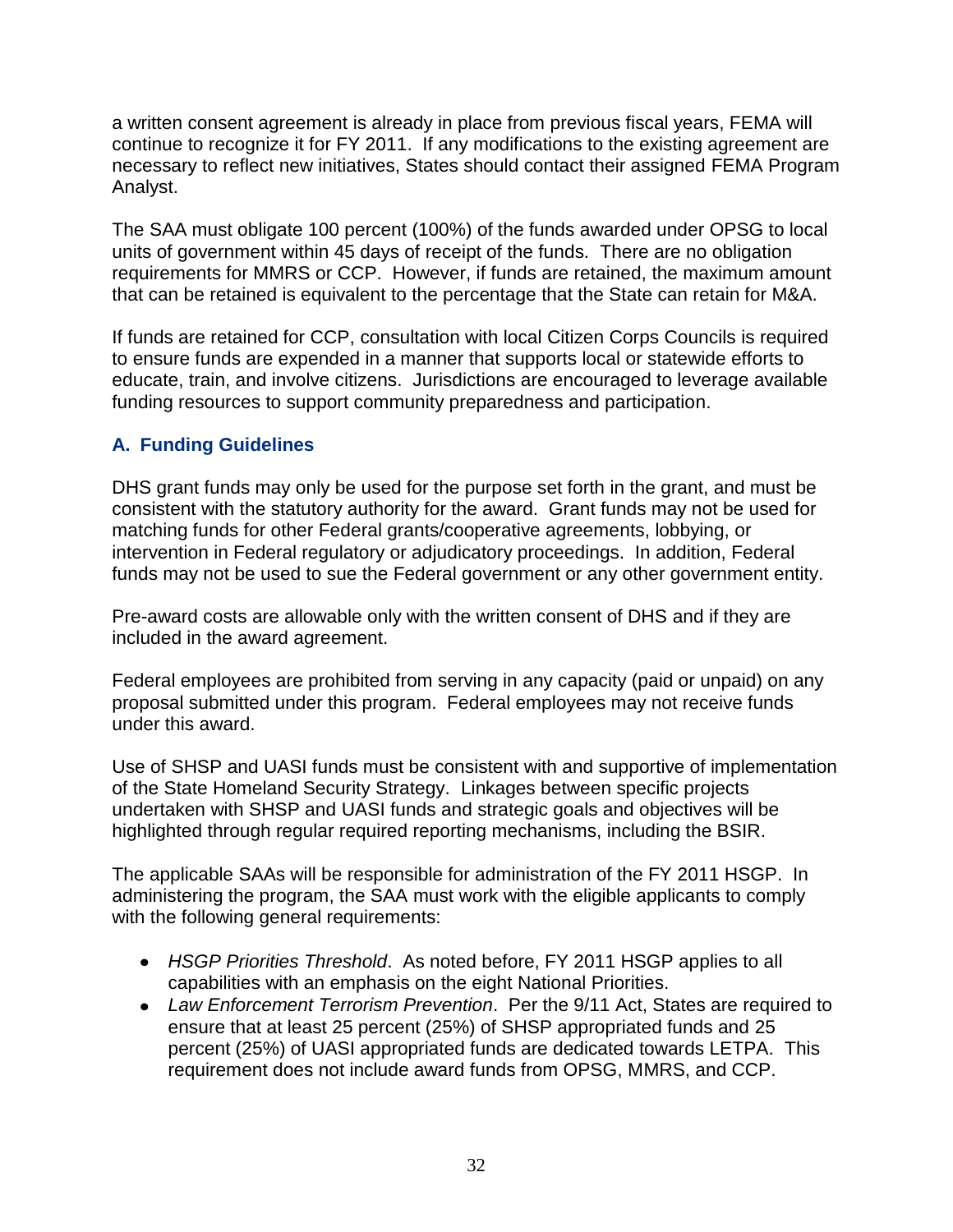Please refer to the tables on pages 26 – 28 for LETPA minimum allocations for SHSP and UASI by jurisdiction.

- *Fusion Center Investment.* As maturation of the national network of fusion centers is one of the Department's highest priorities in FY 2011, DHS is requiring that at least one (1) fusion center Investment from a State to provide funding support to the State's primary fusion center, as designated by the Governor. Additionally, FY 2011 eligible UASI applicants will be required to provide an Investment to the DHS-recognized fusion center within the Urban Area. Grantees must coordinate with the fusion center when developing a fusion center Investment prior to submission.
- *Management and Administration (M&A) Limits*. A maximum of up to five percent (5%) of HSGP funds awarded may be retained by the State, and any funds retained are to be used solely for management and administrative purposes associated with the HSGP award. States may pass through a portion of the State M&A allocation to local sub-grantees to support local management and administration activities. Sub-grantees may also retain a maximum of up to five percent (5%) of funding passed through by the State solely for management and administrative purposes associated with the HSGP award.
- *Allowable Costs*. A crosswalk of allowable costs across the HSGP programs can be found in *Part VI* of this Guidance package, along with additional detail on planning, organization, equipment, training, and exercises costs. The following pages outline global allowable costs guidance applicable to all programs included in the HSGP.

Allowable Investments made in support of the HSGP priorities as well as other capability-enhancing projects must fall into the categories of planning, organization, equipment, training, emergency management related disability accommodations and modifications, or exercises. Additional detail about each of these allowable expense categories, as well as sections on additional activities including explicitly unallowable costs, is provided. In general, grantees should consult their FEMA Headquarters Program Analyst (for SHSP, UASI, or OPSG questions) or FEMA Regional Program Analyst (for MMRS or CCP questions) prior to making any Investment that does not clearly meet the allowable expense criteria established by the Guidance.

## *Planning Activities (SHSP, UASI, OPSG, MMRS, CCP)*

FY 2011 SHSP and UASI funds may be used for a range of emergency preparedness and management planning activities and that support Performance Objectives One (THIRA) and Two (Planning), by placing an emphasis on updating and maintaining a current EOP that conforms to the guidelines outlined in CPG 101 v.2 as well as development and maintenance of a THIRA. Planning efforts can also include the prioritizing of needs, building capabilities, updating preparedness strategies, allocating resources, and delivering preparedness programs across disciplines (e.g., Tribal governments, law enforcement, fire, EMS, health care systems, public health, behavioral health, public works, rural water associations, agriculture, information technology, and the general public, including people with disabilities) and levels of government. Planning provides a methodical way to engage the whole community in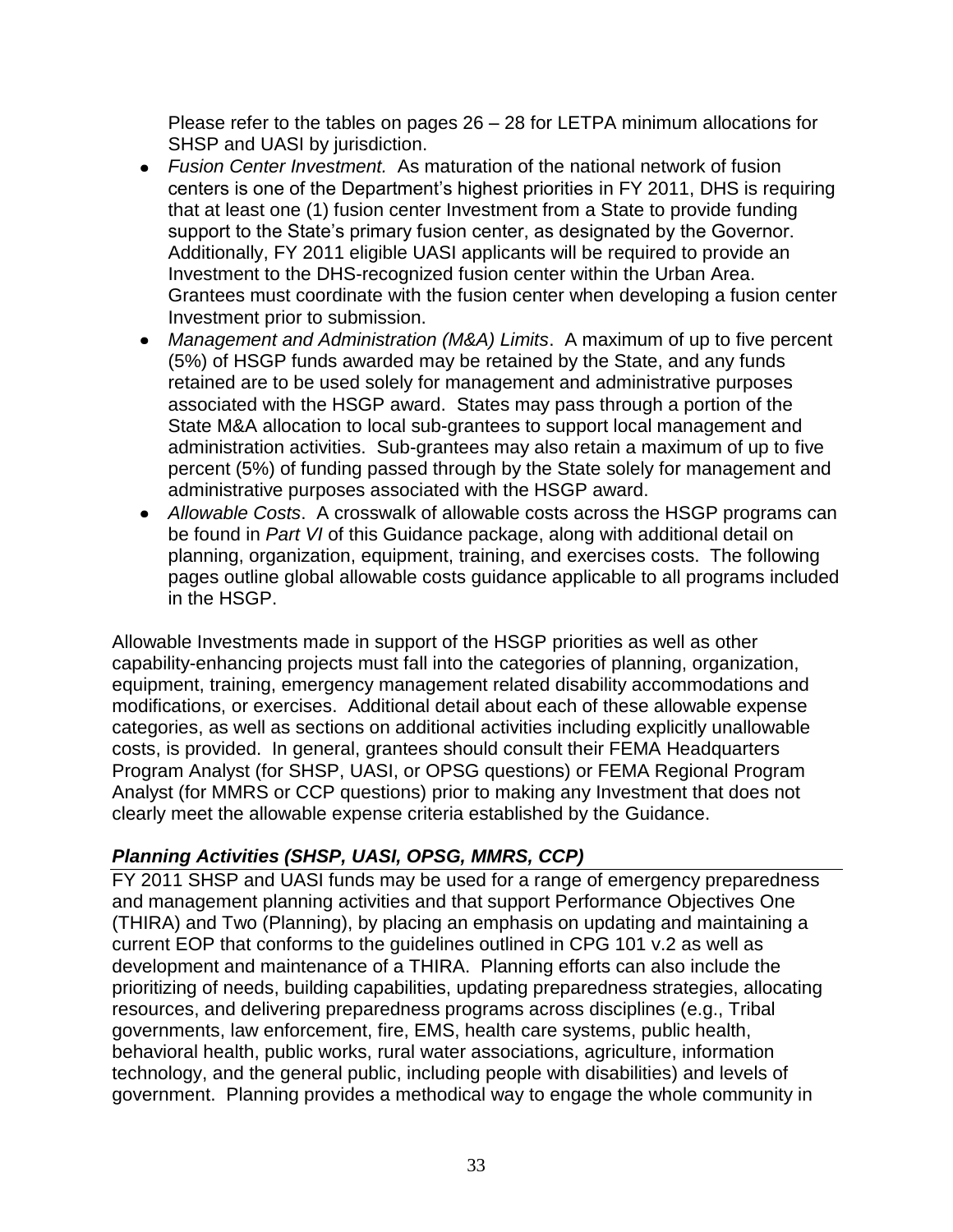thinking through the life cycle of potential crises, determining required capabilities, and establishing a framework for roles and responsibilities. Planning must include participation from all stakeholders in the community who are able to contribute critical perspectives and may have a role in executing the plan. Planning should be flexible enough to address incidents of varying types and magnitudes.

States and Urban Areas are further encouraged to include disciplines responsible for the health, safety, education, rehabilitation, and care of infants and children and those responsible for integrating the accessibility and functional needs of children and adults with disabilities. Planning activities should focus on the four homeland security mission areas of prevention, protection, response, and recovery. HSGP funds should also be leveraged to integrate specialized programs, such as the Regional Catastrophic Preparedness Grant Program and the Voluntary Private Sector Preparedness Accreditation and Certification Program (PS-Prep<sup>TM</sup>), into the overall framework at the State and Urban Area level. All jurisdictions are encouraged to work through Citizen Corps Councils, existing public-private partnerships that support emergency management, nongovernmental entities, and the general public in planning activities.<sup>9</sup> Grantees must use the *CPG 101: Developing and Maintaining State, Territorial, Tribal, and Local Government Emergency Plans* in order to develop robust and effective plans*.*  For additional information, please see

*[http://www.fema.gov/pdf/about/divisions/npd/CPG\\_101\\_V2.pdf](http://www.fema.gov/pdf/about/divisions/npd/CPG_101_V2.pdf)*.

# *Organizational Activities (SHSP and UASI only)*

Organizational activities include:

- Program management
- Outreach and marketing to support recruitment, as well as sustain and increase year around partnership efforts
- Structures and mechanisms for information sharing between the public and private sector
- Tools, resources and activities that facilitate shared situational awareness between the public and private sectors
- Operational Support
- As identified in priority one utilization of standardized resource management concepts such as typing, inventorying, organizing, and tracking to facilitate the dispatch, deployment, and recovery of resources before, during, and after an incident

Section 2008 of the *Homeland Security Act of 2002*, as amended by the 9/11 Act, allows the use of grant funds for the following activities:

Responding to an increase in the threat level under the National Terrorism  $\bullet$ Advisory System (NTAS), or needs resulting from a National Special Security Event. The NTAS replaces the color codes of the Homeland Security Advisory

 $\overline{a}$ <sup>9</sup> Nongovernmental entities include the private sector, private nonprofits, faith-based, community, volunteer, and other nongovernmental organizations.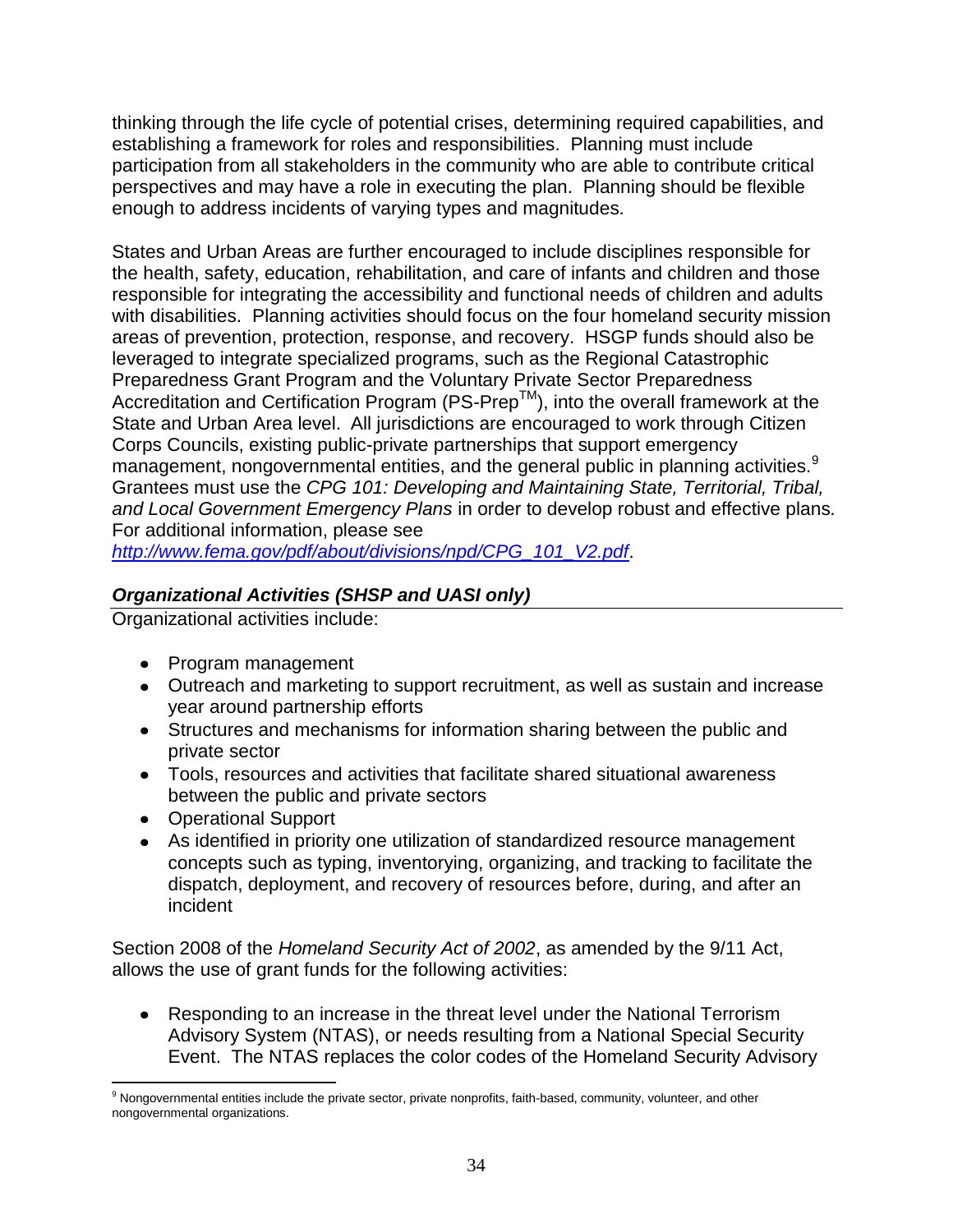System (HSAS). For more information on the NTAS, please see *<http://www.dhs.gov/files/programs/ntas.shtm>*

- Establishing, enhancing, and staffing State and Major Urban Area fusion centers
- Paying salaries and benefits for personnel to serve as qualified intelligence analysts

States and Urban Areas must justify proposed expenditures of SHSP or UASI funds to support organization activities within their IJ submission by using historical data or other analysis.<sup>10</sup> All States are allowed to utilize up to 50 percent (50%) of their FY 2011 SHSP funding and all Urban Areas are allowed up to 50 percent (50%) of their FY 2011 UASI funding for personnel costs.<sup>11</sup> At the request of a recipient of a grant, the Administrator may grant a waiver of the 50 percent (50%) limitation noted above.

- *Intelligence Analysts*. Per the *Personnel Reimbursement for Intelligence Cooperation and Enhancement* (PRICE) *of Homeland Security Act* (Public Law 110-412), SHSP and UASI funds may be used to hire new staff and/or contractor positions to serve as intelligence analysts to enable information/intelligence sharing capabilities, as well as support existing intelligence analysts previously covered by SHSP or UASI funding. In order to be hired as an intelligence analyst, staff and/or contractor personnel must meet at least one of the following criteria:
	- **-** Successfully complete training to ensure baseline proficiency in intelligence analysis and production within six months of being hired; and/or,
	- **-** Previously served as an intelligence analyst for a minimum of two years either in a Federal intelligence agency, the military, or State and/or local law enforcement intelligence unit

As identified in priority one all fusion centers analytic personnel must demonstrate qualifications that meet or exceed competencies identified in the *Common Competencies for State, Local, and Tribal Intelligence Analysts*, which outlines the minimum categories of training needed for intelligence analysts. These include subject-matter expertise, analytic methodologies, customerservice ethics, information handling and processing skills, critical thinking skills, computer literacy, and objectivity and intellectual honesty. A certificate of completion of such training must be on file with the SAA and must be made available to FEMA Program Analysts upon request. In addition to these training requirements, fusion centers should also continue to mature their analytic capabilities by addressing gaps in analytic capability identified during the fusion center's BCA.

*Overtime Costs*. Overtime costs are allowable for personnel to participate in information, investigative, and intelligence sharing activities specifically related to

 $\overline{a}$ 

 $10$  The effectiveness of a request for the use of funds for allowable organizational costs will be judged on the Investment Justification's ability to illustrate the need for such resources to effectively achieve a capability that will have a meaningful impact in the reduction of risk.<br><sup>11</sup> Personnel costs (e.g., for intelligence analysts, operational overtime), as well as costs associated with planners, and equipment,

training, and exercise related personnel costs are applied towards the 50 percent (50%) cap.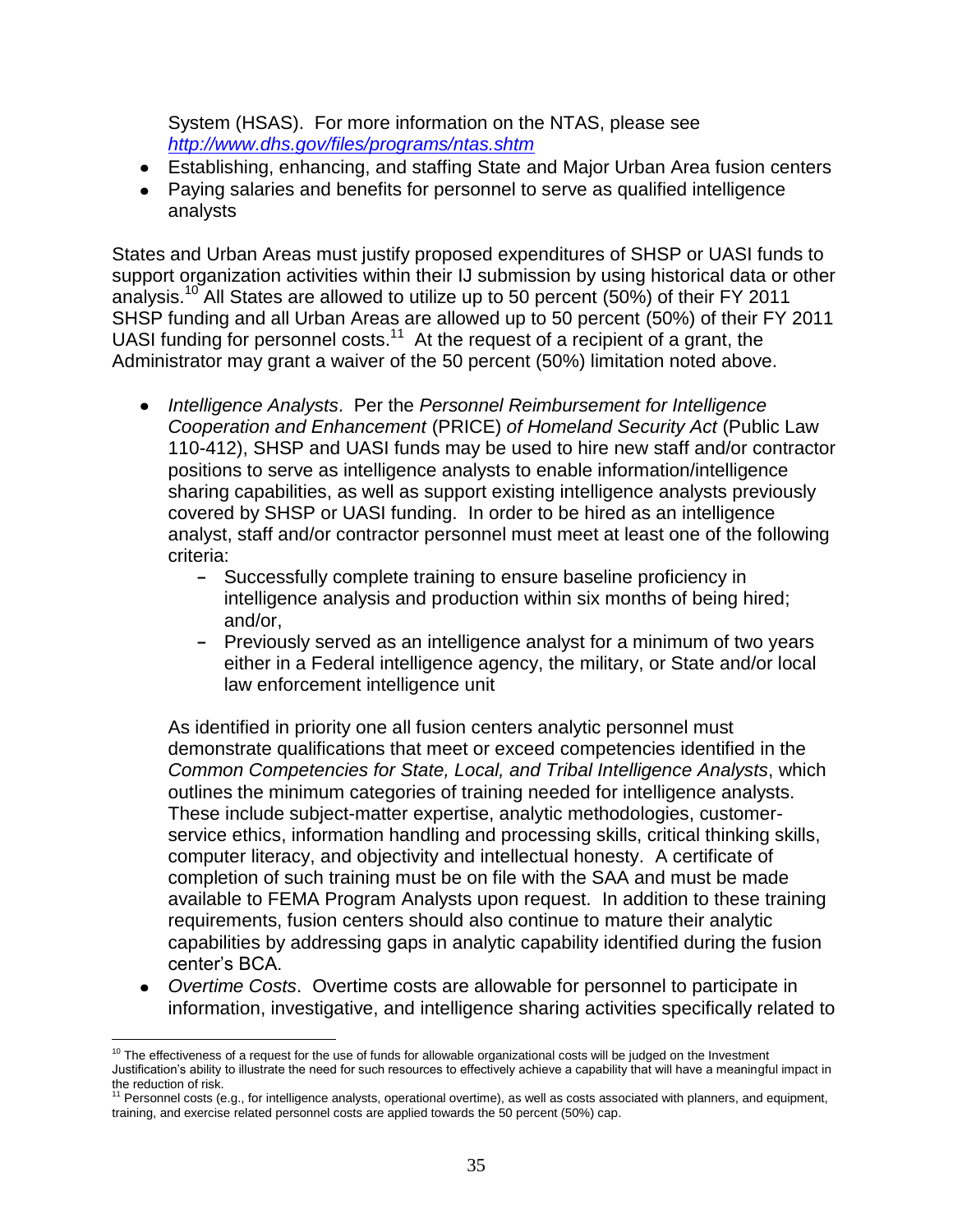homeland security and specifically requested by a Federal agency. Allowable costs are limited to overtime associated with federally requested participation in eligible fusion activities including anti-terrorism task forces, Joint Terrorism Task Forces (JTTFs), Area Maritime Security Committees (as required by the *Maritime Transportation Security Act of 2002*), DHS Border Enforcement Security Task Forces, and Integrated Border Enforcement Teams. Grant funding can only be used in proportion to the Federal man-hour estimate, and only after funding for these activities from other Federal sources (i.e. FBI JTTF payments to State and local agencies) has been exhausted. Under no circumstances should DHS grant funding be used to pay for costs already supported by funding from another Federal source.

- *Operational Overtime Costs*. In support of efforts to enhance capabilities for detecting, deterring, disrupting, and preventing acts of terrorism, operational overtime costs are allowable for increased security measures at critical infrastructure sites. FY 2011 SHSP or UASI funds for organizational costs may be used to support select operational expenses associated with increased security measures at critical infrastructure sites in the following authorized categories:
	- **-** Backfill and overtime expenses (as defined in this Guidance) for staffing State or Major Urban Area fusion centers
	- **-** Hiring of contracted security for critical infrastructure sites
	- **-** Public safety overtime (as defined in this Guidance)
	- **-** Title 32 or State Active Duty National Guard deployments to protect critical infrastructure sites, including all resources that are part of the standard National Guard deployment package (Note: Consumable costs, such as fuel expenses, are not allowed except as part of the standard National Guard deployment package)
	- **-** Increased border security activities in coordination with CBP, as outlined in Information Bulletin (IB) 135

FY 2011 SHSP or UASI funds may only be spent for operational overtime costs upon prior approval provided in writing by the FEMA Administrator.

Note: States with UASI jurisdictions can use funds retained at the State level to reimburse eligible operational overtime expenses incurred by the State (per the above guidance limitations and up to a maximum of 50 percent (50%) of the State share of the UASI grant). Any UASI funds retained by the State must be used in **direct** support of the Urban Area.States must provide documentation to the UAWG and FEMA upon request demonstrating how any UASI funds retained by the State would directly support the Urban Area.

### *Equipment Activities (SHSP, UASI, MMRS, CCP)*

Equipment needs can be derived from the results of meeting supporting performance objectives for the identified priorities such as Advancing "Whole Community" Security and Emergency Management, Building Prevention and Protection Capabilities, and the Maturation and Enhancement of State and Major Urban Area Fusion Centers. As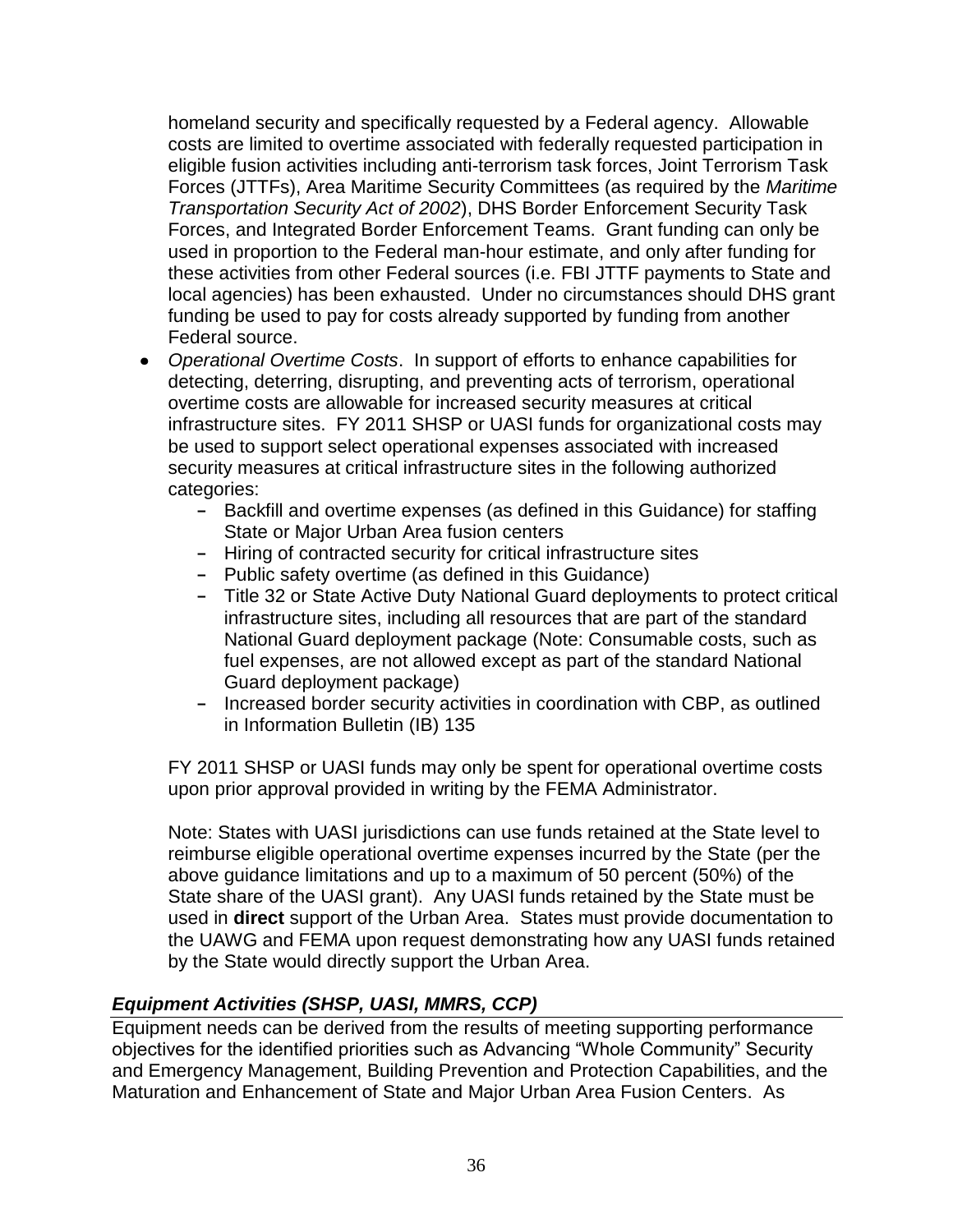identified in priority one, objective three; all equipment procured under SHSP and UASI must be in support of the development or maintenance of an identified team or capability described and typed under the NIMS where such typing guidance exists as published by FEMA. The 21 allowable prevention, protection, response, and recovery equipment categories and equipment standards for FY 2011 HSGP are listed on the web-based version of the Authorized Equipment List (AEL) on the Responder Knowledge Base (RKB), at *[https://www.rkb.us.](https://www.rkb.us/)* Unless otherwise stated, equipment must meet all mandatory regulatory and/or DHS-adopted standards to be eligible for purchase using these funds. In addition, agencies will be responsible for obtaining and maintaining all necessary certifications and licenses for the requested equipment.

Grantees (including sub-grantees) that are using FY 2011 HSGP funds to support emergency communications activities should comply with the *FY 2011 SAFECOM Guidance for Emergency Communication Grants*, including provisions on technical standards that ensure and enhance interoperable communications. Emergency communications activities include the purchase of Interoperable Communications Equipment and technologies such as voice-over-internet protocol bridging or gateway devices, or equipment to support the build out of wireless broadband networks in the 700 MHz public safety band under the Federal Communications Commission Waiver Order. SAFECOM guidance can be found at *[http://www.safecomprogram.gov](http://www.safecomprogram.gov/)*.

Grantees interested in developing a public safety broadband network in the 700 MHz band in their jurisdictions must adhere to the technical standards set forth in the FCC Waiver Order, or any succeeding FCC orders, rules, or regulations pertaining to broadband operations in the 700 MHz public safety band. If any future regulatory requirement (from the FCC or other governmental entity) results in a material technical or financial change in the project, the recipient must submit a revised budget, associated documentation, and other material, as applicable, for review and approval by the Statewide Interoperability Coordinator (SWIC), or SWIC equivalent. Upon approval by the SWIC, the grantee shall then forward the approval and associated documentation to FEMA Grant Programs Directorate (GPD). The recipient shall also ensure projects support the Statewide Communication Interoperability Plan (SCIP) and are fully coordinated with the full-time SWIC in the State of the project. Grantees (and sub-grantees) are required to provide the AEL number for all communications equipment purchased with grant award funding (plus a description of the equipment and the quantity purchased of each item) to the FEMA GPD once items are procured as part of periodic programmatic grant reporting.

#### *Critical Emergency Supplies*

In furtherance of DHS's mission, critical emergency supplies, such as shelf stable food products, water, and basic medical supplies are an allowable expense under SHSP and UASI. Prior to allocating grant funding for stockpiling purposes, each State must have FEMA's approval of a viable inventory management plan, an effective distribution strategy, sustainment costs for such an effort, and logistics expertise to avoid situations where funds are wasted because supplies are rendered ineffective due to lack of planning.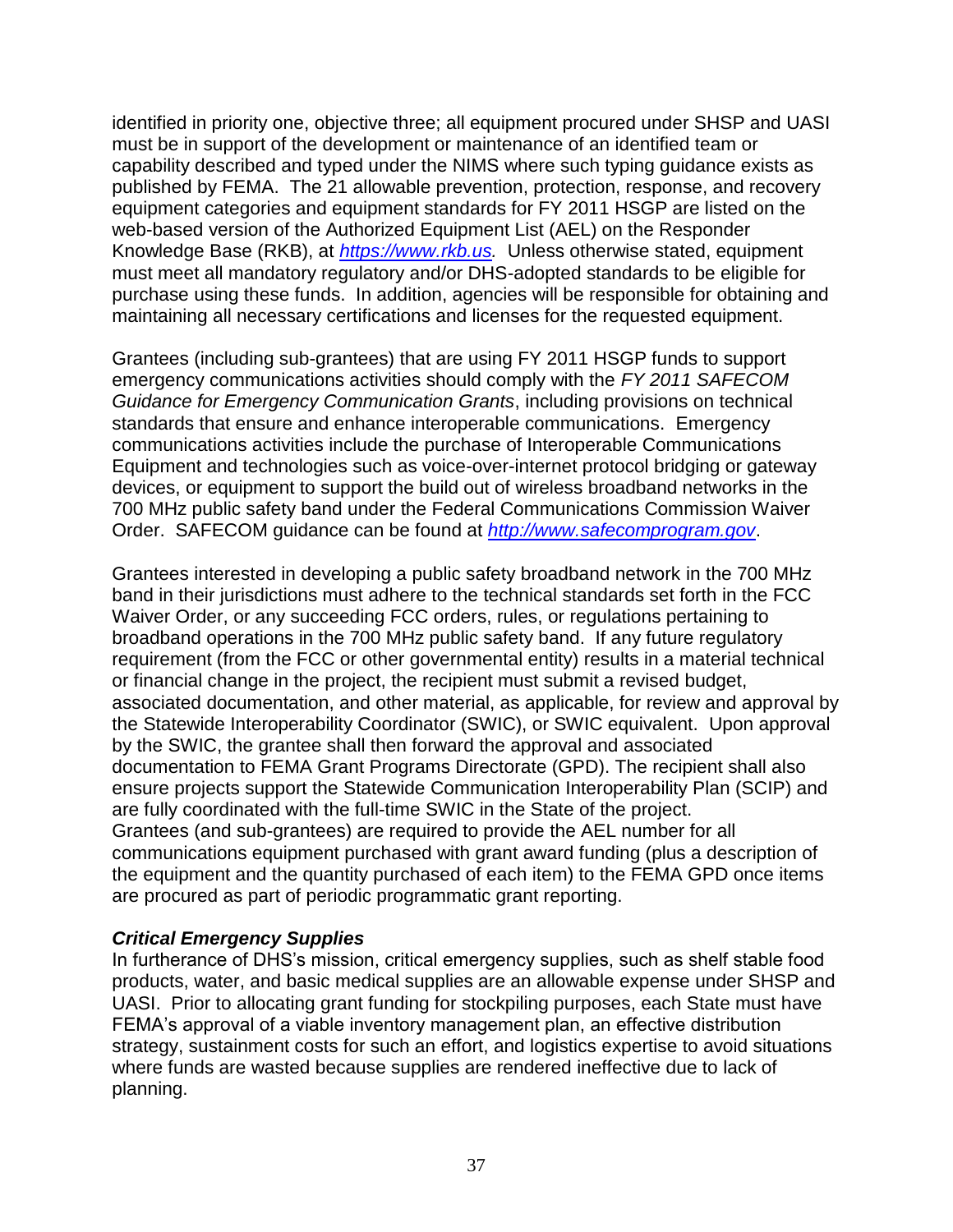The inventory management plan and distribution strategy, to include sustainment costs, will be developed and monitored by FEMA GPD with the assistance of the FEMA Logistics Management Directorate (LMD). GPD will coordinate with LMD and the respective FEMA Region to provide program oversight and technical assistance as it relates to the purchase of critical emergency supplies under UASI. GPD and LMD will establish guidelines and requirements for the purchase of these supplies under UASI and monitor development and status of the State's inventory management plan and distribution strategy.

# *Training Activities (SHSP, UASI, MMRS, CCP)*

The whole community approach to emergency preparedness and management is a more inclusive approach that embraces all facets of society. Being prepared as a Nation means moving beyond a "government-centric" approach to emergency management. As a team, we need to implement training activities that serve the entire community while also leveraging the resources that the entire community brings to the table. All training procured under HSGP must be in support of the development or maintenance of an identified team or capability described and typed under the NIMS where such typing guidance exists as published by FEMA.

States, territories, and Urban Areas may use HSGP funds to develop a homeland security training program. Allowable training-related costs under HSGP include the establishment, support, conduct, and attendance of training specifically identified under the SHSP, UASI, MMRS, and CCP grant programs and/or in conjunction with emergency preparedness training by other Federal agencies (e.g., HHS, Department of Transportation). Allowable training topics include, but are not limited to, CBRNE terrorism, cyber/agriculture/food security, intelligence gathering and analysis, NIMS related training, citizen community and private sector preparedness, public-private partnership, interoperable and emergency communications, and training for volunteers and children and individuals with disabilities in disasters, pediatric medical surge, and evacuation, tracking (including patients), and sheltering with particular emphasis on children, keeping children with parents or guardians, addressing needs of unaccompanied minors, and integrating individuals with disabilities and accessibility and functional needs (i.e., those with language barriers) (See CPG 101, *Producing Emergency Plans: A Guide for All-Hazard Operations Planning for State, Territorial, Local and Tribal Governments*, *HSGP Supplemental Resource: Children in Disasters Guidance,* and other resources for additional information, *[http://www.fema.gov/pdf/about/divisions/npd/CPG\\_101\\_V2.pdf](http://www.fema.gov/pdf/about/divisions/npd/CPG_101_V2.pdf)*).

Training conducted using HSGP funds should address a performance gap identified through an After Action Report/Improvement Plan (AAR/IP) or contribute to building a capability that will be evaluated through an exercise. Exercises should be used to provide the opportunity to demonstrate and validate skills learned in training, as well as to identify training gaps. Any training or training gaps, including those for children and individuals with disabilities or access and functional needs, should be identified in the AAR/IP and addressed in the State or Urban Area training cycle. All training and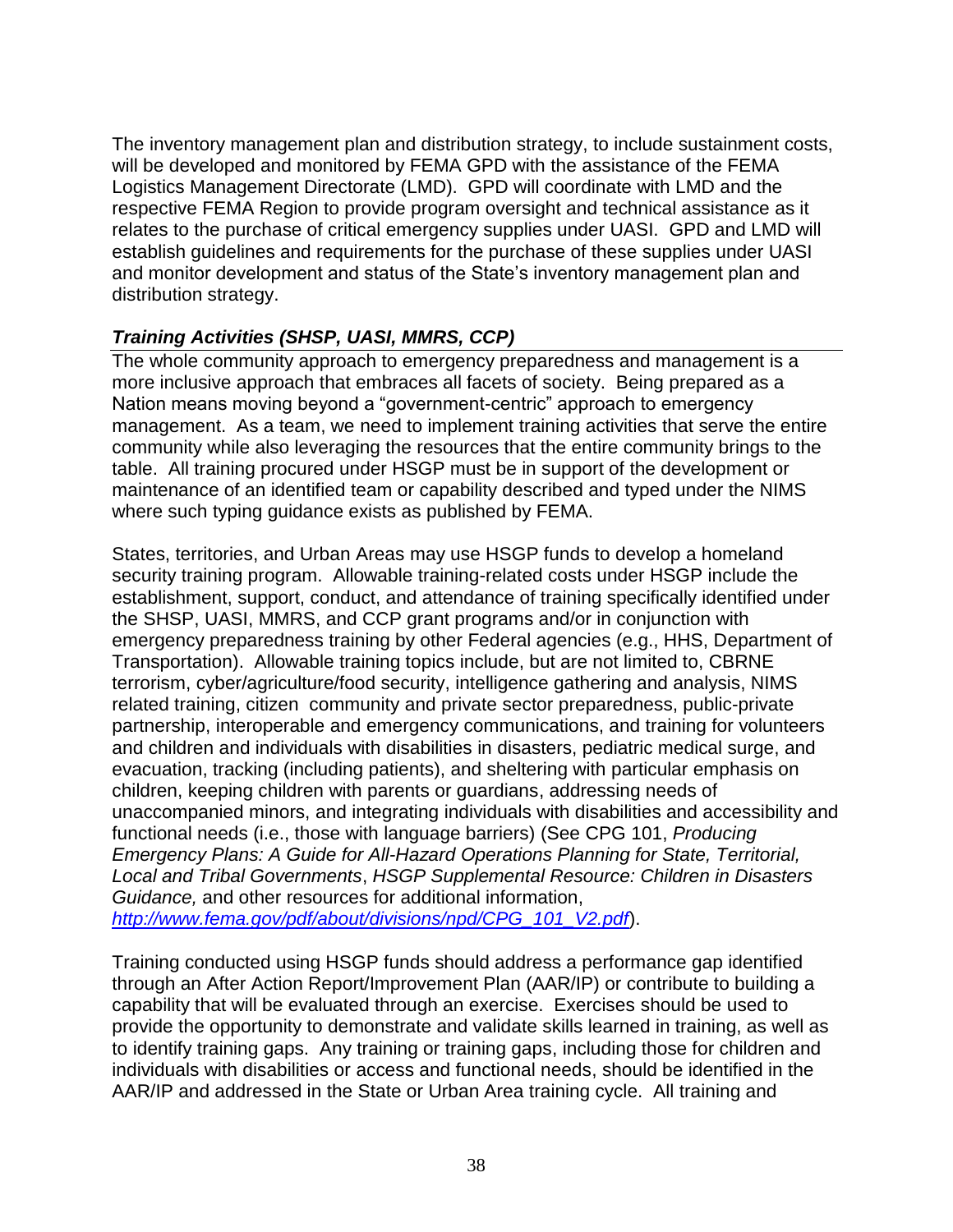exercises conducted with HSGP funds should support the development and testing of the jurisdiction's EOP or specific annexes, and validation of completed corrective actions from previous exercises or real world events, where applicable.

# *Exercise Activities (SHSP, UASI, MMRS, CCP)*

Exercise activities should involve the whole community team to include Federal partners, State, local, and Tribal leaders, the private sector, non-governmental organizations, faith based and community organizations, and most importantly, the general public. Exercises conducted with FEMA support should be managed and executed in accordance with the Homeland Security Exercise and Evaluation Program (HSEEP). HSEEP Guidance for exercise design, development, conduct, evaluation, and improvement planning is located at *[https://hseep.dhs.gov](https://hseep.dhs.gov/)*.

All exercises using HSGP funding must be NIMS compliant. More information is available online at the National Integration Center at *<http://www.fema.gov/emergency/nims/index.shtm>*.

All States and Urban Areas are required to conduct a Training and Exercise Planning Workshop (TEPW) and develop a Multi-Year Training and Exercise Plan (TEP) on an annual basis. Such plans should take into consideration anticipated training and exercise needs of the respective jurisdiction for at least the immediate year, with exercises being limited to provide responders the opportunity to utilize training received. Such plan should also include a training and exercise schedule and States' and Urban Areas' priority capabilities to focus the allocation of exercise resources. This Plan is to be submitted to the State's respective Exercise Program point of contact. The State Exercise Program point of contact should submit a copy of the Plan to [hseep@dhs.gov.](mailto:hseep@dhs.gov) All scheduled training and exercises included in the Plan should be entered in the HSEEP National Exercise Schedule (NEXS) System, located in the HSEEP Toolkit on the HSEEP website. A TEPW user guide and a template of the Multi-Year Training and Exercise Plan can be found on the HSEEP website at *[https://hseep.dhs.gov](https://hseep.dhs.gov/)*. States and Urban Areas are also encouraged to participate in their respective FEMA Regional Training and Exercise Workshop (conducted annually) and coordinate/integrate State and Urban Area exercise initiatives accordingly.

Where applicable, the Training and Exercise Plans should include training and exercises that support specialized programs, such as the Regional Catastrophic Preparedness Grant Program.

Grantees must develop After Action Report/Improvement Plans (AAR/IPs) following the completion of exercises funded under this program; the use of HSEEP is strongly encouraged. AAR/IPs are to be submitted to [hseep@dhs.gov.](mailto:hseep@dhs.gov) Please ensure the documents are encrypted (password-protected) and the password is also sent to [hseep@dhs.gov](mailto:hseep@dhs.gov) via a separate email.

Grantees may use systems such as the HSEEP Corrective Action Program (CAP) for the tracking of corrective actions. Grantees may also share their AAR/IPs via Lessons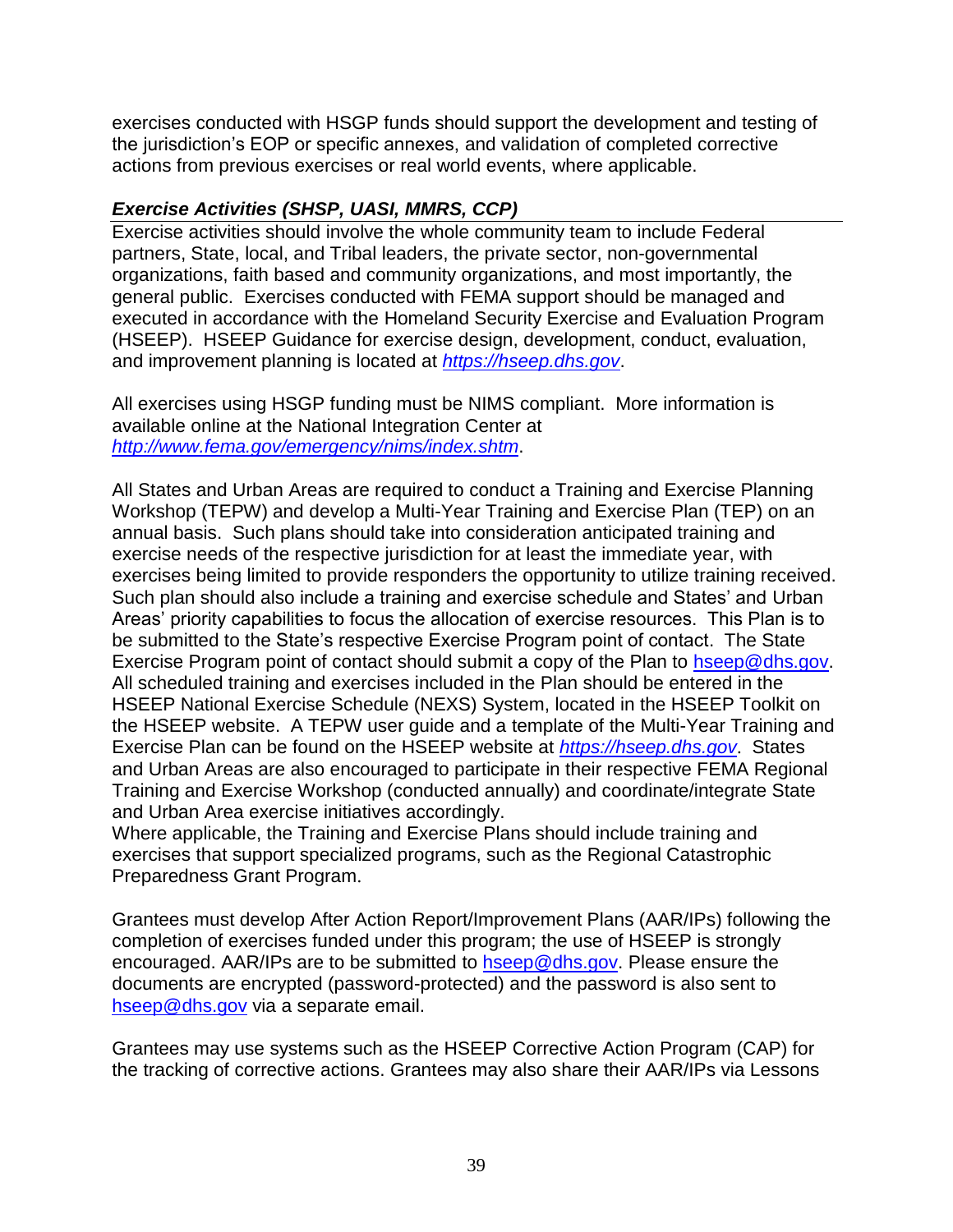Learned Information Sharing (LLIS.gov) by clicking the "Submit to LLIS" icon on the LLIS.gov homepage (or through the CAP system).

States and Urban Areas are eligible for technical assistance for the design, development, conduct, and evaluation of emergency preparedness exercises. This assistance, administered by the FEMA National Exercise Division/Regional Exercise Support Program (RESP) must be applied for and utilized in coordination with the SAA. More information on the RESP and additional exercise support can be found at *[https://hseep.dhs.gov](https://hseep.dhs.gov/)*.

States and Urban Areas are encouraged to exercise their capabilities with regard to improving existing preparedness for catastrophic events and associated response operations through more effective collaboration with all members of a community, to include Federal, State, and local government partners, as well as the private sector, non-governmental organizations, and the citizens in and around an impacted area. This also includes consideration for infants and children across all aspects of response and recovery, including pediatric medical surge capabilities, integrating child congregate care systems (e.g. schools, child care, juvenile justice facilities, or group homes), and integrating the accessibility and functional needs of children and adults with disabilities.

States and Urban Areas are encouraged to include the private sector in exercises to maximize situational awareness and ensure efficient and effective use of all available resources during an emergency.

# *Personnel Activities (SHSP, UASI, MMRS, CCP)*

Personnel hiring, overtime, and backfill expenses are permitted under this grant in order to perform allowable FY 2011 HSGP planning, training, exercise, and equipment activities.

- A personnel cost cap of up to 50 percent (50%) of total *SHSP and UASI* program funds may be used for personnel and personnel-related activities as directed by the *Personnel Reimbursement for Intelligence Cooperation and Enhancement (PRICE) of Homeland Security Act* (Public Law 110-412). Grantees who wish to seek a waiver from the personnel cost cap must provide documentation explaining why the cap should be waived; waiver requests will be considered only under extreme circumstances. In general, the use of SHSP and UASI funding to pay for staff and/or contractor regular time or overtime/backfill is considered a personnel cost. Activities that are considered "personnel" and "personnel-related," and therefore count against the personnel cost cap of 50 percent (50%), include, but are not limited to:
	- **-** Operational overtime
	- **-** Overtime/backfill to participate in approved training or exercise deliveries
	- **-** Salaries and personnel costs of intelligence analysts for intelligence and medical fusion center activities
	- **-** Overtime to participate in intelligence sharing activities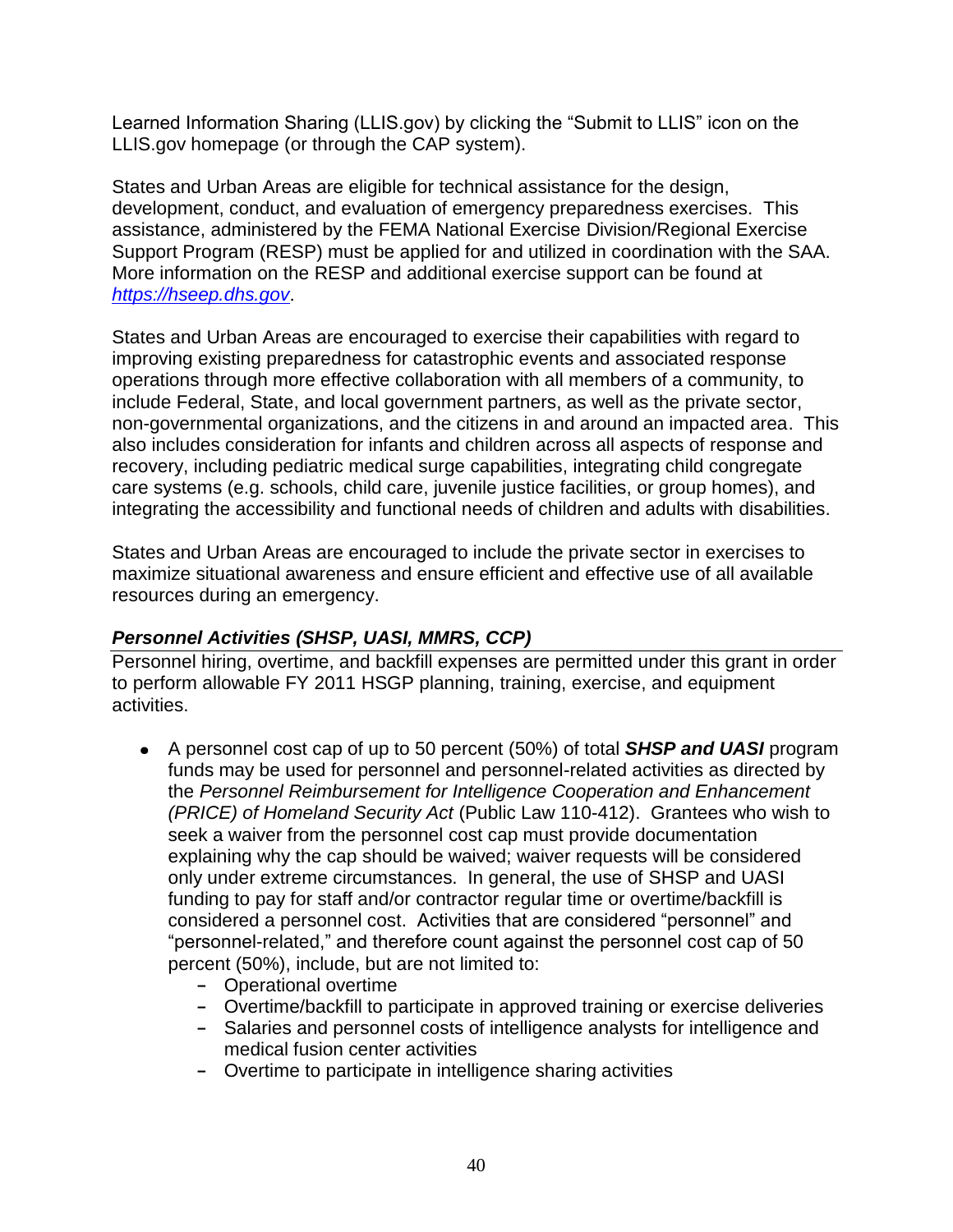- **-** Salaries and personnel costs of planners, equipment managers, exercise coordinators, and/or training coordinators
- **-** Salaries and personnel costs under the M&A category
- **-** Contractor costs associated with performing the above activities
- **-** Costs associated with providing reasonable accommodations and modifications for workers with disabilities
- **-** Statewide Interoperability Coordinator (SWIC) or equivalent position

These activities are also subject to the funding and eligibility requirements detailed under the allowable cost categories. For further details, SAAs should refer to IB 358 or contact their FEMA Headquarters Program Analyst.

MMRS and CCP do not have a personnel cost cap.

FY 2011 HSGP funds may not be used to support the hiring of any personnel for the purposes of fulfilling traditional public health and safety duties or to supplant traditional public health and safety positions and responsibilities.

The following are definitions for the terms as used in this grant guidance:

- *Hiring*. State and local entities may use grant funding to cover the salary of newly hired personnel who are exclusively undertaking allowable FEMA program activities as specified in this guidance. This may not include new personnel who are hired to fulfill any non-FEMA program activities under any circumstances. Hiring will always result in a net increase of Full Time Equivalent (FTE) employees.
- *Overtime*. These expenses are limited to the additional costs which result from personnel working over and above 40 hours of weekly work time as a direct result of their performance of FEMA-approved activities specified in this guidance. Overtime associated with any other activity is not eligible.
- Backfill-related Overtime. Also called "Overtime as Backfill," these expenses are limited to overtime costs which result from personnel who are working overtime (as identified above) to perform the duties of other personnel who are temporarily assigned to FEMA-approved activities outside their core responsibilities. Neither overtime nor backfill expenses are the result of an increase of FTE employees.
- *Supplanting*. Grant funds will be used to supplement existing funds, and will not replace (supplant) funds that have been appropriated for the same purpose. Applicants or grantees may be required to supply documentation certifying that a reduction in non-Federal resources occurred for reasons other than the receipt or expected receipt of Federal funds.

### *Construction and Renovation (SHSP, UASI)*

Use of HSGP funds for construction is generally prohibited except as outlined below. Such construction shall be strictly limited and allowable only when it is a necessary component of a security system at critical infrastructure facilities. OPSG, CCP, and MMRS funds may not be used for any type of construction.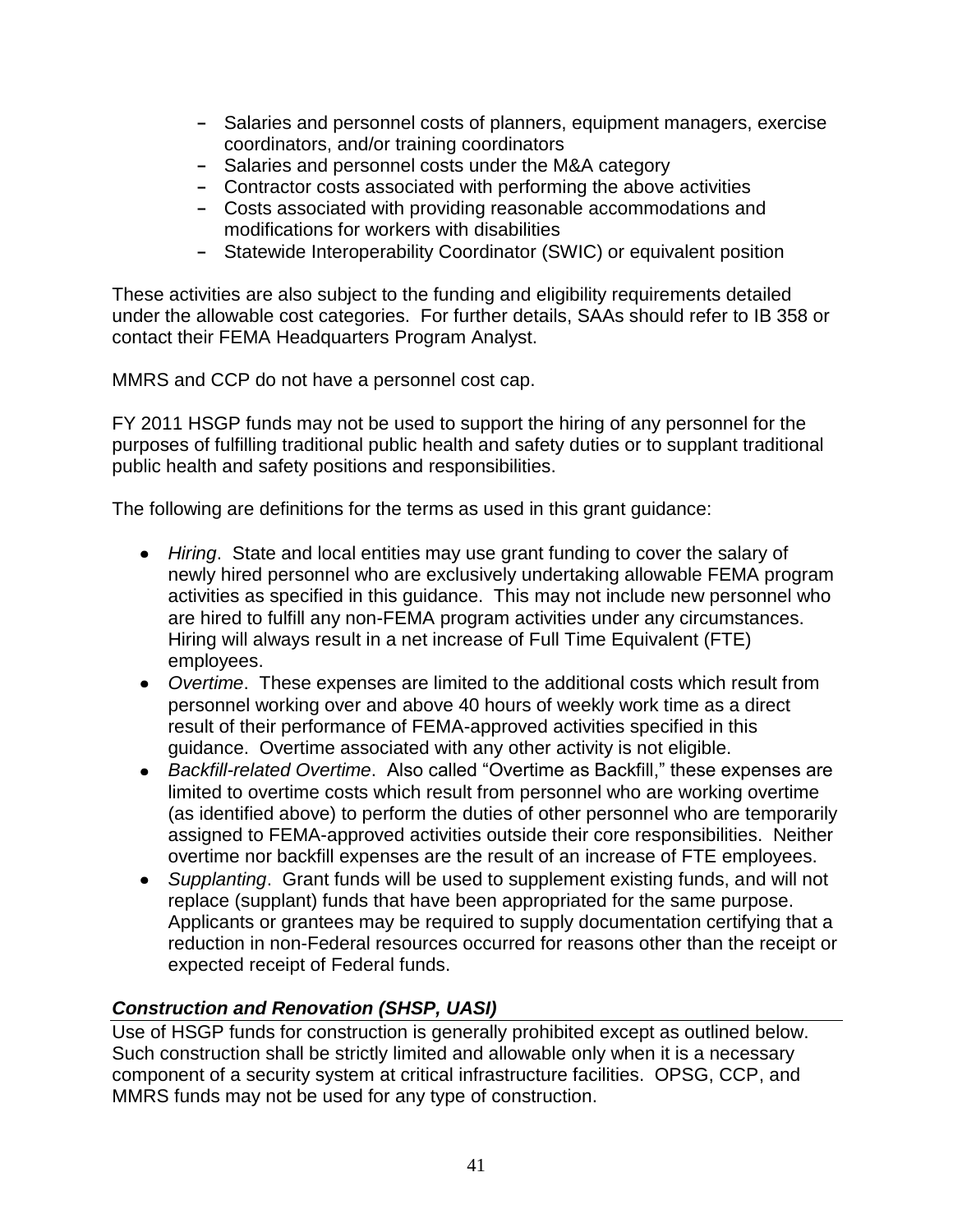Project construction not exceeding \$1,000,000 is allowable as deemed necessary.

FEMA is legally required to consider the potential impacts of all HSGP projects on environmental resources and historic properties. Grantees must comply with all applicable environmental planning and historic preservation (EHP) laws, regulations, and Executive Orders (EOs) in order to draw down their FY 2011 HSGP grant funds. The following types of projects are considered to constitute construction or renovation and may require a review under Federal EHP laws and requirements prior to initiation of the project:

- Construction and renovation of guard facilities which are intended to provide enhanced security at grantee-designated critical infrastructure sites
- Renovation of and modifications, including the installation of security and communication equipment, to buildings and structures
- Any other construction or renovation efforts that change or expand the footprint of a facility or structure, including security enhancements to improve perimeter security
- Physical security enhancements including, but not limited to:
	- **-** Lighting
	- **-** Fencing
	- **-** Closed-circuit television (CCTV) systems
	- **-** Motion detection systems
	- **-** Barriers, doors, gates, and related security enhancements

The erection of communications towers that are included in a jurisdiction's interoperable communications plan is allowed, subject to all applicable laws, regulations, and licensing provisions. Communication tower projects must be submitted to FEMA for EHP review. Per the *Department of Defense and Full-Year Continuing Appropriations Act, 2011* (Public Law 112-10), communications towers are not subject to the \$1,000,000 construction cap.

Before grantees can draw down funds for construction and renovation costs under HSGP, grantees must provide to FEMA:

- A description of the asset or facility, asset location, whether the infrastructure is publicly or privately owned, and the construction or renovation project
- Certification that a facility vulnerability assessment has been conducted
- An outline addressing how the construction or renovation project will address the identified vulnerabilities from the assessment
- Consequences of not implementing the construction or renovation project
- Any information requested by FEMA to ensure compliance with Federal EHP requirements

No projects initiated after September 9, 2010 without proper EHP review will be funded. Projects that were initiated or completed before an EHP review was concluded and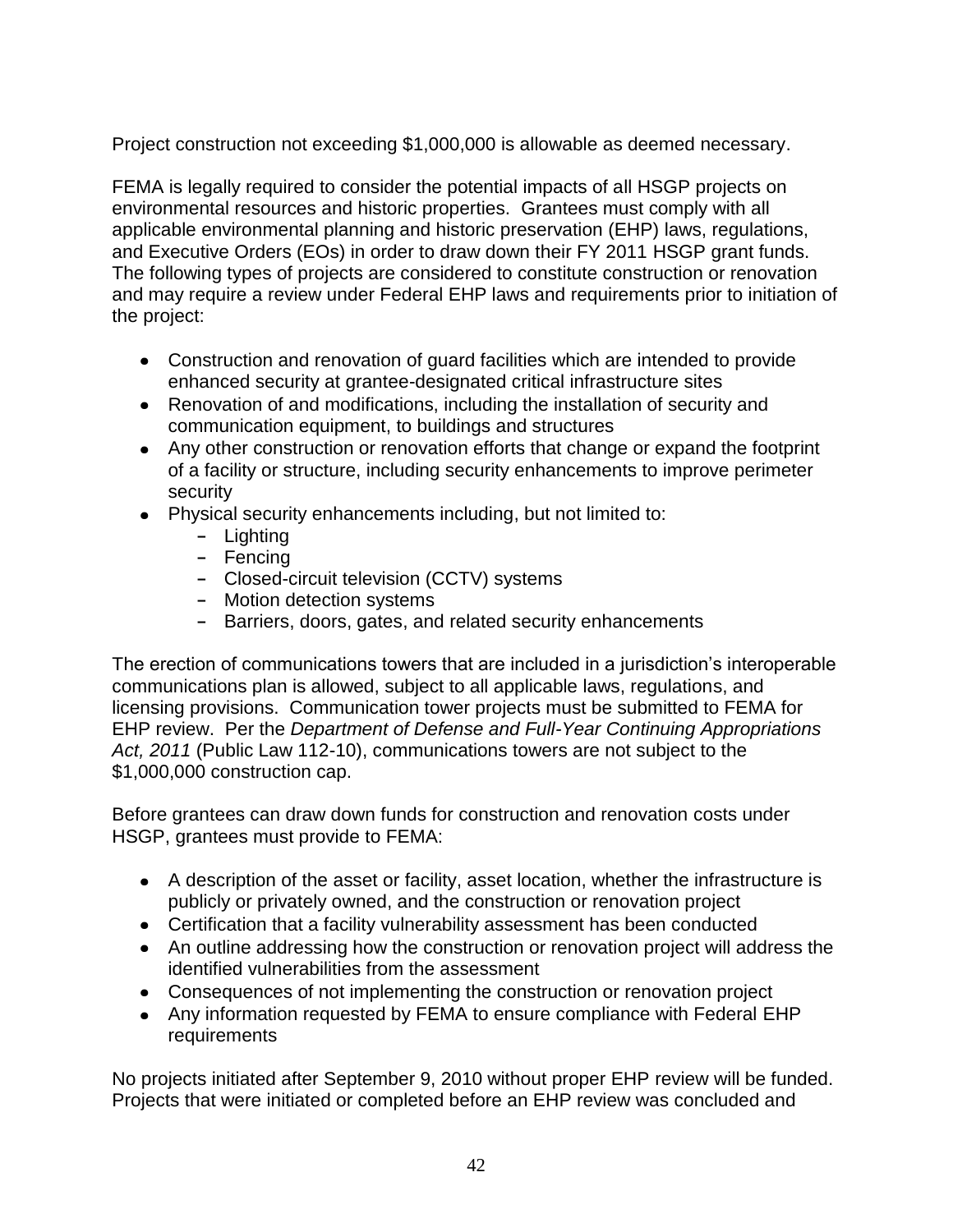used HSGP funds will be de-obligated. To avoid unnecessary delays in starting a project, grantees are encouraged to pay close attention to the reporting requirements for an EHP review. For more information on FEMA's EHP requirements, SAAs should refer to IBs 329 and 345 or *Section II, Part I.B.5.5.6*.

*Law Enforcement Terrorism Prevention-Oriented Allowable Costs (SHSP, UASI)* Sections 2006 and 2008 of the *Homeland Security Act of 2002*, as amended by the 9/11 Act, includes, but is not limited to, the following allowable activities:

- Activities related to DHS Priorities II and III, in particular those activities that:
	- **-** Build Prevention and Protection Capabilities
	- **-** Mature and Enhance State and Major Urban Area Fusion Centers.
- Overtime expenses consistent with a State Homeland Security Plan, including enhanced operations in support of Federal agencies, border security, and border crossing enforcement
- Fusion center activities that support information sharing and analysis, target hardening, threat recognition, and terrorist interdiction
- Subject to the limitations on organization and personnel costs outlined above, overtime expenses consistent with a State Homeland Security Plan, including for the provision of enhanced law enforcement operations in support of Federal agencies, for increased border security, and border crossing enforcement
- Subject to the limitations on organization and personnel costs outlined above, establishing, enhancing, and staffing State and Major Urban Area fusion centers with appropriately qualified personnel
- Subject to the limitations on organization and personnel costs outlined above, paying salaries and benefits for personnel, including individuals employed by the grant recipient on the date of the relevant grant application, to serve as qualified intelligence analysts
- Supporting the implementation of activities associated with the Western Hemisphere Travel Initiative (WHTI), including the issuance of WHTI-compliant tribal identification cards
- Supporting the development and implementation of Fusion Liaison Officer Programs, the Nationwide Suspicious Activity Reporting (SAR) Initiative (NSI), Community-based outreach programs such as the "If You See Something, Say Something" Campaign as a component of the NSI, or other local efforts
- Any other terrorism prevention activity authorized by the Administrator, pursuant to authority provided by Congress directly or delegated to the Administrator by the Secretary

# *Operation Stonegarden (OPSG)*

The intent of OPSG is to focus on operational aspects of enhancing coordination between Federal, State, local, Tribal, and territorial law enforcement agencies to increase the security of the United States Borders. While equipment is an allowable expense, the FY 2011 OPSG is not intended to be an equipment-centric grant.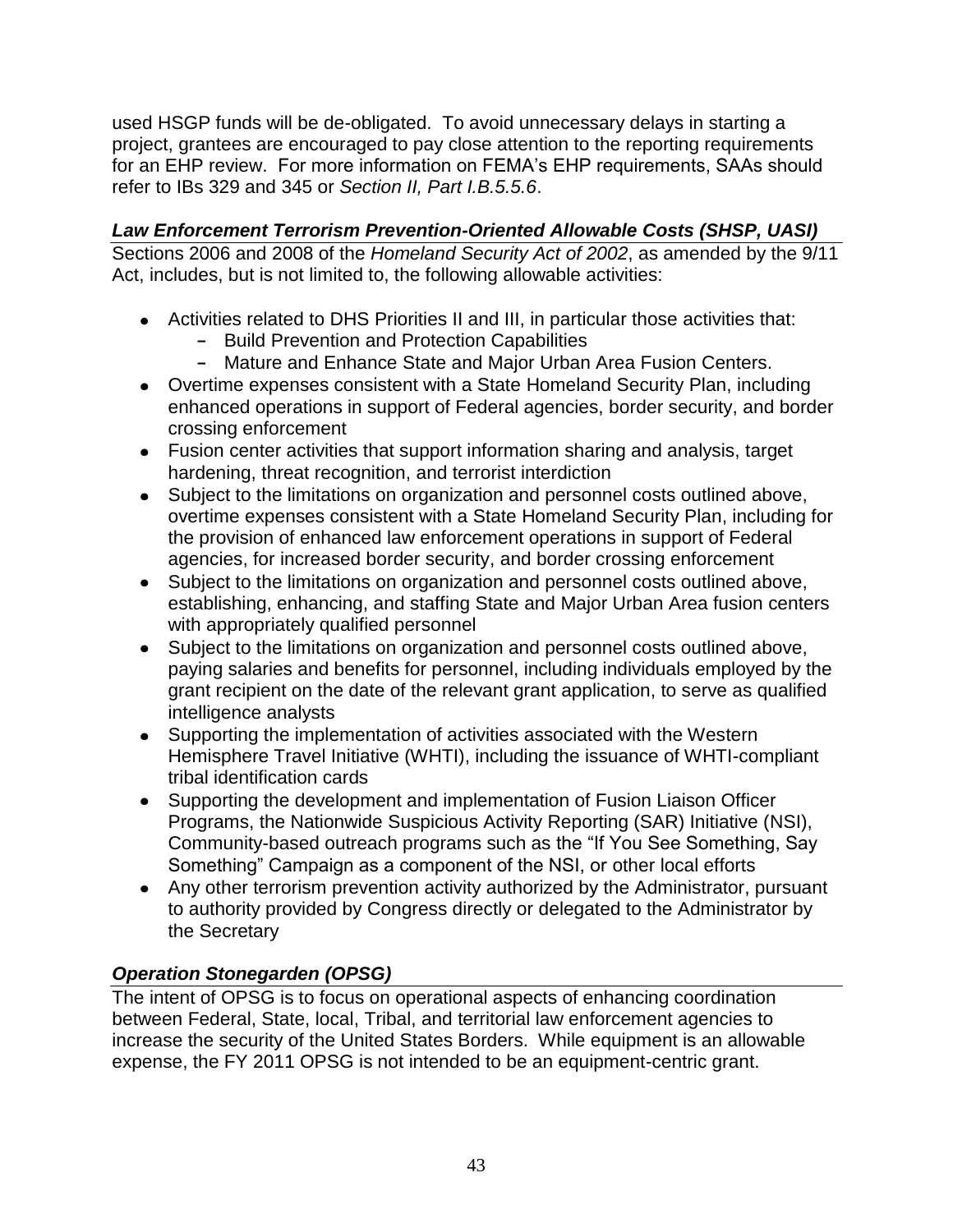- *Operational Overtime.* Operational overtime costs associated with law enforcement activities, in support of border law enforcement agencies for increased border security enhancement. Per the *PRICE of Homeland Security Act* (Public Law 110-412), all grantees are allowed to utilize up to 50 percent (50%) of their FY 2011 OPSG funding for personnel related costs, which include overtime activities. At the request of a grant recipient, the FEMA Administrator may waive the 50 percent (50%) personnel cap. Waiver decisions are at the discretion of the FEMA Administrator and will be considered on a case-by-case basis. A formal FY 2011 OPSG personnel waiver request should:
	- **-** Be requested on official letterhead, include a written justification, and be signed by the authorized representative of the SAA
	- **-** Include a budget and method of calculation of personnel costs both in percentage of the grant award and in total dollar amount. To avoid supplanting issues, the request must also include a three-year staffing history for the requesting entity
	- **-** Include an approved Operations Order from the CBP/BP Sector office which supports the SAA's written justification
	- **-** Be coordinated with the CBP Sector and Office of the Border Patrol
	- **-** Be forwarded electronically by the SAA to FEMA GPD Program Analyst
- *Part Time Personnel*.FY 2011 OPSG funds may be used to pay additional current part time law enforcement personnel salaries in order to bring them to temporary full time status.
- *Travel, Per Diem, and Lodging*.Travel and per diem costs associated with the deployment/redeployment of personnel to border areas and for travel associated with law enforcement entities assisting other local jurisdictions in law enforcement activities. In addition, costs to support up to six (6) month deployment of law enforcement personnel to critical Southwest Border locations to support operational activities (travel costs must be in accordance with applicable travel regulations).
- *Vehicle and Equipment Rentals*
- *Vehicle/Equipment Maintenance*
- *Fuel Cost and/or Mileage Reimbursement*.There is no cap for reimbursement of operational activities.
- *Activate Reserve State, local, Tribal, and territorial law enforcement personnel*. Supporting a request to the Governor to activate, deploy, or redeploy specialized National Guard Units/Package and/or elements of State law enforcement to increase or augment specialized/technical law enforcement elements operational activities.
- *Backfill*. Costs associated with backfill for personnel supporting operational activities.
- *Law Enforcement Readiness*.Use of FY 2011 OPSG funds may be used to increase operational, material, and technological readiness of State, local, Tribal, and territorial law enforcement agencies.

*OPSG Unallowable Costs*.OPSG unallowable costs include costs associated with staffing and general IT computing equipment and hardware, such as personal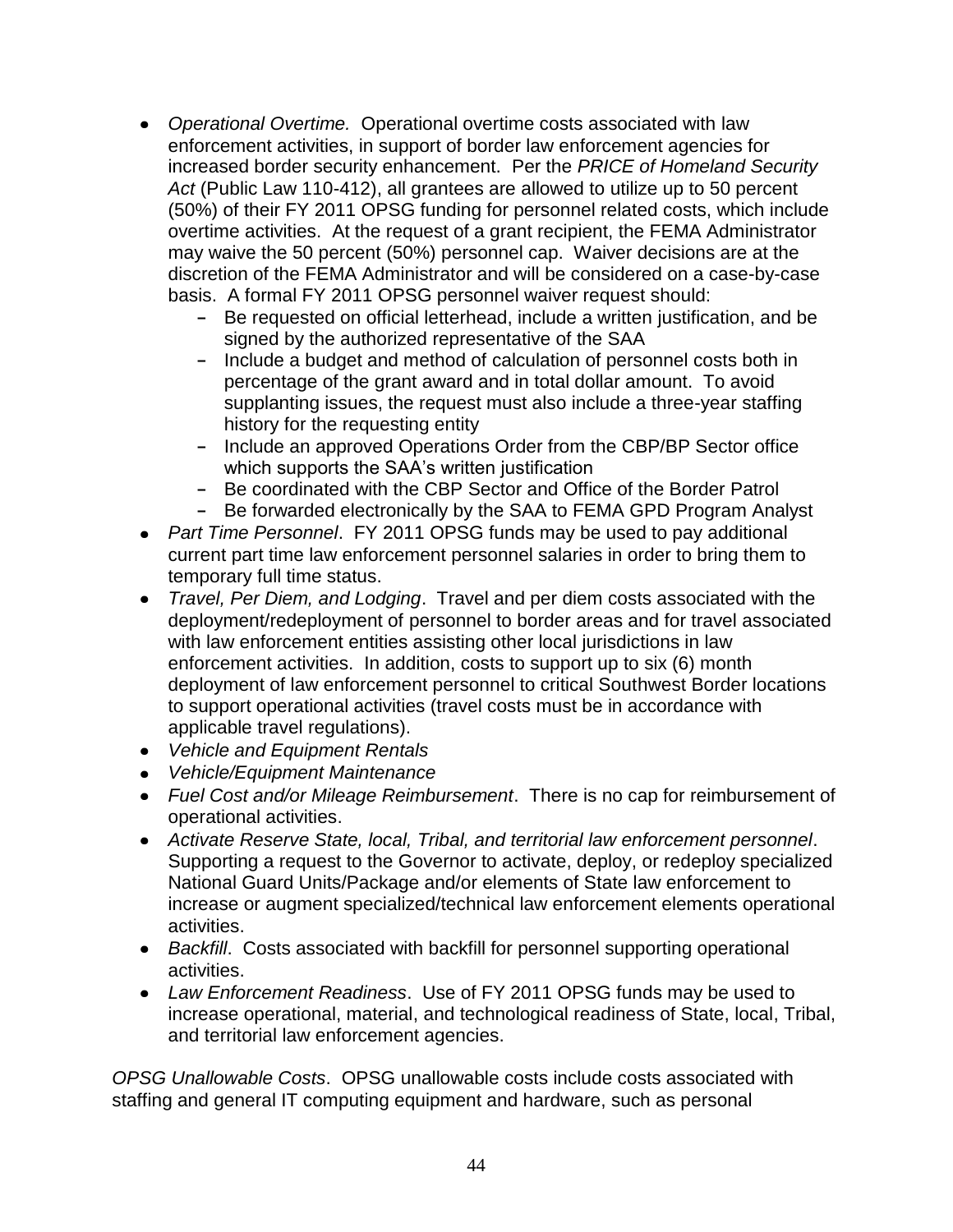computers, faxes, copy machines, modems, etc. The FY 2011 OPSG is not intended as a hiring program. Therefore, applying funds toward hiring full-time or permanent sworn public safety officers is also unallowable. FY 2011 OPSG funding shall not be used to supplant inherent routine patrols and law enforcement operations or activities not directly related to providing enhanced coordination between local and Federal law enforcement agencies. Finally, construction and/or renovation costs are prohibited under OPSG. Applicants should refer to IB 358 or contact their FEMA Headquarters Program Analyst at (800) 368-6498 for guidance and clarification.

# *Maintenance and Sustainment Costs (SHSP, UASI, OPSG, MMRS, CCP)*

The use of FEMA preparedness grant funds for maintenance contracts, warranties, repair or replacement costs, upgrades, and user fees are allowable under all active and future grant awards, unless otherwise noted. Grantees are reminded to be sensitive to supplanting issues. Maintenance contracts and warranties, repair and replacement costs, upgrades, and/or user fees for equipment that was not originally purchased with preparedness grant funding (or provided by DHS components listed in IB 336) may not be subsequently paid for with preparedness grant funding. Please refer to GPD's IBs 336 and 348, located at *<http://www.fema.gov/government/grant/bulletins/index.shtm>*.

Routine upkeep (e.g., gasoline, tire replacement, routine oil changes, monthly inspections, grounds, and facility maintenance, etc.) is the responsibility of the grantee and may not be funded with preparedness grant funding.

- *Maintenance Contracts and Warranties*.To increase the useful life of the equipment, maintenance contracts and warranties may be purchased using grant funding from one fiscal year to cover equipment purchased with funding from a different fiscal year. The use of grant funding for the purchase of maintenance contracts and warranties must meet the following conditions:
	- **-** Maintenance contracts and warranties may only be purchased for equipment that has been purchased using FEMA preparedness grant funding
	- **-** To avoid supplementing congressional appropriations for specific programs, maintenance contracts and warranties must be purchased using funds from the same grant program used to purchase the original equipment
	- **-** The term of the maintenance contract or warranty shall not exceed the period of performance of the grant to which the contract is being charged
	- **-** Equipment provided to States and local jurisdictions by the Commercial Equipment Direct Assistance Program (CEDAP) is also eligible for support through maintenance contracts and warranties since CEDAP is a one-time equipment grant program and not a recurring grant (SHSP and UASI programs only)
	- **-** Equipment and support provided directly to States and local jurisdictions by any DHS component is also eligible for support through maintenance contracts or warranties once funding for those programs has ended. This includes the Domestic Nuclear Detection Office's (DNDO) limited duration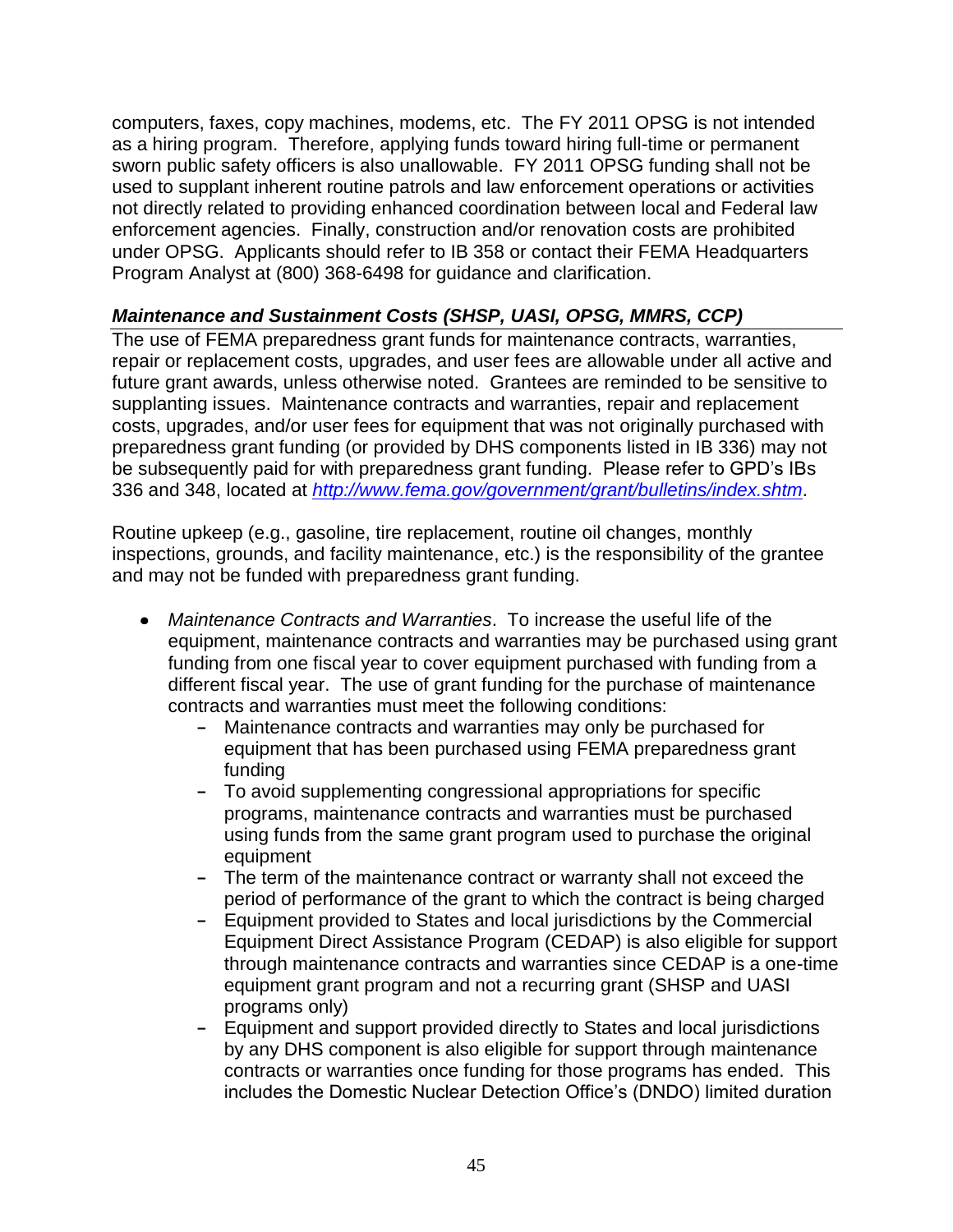programs such as the Southeast Transportation Pilot (SETCP) and West Coast Maritime Pilot (WCMP) (SHSP and UASI programs only)

- *Repair and Replacement Costs*.The cost of repair and replacement parts for equipment purchased using FEMA preparedness grant funding is an allowable expense.
	- **-** Repair and replacement parts may only be purchased for equipment that has been purchased using FEMA preparedness grant funding
	- **-** To avoid supplementing congressional appropriations for specific programs, repair and replacement parts must be purchased using the same grant program used to purchase the original equipment
	- **-** Repair and replacement parts for equipment provided to States and local jurisdictions by CEDAP are also eligible for support since CEDAP is a one-time equipment grant program and not a recurring grant (SHSP and UASI programs only)
	- **-** Repair and replacement parts for equipment provided directly to States and local jurisdictions by any DHS component are also eligible for support once funding for those programs has ended. This includes the DNDO's limited duration programs such as the SETCP, and WCMP (SHSP and UASI programs only)
- *Upgrades*.FEMA preparedness grant funding may be used to upgrade previously purchased allowable equipment. For example, if the grantee purchased risk management software with HSGP funds in FY 2005 and would like to use FY 2009 grant funding to upgrade the software, this is allowable.
	- **-** Upgrades may only be purchased for equipment that has been purchased using FEMA preparedness grant funding
	- **-** To avoid supplementing congressional appropriations for specific programs, upgrades must be purchased using the same grant program used to purchase the original equipment
	- **-** Upgrades for equipment provided to States and local jurisdictions by CEDAP are also eligible for support since CEDAP is a one-time equipment grant program and not a recurring grant (SHSP and UASI programs only)
	- **-** Upgrades for equipment provided directly to States and local jurisdictions by any DHS component are also eligible for support once funding for those programs has ended. This includes the DNDO's limited duration programs such as the SETCP, and WCMP (SHSP and UASI programs only)
- *User Fees*.User fees are viewed as costs for specific services required maintaining and providing continued operation of equipment or systems. An example would be the recurring service fees associated with handheld radios or mobile data computers.
	- **-** User fees may only be paid for equipment that has been purchased using FEMA preparedness grant funding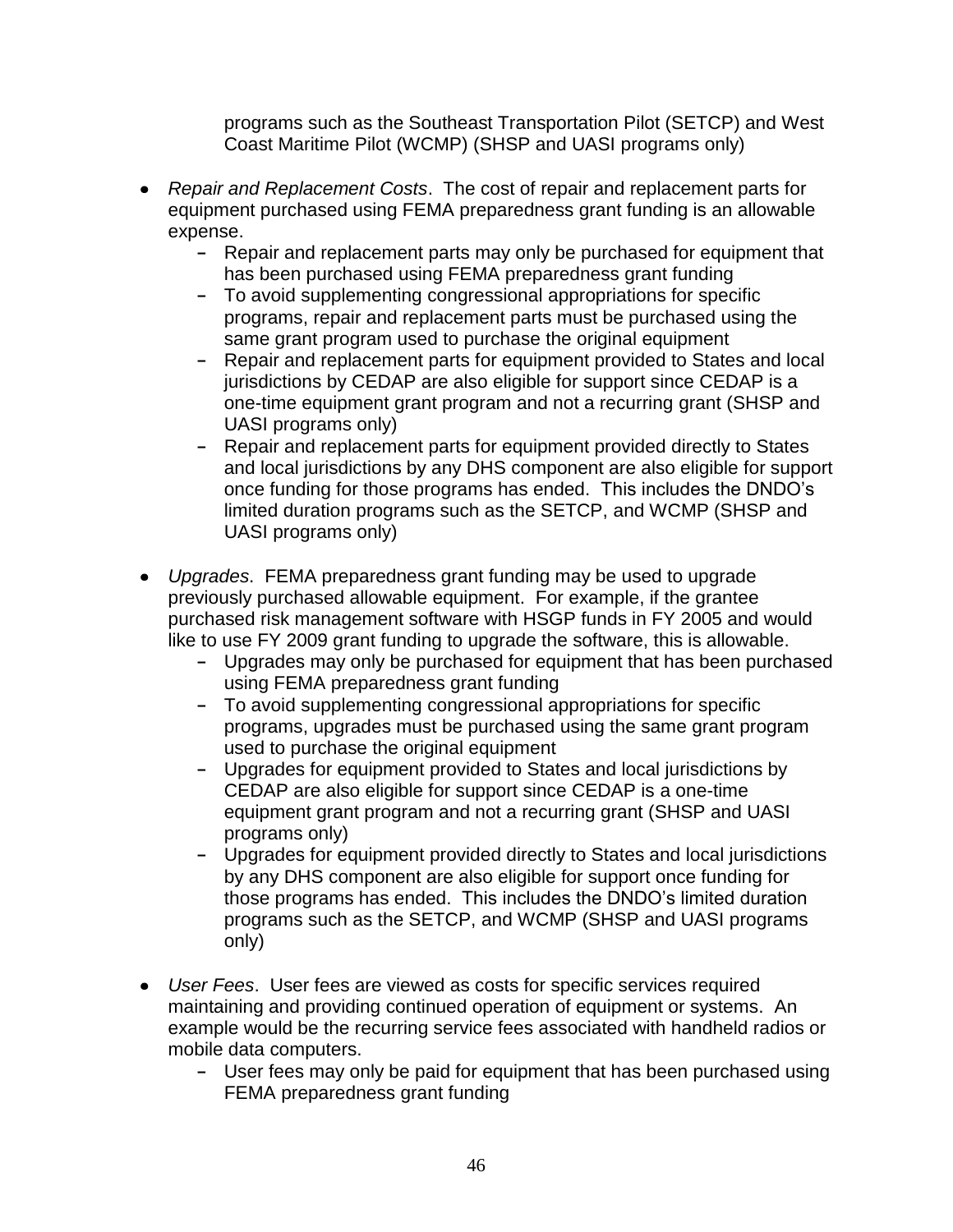- **-** To avoid supplementing congressional appropriations for specific programs, user fees must be paid for using the same grant program used to purchase the original equipment. The service time purchased shall not exceed the period of performance of the grant to which the user fee is being charged
- **-** User fees for equipment provided to States and local jurisdictions by CEDAP are also eligible for support since CEDAP is a one-time equipment grant program and not a recurring grant (SHSP and UASI programs only)
- **-** User fees for equipment provided directly to States and local jurisdictions by any DHS component also eligible for support once funding for those programs has ended. This includes the DNDO limited duration programs such as the SETCP, and WCMP (SHSP and UASI programs only)
- **-** Requests for maintenance, repair or replacement costs, upgrades or user fees for equipment purchased with funds from FEMA preparedness grants that no longer exist (e.g., Law Enforcement Terrorism Prevention Activities [LETPA]) are allowable. Sufficient documentation should be maintained to identify the original grant used to purchase the equipment (SHSP and UASI programs only)
- *Implementation*. Planned or actual expenditures for maintenance contracts and warranties, repair and replacement costs, upgrades, disability accommodations, and user fees must be reflected in the ISIP or BSIR.

Grantees must comply with all the requirements in 44 CFR Part §13 and 2 CFR Part §215.

### *Other Allowable Costs*

### *Western Hemispheric Travel Initiative (SHSP)*

In addition to the expenditures outlined above, SHSP funds may be used to support the implementation activities associated with the Western Hemisphere Travel Initiative (WHTI), including the issuance of WHTI-compliant Tribal identification cards. More information on the WHTI may be found at

*[http://www.dhs.gov/files/programs/gc\\_1200693579776.shtm](http://www.dhs.gov/files/programs/gc_1200693579776.shtm)* or *[http://www.getyouhome.gov/html/eng\\_map.html](http://www.getyouhome.gov/html/eng_map.html)*.

### *Other Secure Identification Initiatives*

SHSP funds may also be used to support the Department's additional efforts to enhance secure identification. Activities that facilitate secure identification, including IT enhancements for identification management and verification systems are a priority. DHS is currently developing and implementing a number of high profile screening programs in which secure identification credentials figure prominently. These include the Driver's License Security Grant Program (DLSGP) which aims to enhance the security, integrity, and protection of licensing and identification systems across the country; the Transportation Worker Identification Credential (TWIC) program which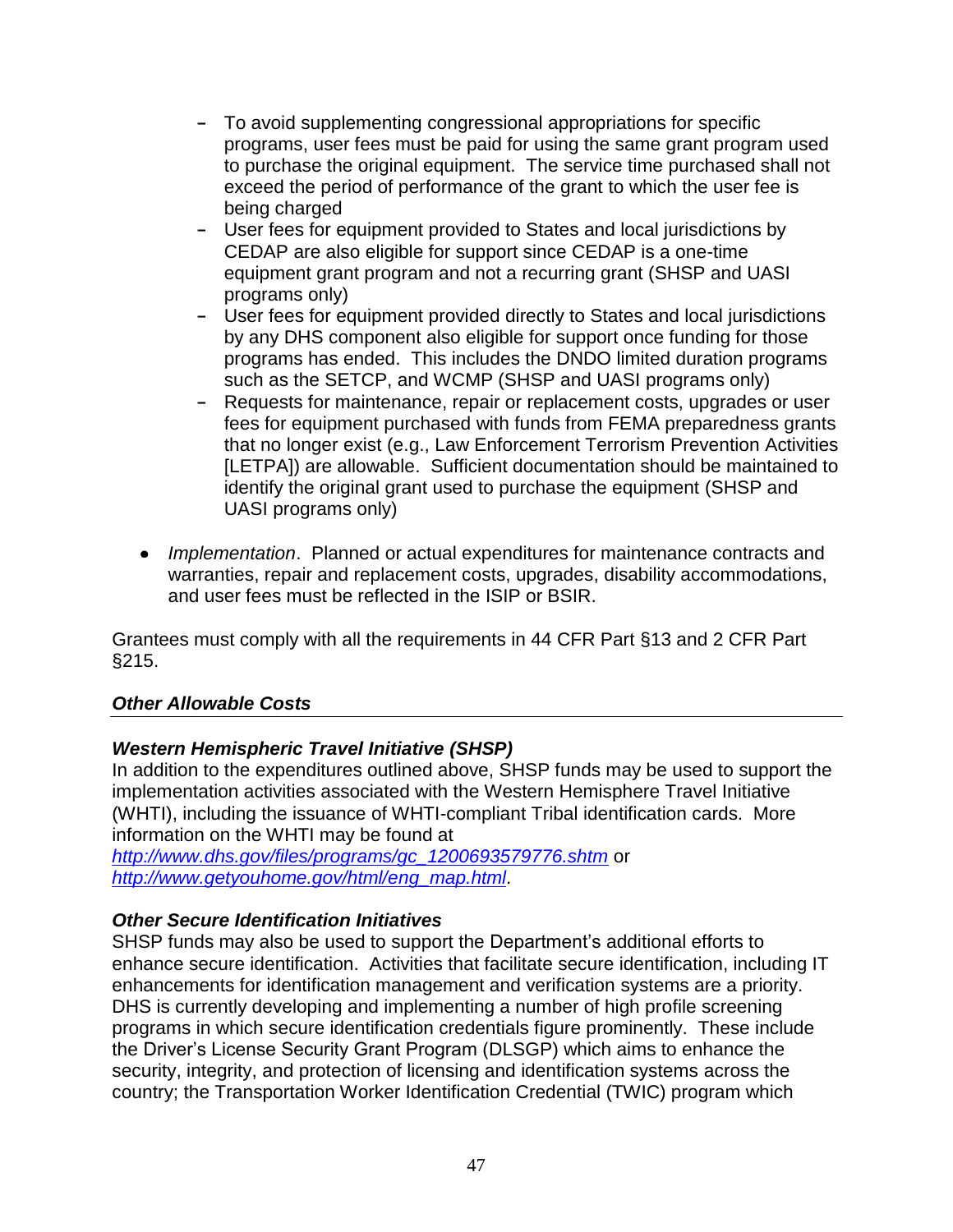promotes tamper-resistant biometric credentials for workers who require unescorted access to secure areas of ports, vessels, outer continental shelf facilities, and all credentialed merchant mariners; and the credentialing of first responders which entails enhancing real-time electronic authentication of identity and attribute(s) (qualification, certification, authorization, and/or privilege) of emergency response/critical government personnel responding to terrorist attacks or other catastrophic events.

DLSGP specific allowable activities include: planning activities related to DLSGP compliance, related personal identification verification systems enhancements, personnel and management costs related to DLSGP compliance activities, and acquisitions for hardware and software related to ensuring compatibility with DLSGP technologies.

With respect to TWIC, specific allowable activities include: projects that involve new installations or upgrades to access control and identity management systems that exhibit compliance with TWIC standards and program specifications.

As to credentialing of first responders, specific allowable activities include: development of standards-based technologies, policies, protocols, and practices for portable and functional solutions to first responder identification and verification issues.

*Note: Secure identification projects requested and funded under SHSP must directly support SHSP mission goals.*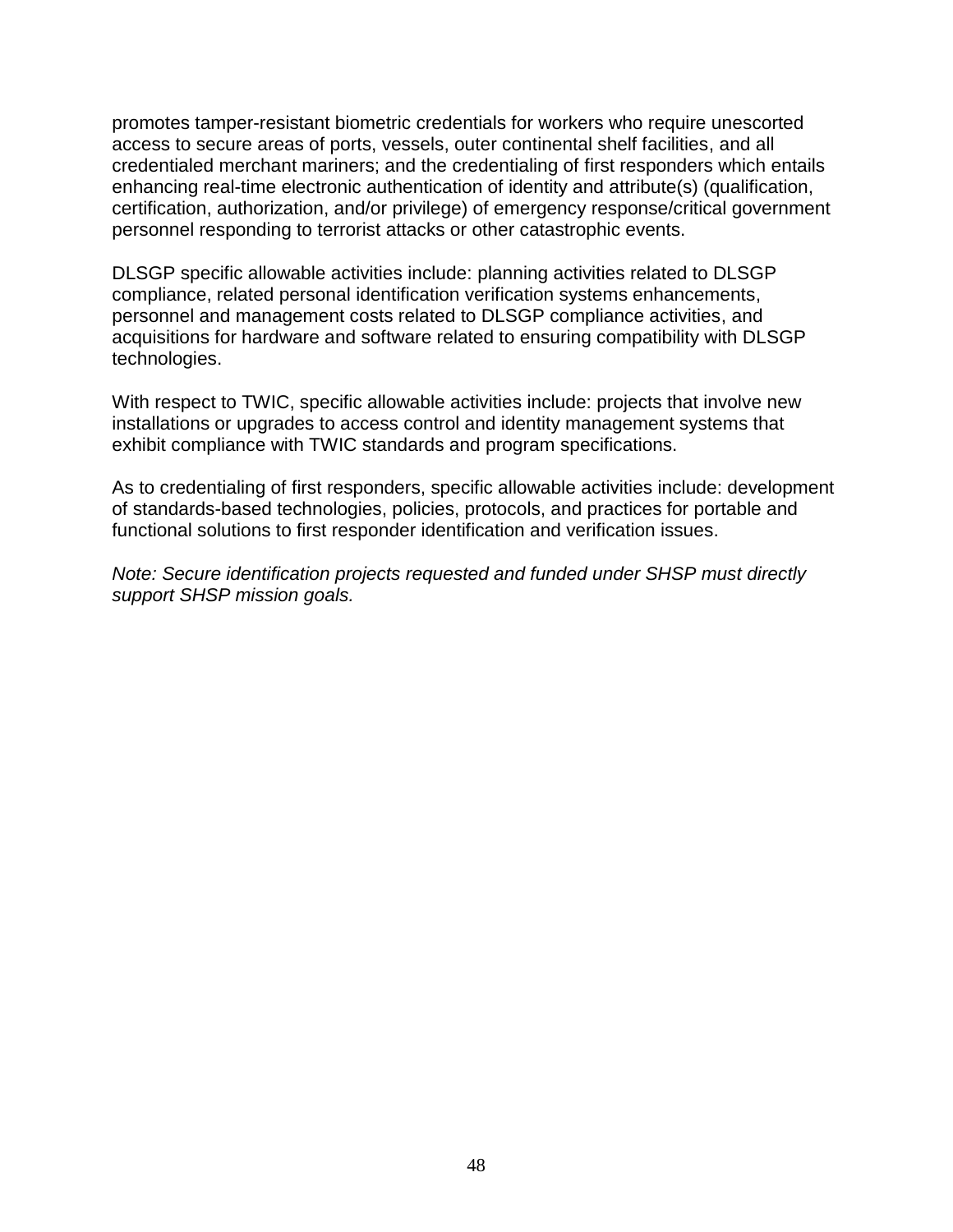# **PART III. ELIGIBILITY INFORMATION**

# **A. Eligible Applicants**

All 56 States and territories are eligible to apply for HSGP funds. The SAA is the only entity eligible to submit applications to FEMA for SHSP, UASI, OPSG, MMRS, and CCP.

### **B. Governance**

#### *National Incident Management System (NIMS) Implementation*

In accordance with Homeland Security Presidential Directive (HSPD)-5, *Management of Domestic Incidents*, the adoption of the NIMS is a requirement to receive Federal preparedness assistance, through grants, contracts, and other activities. The NIMS provides a consistent nationwide template to enable all levels of government, Tribal nations, nongovernmental organizations including voluntary organizations, and private sector partners to work together to prevent, protect against, respond to, recover from, and mitigate the effects of incidents, regardless of cause, size, location, or complexity.

Federal FY 2010 NIMS implementation must be considered prior to allocation of any Federal preparedness awards in FY 2011. Since FY 2007, the National Integration Center (NIC) has advised State, Tribal nation, and local governments to self assess their respective progress relating to NIMS implementation objectives in the NIMS Compliance Assistance Support Tool (NIMSCAST). 12 The list of objectives against which progress and achievement are assessed and reported can be found at *<http://www.fema.gov/emergency/nims/ImplementationGuidanceStakeholders.shtm#item2>*.

All State, Tribal nation, and local government grantees should update their respective NIMSCAST assessments and, if necessary, submit a Corrective Action Plan via NIMSCAST for FY 2010. Corrective Action Plans are only required if a jurisdiction fails to meet one of the NIMS implementation activities. Comprehensive information concerning NIMS implementation for States, Tribal nations, local governments, nongovernmental organizations, and the private sector is available through the NIC at FEMA's NIMS Resource Center at *[www.fema.gov/nims](http://www.fema.gov/nims)*.

State, Tribal, and local governments should continue to implement NIMS training guidance (course curricula and instructor qualifications) contained in the *Five-Year NIMS Training Plan*, released in February 2008 and any successor guidance released by FEMA. [Note: Coursework and training developed and/or delivered by National Wildfire Coordinating Group (NWCG) meet the course and instructor requirements of

 $\overline{a}$ <sup>12</sup> As defined in the *Homeland Security Act of 2002* (Public Law 107-296), the term "State" means "any State of the United States, the District of Columbia, the Commonwealth of Puerto Rico, Guam, American Samoa, the Commonwealth of the Northern Mariana Islands, and any possession of the United States" 6 U.S.C. 101 (14).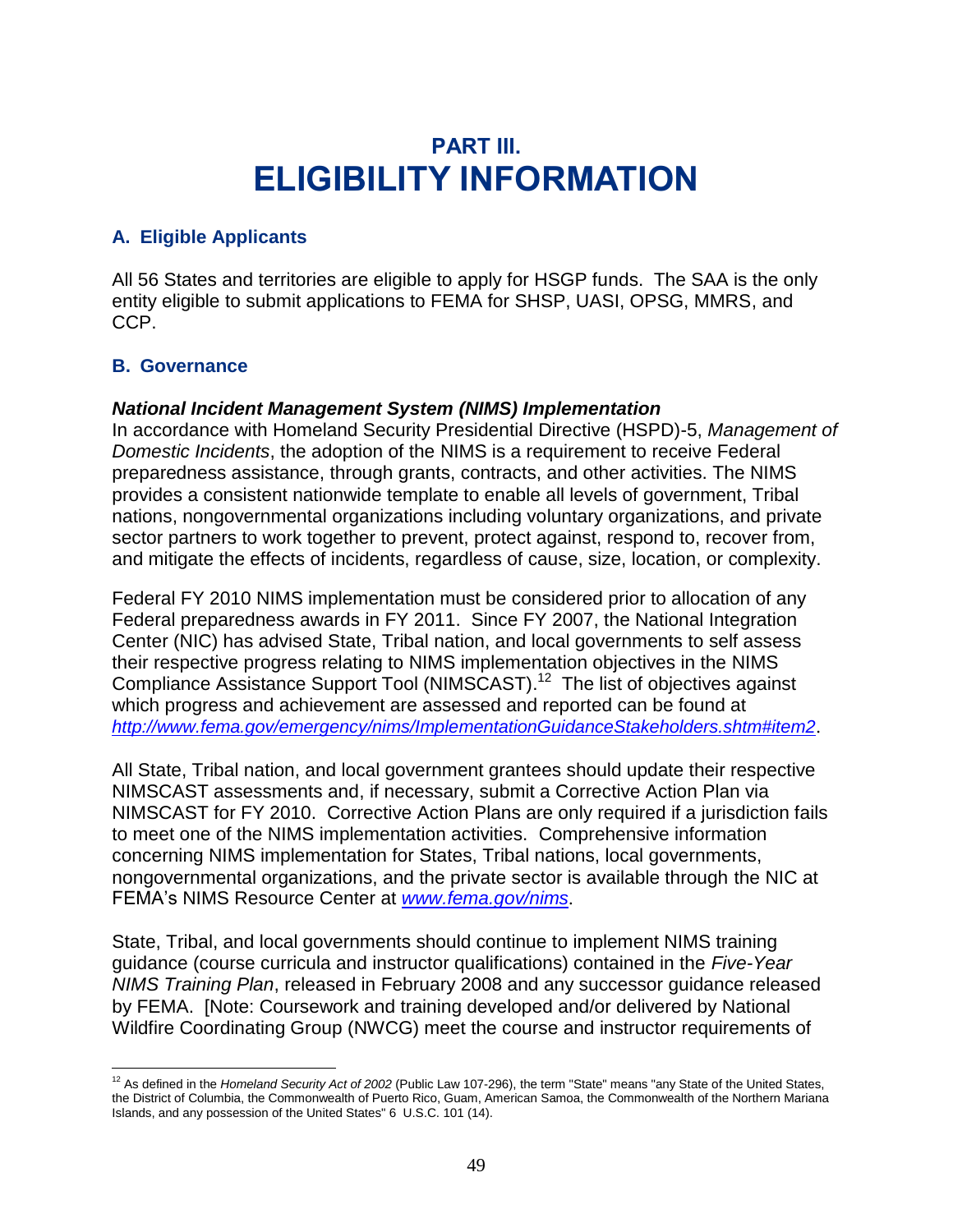the *Five-Year NIMS Training Plan*]. NIMS training guidance is available on FEMA's NIMS Resource Center at *[www.fema.gov/emergency/nims/NIMSTrainingCourses](http://www.fema.gov/emergency/nims/NIMSTrainingCourses)*.

The primary grantee/administrator of FY 2011 HSGP award funds is responsible for determining if sub-awardees have demonstrated sufficient progress in NIMS implementation to disburse awards.

#### *State Preparedness Report Submittal*

Section 652(c) of the *Post-Katrina Emergency Management Reform Act of 2006* (Public Law 109-295), 6 U.S.C. §752(c), requires any State that receives Federal preparedness assistance to submit a State Preparedness Report to FEMA. States submitted the most recent State Preparedness Report in May of 2010, which meets this requirement to receive funding under the FY 2011 HSGP.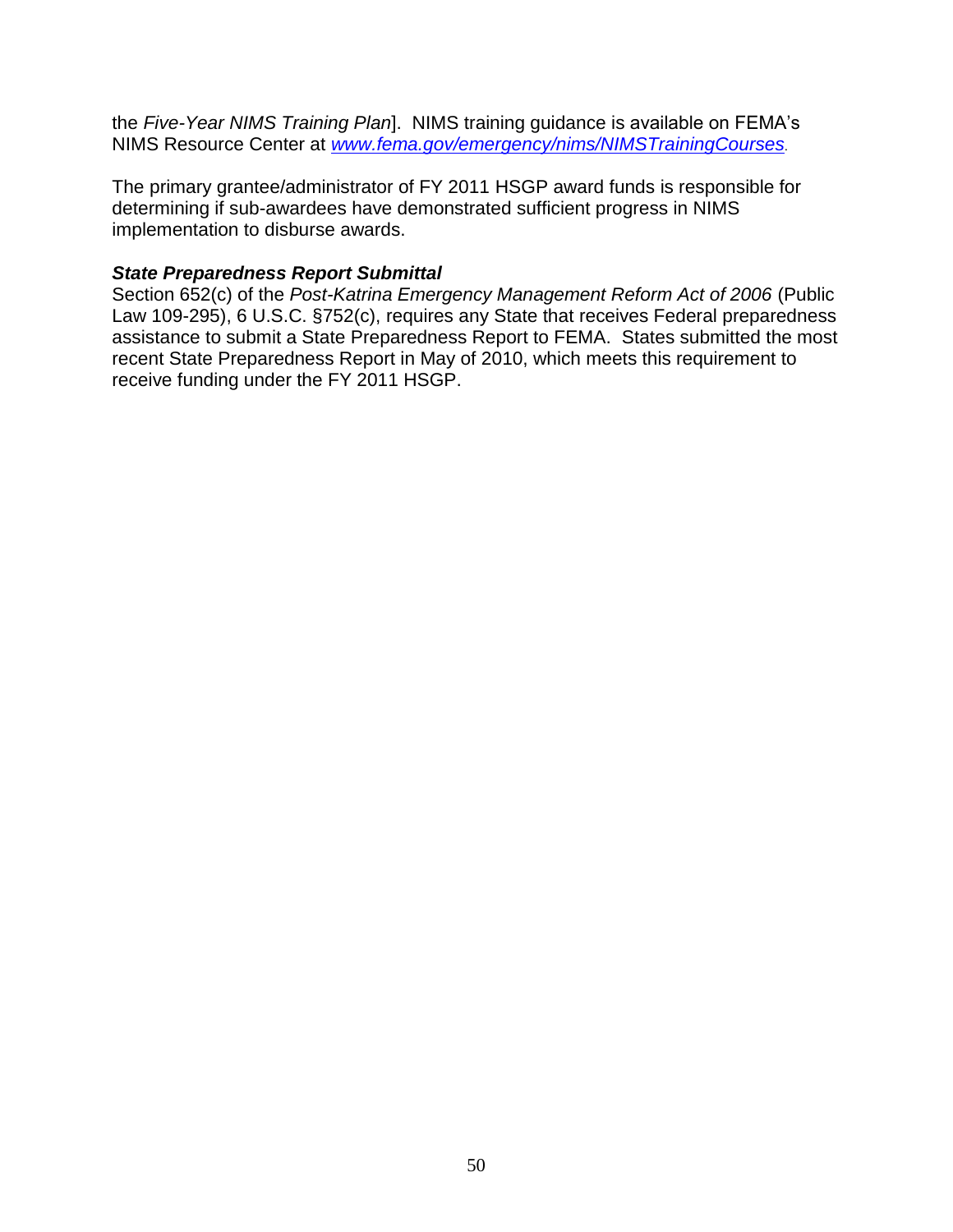# **PART IV. APPLICATION AND SUBMISSION INFORMATION**

#### **A. Address to Request Application Package**

FEMA makes all funding opportunities available on the Internet at *[http://www.grants.gov.](http://www.grants.gov/)* If you experience difficulties accessing information or have any questions please call the Grants.gov customer support hotline at (800) 518-4726.

Application forms and instructions are available at Grants.gov. To access these materials, go to *[http://www.grants.gov](http://www.grants.gov/)*, select "Apply for Grants," and then select ―Download Application Package.‖ Enter the CFDA and/or the funding opportunity number located on the cover of this announcement. Select "Download Application" Package," and then follow the prompts to download the application package. To download the instructions, go to "Download Application Package" and select "Instructions."

#### **B. Content and Form of Application**

**1. Application via Grants.gov.** All applicants must file their applications using the Administration's common electronic "storefront" – *[http://www.grants.gov](http://www.grants.gov/)*. Eligible grantees must apply for funding through this portal, accessible on the Internet at *[http://www.grants.gov](http://www.grants.gov/)*.

The application must be started and submitted using Grants.gov after Central Contractor Registration (CCR) is confirmed. The on-line application includes the following required form:

• Standard Form 424, Application for Federal Assistance

When applicants apply through *[http://www.grants.gov](http://www.grants.gov/)*, the Standard Form 424 in the initial Grants.gov application will need to be submitted. The Standard Form 424 will be retrieved by ND Grants and the system will automatically populate the relevant data fields in the application. Because FEMA will need to conduct an initial review of the application prior to the submission deadline of June 20, 2011, grantees are encouraged to initiate and complete the Standard Form 424 submission within Grants.gov by **no later than June 13, 2011**. Upon the completion of the initial review, FEMA will determine whether an application should proceed further and the applicant will be notified to complete their submission by fulfilling additional application requirements (e.g., budget, Investment Justification, Work Plan, etc.) listed below by **no later than June 20, 2011**.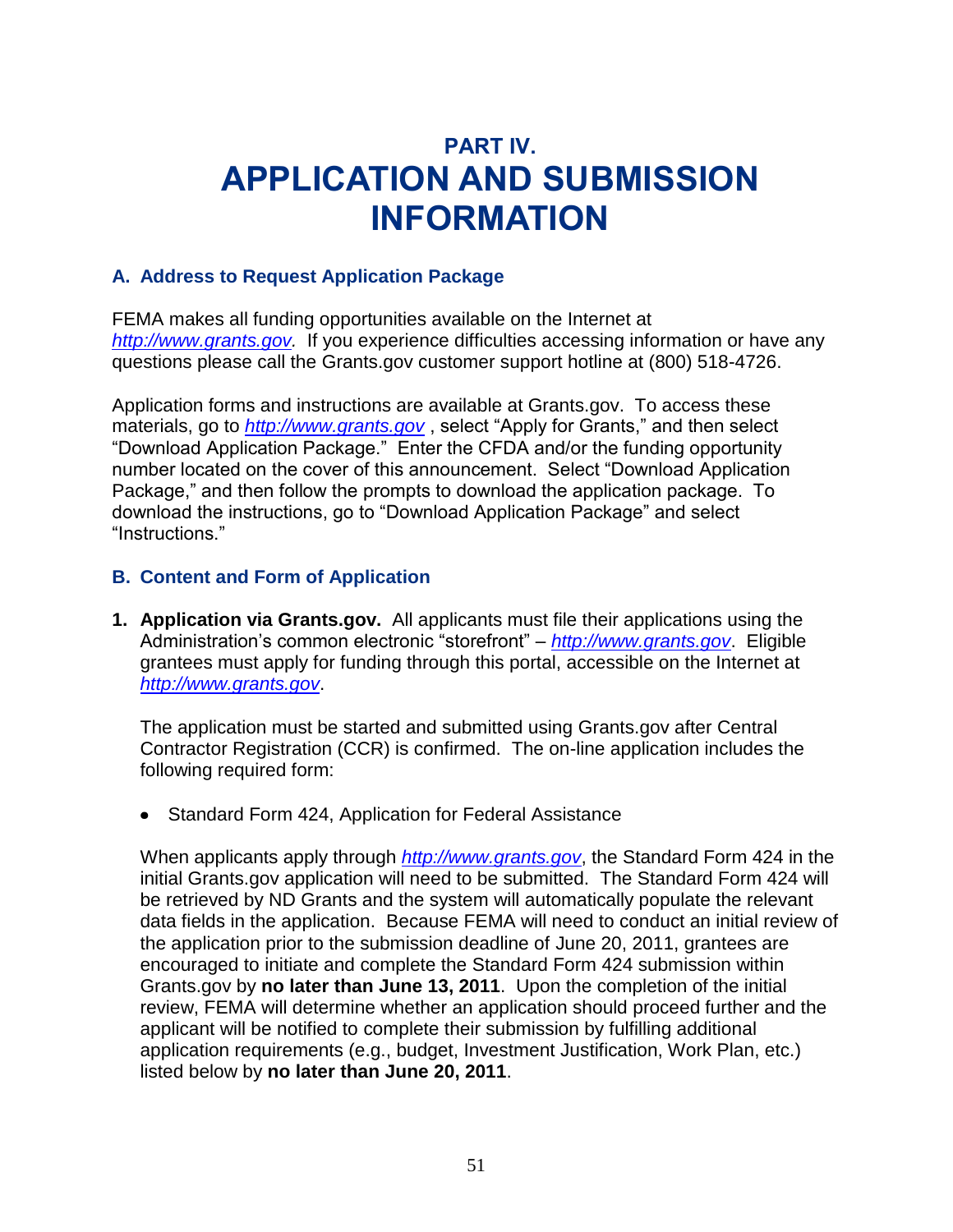The application must be completed and final submission made through the ND Grants system located at *[https://portal.fema.gov](https://portal.fema.gov/)*. If you need assistance registering for the ND Grants system, please contact FEMA's Enterprise Service Desk at (888) 457-3362. Applicants are encouraged to begin their ND Grants registration at the time of solicitation to ensure they have adequate time to start and complete their application submission. The ND Grants system includes the following required forms and submissions:

- Standard Form 424A, Budget Information (Non-construction)
- Standard Form 424B, Standard Assurances (Non-construction)
- Standard Form 424C, Budget Information (Construction)
- Standard Form 424D, Standard Assurances (Construction)
- Standard Form LLL, Disclosure of Lobbying Activities (if the grantee has engaged or intends to engage in lobbying activities)
- Grants.gov (GG) Lobbying Form, Certification Regarding Lobbying
- FEMA Form 20-16C, Certifications Regarding Lobbying; Debarment, Suspension and Other Responsibility Matters; and Drug-Free Workplace Requirements
- For SHSP, UASI, MMRS, and CCP funds, an IJ Report from the Grants Reporting Tool (see *Part VI.D* for HSGP Investment Justification Template and Instructions) (OMB Number 1660-0125/FEMA Form 089-1)
- For UASI funds, an overview of the UAWG structure and a list of members and their associated jurisdictions
- For OPSG funds, Operations Orders and Detailed Budget Summary from eligible local units of government at the county level and federally-recognized Tribal governments within States and territories (OMB Number 1660-0119/FEMA Form 089-16)
- For OPSG funds, inventory of Operations Orders in FEMA-provided template

The program title listed in the CFDA is "Homeland Security Grant Program." The CFDA number is **97.067**.

- **2. Dun and Bradstreet Data Universal Numbering System (DUNS) Number.** The applicant must provide a DUNS number with their application. This number is a required field within *[http://www.grants.gov](http://www.grants.gov/)* and for CCR. Organizations should verify that they have a DUNS number, or take the steps necessary to obtain one, as soon as possible. Applicants can receive a DUNS number at no cost by calling the dedicated toll-free DUNS Number request line at (866) 705-5711.
- **3. Valid CCR.** The application process also involves an updated and current registration by the applicant, which must be confirmed at *[http://www.ccr.gov.](http://www.ccr.gov/)*
- **4. Investment Justification (SHSP, UASI, MMRS, and CCP).** As part of the FY 2011 HSGP application process for SHSP, UASI, MMRS, and CCP funds, applicants must develop a formal IJ that addresses each Investment being proposed for funding. The IJ must demonstrate how proposed projects address gaps and deficiencies in current capabilities, not only for the general population, but also for children and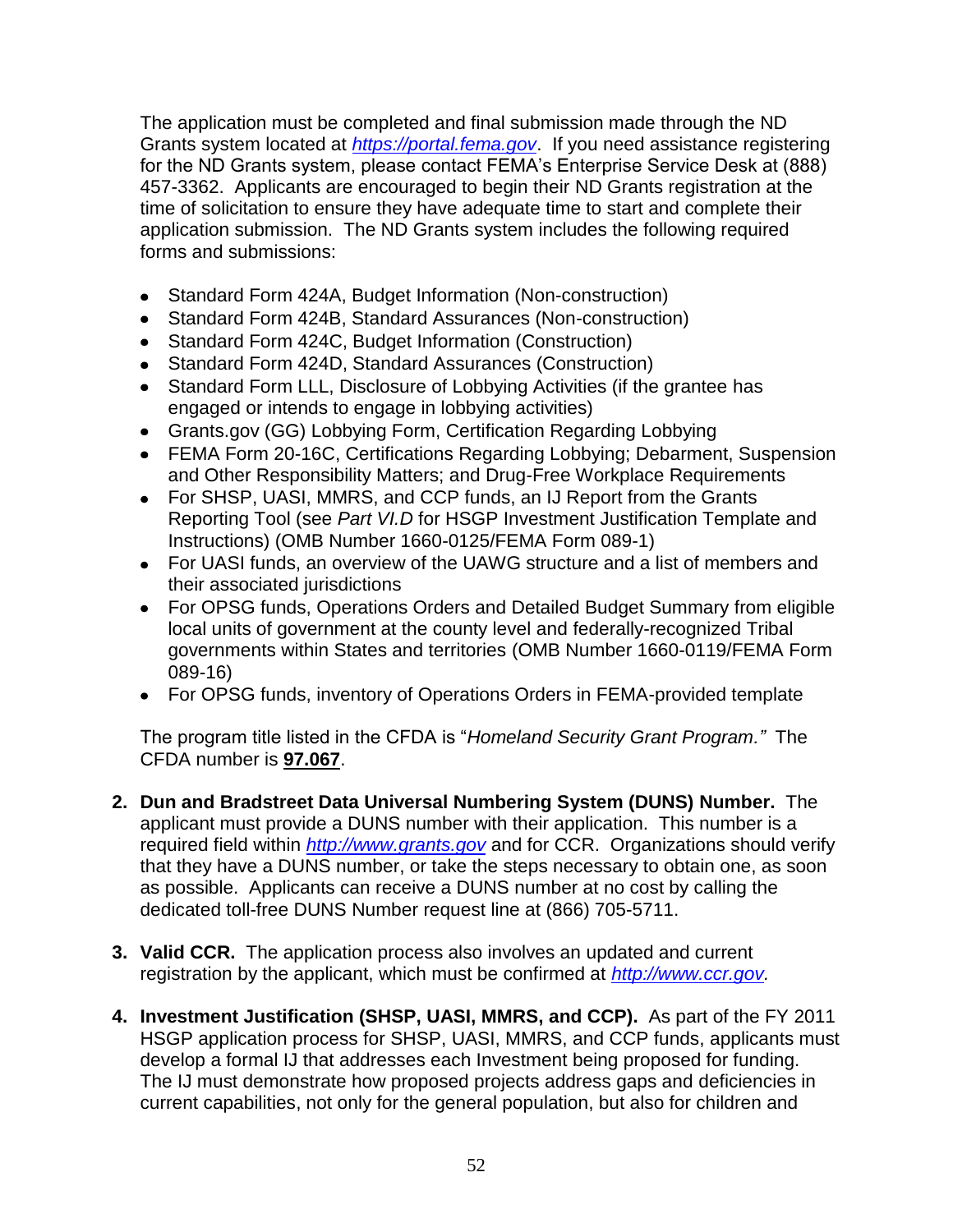individuals with disabilities or access and functional needs. The IJ must demonstrate the ability to provide enhancements consistent with the purpose of the program and guidance provided by FEMA. Applicants must ensure that the IJ is consistent with all applicable requirements outlined in this application kit.

# *SHSP* –

- For SHSP funds, applicants may propose up to 15 Investments (including Multi-Applicant Investments that support regional initiatives) within their IJ
- Applicants are required to propose at least one Investment in support of recognized fusion centers

# *UASI* –

- IJ technical assistance is available; please consult your SAA for requesting assistance services from FEMA
- UASI jurisdictions may propose up to 15 Investments (including Multi-Applicant Investments that support regional initiatives) within their IJ
- Urban Areas are required to provide an Investment to the DHS-recognized fusion center within the Urban Area
- If UASI funds are used by the SAA in support of the Urban Area, the SAA must propose an Investment describing how UASI funds will be used by the SAA to directly support the Urban Area

# *MMRS* -

States receiving MMRS grant funds are required to prepare one Investment that clearly identifies the support for the integration of local emergency management, health, and medical services for mass casualties using MMRS grant funds across all MMRS jurisdictions

# *CCP* –

 $\overline{\bullet}$  States and territories receiving CCP funds are required to prepare an Investment which outlines how funds will be used to facilitate both community and citizen preparedness and participation, and support the development and maintenance of an integrated emergency preparedness planning body of government and nongovernmental representatives

**For specific instructions on completing and submitting Investments, including Multi-Applicant Investments, Fusion Centers, and SAA use of UASI funds, please refer in this kit to** *Part VI.D* **for HSGP Investment Justification Template (OMB Number 1660-0125/FEMA Form 089-1) and Instructions.**

**5. OPSG - Operations Order and Detailed Budget Summary.** As part of the FY 2011 OPSG application process, each eligible local unit of government at the county level or federally-recognized Tribal government must develop their Operations Order in coordination with State and Federal law enforcement agencies, to include, but not limited to CBP/BP. Operations Orders that are developed at the county level should be inclusive of city, county, Tribal, and other local law enforcement agencies that are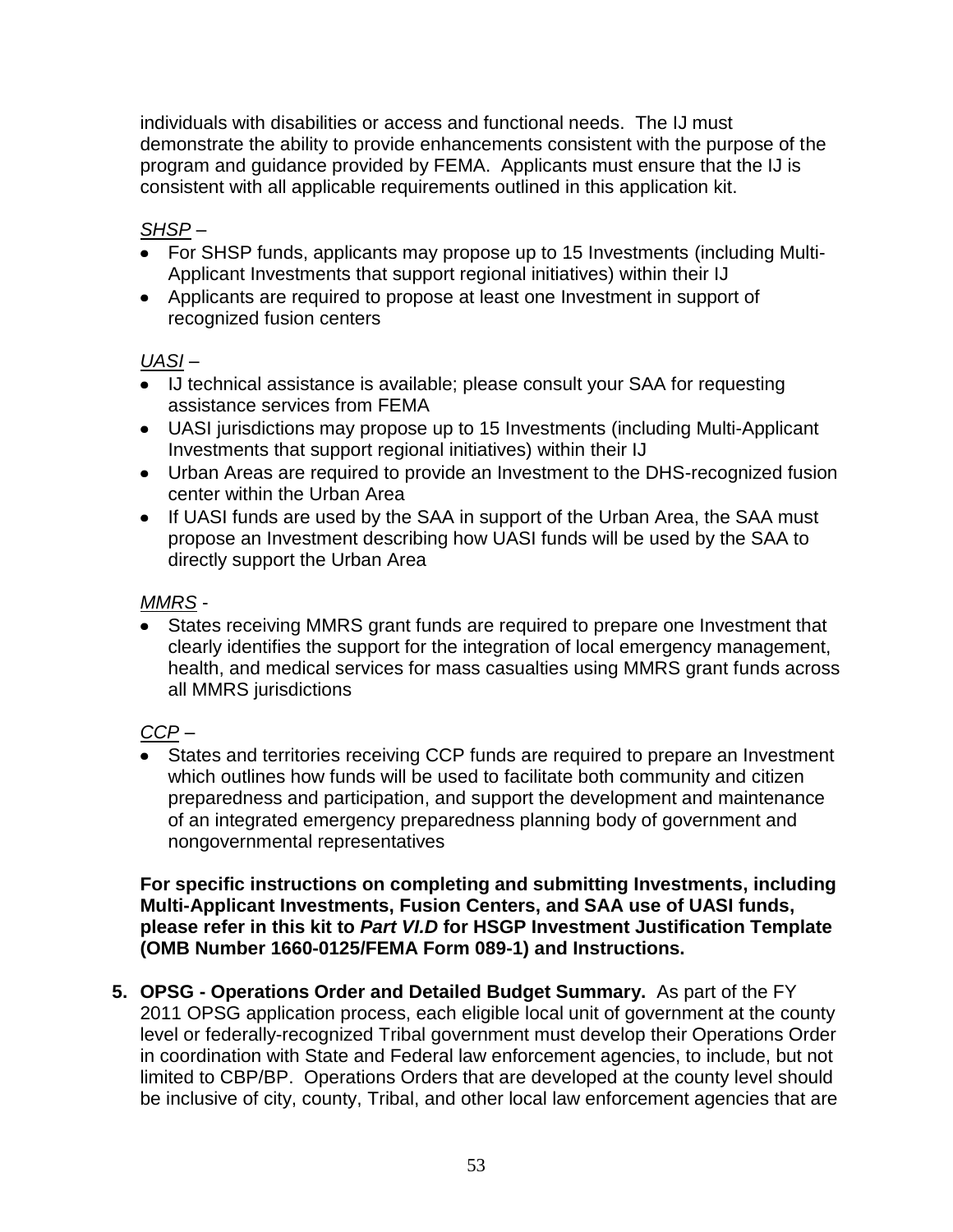eligible to participate in OPSG operational activities, and the Operations Order should address this in the Executive Summary. The details should include the names of the agencies, the points of contact, and the individual funding requests. All applications must be coordinated through the CBP sector office and that BP will forward application to the SAA for review.

**For specific instructions on completing and submitting Operations Orders, please refer in this kit to** *Part VI.E* **for OPSG Operations Order Template (OMB Number 1660-0119/FEMA Form 089-16) and Instructions.**

### **C. Environmental Planning and Historic Preservation (EHP) Compliance**

FEMA is legally required to consider the potential impacts of all grant-funded projects on environmental resources and historic properties. For HSGP and other preparedness grant programs, this is accomplished via FEMA's EHP Review.

Grantees must comply with all applicable EHP laws, regulations, and Executive Orders (EOs) in order to draw down their FY 2011 HSGP grant funds. Any project with the potential to impact natural resources or historic properties cannot be initiated until FEMA has completed the required FEMA EHP review. Grantees that implement projects prior to receiving EHP approval from FEMA risk de-obligation of funds.

HSGP projects that involve the installation of equipment, exercises not specifically excluded from a FEMA EHP review per the GPD Programmatic Environmental Assessment (PEA) (for more information on the PEA see IB 345 and *<http://www.fema.gov/pdf/government/grant/bulletins/fonsi.pdf>*), ground-disturbing activities, new construction, including communication towers, or modification/renovation of existing buildings or structures must undergo a FEMA EHP review. Furthermore, for those proposed construction or renovation projects that are part of larger projects funded from a non-FEMA source (such as an EOC that is part of a larger proposed public safety complex), a FEMA EHP review must be complete before the larger project is initiated. For these types of projects, grantees must complete the FEMA EHP Screening Form (OMB Number 1660-0115/FEMA Form 024-0-01) and submit it, with all supporting documentation, to the GPD EHP team at [GPDEHPInfo@fema.gov](mailto:GPDEHPInfo@fema.gov) for review. Grantees should submit the FEMA EHP Screening Form for each project as soon as possible upon receiving grant award. Refer to IBs 329, 345, and 356 located at *<http://www.fema.gov/government/grant/bulletins/index.shtm>* and *Section II, Part I.B.5.5.6* for further details on EHP requirements.

The following activities would not require the submission of the FEMA EHP Screening Form: planning and development of policies or processes; management, administrative or personnel actions; classroom-based training; table top exercises; and acquisition of mobile and portable equipment (not involving installation).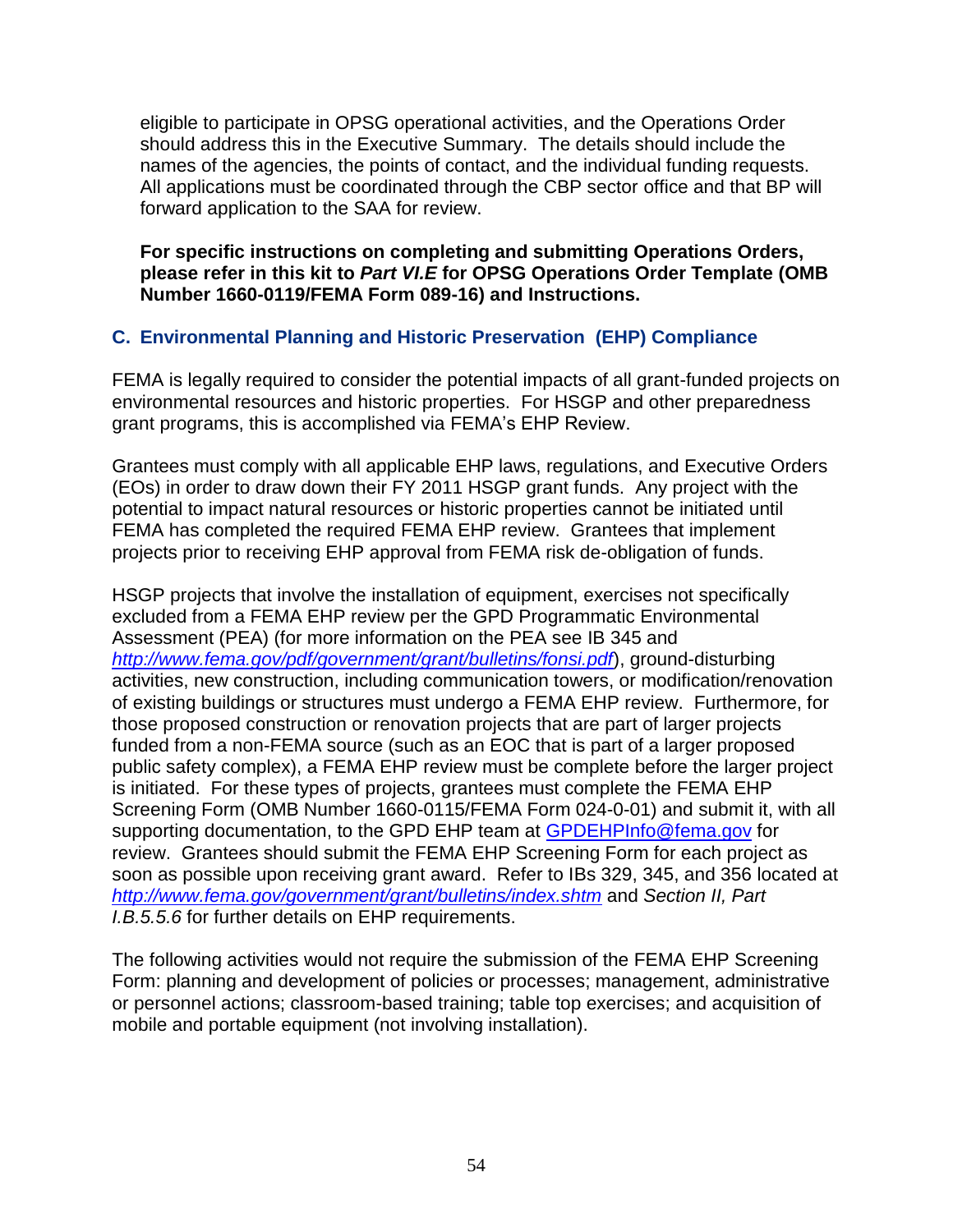#### **D. Submission Dates and Times**

All submissions will be received by **no later than 11:59 p.m. EDT, June 20, 2011**. Late applications will neither be considered nor reviewed. Only applications started through *[http://www.grants.gov](http://www.grants.gov/)* and completed through the ND Grants system located at *[https://portal.fema.gov](https://portal.fema.gov/)* will be accepted.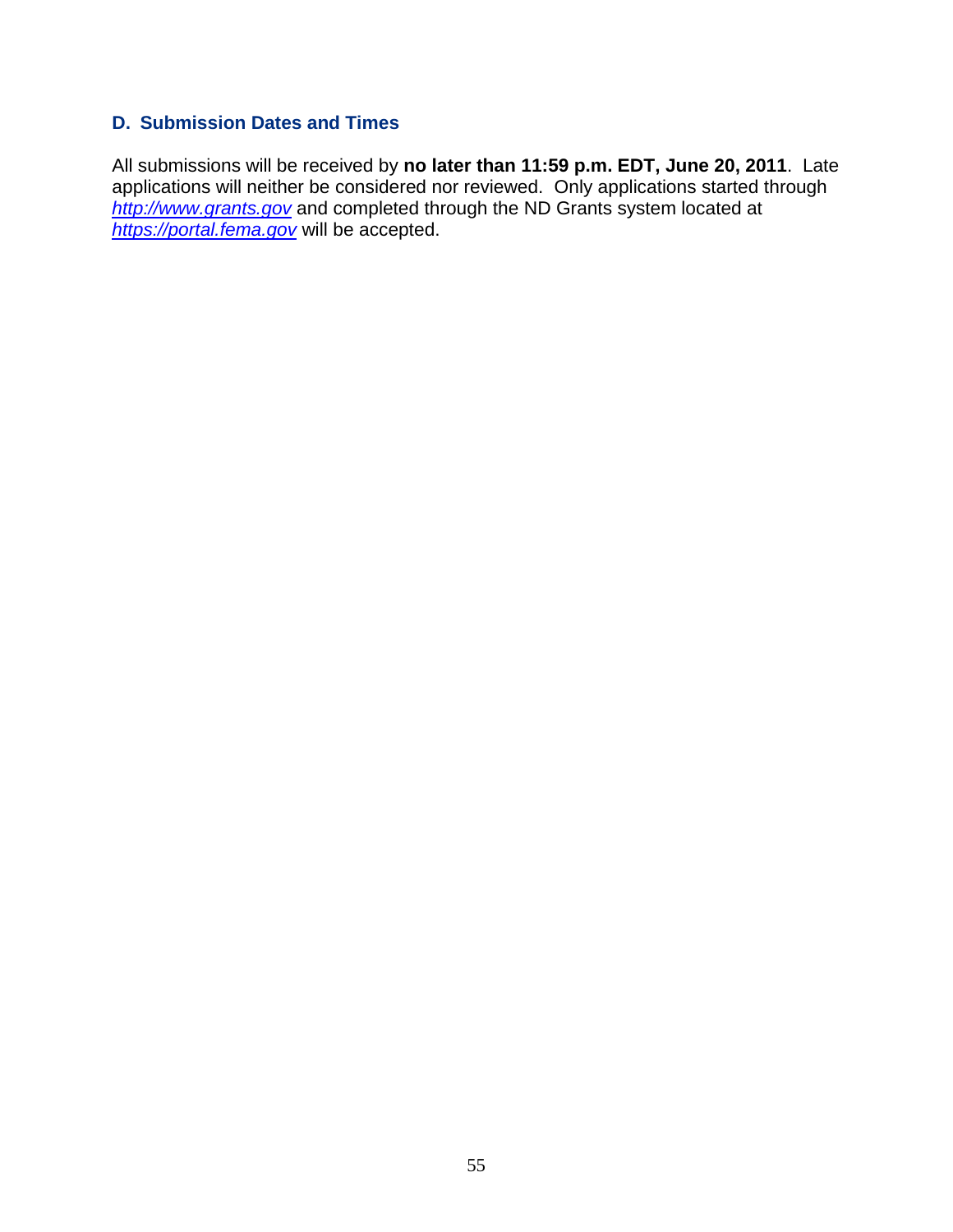# **PART V. APPLICATION REVIEW INFORMATION**

# **A. Review Criteria**

#### *SHSP and UASI*

FY 2011 SHSP funds will be allocated based on three factors: minimum amounts as legislatively mandated, DHS' risk methodology, and effectiveness.

FY 2011 UASI funds will be allocated based on: DHS' risk methodology and effectiveness.

#### *OPSG*

The FY 2011 OPSG will use risk-based prioritization using CBP Sector-specific border risk to include, but not limited to: threat, vulnerability, miles of border, and other borderspecific "law enforcement intelligence." Each applicant's final funding allocation will be determined by using a combination of the results of the risk analysis and feasibility of the Operations Orders.

- Operations Orders developed at the county level should be inclusive of city, county, Tribal, and other local law enforcement agencies that are eligible to participate in OPSG operational activities, with the emphasis on the **Executive Summary, Mission, and Budget**. This information will be used to evaluate the anticipated feasibility, need, and impact of the Operations Orders (see *Part VI.E*)
- Applications will be reviewed by the SAA and CBP/BP Sector Headquarters for completeness and adherence to programmatic guidelines as well as operational content prior to submission to FEMA
- SAA and CBP/BP OPSG Program leads will ensure a coordinated approach to maintain application and operations order pre-submission accountability

Following the review by State and CBP/BP Sector Headquarters, each application will be forwarded for review by a Federal review panel comprised of evaluators from components within FEMA and CBP/BP Headquarters level evaluators.

#### *MMRS and CCP*

MMRS and CCP investments will be reviewed by FEMA Regional Program Analysts, ensuring that the proposed content meets the mission, goals, and objectives identified in the MMRS and CCP sections embedded into the overall FY 2011 HSGP kit.

### **B. Review and Selection Process**

#### *SHSP/UASI*

The following process will be used to make awards under the SHSP and UASI programs: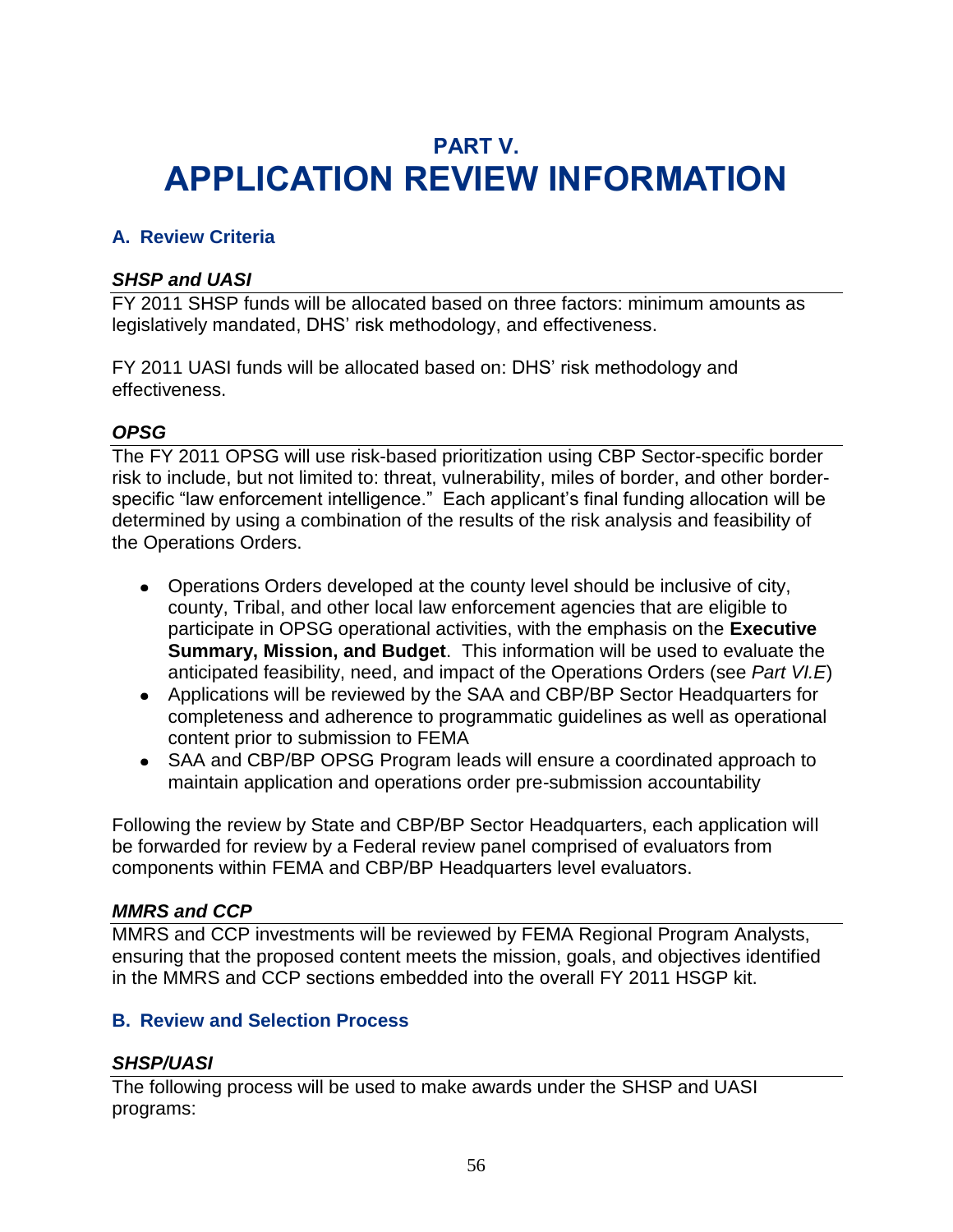- FEMA will verify compliance with all administrative and eligibility criteria identified in the application kit, to include the required submission of IJ by the established due dates
- FY 2011 HSGP applications will be evaluated through a review process for completeness, adherence to programmatic guidelines, and anticipated effectiveness of the proposed Investments. The results from the review process may require applicants to revise submissions before the release of HSGP funding. State and Urban Area Homeland Security Strategies will be examined by the reviewers for context.

*Note: Upon award, recipients may only fund Investments that were included in the FY 2011* IJ *that were submitted to FEMA.* 

# *OPSG*

The following process will be used to make awards under the OPSG program:

*State and CBP/BP Sector Headquarters Review*. Applications, including all required attachments, should be coordinated with CBP/BP and submitted by the local units of government at the county level or equivalent and federally-recognized Tribal governments to the SAA **no later than 11:59 p.m. EST, June 10, 2011,** to ensure adequate time for a State review of the applications. As part of the FY 2011 OPSG application, FEMA will provide the SAA with a template for the Inventory of Operations Orders.

FEMA directs the SAA to adequately consider applications from federally-recognized Tribal governments. The Inventory of Operations Orders **must** be submitted to FEMA with the applicable Operations Orders **no later than 11:59 p.m. EDT, June 20, 2011.**

# **Federal Review:**

- FEMA will verify compliance with all administrative and eligibility criteria identified in the application kit, to include the required submission of Operations Orders and Inventory of Operations Orders by the established due dates.
- FEMA and CBP/BP will use the results of both the risk analysis and the Federal review to make recommendations for funding to the Secretary of Homeland Security.

Note: The recipient is prohibited from obligating or expending funds provided through this award until each unique and specific county level or equivalent Operational Order/Fragmentary Operations Order with imbedded estimated operational budget has been reviewed and approved through an official email notice issued by FEMA removing this special programmatic condition.

*Funds Transfer Restriction*. The recipient is prohibited from transferring funds between programs (SHSP, UASI, OPSG, MMRS, and CCP).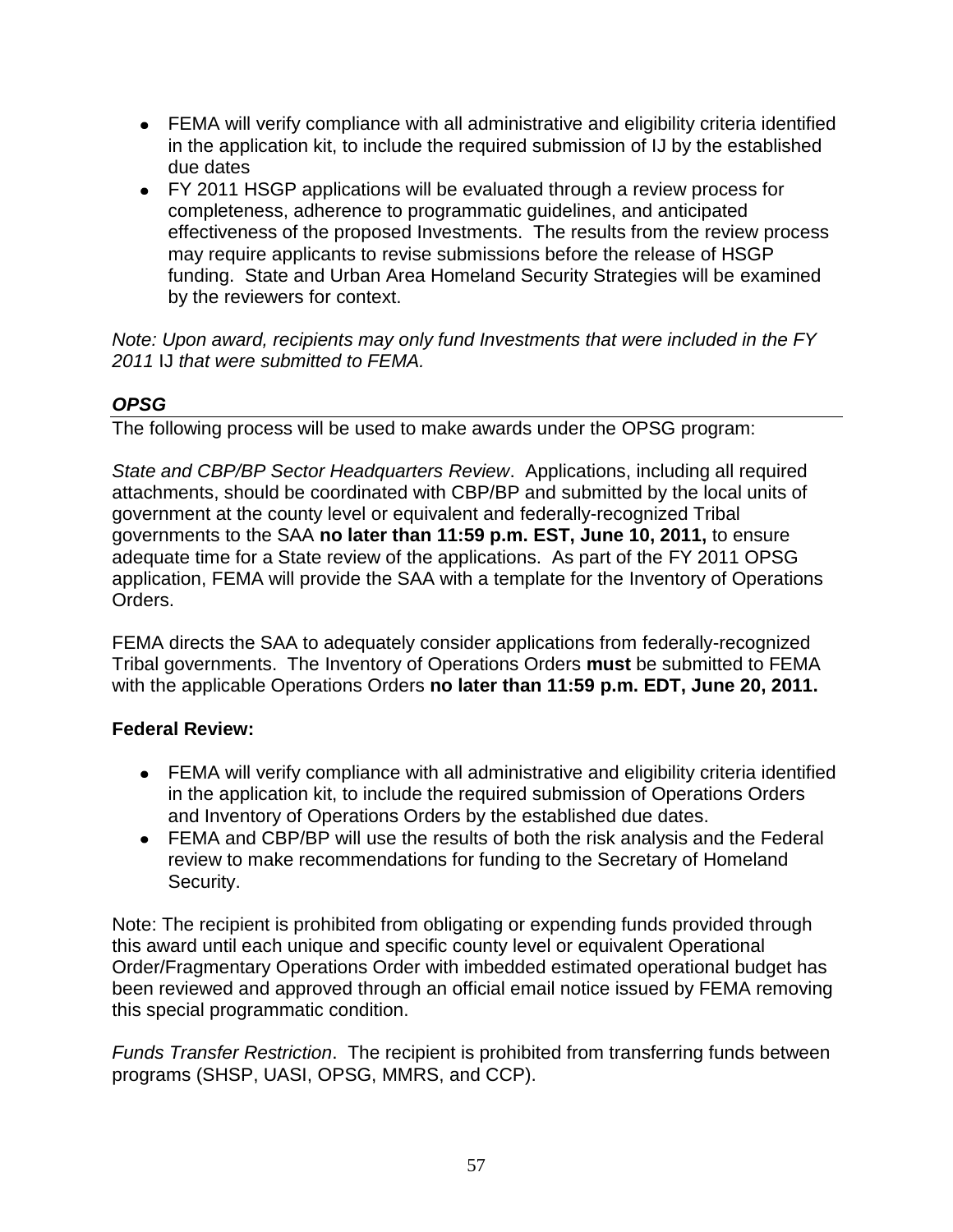#### **C. Anticipated Announcement and Award Dates**

FEMA will evaluate, act on applications, and make awards on or before September 30, 2011.

#### **D. Intergovernmental Review**

Executive Order 12372 requires applicants from State and local units of government or other organizations providing services within a State to submit a copy of the application to the State Single Point of Contact (SPOC), if one exists, and if this program has been selected for review by the State. Applicants must contact their State SPOC to determine if the program has been selected for State review. Executive Order 12372 can be referenced at *[http://www.archives.gov/federal-register/codification/executive](http://www.archives.gov/federal-register/codification/executive-order/12372.html)[order/12372.html](http://www.archives.gov/federal-register/codification/executive-order/12372.html)*. The names and addresses of the SPOCs are listed on OMB's home page available at *[http://www.whitehouse.gov/omb/grants\\_spoc.](http://www.whitehouse.gov/omb/grants_spoc)*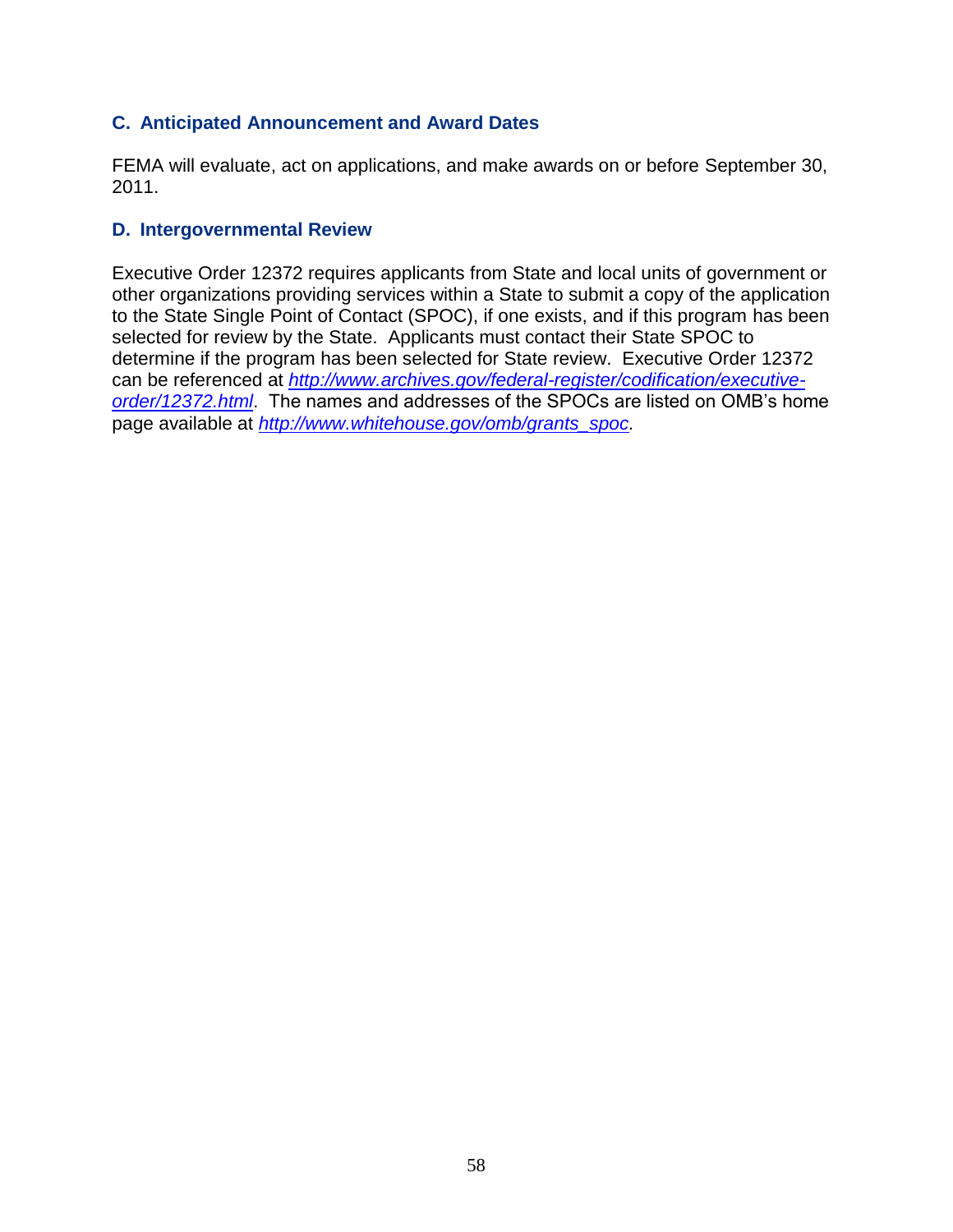# **Part VI. OTHER INFORMATION**

# **Section A. HSGP Allowable Costs**

| FY 2011 Allowable Cost Matrix                                                                                                                                                                           |             |      |       |              |     |             |
|---------------------------------------------------------------------------------------------------------------------------------------------------------------------------------------------------------|-------------|------|-------|--------------|-----|-------------|
| <b>Allowable Program Activities</b>                                                                                                                                                                     | <b>FEMA</b> |      |       |              |     |             |
| Current as of FY 2011 Programs*                                                                                                                                                                         |             |      |       |              |     |             |
|                                                                                                                                                                                                         | <b>HSGP</b> |      |       |              |     |             |
| See the respective program guidance for additional details and/or<br>requirements                                                                                                                       | <b>SHSP</b> | UASI | OPSGO | <b>MINRS</b> | CCP | <b>ETPA</b> |
| *As of Publication                                                                                                                                                                                      |             |      |       |              |     |             |
|                                                                                                                                                                                                         |             |      |       |              |     |             |
| <b>Allowable Planning Costs</b>                                                                                                                                                                         |             |      |       |              |     |             |
| Developing hazard/threat-specific annexes that incorporate the range<br>of prevention, protection, response, and recovery activities                                                                    | Y           | Y    |       | Y            | Y   | Y           |
| Developing and implementing homeland security support programs<br>and adopting ongoing DHS national initiatives                                                                                         | Y           | Y    |       | Y            | Y   | Y           |
| Developing related terrorism prevention activities                                                                                                                                                      | Y           | Y    |       | Y            | Ÿ   | Y           |
| Developing and enhancing plans and protocols                                                                                                                                                            | Y           | Y    |       | Y            | Ÿ   | Y           |
| Developing or conducting assessments                                                                                                                                                                    | Y           | Y    |       | Y            | Ÿ   | Ÿ           |
| Hiring of full- or part-time staff or contract/consultants to assist with<br>planning activities (not for the purpose of hiring public safety personnel<br>fulfilling traditional public safety duties) | Y           | Υ    |       | Y            | Ÿ   | Υ           |
| Conferences to facilitate planning activities                                                                                                                                                           | Ÿ           | Ÿ    |       | Ÿ            | Ÿ   | Ÿ           |
| Materials required to conduct planning activities                                                                                                                                                       | Ÿ           | Ÿ    |       | Ÿ            | Ÿ   | Ÿ           |
| Travel/per diem related to planning activities                                                                                                                                                          | Ÿ           | Ÿ    | Y     | Y            | Y   | Y           |
| Overtime and backfill costs (in accordance with operational Cost<br>Guidance)                                                                                                                           | Y           | Y    | Y     | Y            | Y   | Y           |
| Other project areas with prior approval from FEMA                                                                                                                                                       | Ÿ           | Ÿ    | Ÿ     | Ÿ            | Ÿ   | Ÿ           |
| Issuance of WHTI-compliant Tribal identification cards                                                                                                                                                  | Y           |      |       |              |     |             |
| Activities to achieve planning inclusive of people with disabilities                                                                                                                                    | Y           | Y    |       | Ÿ            | Ÿ   |             |
| <b>Allowable Organizational Activities</b>                                                                                                                                                              |             |      |       |              |     |             |
| Reimbursement for select operational expenses associated with<br>increased security measures at critical infrastructure sites incurred (up<br>to 50 percent of the allocation)                          | Y           | Υ    |       |              |     | Y           |
| Overtime for information, investigative, and intelligence sharing<br>activities (up to 50 percent of the allocation)                                                                                    | Y           | Υ    | Y     |              |     | Y           |
| Hiring of new staff positions/contractors/consultants for participation in<br>information/intelligence analysis and sharing groups or fusion center<br>activities (up to 50 percent of the allocation)  | Y           | Y    |       |              |     | Y           |
| <b>Allowable Equipment Categories</b>                                                                                                                                                                   |             |      |       |              |     |             |
| <b>Personal Protective Equipment</b>                                                                                                                                                                    | Υ           | Υ    | Y     | Y            | Y   |             |
| <b>Explosive Device Mitigation and Remediation Equipment</b>                                                                                                                                            | Υ           |      | Y     |              |     | Y           |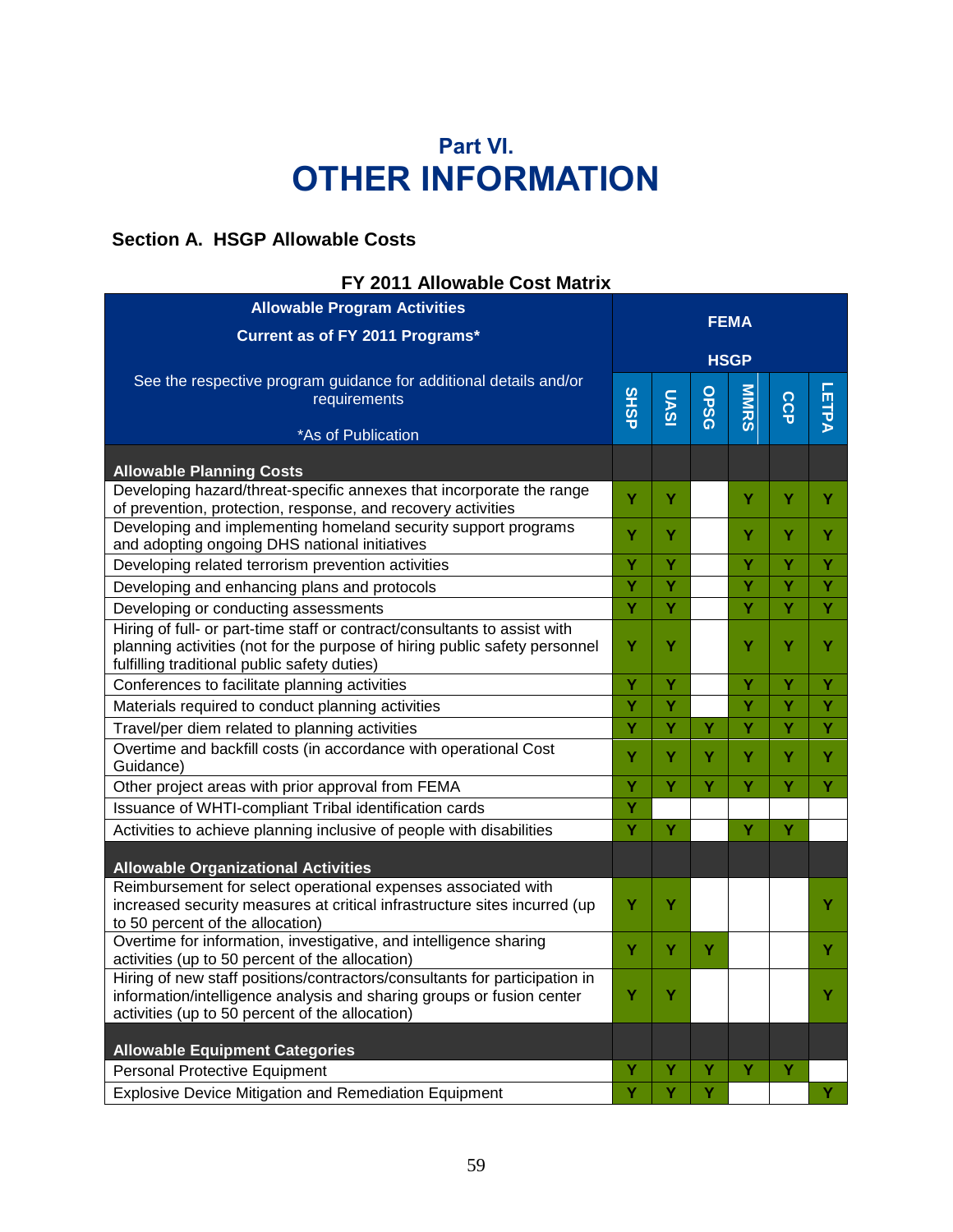| <b>Allowable Program Activities</b>                                                                                       |             |      |       |              |     |              |  |  |  |
|---------------------------------------------------------------------------------------------------------------------------|-------------|------|-------|--------------|-----|--------------|--|--|--|
| Current as of FY 2011 Programs*                                                                                           | <b>FEMA</b> |      |       |              |     |              |  |  |  |
|                                                                                                                           | <b>HSGP</b> |      |       |              |     |              |  |  |  |
| See the respective program guidance for additional details and/or<br>requirements                                         | <b>SHSP</b> | UASI | OPSGO | <b>MINRS</b> | CCP | <b>LETPA</b> |  |  |  |
| *As of Publication                                                                                                        |             |      |       |              |     |              |  |  |  |
| <b>CBRNE Operational Search and Rescue Equipment</b>                                                                      | Y           | Y    | Y     | Y            | Y   |              |  |  |  |
| Information Technology                                                                                                    | Υ           | Y    | Y     | Y            | Y   | Y            |  |  |  |
| <b>Cyber Security Enhancement Equipment</b>                                                                               | Υ           | Y    | Y     | Y            |     | Y            |  |  |  |
| Interoperable Communications Equipment                                                                                    | Ý           | Y    | Ÿ     | Ÿ            | Y   | Υ            |  |  |  |
| Detection                                                                                                                 | Y           | Y    | Y     | Y            |     | Y            |  |  |  |
| Decontamination                                                                                                           | Υ           | Y    | Y     | Y            | Y   |              |  |  |  |
| Medical                                                                                                                   | Y           | Y    | Y     | Y            | Y   |              |  |  |  |
| Power                                                                                                                     | Ÿ           | Ÿ    | Ÿ     | Ÿ            | Y   | Y            |  |  |  |
| <b>CBRNE Reference Materials</b>                                                                                          | Υ           | Y    | Y     | Y            |     | Y            |  |  |  |
| <b>CBRNE Incident Response Vehicles</b>                                                                                   | Y           | Y    | Y     | Y            | Y   |              |  |  |  |
| <b>Terrorism Incident Prevention Equipment</b>                                                                            | Ÿ           | Ÿ    | Ÿ     |              |     | Ý            |  |  |  |
| <b>Physical Security Enhancement Equipment</b>                                                                            | Ÿ           | Y    | Y     |              |     | Y            |  |  |  |
| <b>Inspection and Screening Systems</b>                                                                                   | Y           | Y    | Y     | Ÿ            |     | Y            |  |  |  |
| Agriculture Terrorism Prevention, Response, and Mitigation Equipment                                                      | Ÿ           | Y    |       | Ÿ            |     |              |  |  |  |
| <b>CBRNE Prevention and Response Watercraft</b>                                                                           | Ÿ           | Y    |       |              |     | Υ            |  |  |  |
| <b>CBRNE Aviation Equipment</b>                                                                                           | Ÿ           | Ÿ    |       | Ÿ            |     | Y            |  |  |  |
| <b>CBRNE Logistical Support Equipment</b>                                                                                 | Υ           | Y    |       | Y            | Y   | Υ            |  |  |  |
| <b>Intervention Equipment</b>                                                                                             | Y           | Y    |       |              |     | Y            |  |  |  |
| <b>Public Alert and Warning Equipment</b>                                                                                 | Ÿ           | Ÿ    |       |              |     |              |  |  |  |
| <b>Disability Access and Functional Needs</b>                                                                             | Y           | Y    |       | Υ            | Y   |              |  |  |  |
| <b>Other Authorized Equipment</b>                                                                                         | Y           | Y    |       | Y            | Y   | Y            |  |  |  |
|                                                                                                                           |             |      |       |              |     |              |  |  |  |
| <b>Allowable Training Costs</b><br>Overtime and backfill for emergency preparedness and response                          |             |      |       |              |     |              |  |  |  |
| personnel attending FEMA-sponsored and approved training classes                                                          | Y           | Y    | Y     | Y            | Y   | Υ            |  |  |  |
| Overtime and backfill expenses for part-time and volunteer emergency<br>response personnel participating in FEMA training | Ÿ           | Υ    |       | Y            |     |              |  |  |  |
| Training workshops and conferences                                                                                        | Y           | Y    | Ÿ     | Y            | Y   | Y            |  |  |  |
| Activities to achieve training inclusive of people with disabilities                                                      | Y           | Y    |       | Y            | Y   |              |  |  |  |
| Full- or part-time staff or contractors/consultants                                                                       | Y           | Y    |       | Υ            | Y   | Y            |  |  |  |
| Travel                                                                                                                    | Ÿ           | Ÿ    | Y     | Y            | Y   | Y            |  |  |  |
| Supplies                                                                                                                  | Υ           | Y    | Y     | Υ            | Y   | Y            |  |  |  |
| Tuition for higher education                                                                                              | Y           | Y    | Y     | Y            | Y   | Y            |  |  |  |
| Other items                                                                                                               | Y           | Y    | Y     | Y            | Y   | Y            |  |  |  |
|                                                                                                                           |             |      |       |              |     |              |  |  |  |
| <b>Allowable Exercise Related Costs</b>                                                                                   |             |      |       |              |     |              |  |  |  |
| Design, Develop, Conduct, and Evaluate an Exercise                                                                        | Υ           | Y    |       | Y            | Y   | Y            |  |  |  |
| Exercise planning workshop                                                                                                | Y           | Y    |       | Y            | Y   | Y            |  |  |  |
| Full- or part-time staff or contractors/consultants                                                                       | Ÿ           | Y    |       | Y            | Y   | Y            |  |  |  |
| Overtime and backfill costs, including expenses for part-time and                                                         | Ý           | Ÿ    |       | Ÿ            | Y   | Ÿ            |  |  |  |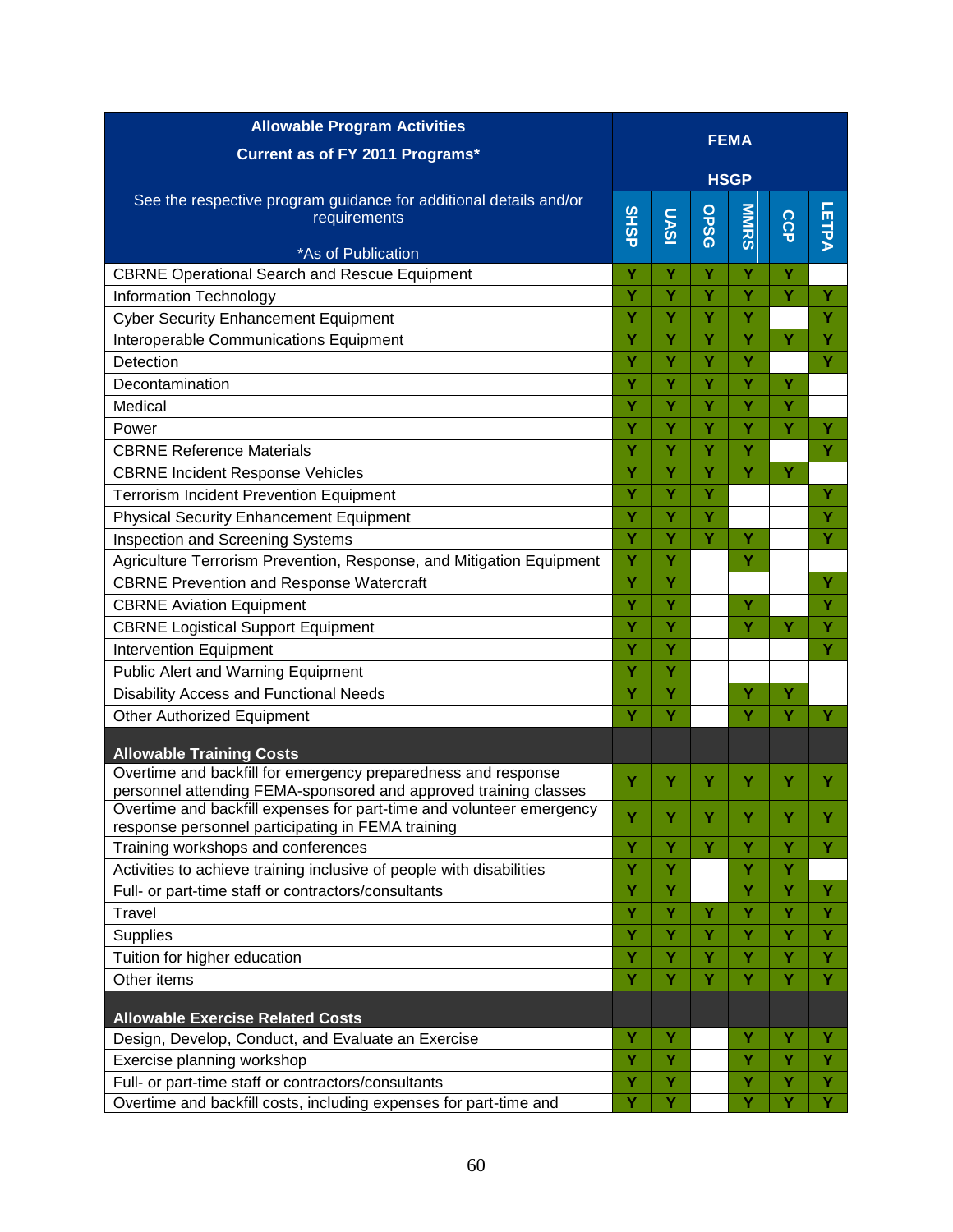| <b>Allowable Program Activities</b>                                                                                                                                                                                                                                                      |             | <b>FEMA</b> |             |              |     |              |  |  |
|------------------------------------------------------------------------------------------------------------------------------------------------------------------------------------------------------------------------------------------------------------------------------------------|-------------|-------------|-------------|--------------|-----|--------------|--|--|
| Current as of FY 2011 Programs*                                                                                                                                                                                                                                                          |             |             | <b>HSGP</b> |              |     |              |  |  |
| See the respective program guidance for additional details and/or<br>requirements<br>*As of Publication                                                                                                                                                                                  | <b>SHSP</b> | UASI        | OPSG        | <b>MINRS</b> | CCP | <b>LETPA</b> |  |  |
| volunteer emergency response personnel participating in FEMA<br>exercises                                                                                                                                                                                                                |             |             |             |              |     |              |  |  |
| Implementation of HSEEP                                                                                                                                                                                                                                                                  | Υ           | Y           |             | Y            | Ÿ   | Υ            |  |  |
| Activities to achieve exercises inclusive of people with disabilities                                                                                                                                                                                                                    | Y           | Ÿ           |             | Y            | Ÿ   |              |  |  |
| Travel                                                                                                                                                                                                                                                                                   | Ÿ           | Y           |             | Y            | Y   | Ÿ            |  |  |
| Supplies                                                                                                                                                                                                                                                                                 | Ý           | Ý           |             | Ÿ            | Y   | Ÿ            |  |  |
| Other items                                                                                                                                                                                                                                                                              | Y           | Y           |             | Y            | Y   | Y            |  |  |
| <b>Allowable Management &amp; Administrative Costs</b><br>Hiring of full- or part-time staff or contractors/consultants to assist with<br>the management of the respective grant program, application<br>requirements, and compliance with reporting and data collection<br>requirements | Y           | Υ           | Y           | Y            | Y   |              |  |  |
| Development of operating plans for information collection and<br>processing necessary to respond to FEMA data calls                                                                                                                                                                      | Y           | Y           | Y           | Y            | Y   | Y            |  |  |
| Costs associated with achieving emergency management that is<br>inclusive of the access and functional needs of workers and citizens<br>with disabilities                                                                                                                                | Υ           | Υ           |             | Y            | Y   |              |  |  |
| Overtime and backfill costs                                                                                                                                                                                                                                                              | Ÿ           | Y           | Ÿ           | Y            | Y   | Ÿ            |  |  |
| Travel                                                                                                                                                                                                                                                                                   | Y           | Υ           | Y           | Y            | Y   | Y            |  |  |
| Meeting related expenses                                                                                                                                                                                                                                                                 | Y           | Ÿ           | Y           | Y            | Ÿ   | Ÿ            |  |  |
| Authorized office equipment                                                                                                                                                                                                                                                              | Ÿ           | Ÿ           | Ÿ           | Y            | Y   | Ÿ            |  |  |
| Recurring expenses such as those associated with cell phones and<br>faxes during the period of performance of the grant program                                                                                                                                                          | Y           | Y           | Y           | Y            | Y   | Y            |  |  |
| Leasing or renting of space for newly hired personnel during the period<br>of performance of the grant program                                                                                                                                                                           | Ÿ           | Y           | Υ           | Y            | Υ   | Y            |  |  |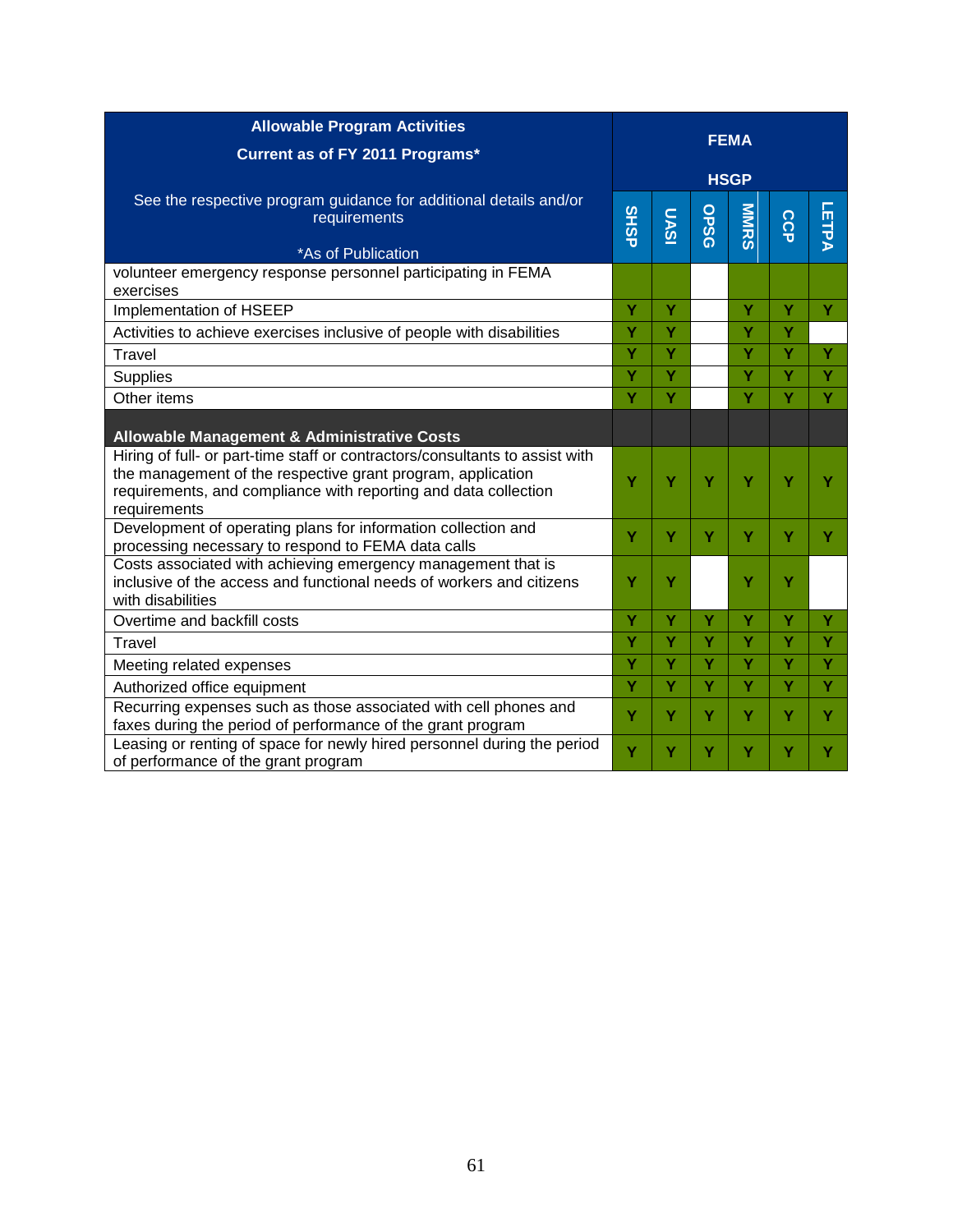# **Section B. HSGP Examples of Allowable Expenses**

#### *Overview*

The following provides guidance on allowable costs within planning, organization, equipment, training, and exercise activities.

#### *Planning Activities Information*

The *FY 2011 HSGP Guidance and Application Kit* defines five broad categories of allowable planning costs. Following are examples for each of the categories. A specific emphasis should be placed on the preparedness of child congregate care systems, providers and facilities, and especially school districts and child/day care. Additional examples are group residential facilities operated by State and local child welfare authorities, and juvenile detention facilities.

- Developing hazard/threat-specific annexes that incorporate the range of prevention, protection, response, and recovery activities
- Developing and implementing homeland security support programs and adopting DHS national initiatives including but not limited to the following:
	- **-** Implementing the *National Preparedness Guidelines*
	- **-** Pre-event recovery planning
	- **-** Implementing the *NIPP* and associated Sector Specific Plans
	- **-** Enhancing and implementing SCIP and Tactical Interoperable Communications Plans (TICP) that align with the goals, objectives, and initiatives of the *National Emergency Communications Plan* (NECP)
	- **-** Costs associated with the adoption, implementation, and adherence to NIMS compliance requirements, including implementing the NIMS National Credentialing Framework
	- **-** Modifying existing incident management and EOPs to ensure proper alignment with the NRF coordinating structures, processes, and protocols
	- **-** Establishing or enhancing mutual aid agreements
	- **-** Developing communications and interoperability protocols and solutions
	- **-** Conducting local, regional, and Tribal program implementation meetings
	- **-** Developing or updating resource inventory assets in accordance to typed resource definitions issued by the NIC
	- **-** Designing State and local geospatial data systems
	- **-** Conducting public education and outreach campaigns, including promoting individual, family, and organizational emergency preparedness; alerts and warnings education; and evacuation plans as well as CBRNE prevention awareness
	- **-** Designing programs to address targeting at-risk populations and engaging them in emergency management planning efforts
	- **-** Activities, materials, services, tools and equipment to achieve planning, protection, response and recovery that is inclusive of people with disabilities (physical, programmatic and communications access for people with physical, sensory, mental health, intellectual and cognitive disabilities)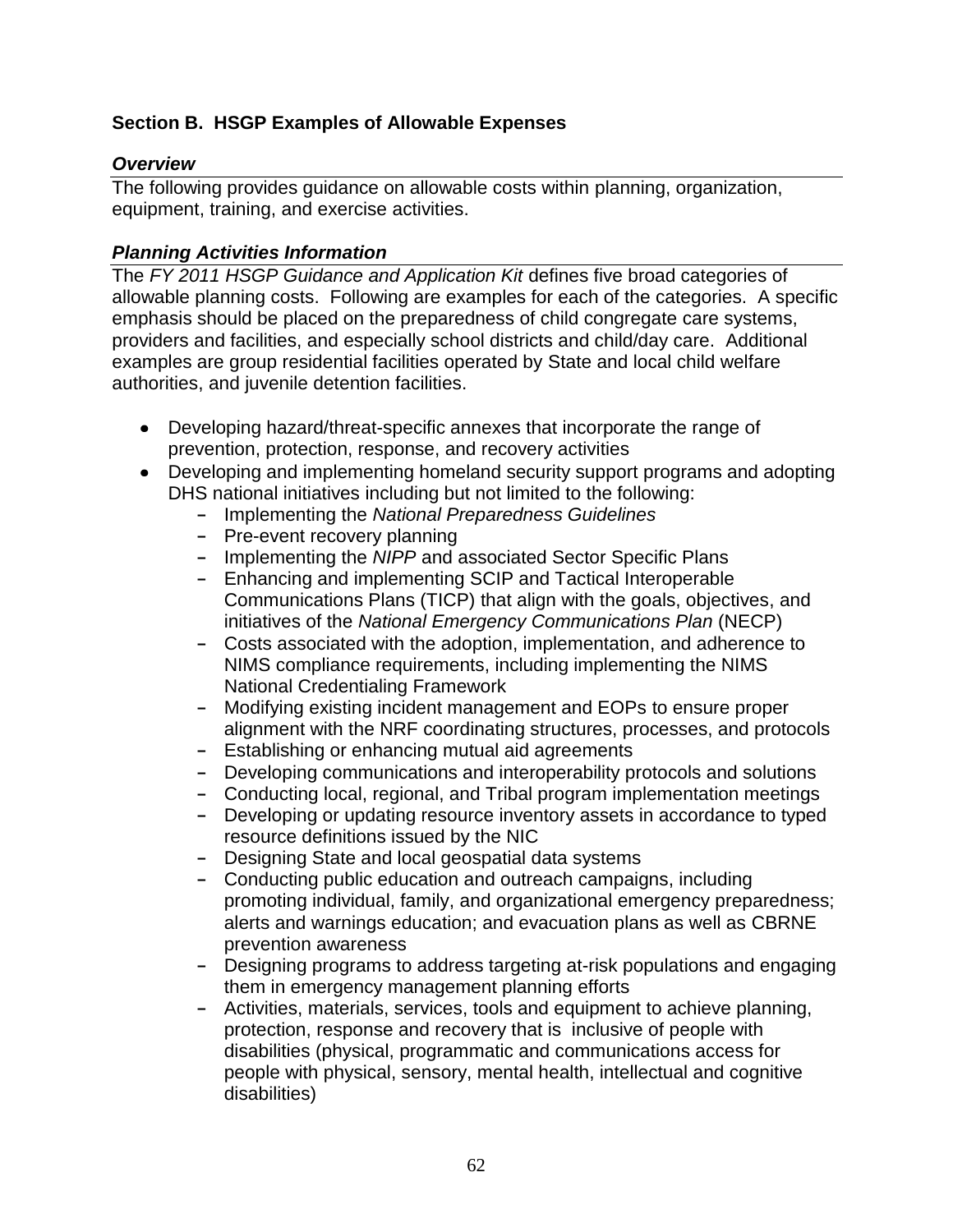- **-** Preparing materials for State Preparedness Reports (SPRs)
- **-** WHTI implementation activities including the issuance of WHTI-compliant Tribal identification cards
- Developing related terrorism prevention activities including:
	- **-** Developing THIRA that reflects a representative make up and composition of the jurisdiction
	- **-** Developing initiatives that directly support local efforts to understand, recognize, prepare for, prevent, and respond to pre-operational activity and other crimes that are precursors or indicators of terrorist activity, in accordance with civil rights/civil liberties protections
	- **-** Developing law enforcement prevention activities, to include establishing and/or enhancing a fusion center
	- **-** Hiring an IT specialist to plan, develop, and implement the IT applications necessary for a fusion center
	- **-** Developing and planning for information/intelligence sharing groups
	- **-** Hiring contractors and consultants to make recommendations on the development of capabilities at State and Major Urban Area fusion centers; such centers should be designed in support of the analytic and other baseline capabilities as outlined in the Global Justice Information Sharing Initiative's (Global) *Baseline Capabilities for State and Major Urban Area Fusion Centers*
	- **-** Integrating and coordinating the fire service, emergency management, public health care, public safety, and health security data-gathering (threats to human and animal health) within State and Major Urban Area fusion centers to achieve early warning, monitoring, and mitigation of threats
	- **-** Integrating and coordinating private sector participation with fusion center activities
	- **-** Developing and implementing preventive radiological/nuclear detection activities
	- **-** Acquiring systems allowing connectivity to State, local, Tribal, territorial, and Federal data networks, such as the National Crime Information Center (NCIC) and Integrated Automated Fingerprint Identification System (IAFIS), as appropriate
	- **-** Planning to enhance security during heightened alerts, terrorist incidents, and/or during mitigation and recovery
	- **-** Multi-discipline preparation across first responder community, including EMS for response to catastrophic events and acts of terrorism
	- **-** Accessible public information/education: printed and electronic materials, public service announcements, seminars/town hall meetings, and web postings coordinated through local Citizen Corps Councils
	- **-** Citizen Corps volunteer programs and other activities to strengthen citizen participation
	- **-** Conducting public education campaigns including promoting suspicious activity reporting; individual, family, and organizational emergency preparedness; promoting the *Ready* campaign; and/or creating State,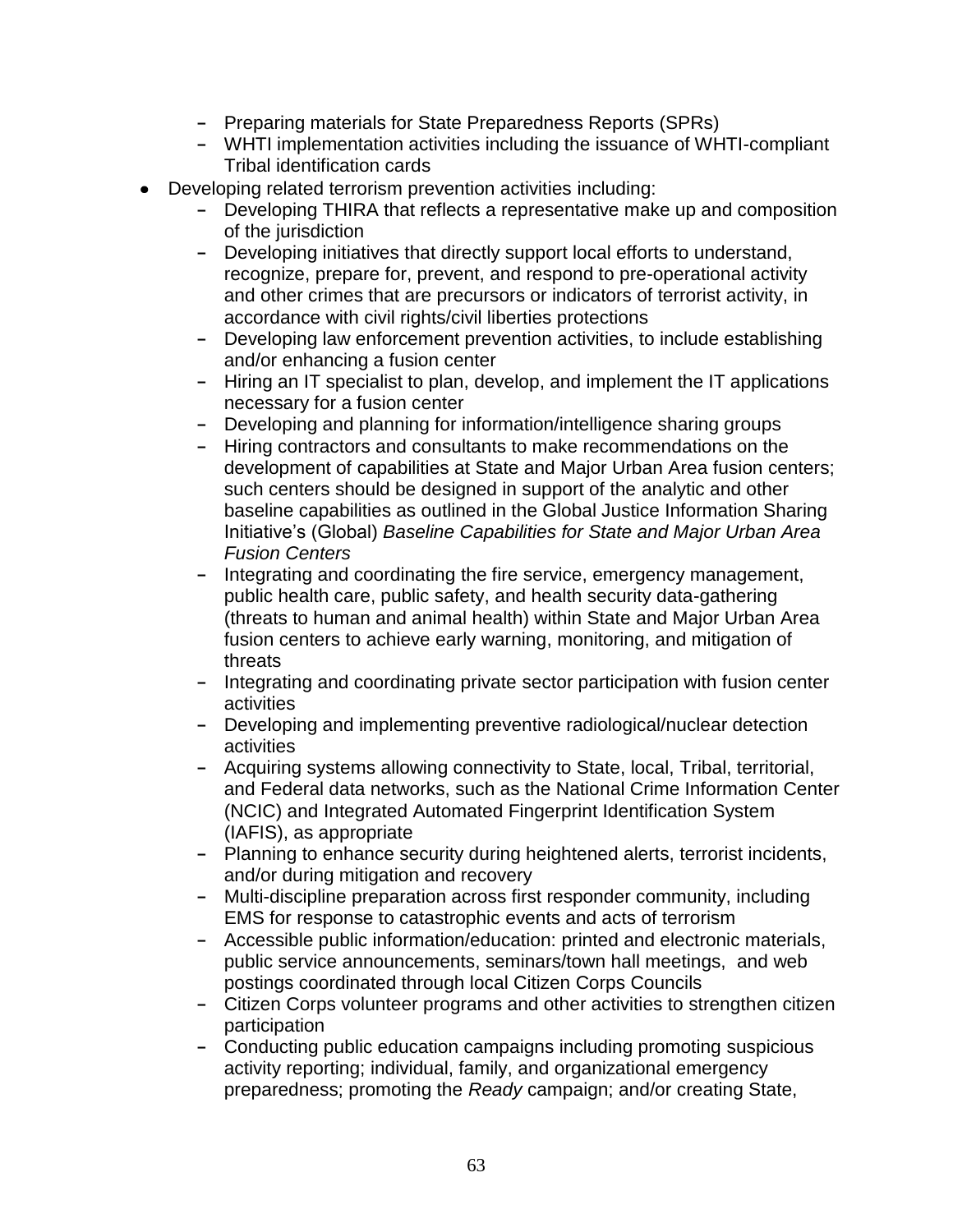regional, or local emergency preparedness efforts that build upon the *Ready* campaign

- **-** Evaluating Critical Infrastructure Protection (CIP) security equipment and/or personnel requirements to protect and secure sites
- **-** CIP cost assessments, including resources (e.g., financial, personnel) required for security enhancements/deployments
- Multi-Jurisdiction Bombing Prevention Plans (MJBPP)<sup>13</sup>
- **-** Underwater Terrorist Protection Plans
- Developing and enhancing plans and protocols, including but not limited to:
	- Community-based planning to advance "whole community" security and emergency management
	- **-** Developing, enhancing, maintaining a current EOP that conforms to the guidelines outlined in the CPG 101 v.2
	- **-** Developing or enhancing local, regional, or Statewide strategic or tactical interoperable emergency communications plans
	- **-** Activities associated with a conversion from wideband to narrowband voice channels
	- **-** Implementing SCIP and TICPs that align with the goals, objectives, and initiatives of the NECP
	- **-** Developing protocols or standard operating procedures for specialized teams to incorporate the use of equipment acquired through this grant program
	- **-** Developing terrorism prevention/protection plans
	- **-** Developing plans, procedures, and requirements for the management of infrastructure and resources related to HSGP and implementation of State or Urban Area Homeland Security Strategies
	- **-** Developing plans for mass evacuation and pre-positioning equipment
	- **-** Developing or enhancing border security plans
	- **-** Developing or enhancing cyber security plans

 $\overline{a}$ 

- **-** Developing or enhancing secondary health screening protocols at major points of entry (e.g., air, rail, port)
- **-** Developing or enhancing cyber risk mitigation plans
- **-** Developing or enhancing agriculture/food security risk mitigation, response, and recovery plans
- **-** Developing public/private sector partnership emergency response, assessment, and resource sharing plans
- **-** Developing or enhancing plans to engage and interface with, and to increase the capacity of, private sector/non-governmental entities working to meet the human service response and recovery needs of survivors
- **-** Developing or updating local or regional communications plans
- **-** Developing plans to support and assist jurisdictions, such as port authorities and rail and mass transit agencies

 $13$  The SAA should examine current bombing prevention and explosive device response capabilities as an import risk reduction activity. An explosive device recognition capability analysis can assist in determining their opportunities for increasing the capability to execute steady State and threat initiated tasks to prevent and respond to a bombing incident.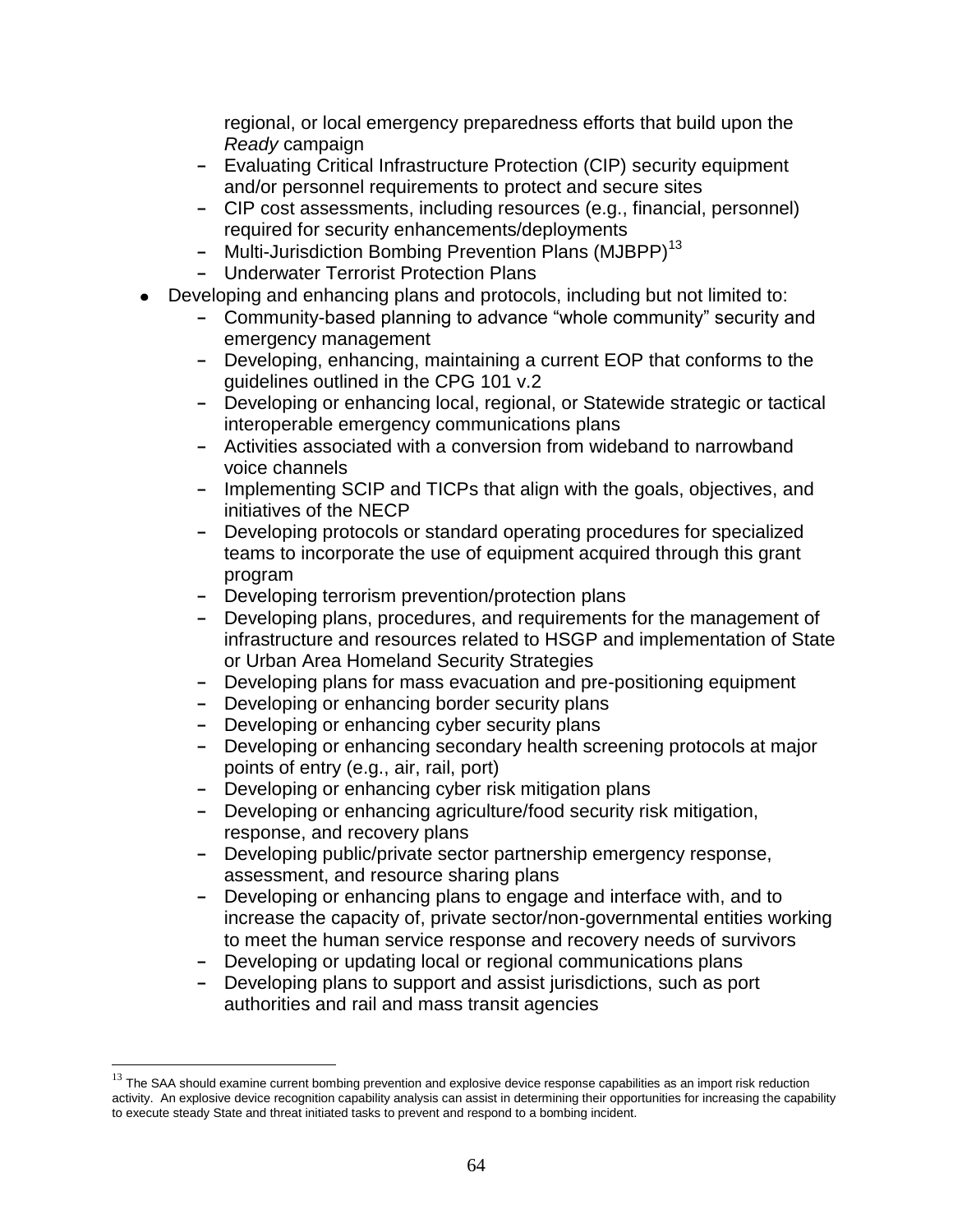- **-** Developing or enhancing continuity of operations and continuity of government plans
- **-** Developing or enhancing existing catastrophic incident response and recovery plans to include and integrate Federal assets provided under the NRF
- **-** Developing plans and response procedures for adjudicating, validating and responding to an alarm from a chemical or biological detector (response procedures should include emergency response procedures integrating local first responders)
- **-** Developing or enhancing evacuation plans
- **-** Developing mechanisms for utilizing the National Emergency Family Registry and Locator System (NEFRLS)
- **-** Developing or enhancing plans to prepare for surge capacity of volunteers
- **-** Developing or enhancing the State emergency medical services systems
- **-** Developing or enhancing plans for donations and volunteer management and the engagement/integration of private sector/non-governmental entities in preparedness, response, and recovery activities
- **-** Developing or enhancing Bombing Prevention Plans
- **-** Developing school preparedness plans
- **-** Developing preparedness plans for child congregate care facilities, including group residential facilities, juvenile detention facilities, and public/private child care facilities
- **-** Developing plans to educate youth on disaster preparedness
- **-** Ensuring jurisdiction EOPs adequately address warnings, emergency public information, evacuation, sheltering, mass care, resource management from non-governmental sources, unaffiliated volunteer and donations management, and volunteer resource integration to support each Emergency Support Function, to include appropriate considerations for integrating activities, materials, services, tools and equipment to achieve planning inclusive of people with disabilities (physical, programmatic and communications access for people with physical, sensory, mental health, intellectual and cognitive disabilities). Developing and implementing civil rights, civil liberties, and privacy policies, procedures, and protocols
- **-** Designing and developing State, local, Tribal, and territorial geospatial data systems
- **-** Developing and implementing statewide electronic patient care reporting systems compliant with the National Emergency Medical Services Information System (NEMSIS)
- Developing or conducting assessments, including but not limited to:
	- **-** Developing pre-event recovery plans
	- **-** Conducting point vulnerability assessments at critical infrastructure sites/key assets and develop remediation/security plans
	- **-** Conducting or updating interoperable emergency communications capabilities assessments at the local, regional, or Statewide level
	- **-** Developing border security operations plans in coordination with CBP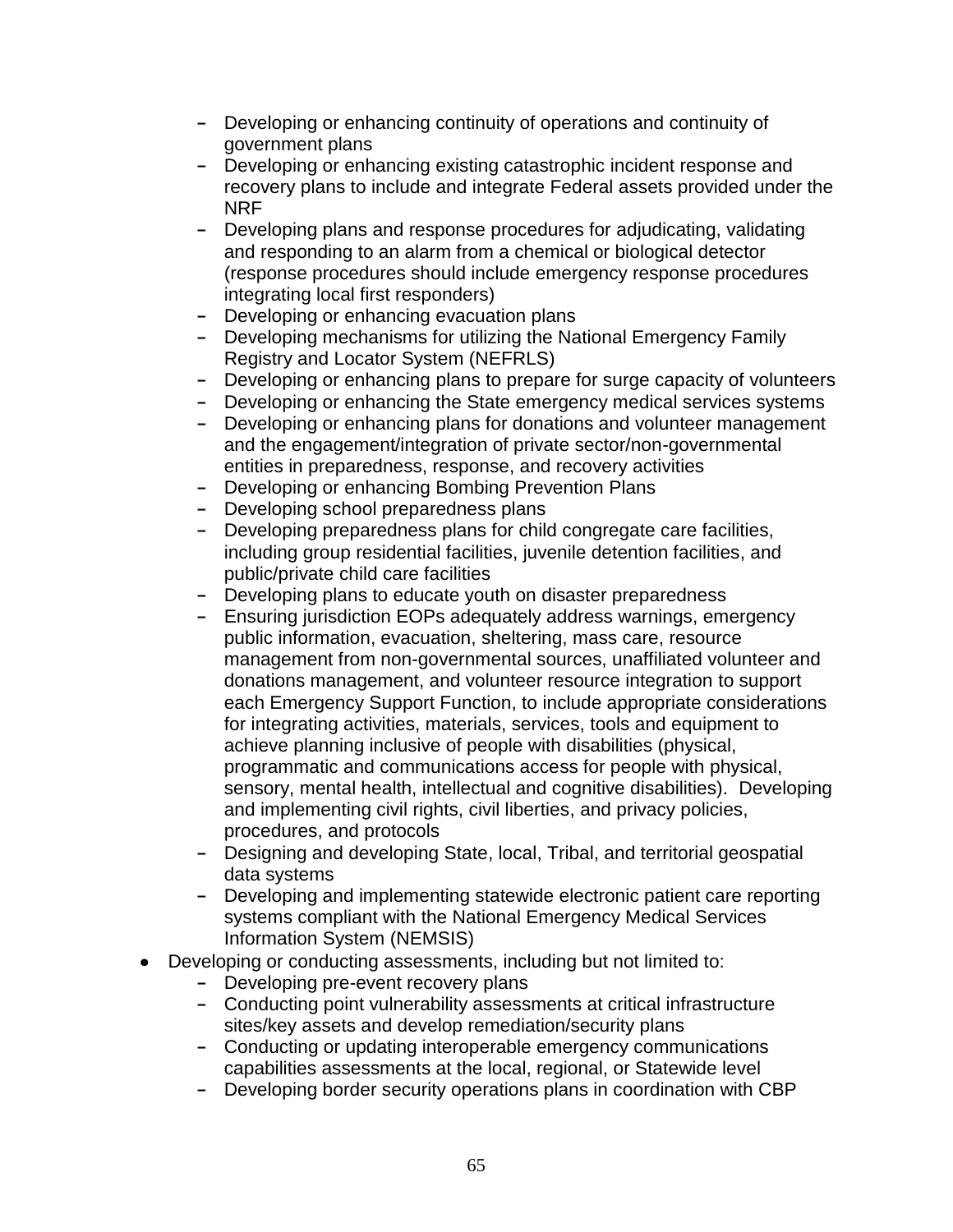- **-** Developing, implementing, and reviewing Area Maritime Security Plans for ports, waterways, and coastal areas
- **-** Updating and refining threat matrices
- **-** Conducting cyber risk and vulnerability assessments
- **-** Conducting assessments and exercising existing catastrophic incident response and recovery plans and capabilities to identify critical gaps that cannot be met by existing local and State resources
- **-** Conducting Bombing Prevention Capability Analysis
- **-** Activities that directly support the identification of specific catastrophic incident priority response and recovery projected needs across disciplines (e.g., law enforcement, fire, EMS, public health, behavioral health, public works, agriculture, information technology, and citizen preparedness)
- **-** Activities that directly support the identification of pre-designated temporary housing sites
- **-** Activities that support the identification and development of alternate care sites
- **-** Conducting community assessments, surveys, and research of vulnerabilities and resource needs to determine how to meet needs and build effective and tailored strategies for educating individuals conducting assessments of the extent to which compliance with the integration mandate of disability laws is being achieved
- **-** Conducting Citizen Corps program assessments and evaluations, citizen preparedness surveys, volunteer impact studies, and cost/benefit analysis
- **-** Soft target security planning (e.g., public gatherings)
- **-** Participating in the FEMA Gap Analysis Program

*MMRS Planning*. The MMRS Leadership shall ensure that local strategic goals, objectives, operational capabilities, and resource requirements align with State and Urban Area Homeland Security Strategies and sub-State regional strategies. Critical factors in planning are to ensure that MMRS jurisdictions have:

- Applicable and up to date plans for responding to mass casualty incidents caused by any hazards
- Applicable procedures and operational guides to implement the response actions within the local plan including patient tracking that addresses identifying and tracking children, access and functional needs population, and the elderly and keeping families intact where possible
- Identified resources for medical supplies necessary to support children during an emergency, including pharmaceuticals and pediatric-sized equipment on which first responders and medical providers are trained
- Subject matter experts, durable medical equipment, consumable medical supplies and other resources required to assist children and adults with disabilities to maintain health, safety and usual levels of independence in general population environments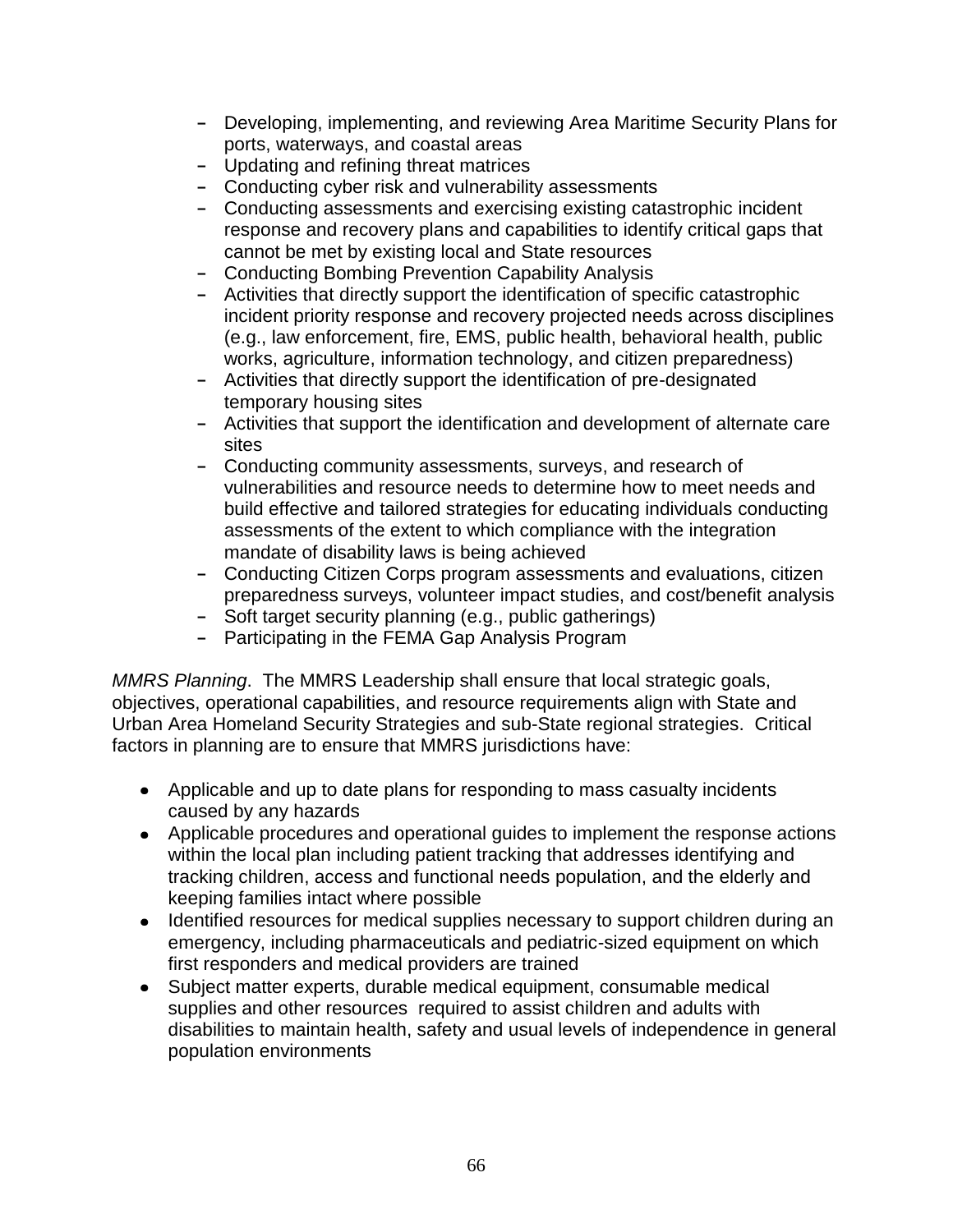*CCP Planning*. Integrating the whole community, including non-governmental entities, into the planning process is critical to achieve comprehensive community preparedness and resilience. To meet this important objective, HSGP funds may be used to support the following:

- Establishing and sustaining bodies to serve as Citizen Corps Councils
- Assuring that State and local government homeland security strategies, policies, guidance, plans, and evaluations include a greater emphasis on government/non-governmental collaboration, citizen preparedness, and volunteer participation
- Developing and implementing a community preparedness strategy for the State/local jurisdiction
- Developing or reproducing accessible public education and outreach materials to: increase citizen preparedness and knowledge of protective actions (to include the national Ready Campaign materials); promote training, exercise, and volunteer opportunities; and inform the public about emergency plans, evacuation routes, shelter locations, and public alerts/warnings
	- **-** All public education and outreach materials must include the national or jurisdiction's Citizen Corps logo, tagline or website or the Ready logo, tagline, or website and comply with logo standards. For more information go to *[http://www.citizencorps.gov](http://www.citizencorps.gov/)*. In addition, all public education and outreach materials must be accessible to people with disabilities and must be provided in formats that allows access to information that is comparable to access available to others.
- Allowable expenditures include:
	- **-** Media campaigns: Public Service Announcements (PSAs), camera-ready materials, website support, and newsletters
	- **-** Outreach activities and public events: Booth displays, event backdrops or signs, displays and demonstrations, utilizing translation services, and informational materials such as brochures/flyers
	- **-** Costs associated with inclusive practices and the provision of reasonable accommodations and modifications to provide full access for children and adults with disabilities
- Establishing, expanding, and maintaining volunteer programs and volunteer recruitment efforts that support disaster preparedness and/or response
	- **-** Citizen support for emergency responders is critical through year-round volunteer programs and as surge capacity in disaster response. Citizen Corps funding may be used to establish, expand, or maintain volunteer programs that support disaster preparedness and/or response including but not limited to: Citizen Corps Affiliate Programs and Organizations, Community Emergency Response Teams (CERT), Fire Corps, Medical Reserve Corps (MRC), Neighborhood Watch/USAonWatch, Volunteers in Police Service (VIPS), and jurisdiction specific volunteer efforts
- Allowable expenditures include:
	- **-** Recruiting, screening, and training volunteers (e.g., background checks)
	- **-** Retaining, recognizing, and motivating volunteers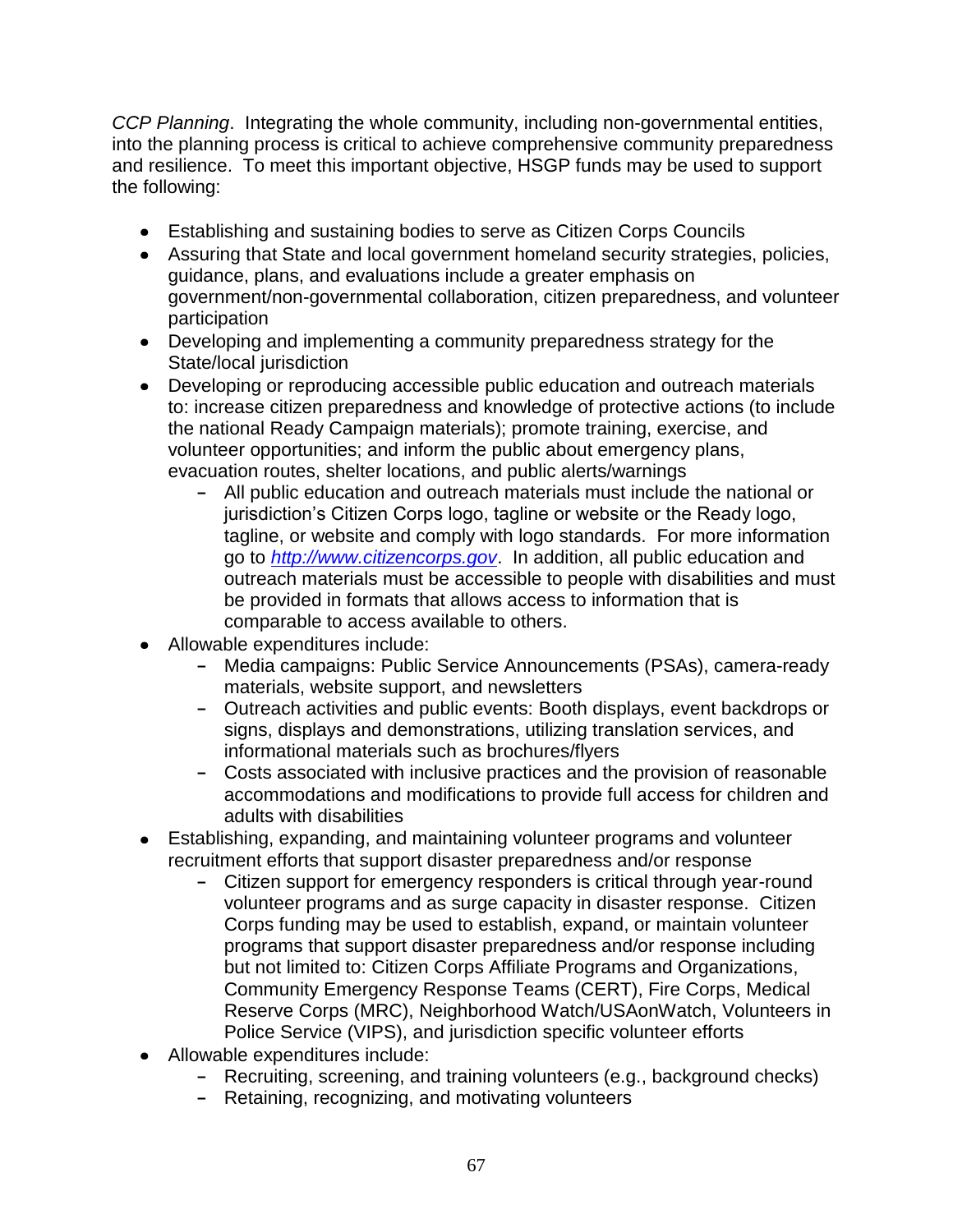- **-** Purchasing, maintaining, or subscribing to a system to track volunteers (to include identification and credentialing systems, and to track volunteer hours) and other available resources in compliance with applicable privacy laws
- **-** Necessary non-structural accommodations to include persons with programmatic and communications access needs (e.g., sign language interpreters, Computer Assisted Realtime Translation (CART) and other modifications of policies and practices to fully include volunteers with disabilities)
- **-** Evaluating volunteers
- Organizational activities supported with CCP funding are limited to 25 percent (25%) of the grantee's CCP funding. Organizational activities include hiring of full- or part-time staff or contractors for emergency management activities

# *Organization Activities Information*

The following organization activities in support of public-private partnerships are allowable expenses.

- Program management:
	- **-** Salary for a dedicated liaison who acts as the primary point of contact, coordinates the public-private partnership and ensures proper implementation of the strategic plan
	- **-** Facilities, including meeting space and work space for private sector liaisons. Grantees are encouraged to use free space/locations/facilities, whenever possible, prior to the rental of space/locations/facilities
	- **-** Supplies needed to support regular communications and document partnership efforts
- Utilization of standardized resource management concepts such as typing, inventorying, organizing, and tracking to facilitate the dispatch, deployment, and recovery of resources before, during, and after an incident
- Outreach and marketing to support recruitment, as well as sustain and increase year around partnership efforts:
	- **-** Support for in-person meetings, events, and conferences that bring the public and private sectors together
	- **-** Web-based and social media tactics (webinars, emails, newsletters, alerts, databases, online collaboration tools, website development and maintenance, etc)
	- **-** Traditional print and radio outreach (advertisements, localization of Ready public service announcements, etc)
	- **-** Collateral (brochures, banners, fact sheets and other informational material)
- Structures and mechanisms for information sharing between the public and private sector:
	- **-** Tools, software, programs, and other mechanisms that support two-way information sharing during normal and emergency operations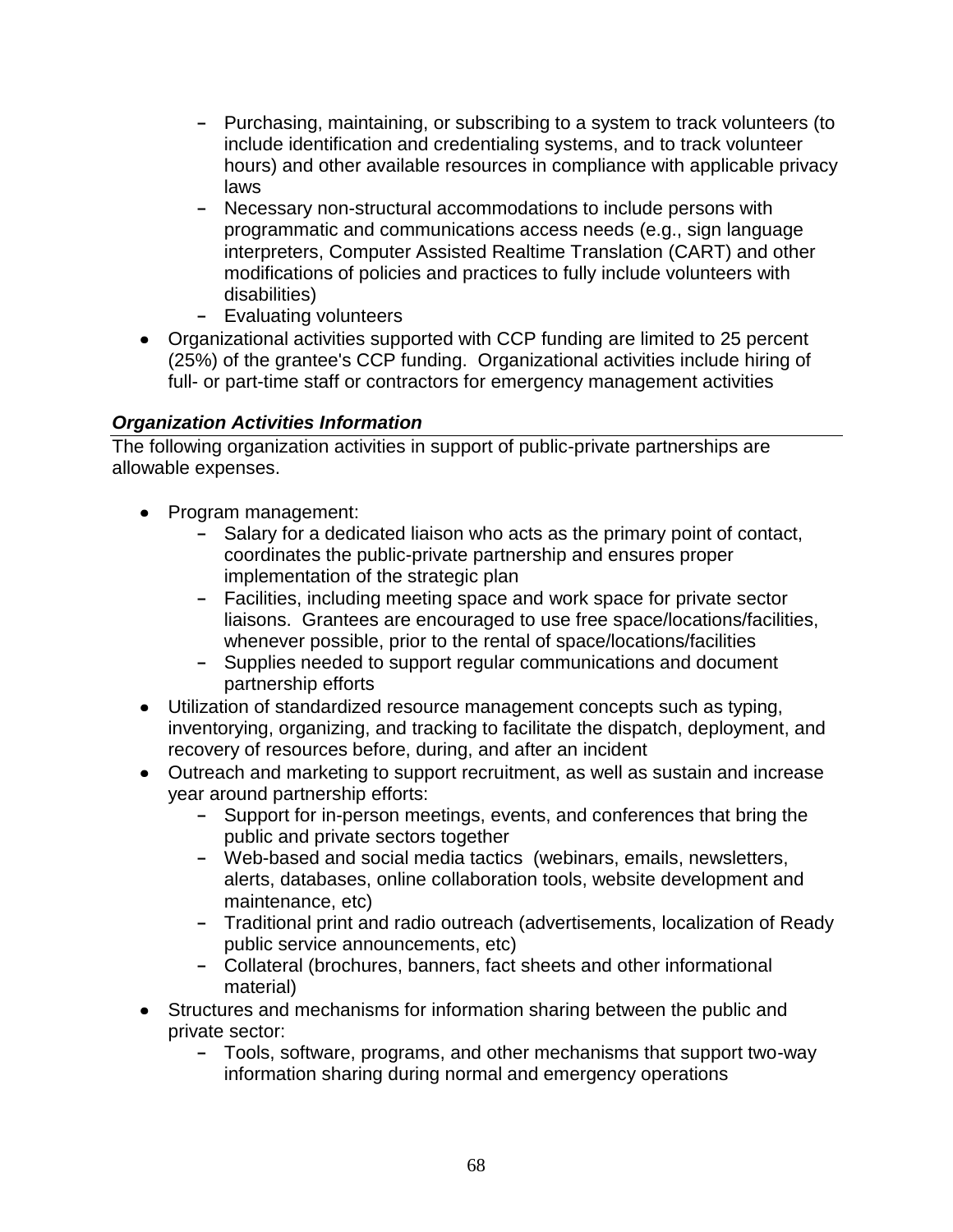- **-** Means to receive input or feedback from the private sector, and encourage participation from civic leaders from all sectors
- **-** Regular and timely communications on subjects relating to all phases of emergency management, such as newsletters, emails, and alerts
- Tools, resources and activities that facilitate shared situational awareness between the public and private sectors
	- **-** Web-based and new media platforms that allow real-time information exchange
	- **-** Asset mapping, such as participation in FEMA's Total Asset Visibility and LogViz initiatives
	- **-** A seat(s) in the emergency operation center, or virtual EOC
- Operational Support:
	- **-** Tools for identifying and tracking available paid and unpaid disaster response resources
	- **-** Dedicated space and equipment for private sector representation within a State, county, or city emergency operation center
	- **-** A dedicated business emergency operations center that works with the State, county or city EOC (not construction)
	- **-** Tools for real time information sharing between the public and private sector
	- **-** Licensing, screening, or other requirements for access to real EOC or virtual EOC

#### *Equipment Information*

*MMRS Equipment*. MMRS grant funds are intended to ensure an appropriate supply of pharmaceuticals and equipment, personal protective equipment, as well as detection equipment for chemical, biological, radiological, nuclear, and explosive incidents for the first crucial hours of a response to a mass casualty incident.

Procurements should have a sound threat based justification with an aim to reduce the consequences of mass casualty incidents during the first crucial hours of a response.

Prior to procuring pharmaceuticals and equipment with MMRS grant funds, grantees must have in place an inventory management plan. The inventory management plan should avoid large periodic variations in supplies due to coinciding purchase and expiration dates. MMRS grantees are strongly encouraged to enter into rotational procurement agreements with vendors and distributors.

MMRS grant funds cannot be used to duplicate supplies already available through local and State sources, including local/regional public health offices and hospital associations, or other Federal programs.

Purchases of pharmaceuticals have to include a budget for the disposal of expired drugs within the period of performance of the FY 2011 HSGP. The cost of disposal cannot be carried over to another FEMA grant or grant period.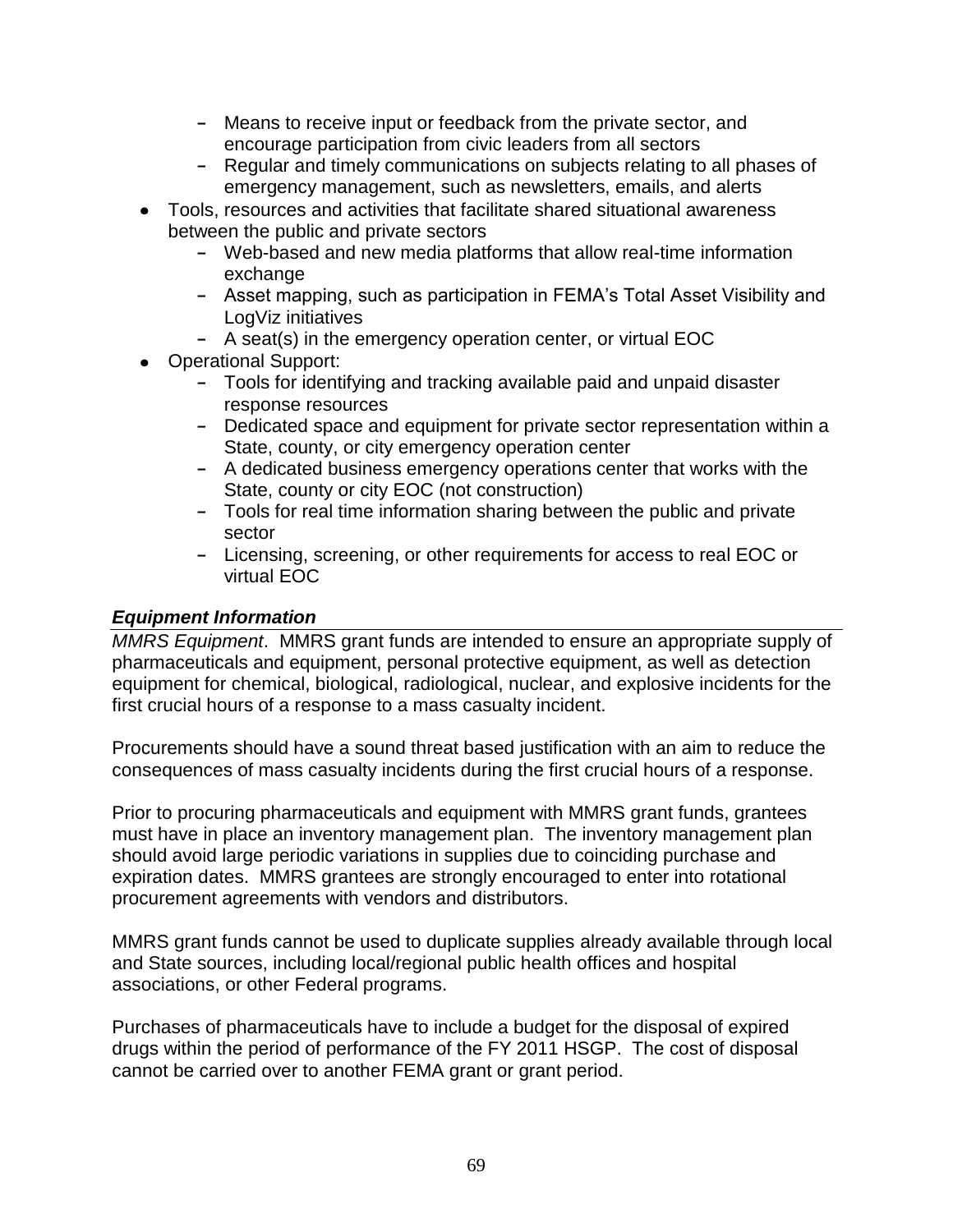*CCP Equipment*. States and Urban Areas are encouraged to fully leverage all HSGP resources for equipment to support volunteer personnel in preparedness and response.

Any equipment purchased with CCP funding must be used for specific preparedness or volunteer training or by volunteers in carrying out their response functions. Examples of equipment used to support training and exercises for citizens include items such as burn pans or sample preparedness kits.

Expenditures for kits used in volunteer response (e.g., CERT or MRC kits / backpacks) or clothing for official identification must not exceed 30 percent (30%) of the total Citizen Corps Program allocation. Clothing for official identification includes those items that volunteers are required to wear when engaging in public safety activities or disaster response (e.g., t-shirts for CERT members, baseball caps for Neighborhood Watch/USAonWatch Program foot patrol members). To assure appropriate and consistent use, such clothing items must be issued by the agency that trains the volunteers.

CCP supported volunteer programs and assets, which are authorized to deploy in response and recovery operations, must meet the minimum training and equipment requirements, as determined by the national program office in coordination with the sponsoring State/territory.

Necessary accommodations that meet the disability related access and functional needs of participants should be provided.

## *Training Information and Requirements*

*Training Information Reporting System ("Web-Forms").* Web-Forms is an electronic form/data management system built to assist the SAA and its designated State/territory Training Point of Contact (TPOC) with the reporting of State and Federal sponsored training supported by HSGP funds. Web-Forms can be accessed through the FEMA Toolkit located at *http:/[/www.firstrespondertraining.gov/admin.](http://www.firstrespondertraining.gov/admin)*

- *Types of Training.*FEMA resources include a number of different training sources:
	- **-** *FEMA* Provided Training.These programs or courses are developed for and delivered by institutions and organizations funded by FEMA. This includes the Center for Domestic Preparedness (CDP), the Emergency Management Institute (EMI) and the National Training and Education Division (NTED) training partner programs funded through congressional Appropriations and the Competitive and Continuing Training Grant programs. Programs funded through appropriation include but are not limited to the National Domestic Preparedness Consortium (NDPC) and the Rural Domestic Preparedness Consortium (RDPC).
	- **-** *Training Not Provided by FEMA*. These courses are either State sponsored or Federal sponsored, coordinated and approved by the SAA or their designated TPOC, and fall within the FEMA mission scope to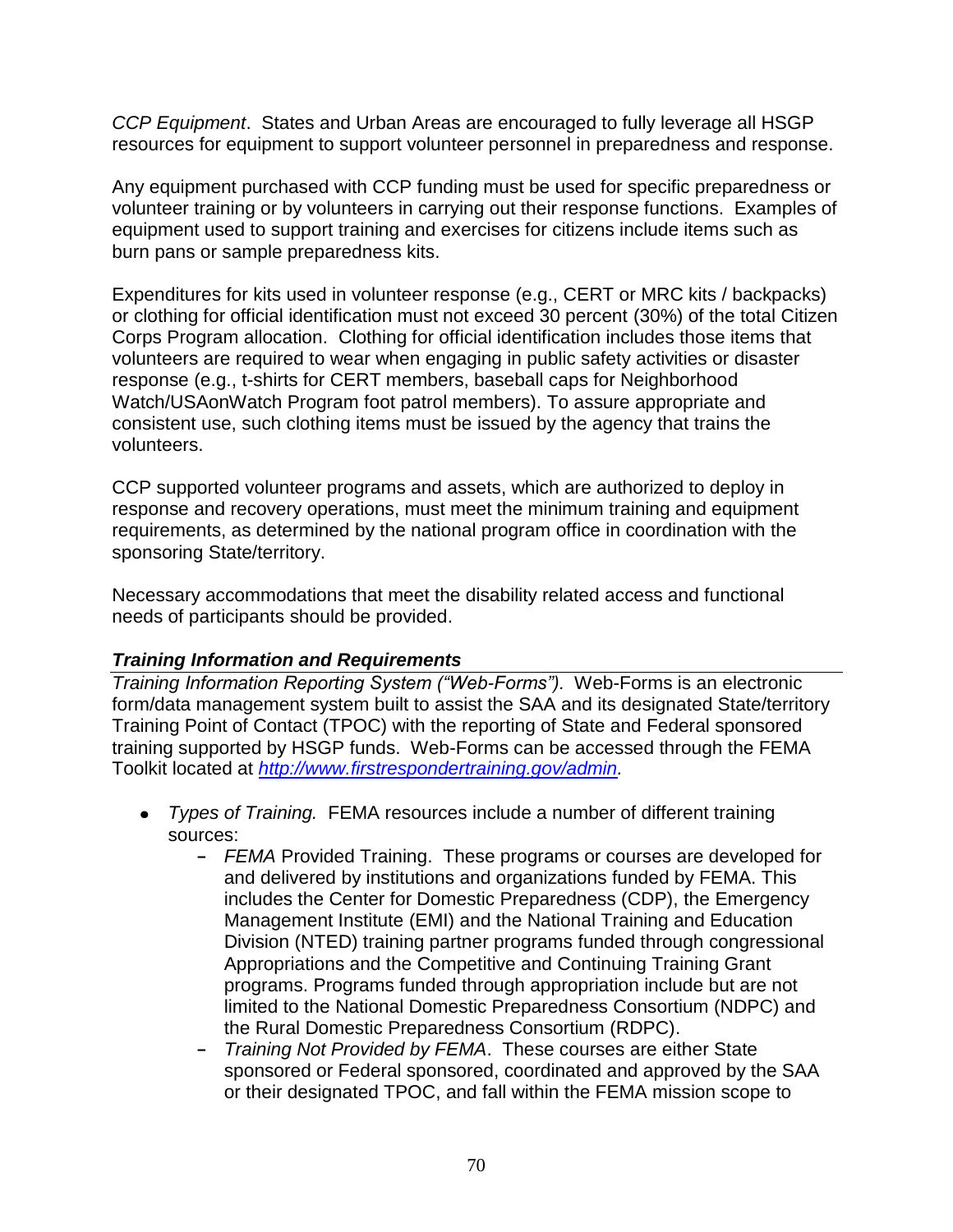prepare State, local, Tribal, and territorial personnel to prevent, protect against, respond to, and recover from acts of terrorism or catastrophic events.

- **-** *State Sponsored Courses*.These courses are developed for and/or delivered by institutions or organizations other than Federal entities or FEMA and are sponsored by the SAA or their designated TPOC.
- **-** *Approved State Sponsored Course Catalog*.This catalog lists State/territory sponsored courses that fall within the FEMA mission scope and have been approved through the FEMA course review and approval process. An updated version of this catalog can be accessed at *[http://www.firstrespondertraining.gov](http://www.firstrespondertraining.gov/)*.
- **-** *Federal Sponsored Courses*.This catalog lists courses developed for and/or delivered by institutions funded by Federal entities other than FEMA.
- **-** *Approved Federal Sponsored Course Catalog*. This catalog lists Federalsponsored courses that fall within the FEMA mission scope, and have been approved through the FEMA course review and approval process. An updated version of this catalog can be accessed at *[http://www.firstrespondertraining.gov](http://www.firstrespondertraining.gov/)*.
- **-** *Additionally the new National Preparedne*ss Directorate (NPD) Online Course Catalog (OCC) allows access to courses delivered by the CDP, EMI, and NTED. It can be accessed at http://*[training.fema.gov/occ/.](http://training.fema.gov/occ/)*
- **-** *Joint Training and Exercises with the Public and Private Sectors*.These courses are sponsored and coordinated by private sector entities to enhance public-private partnerships for training personnel to prevent, protect against, respond to, and recover from acts of terrorism or catastrophic events.
- **-** *FEMA Provided Training.* FEMA funds the direct delivery of a variety of courses that States, Tribes, and territories can request to meet training needs. These courses are listed in the NTED approved course catalog listed at *[http://www.firstrespondertraining.gov.](http://www.firstrespondertraining.gov/)*

Each FEMA training partner should contact the SAA or designated TPOC for locations within the State that are appropriate for the training. When the direct delivery funds are exhausted, the training partner can continue to offer the classes to the States through one of two methods—the Voluntary Training Enhancement Program (VTEP) or the Excess Delivery Acquisition Program (EDAP).

VTEP is a voluntary program designed to increase flexibility for States and territories while enhancing NTE's training delivery capability and complementing the current training partner pool. Funding from previous fiscal years **may** be used to support a State, territory, or Urban Area's implementation of this program. Through VTEP, the SAA has the authority to adopt various NTED provided programs for delivery by institutions within its State and local jurisdictions, and designate institutions as recognized providers for the identified standardized curriculum.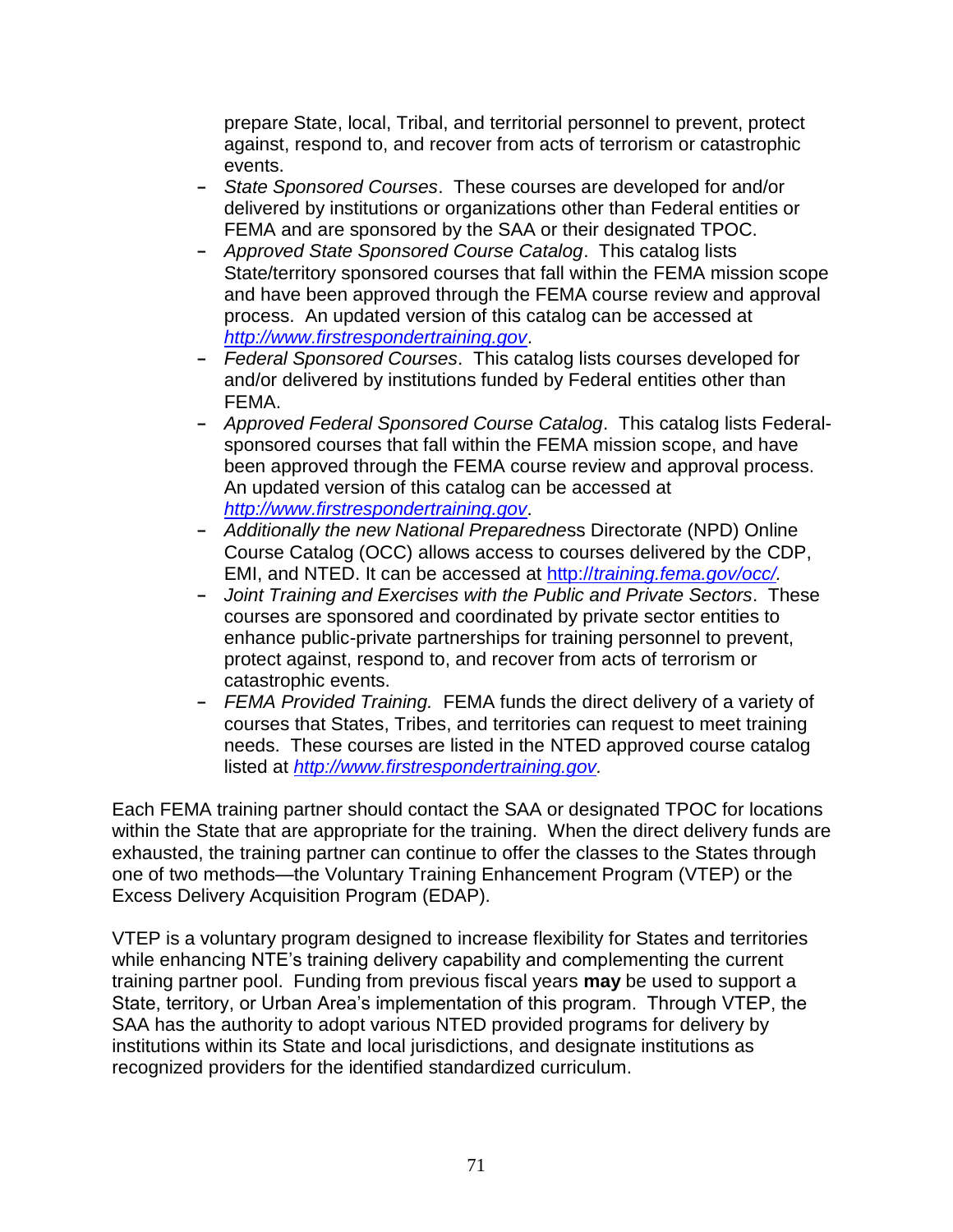EDAP allows NTED training partner to charge for a course delivery when the Federal grant that developed the program is completed or more deliveries of a requested class are needed than the grant funds can accommodate. This cost per class is approved by FEMA so that States pay for the cost of instruction only, not the curriculum development costs that were paid by FEMA training grant funds. HSGP funds can be used to pay for the delivery of these classes within a State at the request of the SAA/TPOC.

*Attending Training Not Provided by FEMA (State or Federal Sponsored Courses).* States, territories, and Urban Areas are not required to request approval from FEMA for personnel to attend training not provided by FEMA (State or Federal-sponsored courses) provided that the training is coordinated with and approved by the SAA or TPOC and falls within the FEMA mission scope and the jurisdiction's EOP and strategy of preparing State, local, Tribal, and territorial personnel or citizens to prevent, protect against, respond to, and recover from acts of terrorism or catastrophic events.

States, territories, and Urban Areas are required, within 30 days after attendance, to submit information through the SAA or TPOC via Web-Forms on all training not provided by FEMA, but supported with HSGP funds. This information will consist of course title, course description, mission area, level of training, the training provider, the date of the course, the number and associated disciplines of the individuals, and the sponsoring jurisdiction. States, territories, and Urban Areas intending to use FEMA funds to support attendance at training not provided by FEMA must ensure these courses:

- Fall within the FEMA mission scope to prepare State, local, Tribal, and territorial personnel to prevent, protect against, respond to, and recover from acts of terrorism and catastrophic events
- Build additional capabilities that: (a) support a specific training need identified by the State, territory, and Urban Area, and (b) comport with the State, territory, or Urban Area Homeland Security Strategy
- Address specific tasks and/or competencies articulated in FEMA's *Emergency Responder Guidelines* and the *Homeland Security Guidelines for Prevention and Deterrence*
- Address specific capabilities and related tasks articulated in the September 2007 version of the TCL
- Support the specific program training activities identified in the individual HSGP grant programs (SHSP, UASI, OPSG, MMRS, CCP) for which the funding will be used

In support of the continuing efforts to build common catalogs of approved training not provided by FEMA, the SAA/TPOC will be allowed three deliveries of the same course within a State/territory before the course is required to go through the NTED State course review and approval process. Additional course deliveries will be authorized during the review period. However, if the course is disapproved as part of the process, no additional FEMA funds can be dedicated to attending the course.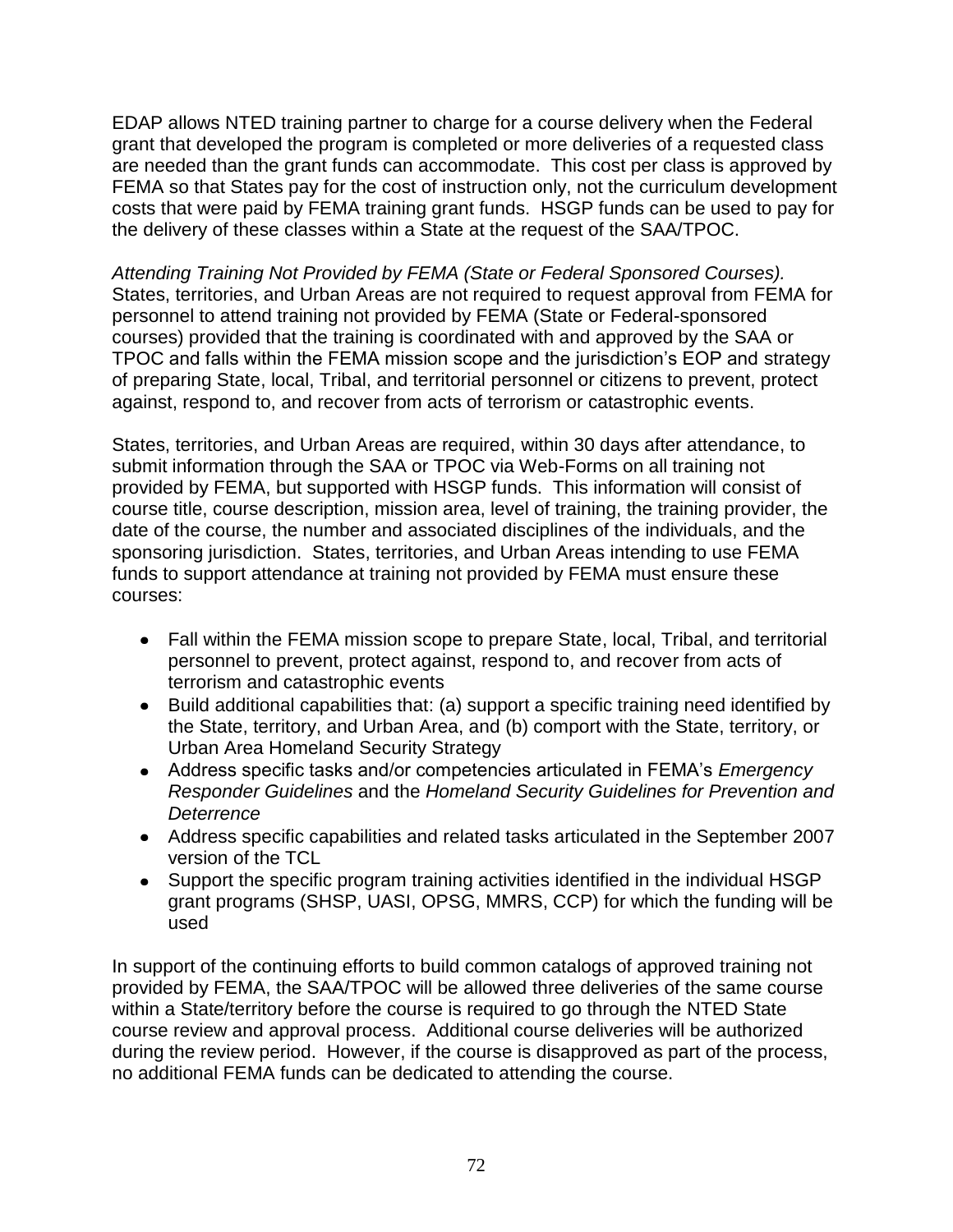*State and Federal-Sponsored Course Catalogs.*Courses approved through NTED will be added to either the approved State Sponsored Course Catalog or the Federal Sponsored Course Catalog. Courses identified within these catalogs may be attended on an unlimited basis within any State/territory as long as the training is coordinated and approved by the SAA/TPOC. A full description of the NTED Course Development, Review, and Approval Process, as well as the approved course catalogs, can be found at *[http://www.firstrespondertraining.gov/odp\\_webforms](http://www.firstrespondertraining.gov/odp_webforms)*. NTED will respond to the initial request for review within 15 days with one of the following outcomes:

- Course concept is approved as consistent with the State plan and the State should submit the full course package for subject matter expert review and comment.
- Course concept is disapproved as inconsistent with State plan, FEMA guidance, or is exactly the same as another course in the catalog (no need for another approval, refer to the curriculum already developed and approved).

At any time, the SAA/TPOC (for State-sponsored courses) or the Federal Agency POC (for Federal sponsored courses) may request the addition of a course to the corresponding approved catalog by submitting the associated Web-Form (i.e., Request for Addition to the Approved State-Sponsored Catalog) for review. If a class on the same subject is already in the catalog, the submitting State should provide documentation as to why the course is unique, after contacting the owner(s) of the other courses to review the curriculum. This step is required to avoid unnecessary duplication of similar courses in the catalog, allow States to share course development costs, permit all States to have access to new or unique courses developed by other providers, and allow States to direct their training dollars to delivery rather than development. If it is determined that the proposed course meets the above listed criteria, the providing entity (SAA/TPOC or Federal Agency POC) will be invited to submit the Course Review and Approval Request Form along with all supporting training materials.

For further information on developing courses using the instructional design methodology and tools that can facilitate the process, SAAs and TPOCs are encouraged to review the NTED Strategy for Blended Learning and access the Responder Training Development Center (RTDC) available at *http:/[/www.firstrespondertraining.gov/rtdc/state/](http://www.firstrespondertraining.gov/rtdc/state)*.

FEMA funds must be used to supplement, not supplant, existing funds that have been appropriated for the same purpose. FEMA will conduct periodic reviews of all State, territory, and Urban Area training funded by FEMA. These reviews may include requests for all course materials and physical observation of, or participation in, the funded training. If these reviews determine that courses are outside the scope of this guidance, grantees will be asked to repay grant funds expended in support of those efforts.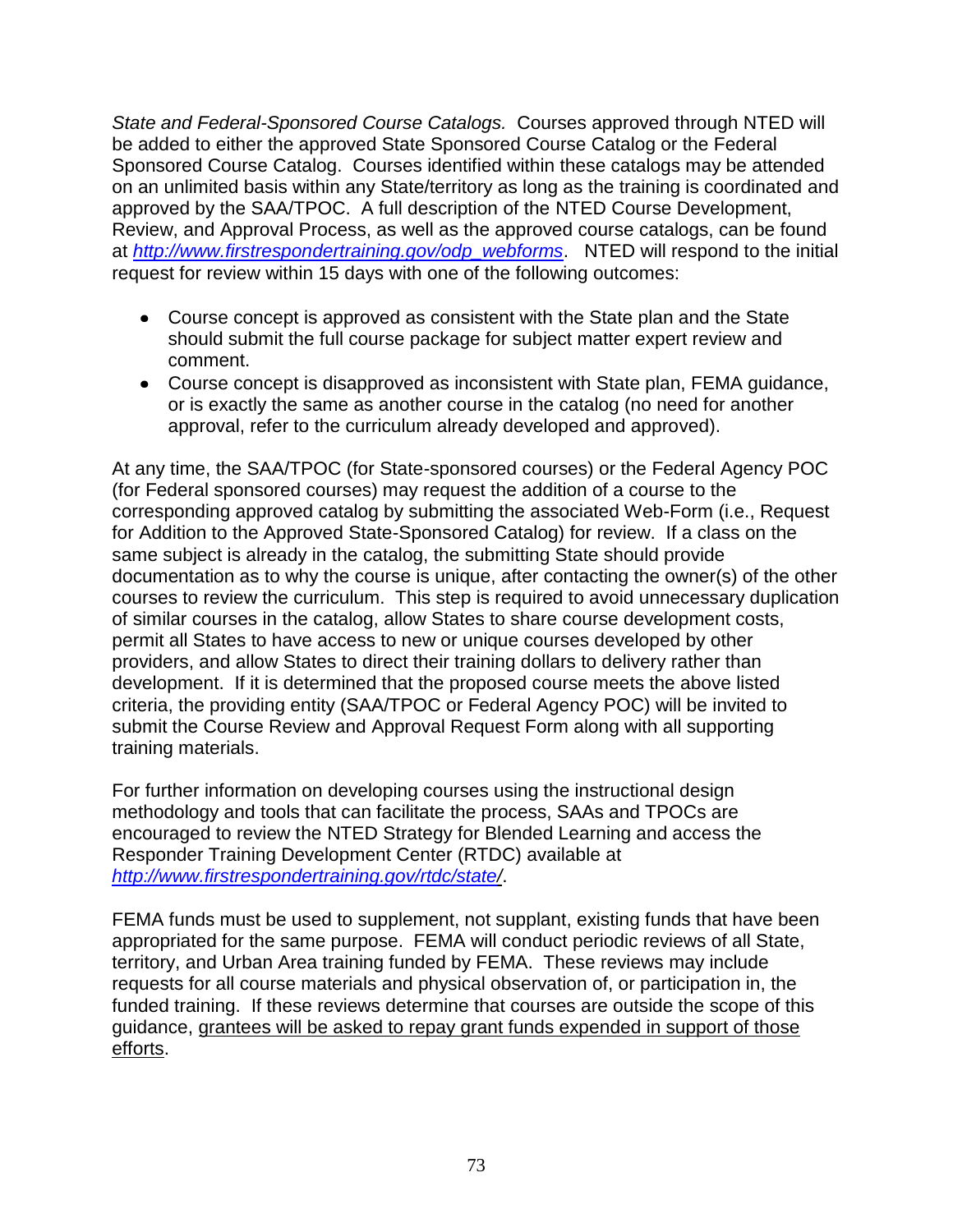States and territories are required to conduct an Improvement Plan Workshop and Training and Exercise Plan Workshop to identify best practices, capability gaps, key priorities, and major events over a multi-year time frame and to align training and exercises in support of those priorities. A Multi-year Training and Exercise Plan will be produced from the Training and Exercise Plan Workshop to include the State's training and exercise priorities, associated training and exercise capabilities, and a multi-year training and exercise schedule. Further guidance concerning the Multi-year Training and Exercise Plan can be found in the Exercises discussion immediately following.

*Joint Training and Exercises with the Public and Private Sectors.* Trainings and exercises designed to enhance private sector and public sector coordination are allowable. Overtime pay for first responders and emergency managers who participate in public-private training and exercises is allowable. In addition, States, territories, Tribes, and local units of government are encouraged to incorporate the private sector in government-sponsored training and exercises.

*CCP Training.* Training funded through the CCP includes but is not limited to: allhazards safety such as emergency preparedness, basic first aid, life saving skills, crime prevention and terrorism awareness, school preparedness, public health issues, mitigation/property damage prevention, safety in the home, light search and rescue skills, principles of NIMS/ICS, community relations, volunteer management, serving and integrating people with disabilities, pet care preparedness, any training necessary to participate in volunteer activities, any training necessary to fulfill surge capacity roles, or other training that promotes individual, family, or community safety and preparedness. There is no cap on the number of deliveries State or local jurisdictions may conduct of non-responder community-based training workshops, seminars, demonstrations, or conferences. Examples include: CPR/AED training, identity theft workshops, terrorism awareness seminars, chain-saw safety demonstrations, and disability-inclusive community preparedness conferences.

Funding for CERT training includes the delivery of the CERT Basic Training Course, supplemental training for CERT members who have completed the basic training, the CERT Train-the-Trainer Course, and the CERT Program Manager Course. Any CERT Basic training conducted by State or local entities must: 1) include the topics covered in the FEMA CERT Basic Training Course; 2) be instructor-led; and 3) classroom-based, using lecture, demonstration, and hands-on practice throughout. Note that the Independent Study course, "Introduction to CERT" (IS 317) must not be substituted for classroom delivery of CERT Basic Training.

Supplemental training for CERT members who have completed the basic training includes modules available on the national CERT website, as well as other supplemental training that meets the following criteria:

- Relates to a reasonably foreseeable activity which CERT members might be tasked to perform in support of emergency services responders; or,
- Increases competency and understanding of the emergency management context in which CERT members may be asked to operate; or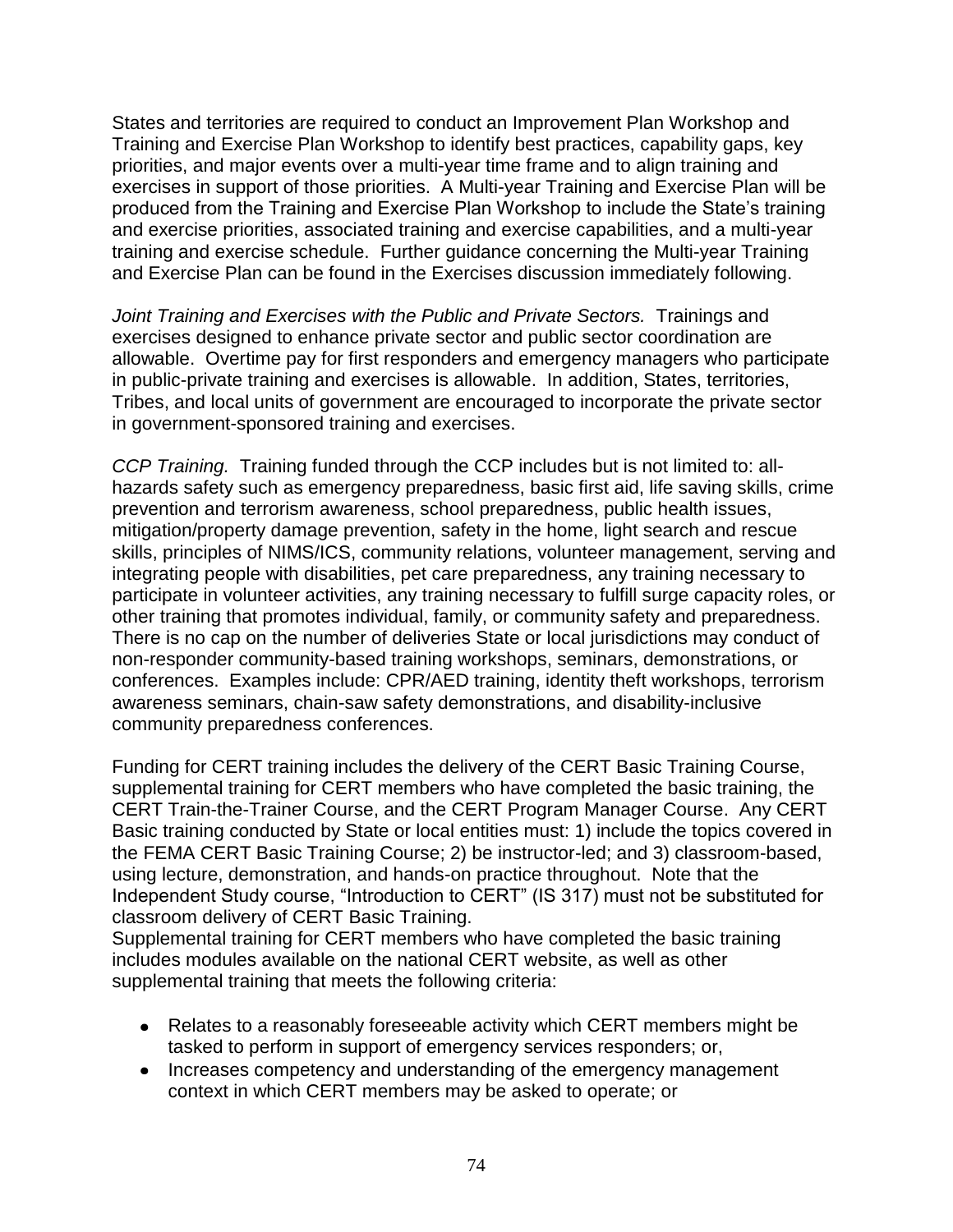Enhances understanding of a particular local hazard CERT members might encounter in their response activities.

There is no cap on the number of deliveries State or local jurisdictions may conduct of the CERT Basic Training, the CERT Train-the-Trainer, Campus CERT Train-the-Trainer, Teen CERT Train-the-Trainer, or CERT Program Manager courses, or supplemental/advanced training for CERT program participants.

Any training supported with these CCP funds should be delivered with specific consideration to include all ages, ethnic and cultural groups, persons with disabilities, and access and functional needs populations at venues throughout the community, to include schools, neighborhoods, places of worship, the private sector, nongovernmental organizations, and government locations. Expenditures to provide necessary non-structural accommodations for persons with disabilities and other access and functional needs is allowable (e.g., sign language interpreters, CART and other modifications of policies and practices to fully include participants with disabilities). Jurisdictions are also encouraged to leverage existing training provided via educational/professional facilities and to incorporate non-traditional methodologies such as the internet, distance learning, or home study whenever such delivery supports training objectives. Pilot courses and innovative approaches to training citizens and instructors are encouraged.

Instruction for trainers and training to support the Citizen Corps Council members in their efforts to manage and coordinate the Citizen Corps mission is also an allowable use of the FY 2011 CCP funding.

## *Allowable Training Costs*

Allowable training-related costs include, but are not limited to, the following:

- *Developing, Delivering, and Evaluating Training*. Includes costs related to administering the training, planning, scheduling, facilities, materials and supplies, reproduction of materials, disability accommodations, and equipment.
- *Overtime and Backfill*. The entire amount of overtime costs, including payments related to backfilling personnel, which are the direct result of attendance at FEMA and/or approved training courses and programs, are allowable. These costs are allowed only to the extent the payment for such services is in accordance with the policies of the State or unit(s) of local government and has the approval of the State or the awarding agency, whichever is applicable. In no case is dual compensation allowable. That is, an employee of a unit of government may not receive compensation from their unit or agency of government AND from an award for a single period of time (e.g., 1:00 p.m. to 5:00 p.m.), even though such work may benefit both activities.
- *Travel*. Costs (e.g., airfare, mileage, per diem, hotel) are allowable as expenses by employees who are on travel status for official business related to approved training.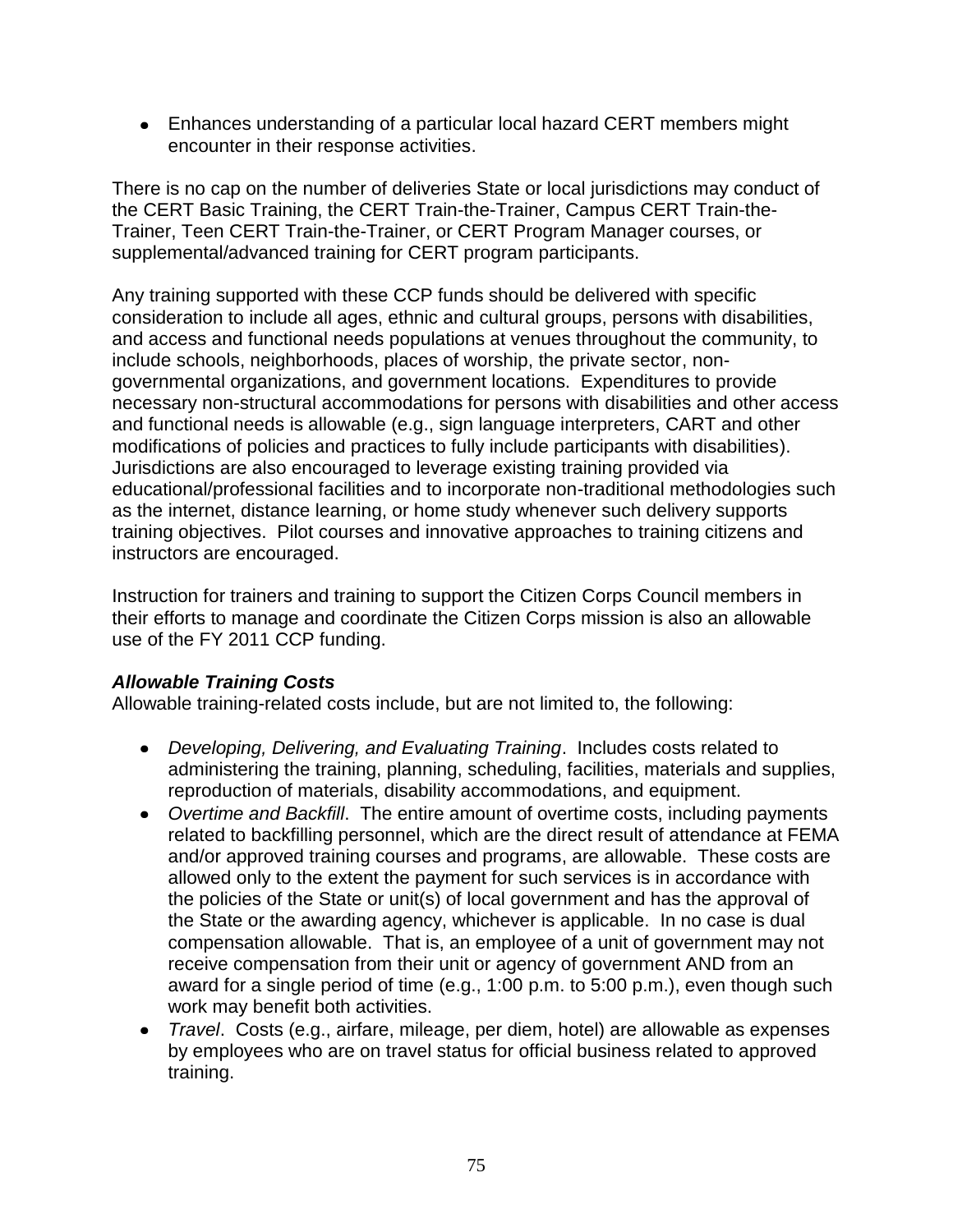- *Hiring of Full or Part-Time Staff or Contractors/Consultants*. Payment of salaries and fringe benefits to full or part-time staff or contractors/consultants must be in accordance with the policies of the State or unit(s) of local government and have the approval of the State or awarding agency, whichever is applicable. Such costs must be included within the funding allowed for program management personnel expenses, which must not exceed 15 percent (15%) of the total allocation as specified in section E.6. In no case is dual compensation allowable (see above).
- *Certification/Recertification of Instructors.* States are encouraged to follow the NTE Instructor Quality Assurance Program to ensure a minimum level of competency and corresponding levels of evaluation of student learning. This is particularly important for those courses that involve training of trainers. This information is contained in IB 193, issued October 20, 2005. Additional information can be obtained at

*[http://www.fema.gov/good\\_guidance/download/10146](http://www.fema.gov/good_guidance/download/10146)*.

#### *Exercise Requirements*

*Training and Exercise Plan Workshop.* States and Urban Areas are required to conduct an annual Training and Exercise Plan Workshop (TEPW). A Multi-year Training and Exercise Plan must be developed from the workshops on an annual basis and submitted to the State's respective Exercise Program point of contact. The State Exercise Program point of contact should submit a copy of the plan to [hseep@dhs.gov.](mailto:hseep@dhs.gov)

The Training and Exercise Plan will include the State's prioritized capability requirements and a Multi-Year Training and Exercise Plan (schedule) that supports the identified capabilities. In addition to submission of the Multi-Year Training and Exercise Plan to [hseep@dhs.gov,](mailto:hseep@dhs.gov) all scheduled training and exercises should be entered in the HSEEP National Exercise Scheduling (NEXS) System, located in the HSEEP Toolkit on the HSEEP website *[https://hseep.dhs.gov](https://hseep.dhs.gov/)*. A TEPW user guides and a template of the Multi-Year Training and Exercise Plan can be found on the HSEEP website *[https://hseep.dhs.gov](https://hseep.dhs.gov/)*.

States must complete a cycle of exercise activity during the period of this grant. States and Urban Areas are encouraged to use exercises as an opportunity to meet the requirements of multiple exercise programs. To this end, grantees are encouraged to invite representatives/planners involved with other federallymandated or private exercise activities. States and Urban Areas are encouraged to share, at a minimum, the multi-year training and exercise schedule with those departments, agencies, and organizations included in the plan.

*Exercise Scenarios.* The scenarios used in HSGP-funded exercises must be based on the State/Urban Area's Homeland Security Strategy and plans. Acceptable scenarios for SHSP, UASI, MMRS, and CCP exercises include: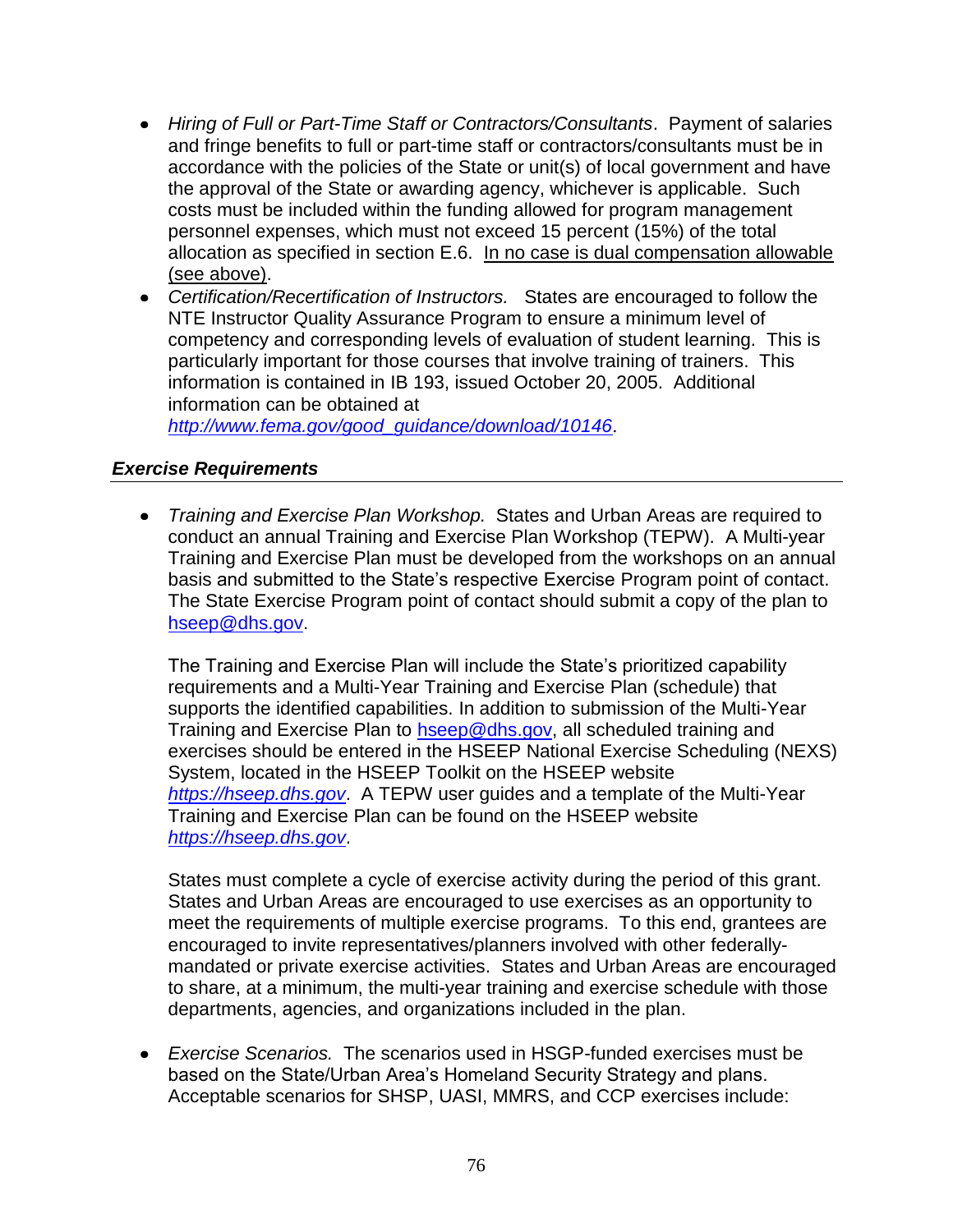chemical, biological, radiological, nuclear, explosive, cyber, agricultural and natural or technological disasters. Exercise scenarios must be catastrophic in scope and size as defined by the *National Response Framework*.

The scenarios used in HSGP-funded exercises must focus on validating existing capabilities, must be large enough in scope and size to exercise multiple activities and warrant involvement from multiple jurisdictions and disciplines and non-governmental organizations, and take into account the needs and requirements for individuals with disabilities. Exercise scenarios should align with objectives and capabilities identified in the Multi-year Training and Exercise Plan.

- *Special Event Planning.* If a State or Urban Area will be hosting a special event (e.g., Super Bowl, G-8 Summit), the special event planning should be considered as a training or exercise activities for the purpose of the Multi-Year Training and Exercise Plan. . The State or Urban Area should plan to use SHSP or UASI funding to finance training and exercise activities in preparation for those events. States and Urban Areas should also consider exercises at major venues (e.g., arenas, convention centers) that focus on evacuations, communications, and command and control. States should also anticipate participating in at least one Regional Exercise annually. States must include all confirmed or planned special events in the Multi-year Training and Exercise Plan.
- Exercise Evaluation and Improvement. Exercises should evaluate performance of the objectives and capabilities required to respond to the exercise scenario. Guidance related to exercise evaluation and improvement planning is defined in the Homeland Security Exercise and Evaluation Program located at *[https://hseep.dhs.gov](https://hseep.dhs.gov/)*.
- *Self-Sustaining Exercise Programs.* States are expected to develop a selfsustaining exercise program. A self-sustaining exercise program is one that is successfully able to implement, maintain, and oversee the Multi-year Training and Exercise Plan, including the development and delivery of HSGP-funded exercises. The program must utilize a multi-disciplinary approach to the development and delivery of exercises, and build upon existing plans, training, and equipment.
- *Role of Non-Governmental Entities in Exercises.*Non-governmental participation in all levels of exercises is strongly encouraged. Leaders from nongovernmental entities should be included in the planning, conduct, and evaluation of an exercise. State, local, Tribal, and territorial jurisdictions are encouraged to develop exercises that test the integration and use of nongovernmental resources provided by non-governmental entities, defined as the private sector and private non-profit, faith-based, community, disability, volunteer, and other non-governmental organizations. Non-governmental participation in exercises should be coordinated with the local Citizen Corps Council(s) and other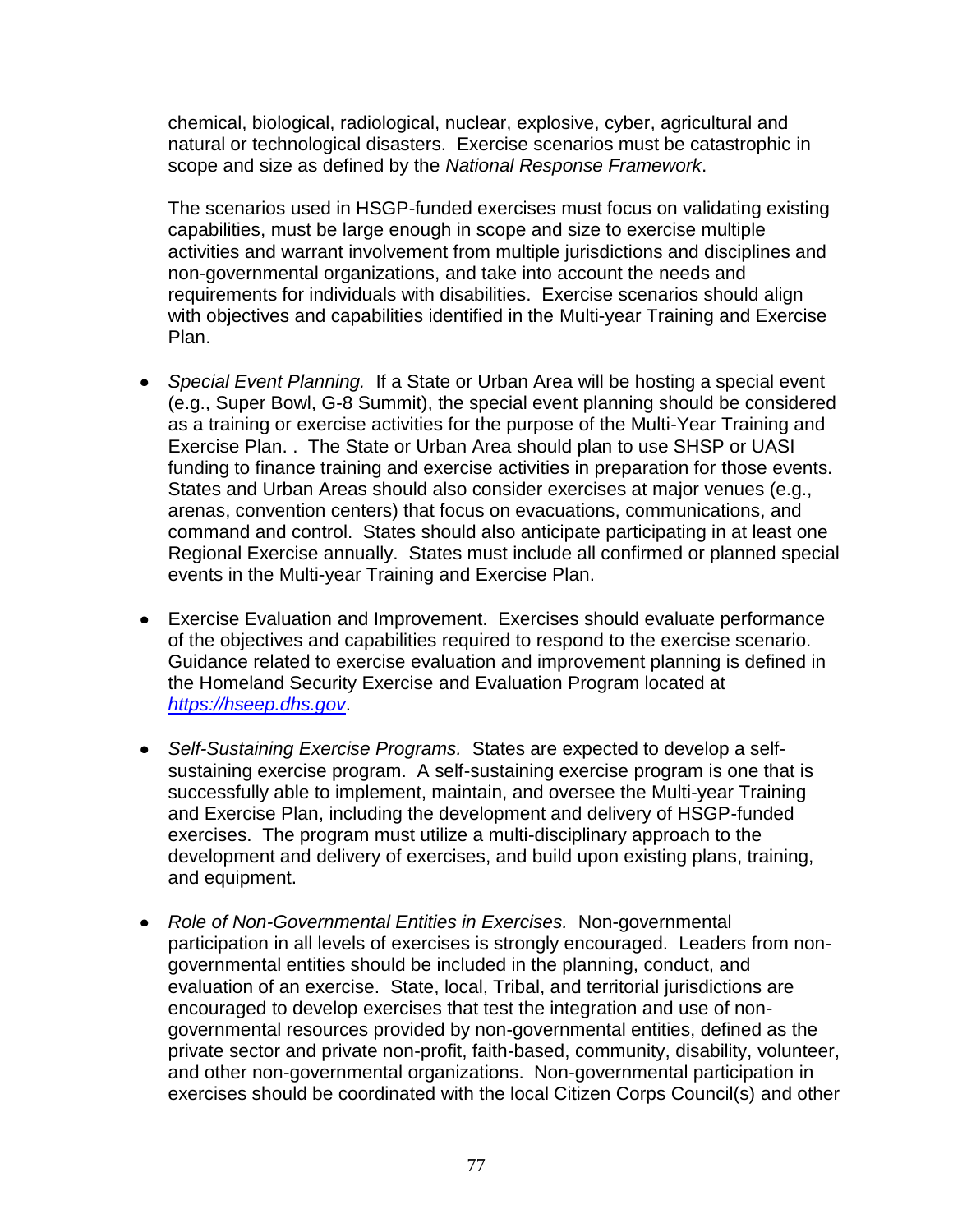partner agencies. The scenarios used in HSGP-funded exercises must focus on validating existing capabilities, must comply with and be large enough in scope and size to exercise multiple activities and warrant involvement from multiple jurisdictions and disciplines and non-governmental organizations, and take into account the needs and requirements for individuals with disabilities.

*MMRS Exercises.* The scenarios used in MMRS exercises should focus on incidents that would be catastrophic to the grant implementer's community and/or have national impact caused by any hazard. Grantees are encouraged to use scenarios with a focus on medical issues related to preparedness and response. Scenarios should test appropriate Target Capabilities that support the MMRS mission.

Citizen participation in exercises is strongly encouraged and should be coordinated with the local Medical Reserve Corps and Citizen Corps Council. Volunteer roles and responsibilities include, but are not limited to, backfilling non-professional tasks for first responders deployed on exercise planning and implementation, providing simulated victims, media, and members of the public, supporting surge capacity functions, and participating in the after-action review.

MMRS jurisdictions, in coordination with regional, Urban Area, and State exercises, and public health officials (e.g., EMS), are expected to schedule, design, conduct, and evaluate mass casualty exercises that are in compliance with both FEMA and CDC Public Health Emergency Preparedness Cooperative Agreement Exercise requirements and guidance.

*CCP Exercises.* Exercises specifically designed for or that include participation from non-governmental entities and the general public are allowable activities and may include testing public warning systems, evacuation/shelter in-place capabilities, family/school/business preparedness, and participating in table-top or full scale emergency responder exercises at the local, State, Tribal, territorial, or national level, to include the National Level Exercises (formally known as Top Officials Exercise [TOPOFF]).

## *Allowable Exercise Costs*

Allowable exercise-related costs include:

- *Funds Used to Design, Develop, Conduct, and Evaluate an Exercise*. Includes costs related to planning, meeting space and other meeting costs, facilitation costs, materials and supplies, travel, and documentation. Grantees are encouraged to use government facilities to conduct meetings and conferences whenever possible.
- *Hiring of Full or Part-Time Staff or Contractors/Consultants*.Full or part-time staff may be hired to support exercise-related activities. Such costs must be included within the funding allowed for program management personnel expenses, which must not exceed 15 percent (15%) of the total allocation. The applicant's formal written procurement policy or the Federal Acquisition Regulations (FAR) –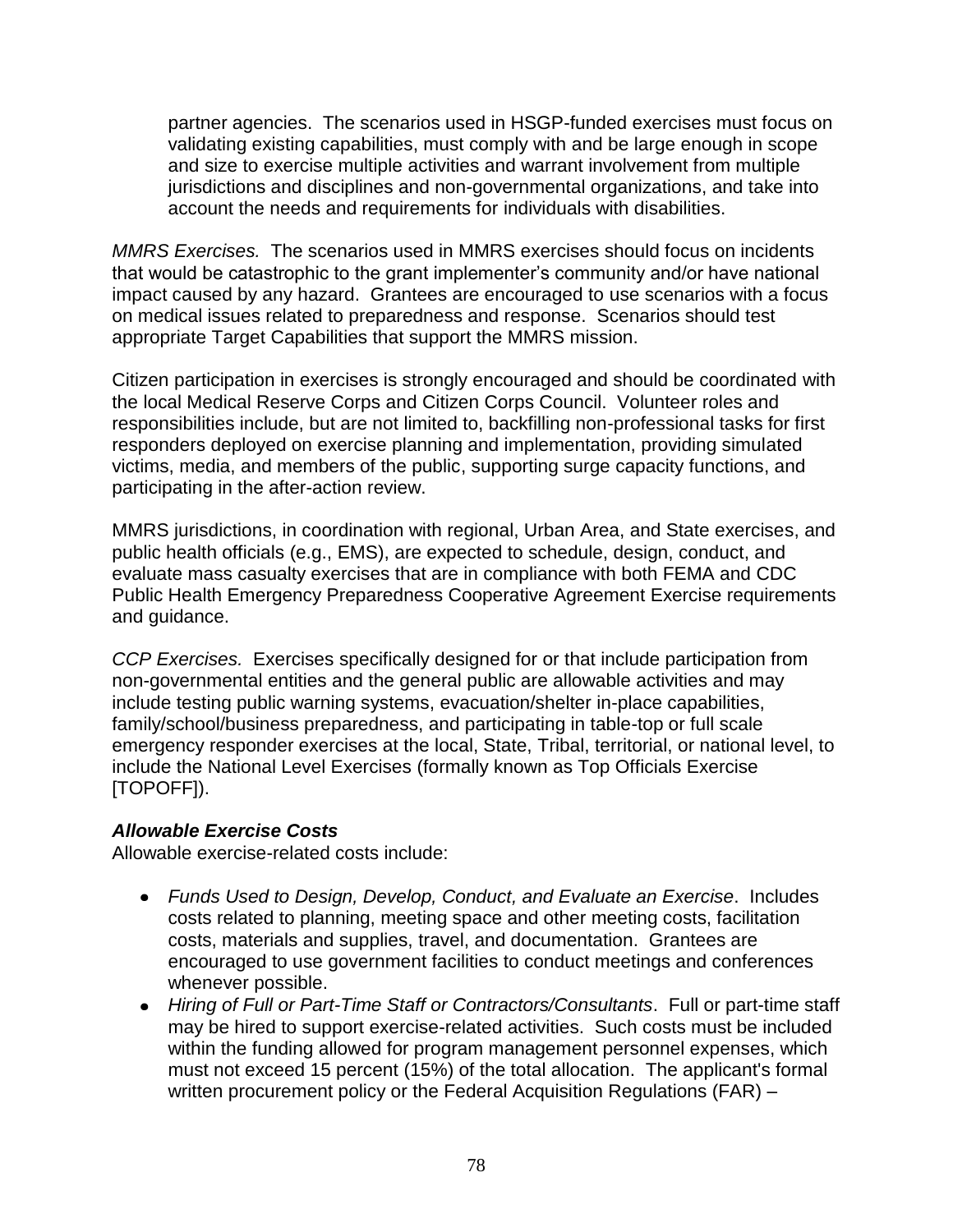whichever is more stringent – must be followed. In no case is dual compensation allowable.

- *Overtime and Backfill*. The entire amount of overtime costs, including payments related to backfilling personnel, which are the direct result of time spent on the design, development, and conduct of exercises are allowable expenses. These costs are allowed only to the extent the payment for such services is in accordance with the policies of the State or unit(s) of local government and has the approval of the State or the awarding agency, whichever is applicable. In no case is dual compensation allowable. That is, an employee of a unit of government may not receive compensation from their unit or agency of government AND from an award for a single period of time (e.g., 1:00 p.m. to 5:00 p.m.), even though such work may benefit both activities.
- *Travel*.Travel costs are allowable as expenses by employees who are on travel status for official business related to the planning and conduct of exercise project(s) or HSEEP programmatic requirements as described in the HSEEP website (e.g., Improvement Plan Workshops, Training and Exercise Plan).
- *Supplies*. Supplies are items that are expended or consumed during the course of the planning and conduct of the exercise project(s) (e.g., copying paper, gloves, tape, non-sterile masks, and disposable protective equipment).
- *Disability Accommodations*. Materials, services, tools and equipment for exercising inclusive of people with disabilities (physical, programmatic and communications access for people with physical, sensory, mental health, intellectual and cognitive disabilities).
- *Other Items.* These costs include the rental of equipment (e.g., portable toilets, tents), food, gasoline, exercise signs, badges, etc., used specifically for exercises.

# *Unauthorized Exercise Costs*

Unauthorized exercise-related costs include:

- Reimbursement for the maintenance and/or wear and tear costs of general use vehicles (e.g., construction vehicles), medical supplies, and emergency response apparatus (e.g., fire trucks, ambulances).
- Equipment that is purchased for permanent installation and/or use, beyond the scope of exercise conduct (e.g., electronic messaging signs).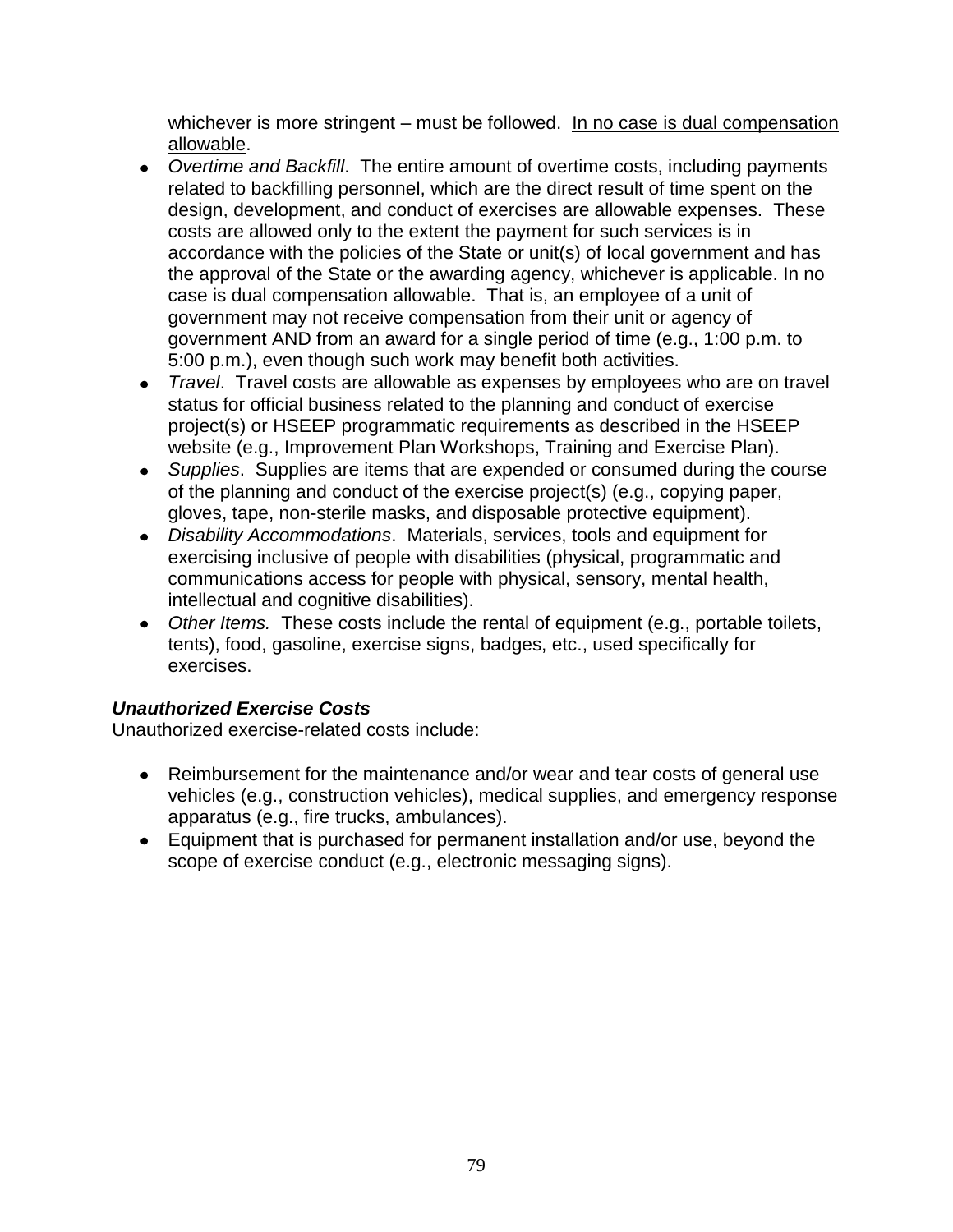#### **Section C. Allowable Planning, Training, and Exercise Examples Specific to Law Enforcement Terrorism Prevention-oriented Activities**

## *Planning Activity Examples*

Establishment/Enhancement of Fusion Centers:

- Hiring an IT specialist to plan, develop, and implement the IT applications necessary for the fusion center
- Support efforts to fully implement the Statewide fusion process, including coordination between State and Urban Area fusion centers, as well as other intelligence analytic entities located in the area of responsibility, such as intelligence units, real time crime information and analysis centers, HIDTAs, etc
- Hiring contractors and consultants to make recommendations on the development of capabilities at State and Major Urban Area fusion centers; such centers should be designed in support of the analytic and other baseline capabilities as outlined in the Global Justice Information Sharing Initiative's (Global) *Baseline Capabilities for State and Major Urban Area Fusion Centers*
- Hiring privacy and security officials to plan, develop, and implement privacy and security policies necessary to support the fusion center

Other Allowable Planning Activity Examples:

- Conducting point vulnerability analyses and assessments
- Soft target security planning (e.g., public gatherings)
- Developing border security operations plans in coordination with CBP
- Developing, implementing, and reviewing Area Maritime Security Plans for ports, waterways, and coastal areas
- Updating and refining threat matrices
- Integrating and coordinating private sector participation with fusion center activities
- Developing and implementing civil rights, civil liberties and privacy policies, procedures, and protocols
- Acquiring systems allowing connectivity to State, local, tribal, territorial, and Federal data networks, such as the National Crime Information Center (NCIC) and Integrated Automated Fingerprint Identification System (IAFIS), as appropriate

## *Training Activity Examples*

Law enforcement terrorism preventio*n* **and protection-oriented funds** may be used for a range of law enforcement terrorism prevention related training activities to enhance the capabilities of State and local personnel, including the following:

**Establishment and/or Enhancement of Fusion Centers.** Grant funds may be used to support intelligence analyst training in the following manners: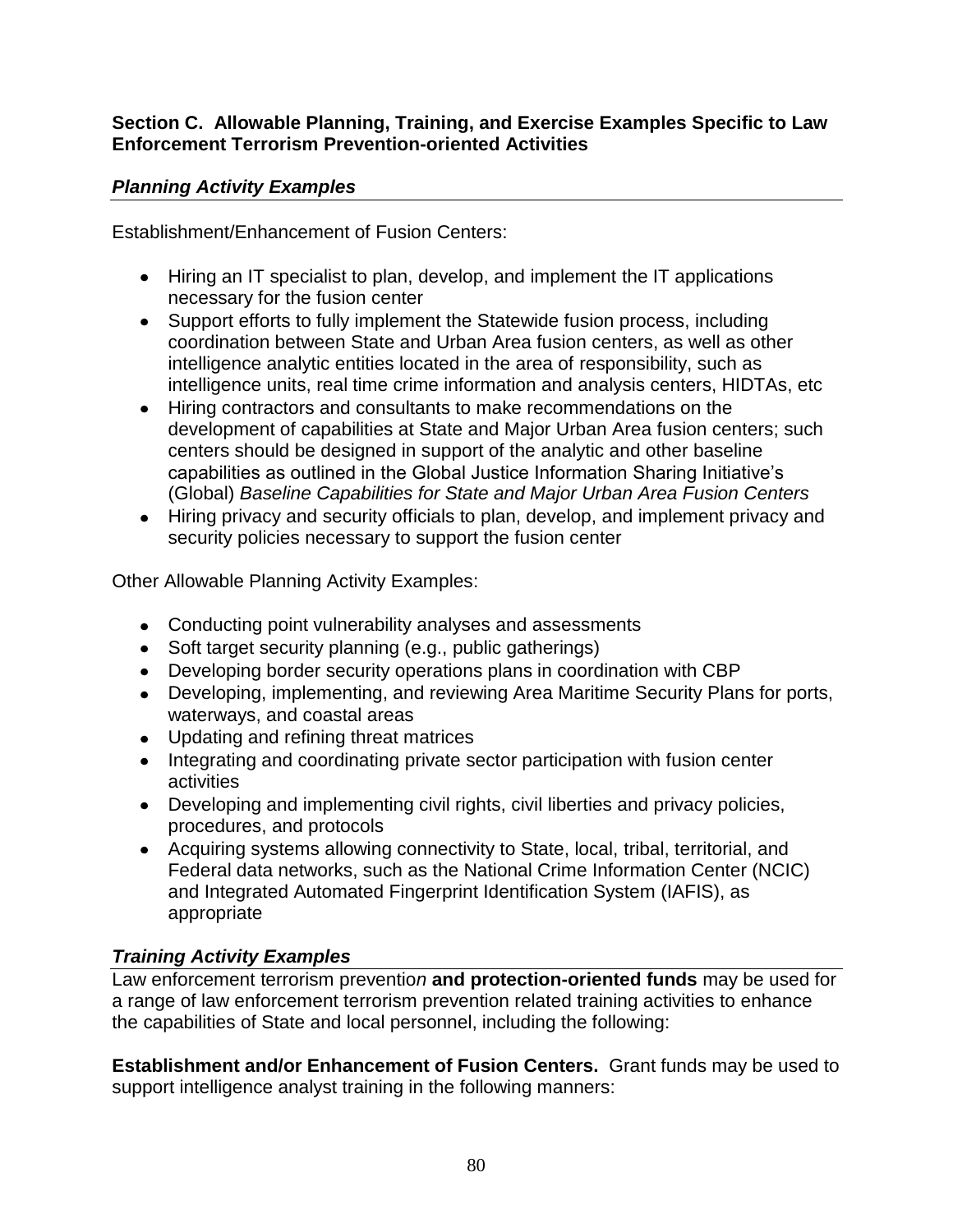- *Participation in DHS approved intelligence analyst training*. States wishing to develop or sponsor intelligence analyst courses for a national audience should submit courses to FEMA for review and approval in accordance with the process outlined in *Parts II and VI* of this guidance document. The list of approved courses will be constantly updated and can be accessed in the FEMA catalog at *[http://www.firstrespondertraining.gov/odp\\_webforms.](http://www.firstrespondertraining.gov/odp_webforms)*
- *Limited participation in non-FEMA approved intelligence analyst training.* States may send students to attend non-approved intelligence analysis courses for up to three offerings in accordance with the training process outlined in *Parts II and VI* of this guidance document.

A certificate of completion of all intelligence analysts training must be on file with the SAA and must be made available to Program Analysts upon request upon the hiring of personnel.

Funds utilized to establish or enhance recognized State and Major Urban Area fusion centers must support the development of a statewide fusion process that corresponds with the Global Justice/Homeland Security Advisory Council (HSAC) Fusion Center Guidelines and the *National Strategy for Information Sharing*, and achievement of a baseline level of capability as defined by Global's *Baseline Capabilities for State and Major Urban Area Fusion Centers*, a supplement to the Fusion Center Guidelines, located at *<http://www.it.ojp.gov/documents/baselinecapabilitiesa.pdf>*.

#### *Additional Allowable Training Activities*

Allowable costs include training courses that focus on:

- Building information sharing capacities (especially among law enforcement, nonlaw enforcement, other government agencies, and the private sector)
- Fusion Liaison Officer (FLO) Programs
- Methods of target hardening
- Facility law enforcement security personnel, to include facilities, vessels, and ports
- CBRNE, agriculture, and cyber threats
- History of terrorism and social environments contributing to threats
- Surveillance and counter-surveillance techniques
- Privacy, civil rights, and civil liberties regulations, policies, procedures, and protocols
- Critical Infrastructure Protection training, to include identifying/assessing critical infrastructure assets, vulnerabilities, and threats
- Cyber/agriculture/food security threats recognition and protective measures training
- Cultural awareness training for community engagement activities and undercover operations related to terrorist organizations
- Languages such as Arabic, Urdu, or Farsi which are spoken by known terrorists and terrorist organizations
- Joint training with other homeland security entities (e.g., U.S. Secret Service,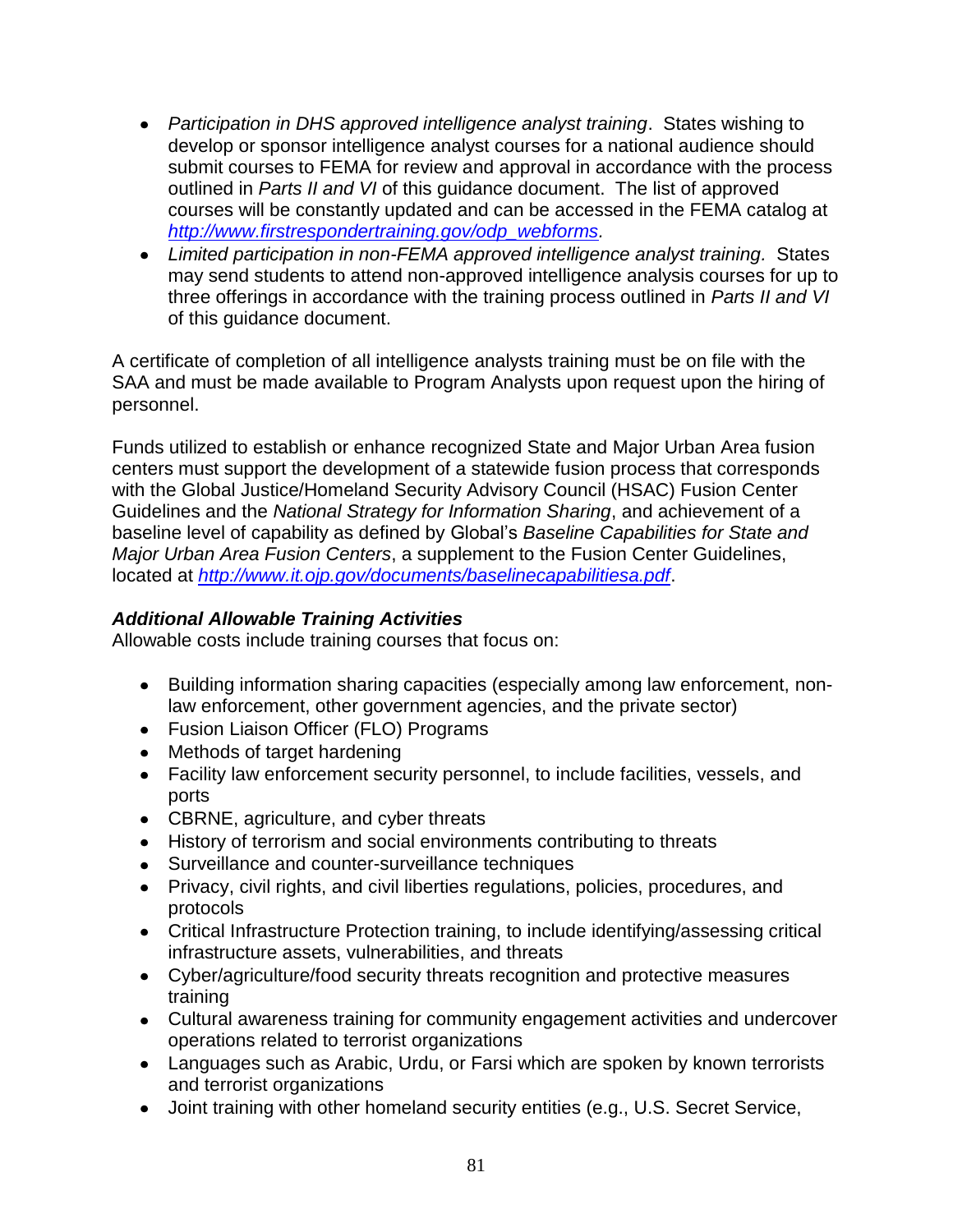CBP)

Geospatial database use, design, development, and management training

## *Exercise Activity Examples*

Law enforcement terrorism prevention protection-oriented funds may be used to design, develop, conduct, and evaluate terrorism prevention-related exercises, including the following:

- Exercises to evaluate the effectiveness of information sharing plans, policies, procedures, and protocols
- Exercises to evaluate facility and/or vessel security protection
- Exercises to evaluate area maritime security protection
- Exercises to evaluate threat recognition capabilities
- Exercises to evaluate cyber security capabilities
- Exercises to evaluate agricultural/food security capabilities
- Exercises to evaluate prevention readiness and techniques
- "Red Team" (force on force) exercises
- Interoperable communications exercises
- Critical infrastructure vulnerability, protection, and/or attack exercises

Where practical, these exercises should involve the public sector, non-governmental partners, trained citizen volunteers, and the general public. State and local governments should work with their Citizen Corps Councils to include volunteers from programs such as Volunteers in Police Service, Neighborhood Watch, and the general public, including people with disabilities.

States and Urban Areas are eligible for technical assistance for the design, development, conduct, and evaluation of terrorism prevention-focused exercises. This assistance, largely administered by the FEMA National Exercise Division/ Terrorism Prevention Exercise Program TPEP), must be applied for and utilized in coordination with the SAA. More information on the TPEP and additional exercise support can be found at *[https://hseep.dhs.gov](https://hseep.dhs.gov/)*.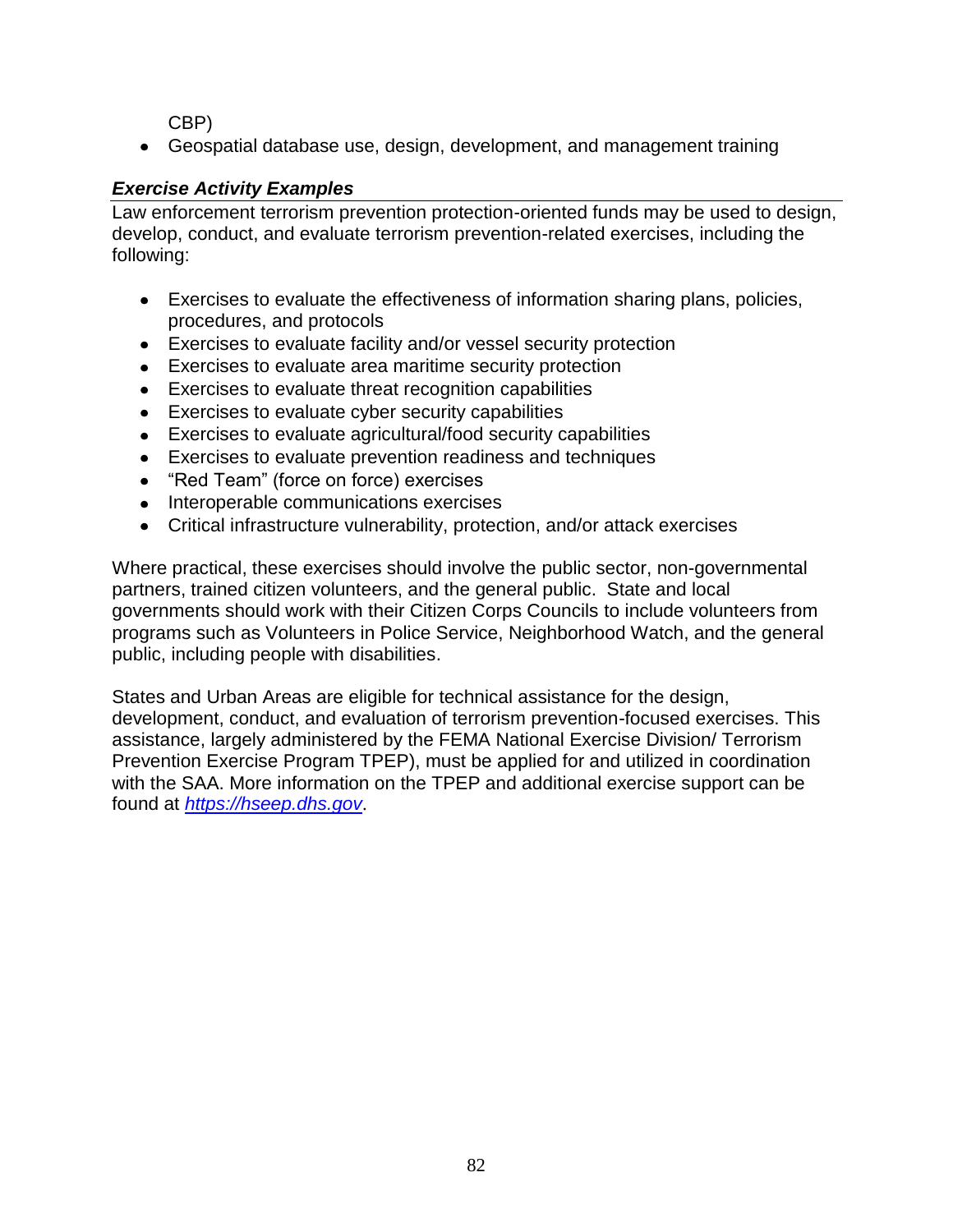#### **Section D. HSGP Investment Justification Template**

#### *IJ Application Instructions*

States, territories, and Urban Areas are required to use the web-based IJ submission module provided by FEMA in the Grants Reporting Tool (GRT) for their FY 2011 HSGP submission. **Please allow enough time before (or no later than 11:59 p.m. EDT) June 20, 2011 to complete the IJ in the GRT and submit the required application materials using** *[http://www.grants.gov](http://www.grants.gov/)***[.](http://www.grants.gov/)** Urban Areas should work in accordance with their respective State's timelines and processes identified by the SAA to ensure the Urban Area IJ is submitted by the SAA in compliance with the application deadline.

For instructions on how to log into the GRT and complete the IJ, please reference the *GRT Investment Justification Submission Technical User's Guide* located at *<https://www.reporting.odp.dhs.gov/>.* After the IJ application has been marked 'complete' in the GRT, SAAs on behalf of applicants must upload the IJs as attachments with the application using the ND Grants system located at *[https://portal.fema.gov](https://portal.fema.gov/)*. Please note that applicants should ensure that the IJ accounts for all funds requested by the applicant and the total funding requested does not exceed the funding allocations included in *Part II*.

#### *Investment Justification Planning Worksheet*

Applicants may use the Word-based *Investment Justification Planning Worksheet,*  which is an optional, off-line tool, to help in drafting each Investment to be included as part of the final HSGP IJ. All responses completed in this worksheet must be transferred to the applicant's official IJ located in the GRT. The Worksheet is available at *[www.fema.gov/grants](http://www.fema.gov/grants)* along with the FY 2011 HSGP Guidance materials.

#### *Multi-Applicant Investments*

States, territories, and Urban Areas may propose Multi-Applicant Investments, which represent a shared interest between two or more States and territories, or a shared interest between two or more Urban Areas, as one (or more) of their 15 Investment submissions. Urban Areas cannot submit a Multi-Applicant Investment in partnership with the State in which they are located. Each participating State or Urban Area must outline the specific components of the Multi-Applicant Investment for which it would be responsible and include that Investment in its own submission. For FY 2011, the Multi-Applicant Investments will continue to be evaluated like other Investments as part of the review process, but will not incorporate a bonus point structure.

Like last year, the FY 2011 HSGP Multi-Applicant submission process will require Multi-Applicant partners to identify a submitting partner who will only be required to initiate the Multi-Applicant Investment within the GRT by providing the Investment name(s) and the names of all partners. Once initiated, all partners will independently complete all sections of their Multi-Applicant Investment. Submitting partners should initiate the Multi-Applicant process early enough to allow all partners to complete their own Investments on time.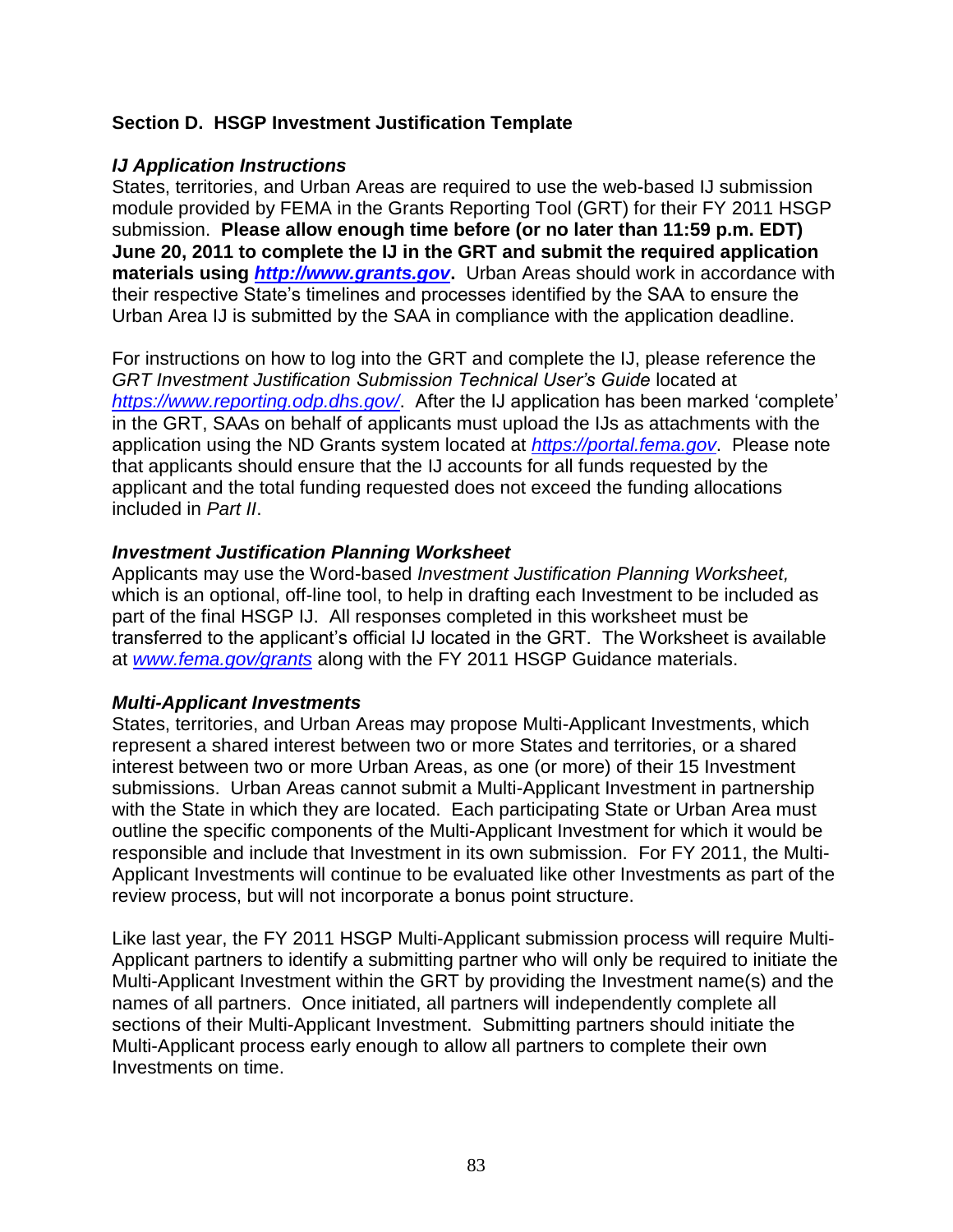# **FY 2011 HSGP Investment Justification Outline**

|                                                                                                                                                                                                         | <b>Question</b>                                                                                                                                                                                             | <b>Response</b>                                             | <b>Review Criteria</b>                                                                                                                                                                                                                                        |  |  |  |
|---------------------------------------------------------------------------------------------------------------------------------------------------------------------------------------------------------|-------------------------------------------------------------------------------------------------------------------------------------------------------------------------------------------------------------|-------------------------------------------------------------|---------------------------------------------------------------------------------------------------------------------------------------------------------------------------------------------------------------------------------------------------------------|--|--|--|
| <b>Overall Investment Justification Portfolio</b>                                                                                                                                                       |                                                                                                                                                                                                             |                                                             |                                                                                                                                                                                                                                                               |  |  |  |
| Describe how the spectrum of terrorism and natural hazard risks that the<br>State/territory/Urban Area faces influenced the development of this Investment<br>Justification to include all Investments. |                                                                                                                                                                                                             | Narrative<br>(1500 character max)                           | The response will be reviewed to provide<br>context for the Investment Justification.                                                                                                                                                                         |  |  |  |
|                                                                                                                                                                                                         | Identify the amount and percentage of funding that will be dedicated to<br>Management & Administration expenditures.                                                                                        | Amount/Percentage                                           |                                                                                                                                                                                                                                                               |  |  |  |
|                                                                                                                                                                                                         | I. Overview                                                                                                                                                                                                 |                                                             |                                                                                                                                                                                                                                                               |  |  |  |
| I.A                                                                                                                                                                                                     | Identify the Investment as:                                                                                                                                                                                 | New, Ongoing<br>Fiscal Year and                             |                                                                                                                                                                                                                                                               |  |  |  |
|                                                                                                                                                                                                         | If the Investment is Ongoing, identify the Investment(s) from prior year(s):                                                                                                                                | <b>Investment Name</b>                                      |                                                                                                                                                                                                                                                               |  |  |  |
| I.B                                                                                                                                                                                                     | Provide the Investment name:                                                                                                                                                                                | <b>Short Title</b><br>(100 character max)                   | The response will be reviewed to provide                                                                                                                                                                                                                      |  |  |  |
| I.C                                                                                                                                                                                                     | Provide the applicant name                                                                                                                                                                                  | State/territory<br>Urban Area                               | context for the Investment.                                                                                                                                                                                                                                   |  |  |  |
| I.D                                                                                                                                                                                                     | Select the Primary and Secondary Funding Program for this Investment:                                                                                                                                       | SHSP, UASI,<br>MMRS, CCP                                    |                                                                                                                                                                                                                                                               |  |  |  |
| I.E                                                                                                                                                                                                     | Identify if this Investment focuses on building new capabilities or the<br>sustainment of existing capabilities.                                                                                            | <b>New, Existing</b>                                        |                                                                                                                                                                                                                                                               |  |  |  |
| I.F                                                                                                                                                                                                     | Provide a description of this Investment, including the planning, organization,<br>equipment, training, and/or exercises that will be involved.                                                             | Narrative<br>(2500 character max)                           | The response provides a detailed<br>description and clear understanding of<br>various activities that will be supported by<br>this Investment.                                                                                                                |  |  |  |
|                                                                                                                                                                                                         | II. Baseline                                                                                                                                                                                                |                                                             |                                                                                                                                                                                                                                                               |  |  |  |
| II.A                                                                                                                                                                                                    | Identify the goals and objectives in your State and/or Urban Area Homeland<br>Security Strategy supported by this Investment.                                                                               | Narrative<br>(1500 character max)                           | The response will be reviewed to provide<br>context for the Investment.                                                                                                                                                                                       |  |  |  |
|                                                                                                                                                                                                         | II.B Describe existing capability levels that address the identified<br>goals/objectives and what will be in place to support the Investment prior to                                                       | Narrative<br>(1500 character max)                           | The response provides a clear<br>understanding of existing capability levels                                                                                                                                                                                  |  |  |  |
| II.C                                                                                                                                                                                                    | the use of FY 2011 funds.<br>Explain the capability gap(s) that this Investment is intended to address.                                                                                                     | Narrative                                                   | and what capability gap(s) the Investment<br>will address.                                                                                                                                                                                                    |  |  |  |
|                                                                                                                                                                                                         |                                                                                                                                                                                                             | (1500 character max)                                        |                                                                                                                                                                                                                                                               |  |  |  |
|                                                                                                                                                                                                         | III. Project Management and Milestones                                                                                                                                                                      |                                                             |                                                                                                                                                                                                                                                               |  |  |  |
|                                                                                                                                                                                                         | III.A Provide the proposed Primary and Secondary FY 2011 HSGP funding<br>amount for this Investment. For SHSP and/or UASI Only: Identify if this is a<br>fusion center Investment.                          | Amount                                                      |                                                                                                                                                                                                                                                               |  |  |  |
|                                                                                                                                                                                                         | III.B If applicable, provide the proposed funding amount that is expected to be<br>obligated towards Law Enforcement Terrorism Prevention Activities<br>(LETPA)                                             | Amount                                                      | The response provides a clear<br>demonstration and a comprehensive<br>understanding of how the Investment                                                                                                                                                     |  |  |  |
|                                                                                                                                                                                                         | III.C Identify the Target Capabilities that are supported by this Investment. For<br>each of the selected Target Capabilities, provide the proposed funding<br>amount to be obligated from this Investment. | Select all that apply<br>and Amount                         | supports identified Target Capabilities,<br>primary POETE Solution Area, and LETPA.                                                                                                                                                                           |  |  |  |
|                                                                                                                                                                                                         | III.D Provide the proposed funding amount to be obligated from this Investment<br>towards the primary Planning, Organization, Equipment, Training, and<br>Exercises (POETE) Solution Area.                  | Planning, Organization,<br>Equipment, Training,<br>Exercise |                                                                                                                                                                                                                                                               |  |  |  |
|                                                                                                                                                                                                         | III.E Identify up to ten projects/activities, with start and end dates, which will be<br>implemented over the 36 month period of performance. Provide the<br>following information:                         |                                                             |                                                                                                                                                                                                                                                               |  |  |  |
|                                                                                                                                                                                                         | <b>Project Name</b>                                                                                                                                                                                         | Short title<br>(100 character max)                          |                                                                                                                                                                                                                                                               |  |  |  |
|                                                                                                                                                                                                         | - Funding Amount                                                                                                                                                                                            | Amount                                                      | The response provides a clear description<br>of projects/activities that will demonstrate                                                                                                                                                                     |  |  |  |
|                                                                                                                                                                                                         | - Project Management Step                                                                                                                                                                                   | Initiate, Plan, Execute,<br>Control, Close Out              | progress towards achieving the Investment.                                                                                                                                                                                                                    |  |  |  |
|                                                                                                                                                                                                         | - Start Month/Year                                                                                                                                                                                          | Month/Year                                                  |                                                                                                                                                                                                                                                               |  |  |  |
|                                                                                                                                                                                                         | - End Month/Year                                                                                                                                                                                            | Month/Year                                                  |                                                                                                                                                                                                                                                               |  |  |  |
| III.F                                                                                                                                                                                                   | Does this Investment require new construction or renovation, retrofitting, or<br>modification of existing structures?                                                                                       | No, Yes                                                     | The response will be reviewed to provide<br>context for the Investment.                                                                                                                                                                                       |  |  |  |
|                                                                                                                                                                                                         | IV. Accomplishments and Impact                                                                                                                                                                              |                                                             |                                                                                                                                                                                                                                                               |  |  |  |
|                                                                                                                                                                                                         | Describe the outcomes that will be achieved as a result of this Investment.<br>IV.A The outcomes should demonstrate improvement towards building<br>capabilities described in Section II, Baseline.         | Narrative<br>(1500 character max)                           | The response provides a clear description<br>of how the outcomes will be achieved during<br>the FY 2011 HSGP period of performance.<br>The response also describes how<br>accomplishments will bridge capability<br>gap(s) outlined in Section III, Baseline. |  |  |  |
|                                                                                                                                                                                                         | IV.B Identify the National Priorities that are supported by this Investment:                                                                                                                                | Select all that apply                                       | The response will be reviewed to provide<br>context for the Investment.                                                                                                                                                                                       |  |  |  |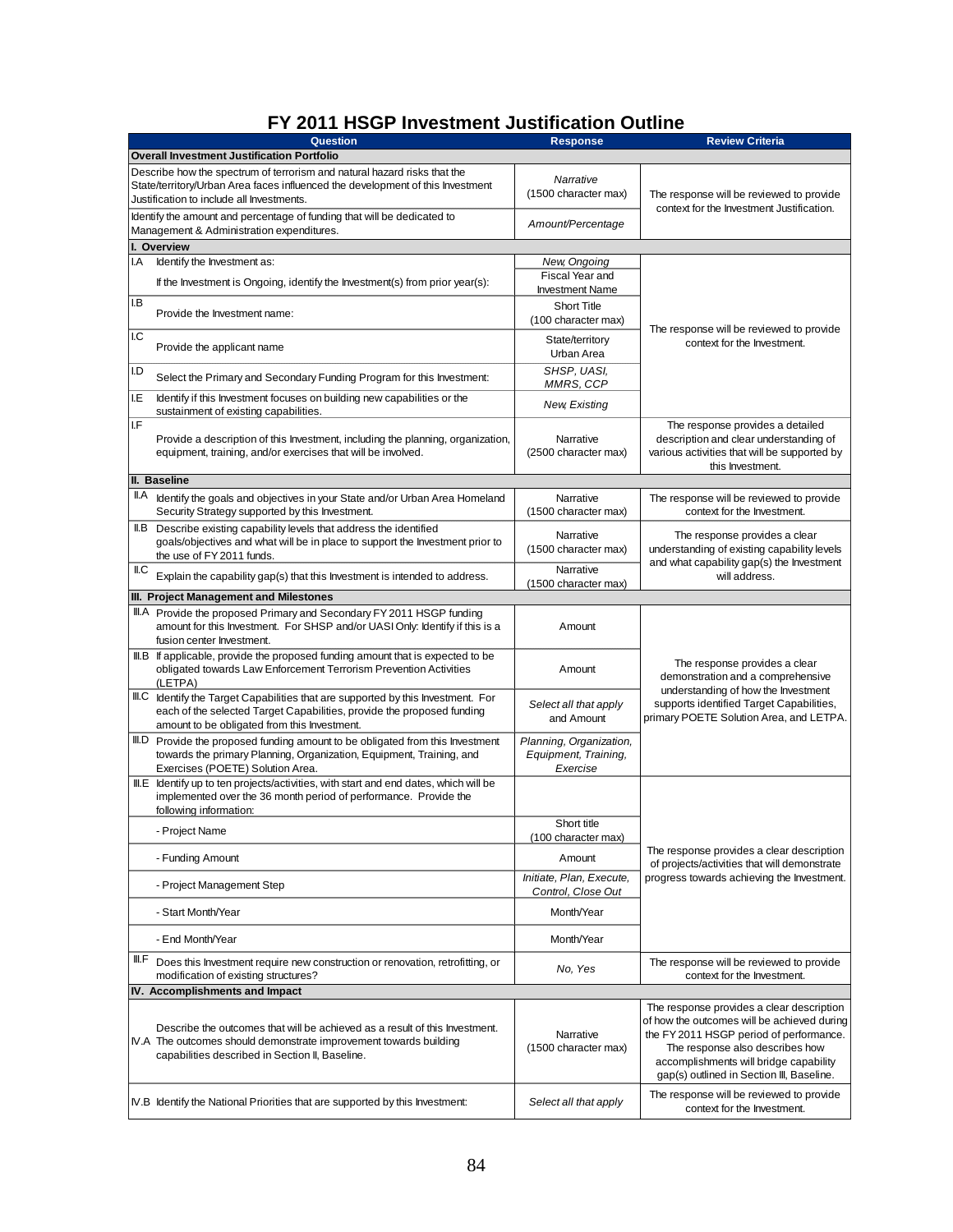## **Section E. OPSG Operations Order Template**

### **Operations Order Instructions**

As part of the FY 2011 OPSG application process, each eligible local unit of government at the county level or federally-recognized Tribal government must develop their Operations Order in coordination with State and Federal law enforcement agencies, to include, but not limited to CBP/BP. Operations Orders that are developed at the county level should be inclusive of city, county, Tribal, and other local law enforcement agencies that are eligible to participate in OPSG operational activities, and the Operations Order should address this in the Executive Summary. The details should include the names of the agencies, the points of contact, and the individual funding requests. The OPSG Operations Order Template can be found at *[http://www.grants.gov](http://www.grants.gov/)*.

#### **Requirements Overview**

The Operations Orders must:

- (1) Be created and submitted in Microsoft Word (\*.doc)
- (2) Not exceed 6 pages in length with the emphasis on the Executive Summary, Mission, and Budget
- (3) Use the following file naming convention when submitting required documents as part of the FY 2011 OPSG application: "FY 2011 OPSG < State Abbreviation > -<Local Unit of Government Name>‖

Due to the competitive nature of this program, separate attachments will neither be accepted nor reviewed.

## **Budget Requirements Overview**

In an effort to streamline the application process, each applicant is required to submit an annual budget addressing OPSG related costs and expenses as part of the Operations Order. This budget should be detailed and should serve to:

- (1) Explain how the costs were estimated
- (2) Justify the need for the costs incurred

For clarification purposes, the Operations Order may include tables describing cost and expense elements (e.g., equipment, fuel, vehicle maintenance costs).

## **Executive Summary Overview**

Details to include in the Operations Order Executive Summary:

- (1) Identify the organization name, point of contact, committees, and other structures accountable for implementing OPSG in your jurisdiction. Typically, this will be a program lead or manager overseeing operations and individuals assigned to that agency
- (2) Briefly describe how Federal, State, local, and Tribal law enforcement agencies will work together to establish and enhance coordination and collaboration on border security issues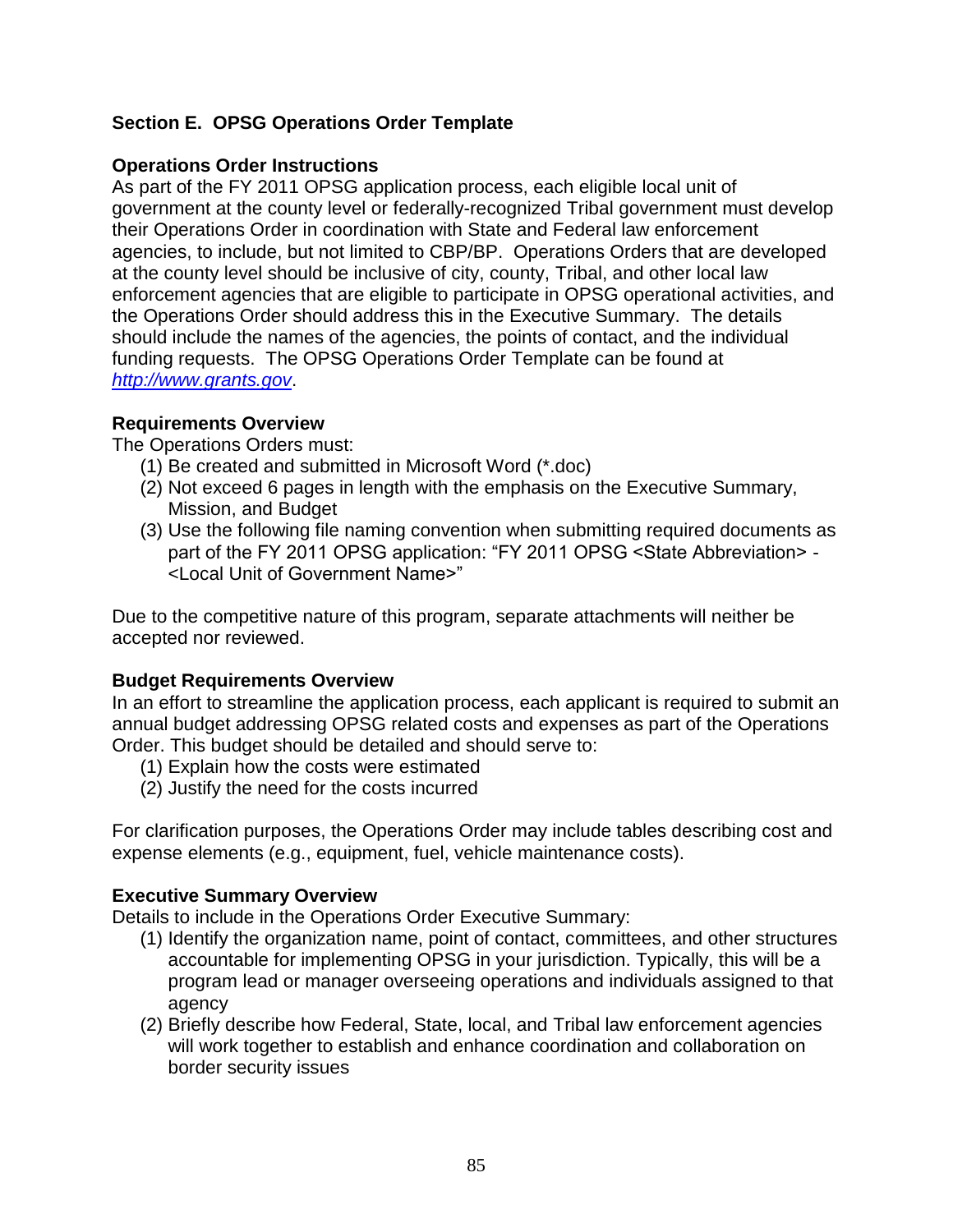#### **FY 2011 OPERATION STONEGARDEN (OPSG) OPERATIONS ORDER AND BUDGET TEMPLATE**

#### **U.S. DEPARTMENT OF HOMELAND SECURITY BUREAU OF CUSTOMS AND BORDER PROTECTION**

| Op Order Name:                                                                  | Operation                            |     |  |  |  |
|---------------------------------------------------------------------------------|--------------------------------------|-----|--|--|--|
| Op Order Number:                                                                | <completed by="" cbp=""></completed> |     |  |  |  |
| <b>Op Dates:</b>                                                                | From:                                | To: |  |  |  |
| <b>Report Date:</b>                                                             |                                      |     |  |  |  |
| <b>Executive Summary</b><br><b>I. SITUATION</b><br><b>A. General Situation:</b> |                                      |     |  |  |  |
| <b>B. Terrain/Weather:</b>                                                      |                                      |     |  |  |  |
|                                                                                 | <b>C. Criminal Element:</b>          |     |  |  |  |
|                                                                                 | <b>D. Friendly Forces:</b>           |     |  |  |  |
| <b>II. MISSION</b>                                                              |                                      |     |  |  |  |
| <b>III. EXECUTION</b><br>A. Management/Supervisor Intent:                       |                                      |     |  |  |  |
| <b>B. General Concept:</b>                                                      |                                      |     |  |  |  |
| <b>C. Specific Responsibilities:</b><br>1.                                      |                                      |     |  |  |  |
| 2.                                                                              |                                      |     |  |  |  |
| 3.                                                                              |                                      |     |  |  |  |
| <b>D. Coordinating Instructions:</b>                                            |                                      |     |  |  |  |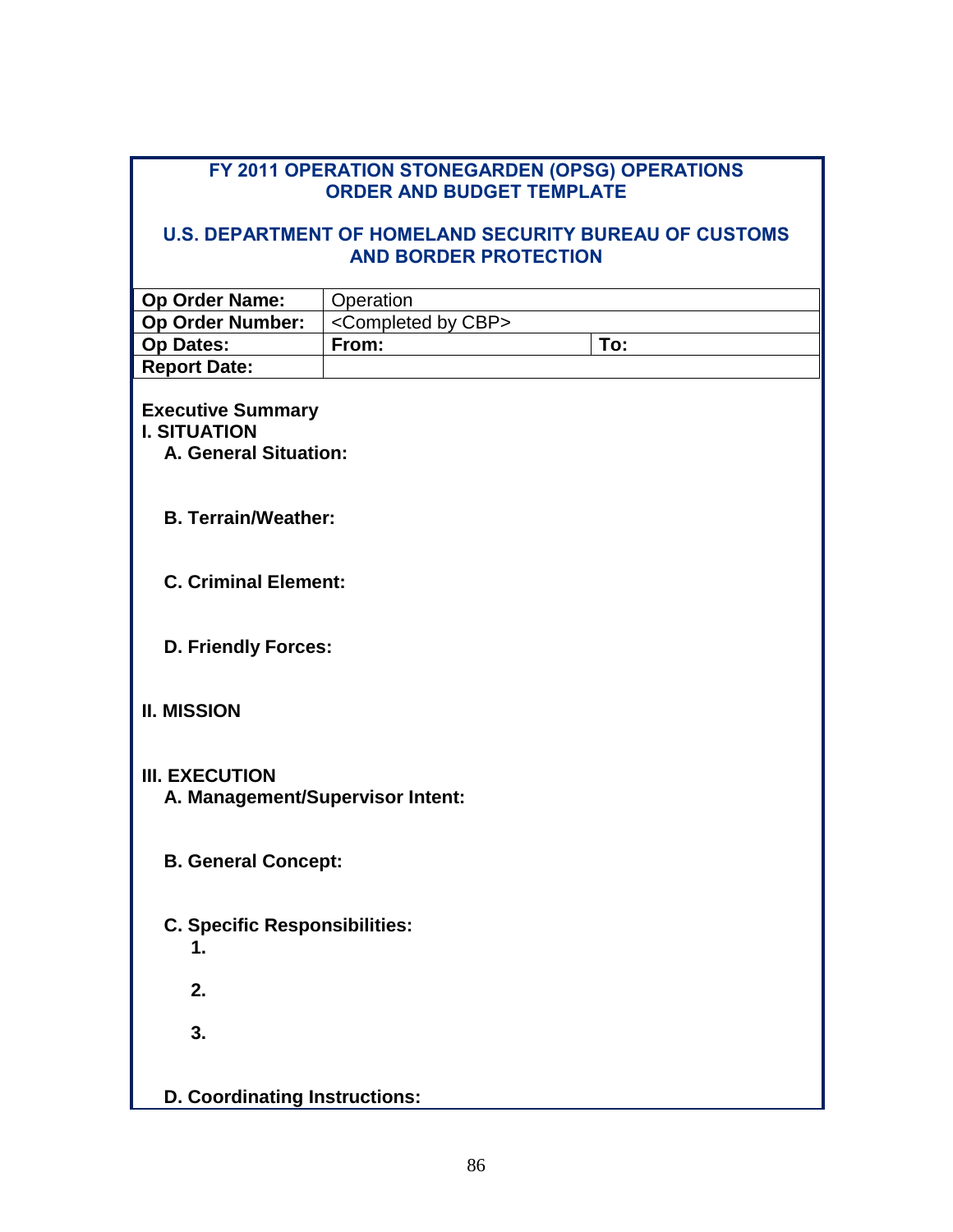## **IV. BUDGET**

Within the Operations Order, include budgets and operative spending plans in one-year increments (Year 1, Year 2, and Year 3). The annual operations should be practical and able to be completed within the 36-month period of performance. Grantees may not begin operations, obligate, or expend any funds until the final Operations Order and embedded budget has been approved by FEMA GPD and CBP/BP Headquarters and any existing special conditions and/or restrictions are removed.

The sample table provided below may be used as a guide to the applicant in the preparation of the budget and Operations Order to be submitted. Using the table below, compute the total estimated cost under the Narrative Justification column and indicates the amount of Federal funds requested under the Federal Request column that will support the project.

| <b>Administration/Logistics/Budget</b><br><b>Request</b>                                                                                                           |                        | <b>Narrative Justification</b><br>(Computation of Items)                                                        | <b>Federal Request</b> |  |
|--------------------------------------------------------------------------------------------------------------------------------------------------------------------|------------------------|-----------------------------------------------------------------------------------------------------------------|------------------------|--|
| Law Enforcement Operational<br>Overtime                                                                                                                            |                        | \$50 per hour OT rate x 11 personnel<br>x 10 hours x 3 day detail x 4 quarters<br>per year x 2 years            | \$132,000.00           |  |
| Fringe Benefits for Law<br>Enforcement                                                                                                                             |                        | \$27.55/hr x 1.5 OT = (\$41.33/hr) x<br>$(.062) = (\$2.56/hr$ FICA) x 5840<br>hrs/yr x 2 yrs                    | \$29,925.92            |  |
| Travel, Lodging, and Per Diem for<br>deployed LE and/or Federally<br>sponsored (DHS/FEMA) border<br>security task forces, conferences<br>and/or mandatory training |                        | Federal or below: approx miles of<br>3,500, 15 days single Occupancy @<br>\$150 for 5 people                    | \$1,750.00             |  |
| <b>General Equipment</b>                                                                                                                                           |                        | Lines, personal flotation devices,<br>GPS software updates, marine<br>batteries, thermal imaging system         |                        |  |
| <b>Special Equipment</b><br>(Requiring separate waiver i.e.,<br>Planes, boats, vehicles, SUVs,<br>etc.                                                             |                        | Sea Hawk Boat, Explorer 4x4 Police<br>with Package                                                              | \$75,000.00            |  |
| Part-Time to Full-Time Law<br><b>Enforcement Personnel</b>                                                                                                         |                        |                                                                                                                 |                        |  |
| <b>Activated Reserve Law</b><br><b>Enforcement Personnel</b>                                                                                                       |                        |                                                                                                                 |                        |  |
| Vehicles:                                                                                                                                                          | Vehicle<br>Maintenance | 46,800 miles per year x .18 cents per<br>mile = $$8,424.00 \times 2 \text{ yrs}$<br>Tires, engine repair, other | \$16,848.00            |  |
|                                                                                                                                                                    | <b>Fuel Cost</b>       | $3,342 \times $4.50$ per gallon = \$15,043/yr<br>x 2 yrs                                                        | \$30,086.00            |  |
| <b>Total</b>                                                                                                                                                       |                        |                                                                                                                 | \$285,609.92           |  |

## **A.1 Example - Cost Estimates/Funding Requests (Year 1):**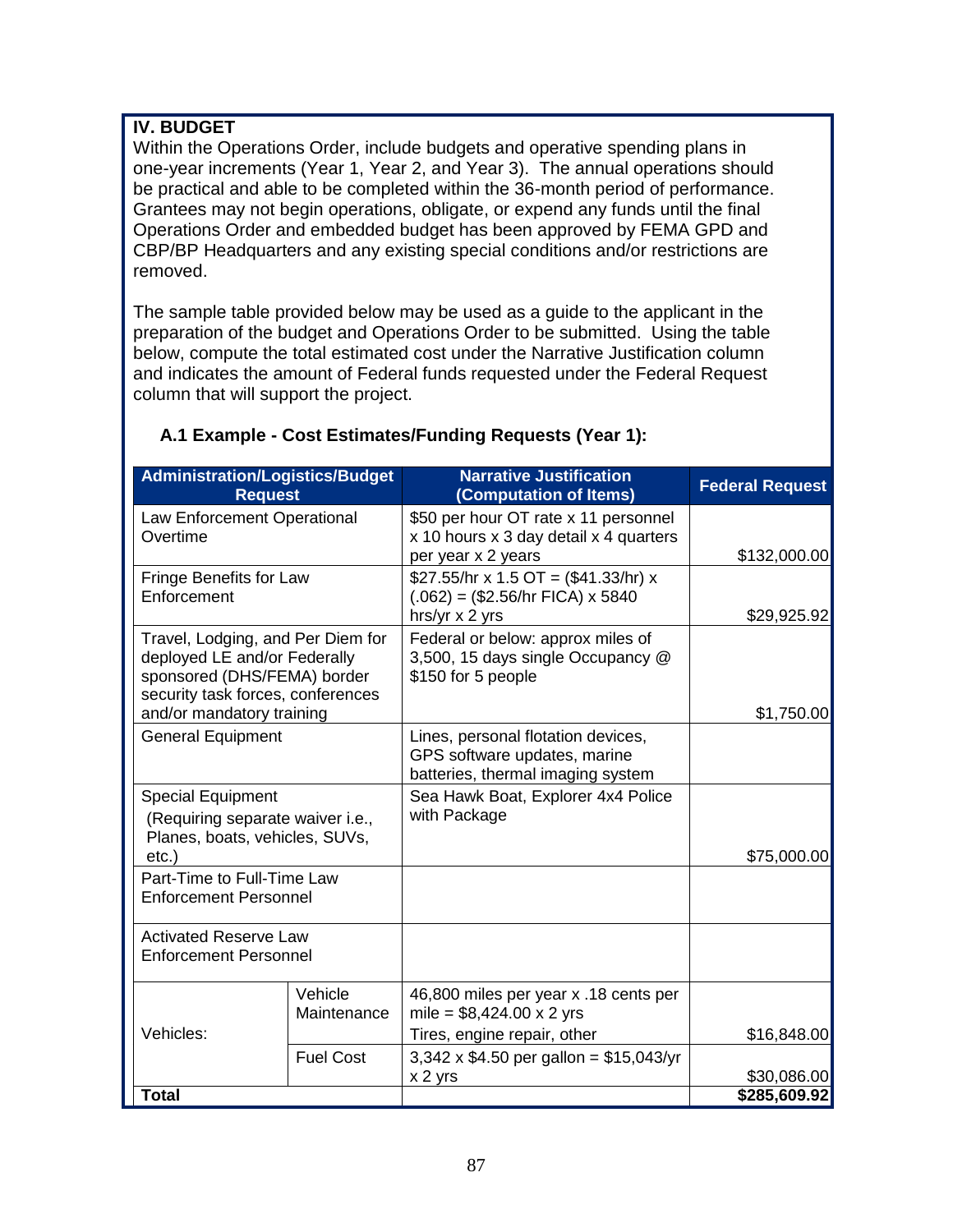| A.2 Cost Estimates/Funding Requests (Year 2):        |                                                      |          |  |  |  |
|------------------------------------------------------|------------------------------------------------------|----------|--|--|--|
| < INSERT COST ESTIMATES AND FUNDING REQUESTS TABLE > |                                                      |          |  |  |  |
|                                                      |                                                      |          |  |  |  |
| A.3 Cost Estimates/Funding Requests (Year 3):        | < INSERT COST ESTIMATES AND FUNDING REQUESTS TABLE > |          |  |  |  |
|                                                      |                                                      |          |  |  |  |
| V. COMMAND/CONTROL/COMMUNICATION                     |                                                      |          |  |  |  |
| A. Chain of Command:                                 |                                                      |          |  |  |  |
|                                                      |                                                      |          |  |  |  |
| <b>B. Unit Command:</b>                              |                                                      |          |  |  |  |
|                                                      |                                                      |          |  |  |  |
| <b>C. Communications Detail:</b>                     |                                                      |          |  |  |  |
|                                                      |                                                      |          |  |  |  |
|                                                      |                                                      |          |  |  |  |
| D. Map Coordinates:<br>Notes:                        |                                                      |          |  |  |  |
|                                                      |                                                      |          |  |  |  |
| Longitude:                                           | Latitude:                                            |          |  |  |  |
| Degrees:                                             | <b>Minutes:</b>                                      | Seconds: |  |  |  |
| Decimal:                                             |                                                      |          |  |  |  |
| <b>Location Zone:</b>                                |                                                      |          |  |  |  |
|                                                      |                                                      |          |  |  |  |
| <b>ANNEX</b>                                         |                                                      |          |  |  |  |
| A. Administration Annex:                             |                                                      |          |  |  |  |
|                                                      |                                                      |          |  |  |  |
| <b>B. Execution Annex:</b>                           |                                                      |          |  |  |  |
|                                                      |                                                      |          |  |  |  |
| <b>C. Command Annex:</b>                             |                                                      |          |  |  |  |
| <b>Media Action Plan:</b>                            |                                                      |          |  |  |  |
|                                                      |                                                      |          |  |  |  |
| <b>Legal Review:</b>                                 |                                                      |          |  |  |  |
|                                                      |                                                      |          |  |  |  |
|                                                      |                                                      |          |  |  |  |
| <b>Risks:</b>                                        |                                                      |          |  |  |  |
|                                                      |                                                      |          |  |  |  |
| <b>Photos:</b>                                       |                                                      |          |  |  |  |